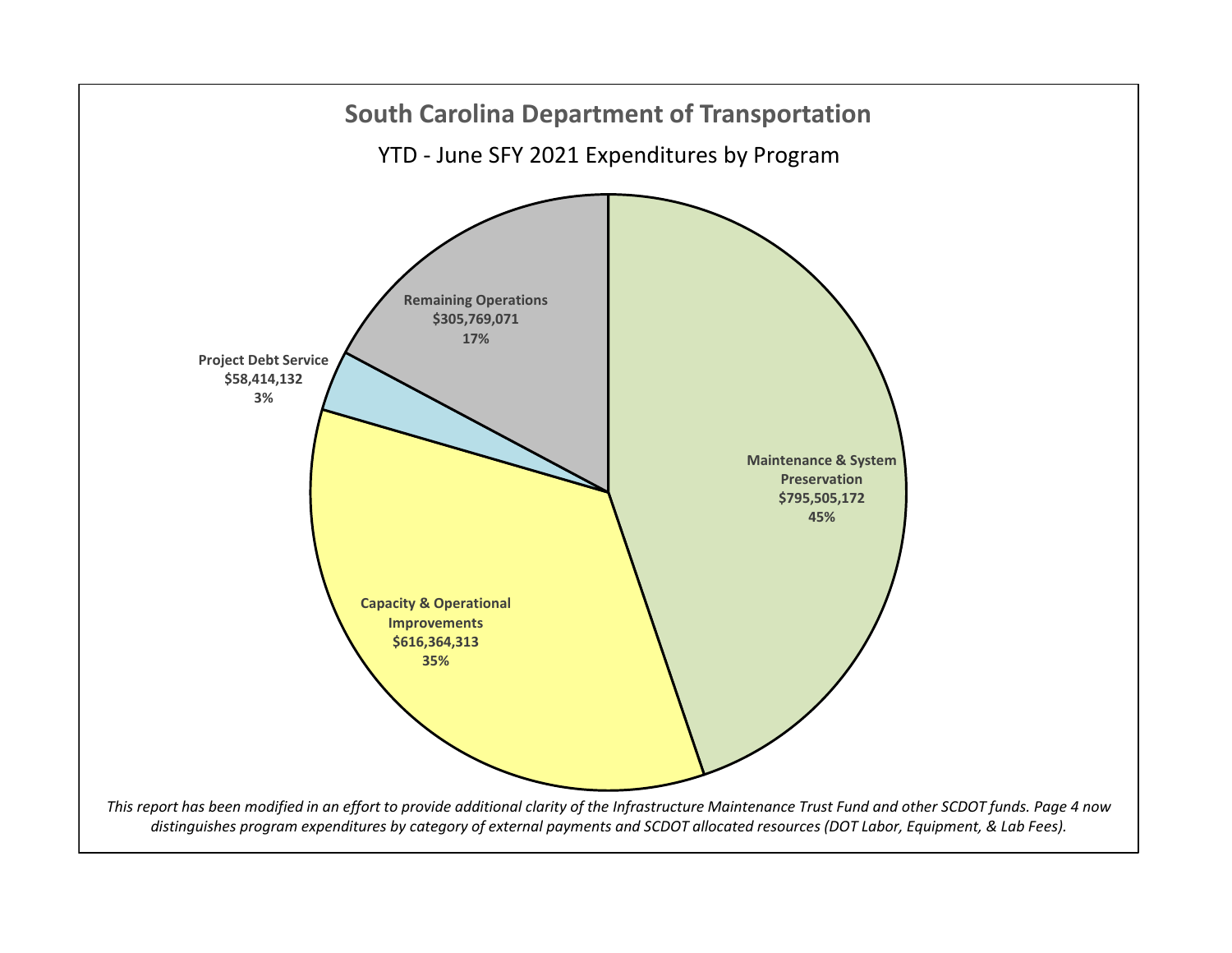### YTD - June Expenditures by Program

|                                                                               | SFY 2015       | SFY 2016       | SFY 2017                 | <b>SFY 2018</b> | SFY 2019      | SFY 2020       | SFY 2021       |
|-------------------------------------------------------------------------------|----------------|----------------|--------------------------|-----------------|---------------|----------------|----------------|
| <b>Rehabilitation &amp; Resurfacing</b>                                       | 138,780,312    | 155,166,675    | 246,312,115              | 323,782,180     | 201,966,683   | 123,488,790    | 64,293,097     |
| NFA - Rehabilitation & Resurfacing                                            | 57,692,792     | 92,975,912     | 79,751,935               | 90,447,730      | 88,434,337    | 43,514,316     | 27,576,209     |
| <b>IMTF Rehabilitation &amp; Resurfacing</b>                                  |                |                |                          | 2,263,500       | 143,894,433   | 269,939,318    | 244,011,231    |
| <b>Bridge</b>                                                                 | 97,313,163     | 113,497,059    | 146,704,492              | 125,057,230     | 99,193,283    | 154,413,591    | 167,969,120    |
| NFA - Bridge                                                                  | 663,724        | 443            | 434,108                  | 607,046         | 786           |                |                |
| <b>IMTF Bridge</b>                                                            |                |                |                          |                 | 278,895       | 2,188,400      | 4,595,415      |
| <b>Field Maintenance</b>                                                      | 83,490,207     | 113,926,166    | 106,215,727              | 106,764,568     | 125,550,504   | 136,839,257    | 160,407,834    |
| <b>Emergency Repair / Replacement</b>                                         |                | 38,118,218     | 73,530,892               | 20,320,426      | 47,307,171    | 27,002,548     | 4,406,497      |
| NFA - Emergency Repair / Replacement                                          |                | 5,025,845      | 4,340,387                | 2,005,360       | 5,261,910     | 2,999,250      | 8,046,575      |
| <b>Maintenance Personal Services</b>                                          | 79,937,543     | 89,349,394     | 93,799,485               | 90,890,977      | 94,227,772    | 91,405,219     | 90,554,521     |
| Adjustment for Internal Costs Included Above (Labor, Lab and Equip)           | (14,037,907)   | (17, 047, 158) | (18,991,636)             | (25, 913, 714)  | (31,680,932)  | (23,788,374)   | (19, 937, 621) |
| <b>Employer Contributions (approximately 50% associated with Maintenance)</b> | 33,895,508     | 36,737,709     | 39,718,953               | 39,925,389      | 41,549,752    | 42,278,145     | 43,582,296     |
| <b>Subtotal Maintenance and System Preservation</b>                           | 477,735,342    | 627,750,263    | 771,816,457              | 776,150,692     | 815,984,594   | 870,280,458    | 795,505,172    |
| <b>Operational &amp; Safety Improvements</b>                                  | 113,198,783    | 115,571,980    | 190,288,007              | 191,333,571     | 172,751,779   | 185,312,856    | 208,018,871    |
| <b>IMTF Operational &amp; Safety Improvements</b>                             |                |                |                          | 4,577           | 23,351,821    | 46,378,714     | 33,273,970     |
| <b>Widenings &amp; New Location</b>                                           | 96,697,717     | 110,688,097    | 172,524,366              | 230,691,320     | 191, 174, 113 | 312,660,076    | 247, 352, 432  |
| <b>IMTF Widenings &amp; New Location</b>                                      |                |                |                          | $\sim$ .        | 304,905       | 3,559,274      | 82,546,745     |
| NFA - Other                                                                   |                | 1,103,057      | 160,353                  | 372,786         | 1,534         |                |                |
| <b>Port Access Road</b>                                                       | 3,357,805      | 8,376,141      | 41,714,152               | 61,251,086      | 63,908,614    | 80,681,275     | 29,848,072     |
| Volvo Interchange                                                             |                | 528,802        | 3,797,121                | 16,899,890      | 13,832,063    | 4,281,579      | 63,991         |
| <b>Mark Clark Expressway</b>                                                  |                |                |                          |                 |               | 5,589,452      | 1,238,585      |
| <b>SIB One Cent Equivalent</b>                                                | 24,734,357     | 25,300,000     | 26,125,000               | 26,125,000      | 26,125,000    | 26,577,979     | 28,500,000     |
| Adjustment for Internal Costs Included Above (Labor, Lab and Equip)           | (18, 753, 797) | (18, 716, 066) | (18,686,962)             | (16, 224, 998)  | (11,783,891)  | (12, 133, 812) | (14, 478, 353) |
| <b>Subtotal Capacity and Operational Improvements</b>                         | 219,234,864    | 242,852,012    | 415,922,036              | 510,453,232     | 479,665,938   | 652,907,392    | 616,364,313    |
| <b>Project Debt Service</b>                                                   | 80,055,316     | 79,980,211     | 78,215,922               | 77,542,240      | 76,874,425    | 56,435,560     | 58,414,132     |
| <b>Subtotal Project Debt Service</b>                                          | 80,055,316     | 79,980,211     | 78,215,922               | 77,542,240      | 76,874,425    | 56,435,560     | 58,414,132     |
| Enhancement                                                                   | 9,803,471      | 9,172,742      | 15,184,923               | 11,321,884      | 13,918,943    | 11,330,787     | 10,218,115     |
| Other                                                                         | 19,463,139     | 23,390,383     | 25,943,853               | 22,401,972      | 22,563,051    | 45,793,077     | 77,618,078     |
| <b>IMTF Other</b>                                                             | $\sim$         | $\sim$         | $\overline{\phantom{a}}$ | 193,728         | 297,801       | 10,203         |                |
| NFA - Other                                                                   |                |                |                          |                 |               | 356            | 18,781,267     |
| Engineering Admin & Project Management                                        | 73,044,015     | 75,991,712     | 80,792,132               | 80,196,244      | 82,218,028    | 85,572,821     | 89,565,162     |
| Adjustment for Internal Costs Included Above (Labor, Lab and Equip)           | (8,022,867)    | (9,011,454)    | (6,644,548)              | (5,931,455)     | (4,260,072)   | (4,604,946)    | (4,687,020)    |
| <b>General Administration</b>                                                 | 33,577,565     | 36,972,476     | 37,758,493               | 38,875,195      | 41,576,396    | 41,556,240     | 45,284,855     |
| <b>Mass Transit</b>                                                           | 21,379,376     | 23,407,770     | 23,743,320               | 26,734,466      | 27,792,137    | 28,396,750     | 14,816,743     |
| <b>Toll Operations</b>                                                        | 7,701,688      | 6,236,066      | 6,228,108                | 6,176,205       | 6,137,158     | 6,127,053      | 6,752,489      |
| Land and Buildings                                                            | 1,042,624      | 1,130,077      | 2,135,274                | 1,543,399       | 2,153,085     | 3,127,545      | 3,837,086      |
| <b>Employer Contributions</b>                                                 | 33,895,508     | 36,737,709     | 39,718,953               | 39,925,389      | 41,549,752    | 42,278,145     | 43,582,296     |
| Adjustment for Gen. Fund Expenditure Transfers (Act 98 Bridge Match)          | (10,678,686)   | (19,601,323)   | (7,962,425)              |                 |               |                |                |
| Adjustment for Gen. Fund Expenditure Transfers (Non-Federal Aid Proviso)      |                |                | (50,000,000)             |                 |               |                |                |
| Adjustment for Gen. Fund Expenditure Transfers (Flood Repairs Proviso)        |                |                | (9,953,533)              |                 |               |                |                |
| <b>Subtotal Remaining Operations</b>                                          | 181,205,834    | 184,426,157    | 156,944,551              | 221,437,026     | 233,946,280   | 259,588,030    | 305,769,071    |
| Total                                                                         | 958,231,356    | 1,135,008,643  | 1,422,898,966            | 1,585,583,190   | 1,606,471,237 | 1,839,211,440  | 1,776,052,688  |

*This report has been modified in an effort to provide additional clarity of the Infrastructure Maintenance Trust Fund and other SCDOT funds. Page 4 now distinguishes program expenditures by category of external payments and SCDOT allocated resources (DOT Labor, Equipment, & Lab Fees).*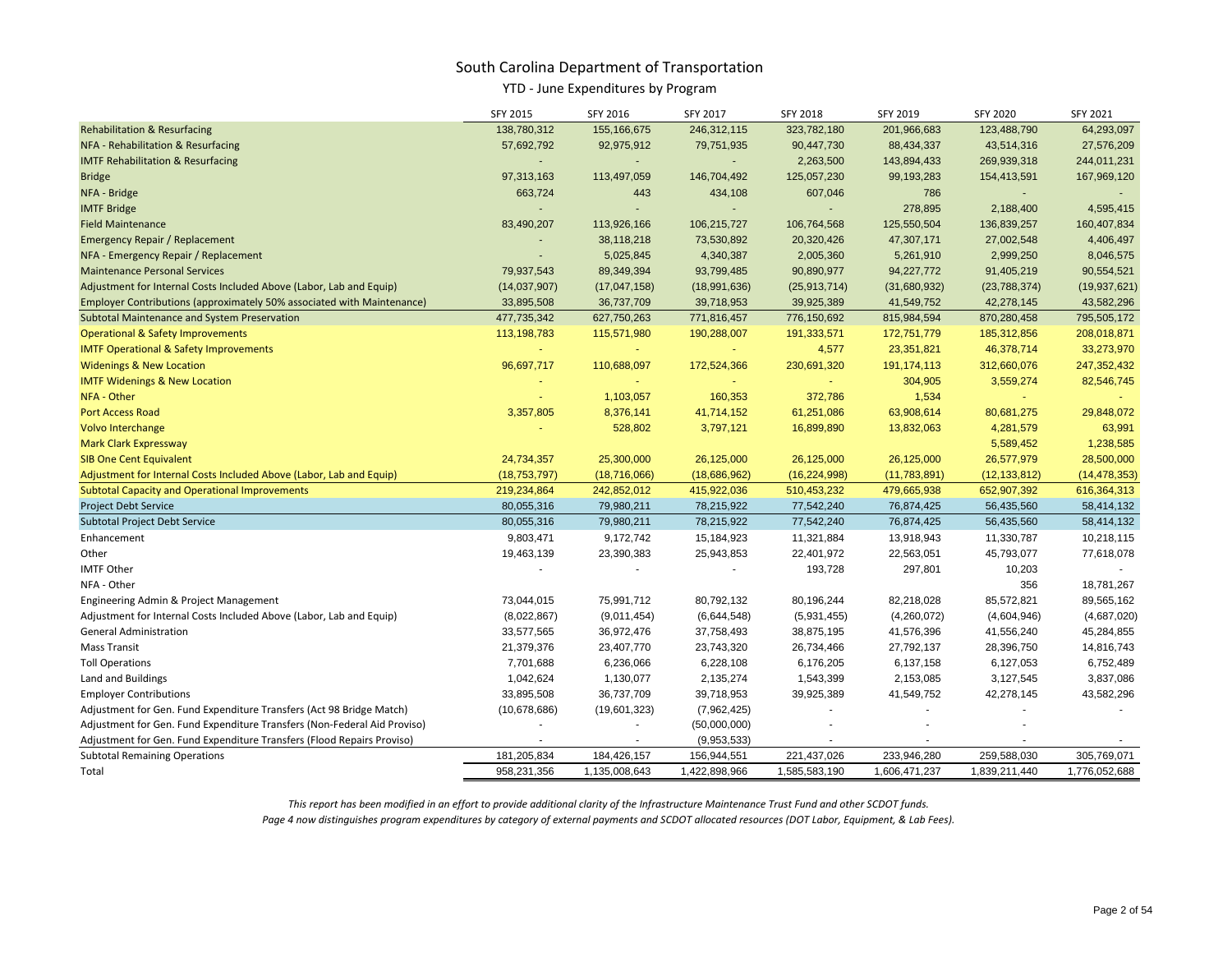SFY 2021 YTD through June Expenditures by Major Funded Program & Activity

PROGRAMS

|            |                                              |                             | NFA-                    | <b>IMTF</b>                 |                |                    |                | Emergency     | NFA - Emergency | Operational &  | <b>IMTF Operational</b> |                                  |                     |               |               |                          |                    |
|------------|----------------------------------------------|-----------------------------|-------------------------|-----------------------------|----------------|--------------------|----------------|---------------|-----------------|----------------|-------------------------|----------------------------------|---------------------|---------------|---------------|--------------------------|--------------------|
|            |                                              | <b>Rehabilitation &amp;</b> | <b>Rehabilitation 8</b> | <b>Rehabilitation &amp;</b> |                |                    | Field          | Repair /      | Repair          | Safety         | & Safety                | Widenings & New IMTF Widenings & |                     |               |               |                          |                    |
|            | <b>Major Funded Program</b>                  | Resurfacing                 | Resurfacing             | Resurfacing                 | <b>Bridge</b>  | <b>IMTF Bridge</b> | Maintenance    | Replacemen    | Replacement     | Improvements   | Improvements            | Location                         | <b>New Location</b> | Enhancement   | Other         | NFA - Other              | <b>Grand Total</b> |
|            | <b>Bridge Construction</b>                   | 52,602.83                   |                         |                             | 71,498,383.41  | 1,152,401.00       |                | 875,171.30    |                 | 4,925,882.14   |                         | 26,293,484.49                    | 4,778,141.93        |               |               | $\sim$                   | 109,576,067.10     |
|            | <b>Bridge Inspection</b>                     | 3,491.59                    |                         |                             | 616.00         |                    |                |               |                 |                |                         |                                  |                     |               | 46,610,997.34 | $\overline{\phantom{a}}$ | 46,615,104.93      |
|            | <b>Business Development</b>                  |                             |                         |                             |                |                    |                |               |                 |                |                         |                                  |                     |               | 537,032.40    |                          | 537,032.40         |
|            | Design Build                                 | 112,737.83                  |                         | $\sim$                      | 1,253,114.48   | 7,706.17           |                | 711.98        |                 | 3,599,187.62   |                         | 1,549,551.52                     | $\sim$              |               |               | $\sim$<br>$\sim$         | 6,523,009.60       |
|            | Engineering & Inspection                     | 4,331,030.03                | 744,845.81              | 9,560,482.65                | 12,615,524.80  | 201,795.95         |                | 3,159,313.00  | 1,084,711.98    | 16,624,647.58  | 1,007,416.44            | 28,437,508.43                    | 4,330,920.19        | 802,298.02    | 758,584.26    | 788,468.50               | 84,447,547.64      |
|            | <b>Engineering Design</b>                    | 1,189,654.46                | $\sim$ $-$              | 743,330.71                  | 20,971,660.60  | 1,780,263.03       |                | 369,805.90    | $\sim$          | 16,953,549.19  |                         | 7,290,070.10                     | $\sim$ $-$          | 863,644.17    | ,189,139.86   | $\sim$                   | 59,351,118.02      |
|            | Environmental                                | 53,961.24                   |                         | 403.37                      | 232,968.68     | 8,442.81           | $\sim$ $ \sim$ | 2,680.43      | $\sim$          | 176,389.95     | 14,652.14               | 416,326.68                       | $\sim$ $-$          | 26,014.59     | 55,338.50     | $\overline{\phantom{a}}$ | 987,178.39         |
|            |                                              |                             |                         |                             |                | 134.60             |                |               |                 |                |                         |                                  |                     |               |               |                          |                    |
|            | Research & Testing                           | 246,351.89                  | 19,241.30               | 405,754.96                  | 199,780.25     |                    |                | 213.42        | 17,441.36       | 313,860.81     | 48,421.95               | 509,206.33                       | 51,212.83           | 14,987.77     | 3,023.24      | 5,430.00                 | 1,835,060.71       |
|            | Right of Way                                 | 13,285.16                   |                         |                             | 2,421,558.87   | 55,882.69          |                | 7,737.90      | 2,453.91        | 16,409,305.92  |                         | 24,220,441.84                    | 610,231.31          | 436,939.89    | 33,830.00     | $\sim$                   | 44,211,667.49      |
|            | <b>Road Construction</b>                     | 57,762,591.50               |                         | 213,115,277.34              | 57,781,822.51  | 1,318,514.53       |                | 853,349.32    |                 | 123,425,012.60 | 28,545,276.06           | 157,844,466.36                   | 72,134,829.52       | 7,514,991.72  | 150,728.60    | $\overline{\phantom{a}}$ | 720,446,860.06     |
| Activities | Roadway Maintenance                          |                             | 26,812,121.63           | 20,152,739.92               |                |                    |                |               | 6,941,967.85    |                |                         |                                  |                     |               |               | 14,890,932.17            | 68,797,761.57      |
|            | Safety                                       | 224.47                      |                         |                             |                |                    |                |               |                 | 3,039,774.80   | 3,650,639.02            | 5,946.09                         | $\sim$              |               | 1,030,782.78  | $\sim$                   | 7,727,367.16       |
|            | State Planning & Research                    |                             |                         |                             |                |                    |                |               |                 | 234,979.90     |                         | 1,301.14                         | $\sim$              |               | 6,696,058.35  |                          | 6,932,339.39       |
|            | Surveys                                      | 142,728.74                  |                         | 32,079.44                   | 390,811.01     | 68,913.90          |                |               | $\sim$          | 529,734.17     | $\sim$                  | 199,751.74                       | $\sim$              | 176,945.85    | 0.00          |                          | 1,540,964.85       |
|            | <b>Traffic Engineering</b>                   | 33,223.07                   |                         | $\sim$                      | 46,662.00      | 1,360.23           |                | (862, 580.64) | $\sim$          | 12,435,671.32  | 1,373.05                | 348,792.57                       | 322,894.43          | 140,452.32    | 2,204,548.81  | 3,096,436.24             | 17,768,833.40      |
|            | <b>Traffic Mgmt Center/SHEP</b>              |                             |                         |                             |                |                    |                |               | $\sim$          | 8,093,456.95   |                         |                                  |                     |               | 517,638.54    | $\overline{\phantom{a}}$ | 8,611,095.49       |
|            | <b>Transportation Planning</b>               |                             |                         |                             | (395.72)       |                    |                |               | $\sim$          | 206,785.91     | $\sim$                  | 7,376.71                         |                     |               | 9,393,231.83  | $\sim$                   | 9,606,998.73       |
|            | <b>Utilities &amp; Railroad Coordination</b> | 1,213.70                    |                         | 1,162.85                    | 147,010.37     |                    |                | 93.93         | $\sim$          | 135,266.84     | 6,191.75                | 47,005.51                        | 318,515.11          | 16,210.87     | 0.00          | $\sim$                   | 672,670.93         |
|            | <b>Field Maintenance</b>                     |                             |                         |                             |                |                    | 160,407,833.79 | $\sim$        |                 |                |                         |                                  | $\sim$              |               |               | $\sim$                   | 160,407,833.79     |
|            | <b>LPA Administration</b>                    |                             |                         |                             |                |                    |                |               |                 | 1,344.84       |                         |                                  | $\sim$              | 31,216.52     |               | $\sim$                   | 32,561.36          |
|            | <b>CTC General Administration</b>            |                             |                         |                             |                |                    |                |               | $\sim$          |                |                         |                                  | $\sim$              | $\sim$        | 306,666.83    | $\sim$                   | 306,666.83         |
|            | <b>Environmental Mitigation</b>              | 350,000.00                  |                         |                             | 409,602.50     |                    |                |               |                 | 115,182.00     |                         | 181,202.34                       |                     |               | 130,476.64    |                          | 1,186,463.48       |
|            | Local Public Agency Passthrough              |                             |                         |                             |                |                    |                |               |                 | 798,838.36     |                         |                                  |                     | 194,413.73    |               |                          | 993,252.09         |
|            | <b>Grand Total</b>                           | 64,293,096.51               | 27,576,208.74           | 244,011,231.24              | 167,969,119.76 | 4,595,414.91       | 160,407,833.79 | 4,406,496.54  | 8,046,575.10    | 208,018,870.90 | 33,273,970.41           | 247,352,431.85                   | 82,546,745.32       | 10,218,115.45 | 77,618,077.98 | 18,781,266.91            | 1,359,115,455.41   |

Maintenance and System Preservation are colored in green Capacity and Operational Improvements are colored in yellow

| <b>Maintenance Personal Services</b>                                   | 90,554,520.92     |
|------------------------------------------------------------------------|-------------------|
| Adjustment for Internal Costs Included Above (Labor, Lab and Equip)    | (19, 937, 621.15) |
| Employer Contributions (approximately 50% associated with Maintenance) | 43,582,295.55     |
| <b>Port Access Road</b>                                                | 29,848,071.62     |
| Volvo Interchange                                                      | 63,991.15         |
| <b>Mark Clark Expressway</b>                                           | 1,238,584.63      |
| <b>SIB One Cent Equivalent</b>                                         | 28,500,000.00     |
| Adjustment for Internal Costs Included Above (Labor, Lab and Equip)    | (14, 478, 352.94) |
| <b>Project Debt Service</b>                                            | 58,414,132.11     |
| Engineering Admin & Project Management                                 | 89,565,162.20     |
| Adjustment for Internal Costs Included Above (Labor, Lab and Equip)    | (4,687,019.58)    |
| <b>General Administration</b>                                          | 45,284,854.79     |
| <b>Mass Transit</b>                                                    | 14,816,742.95     |
| <b>Toll Operations</b>                                                 | 6,752,488.55      |
| Land and Buildings                                                     | 3,837,086.19      |
| <b>Employer Contributions</b>                                          | 43,582,295.55     |
| 424 Restricted Funds Total                                             | 1,776,052,687.94  |
| 424 Report (Comptroller General's Report)                              | 1,776,052,687.94  |
| Difference                                                             |                   |

Refund of Prior Year Expenditure of \$302,631.82 is Reflected as a Reduction of Expenditures in the Current Year in Detail Above

*This report has been modified in an effort to provide additional clarity of the Infrastructure Maintenance Trust Fund and other SCDOT funds. Page 4 now distinguishes program expenditures by category of external payments and SCDOT allocated resources (DOT Labor, Equipment, & Lab Fees).*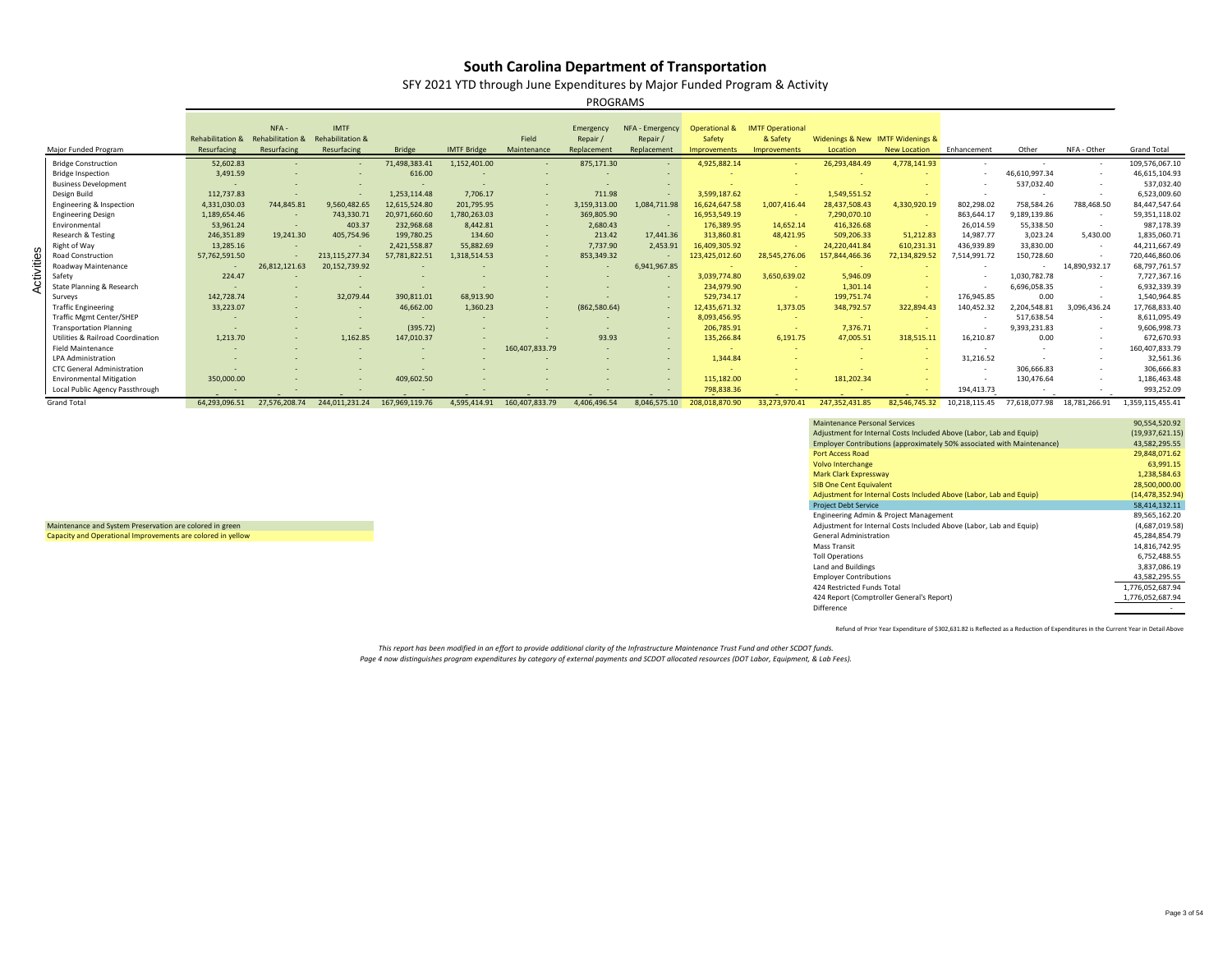SFY 2021 Expenditures by Major Funded Program & Activity

| <b>Sum of Val/COArea Crcy</b>                                            | <b>Column Labels</b> |                    |                                      |                      |                    |                          |                         |                        |                                 |                               |                                           |                   |                      |                      |                    |                         |
|--------------------------------------------------------------------------|----------------------|--------------------|--------------------------------------|----------------------|--------------------|--------------------------|-------------------------|------------------------|---------------------------------|-------------------------------|-------------------------------------------|-------------------|----------------------|----------------------|--------------------|-------------------------|
|                                                                          |                      |                    |                                      |                      |                    |                          |                         | <b>NFA - Emergency</b> |                                 | <b>IMTF Operational &amp;</b> |                                           |                   |                      |                      |                    |                         |
|                                                                          | Rehabilitation       | <b>NFA</b>         | - Rehabilitation IMTF Rehabilitation |                      |                    |                          | <b>Emergency Repair</b> | Repair                 | <b>Operational &amp; Safety</b> | <b>Safety</b>                 | <b>Widenings &amp; New IMTF Widenings</b> |                   |                      |                      |                    |                         |
| <b>Major Funded Program</b>                                              | <b>Resurfacing</b>   | & Resurfacing      | & Resurfacing                        | <b>Bridge</b>        | <b>IMTF Bridge</b> | <b>Field Maintenance</b> | Replacement             | Replacement            | Improvements                    | <b>Improvements</b>           | Location                                  | & New Location    | Enhancement          | <b>Other</b>         | <b>NFA - Other</b> | <b>Sub Total</b>        |
| <b>External Payments</b>                                                 |                      |                    |                                      |                      |                    |                          |                         |                        |                                 |                               |                                           |                   |                      |                      |                    |                         |
| <b>Bridge Construction</b>                                               | 52,602.83            | 0.00 <sub>1</sub>  | 0.00                                 | 71,498,383.41        | 1,152,401.00       | 0.00                     | 875,171.30              | 0.00                   | 4,930,974.53                    | 0.00                          | 26,293,484.49                             | 4,778,141.93      | 0.00                 | 0.00                 | 0.00               | 109,581,159.49          |
| <b>Bridge Inspection</b>                                                 | 1,200.00             | 0.00 <sub>1</sub>  | 0.00                                 | 0.00                 | 0.00               | 0.00                     | 0.00                    | 0.00                   | 0.00                            | 0.00                          | 0.00                                      | 0.00              | 0.00                 | 46,607,458.30        | 0.00               | 46,608,658.30           |
| <b>Business Development</b>                                              | 0.00                 | 0.00               | 0.00                                 | 0.00                 | 0.00               | 0.00                     | 0.00                    | 0.00                   | 0.00                            | 0.00                          | 0.00                                      | 0.00              | 0.00                 | 122,161.61           | 0.00               | 122,161.61              |
| Design Build                                                             | 49,821.59            | 0.00               | 0.00                                 | 998,351.77           | 0.00               | 0.00                     | 0.00                    | 0.00                   | 2,913,339.90                    | 0.00                          | 1,210,732.37                              | 0.00              | 0.00                 | 0.00                 | 0.00               | 5,172,245.63            |
| Engineering & Inspection                                                 | 3,153,741.91         | 54,854.54          | 4,890,501.47                         | 8,424,298.04         | 138,454.68         | 0.00                     | 1,152,292.04            | 679,632.90             | 12,046,749.29                   | 287,151.99                    | 26,954,730.34                             | 4,304,503.84      | 673,196.92           | 694,635.34           | 274,559.67         | 63,729,302.97           |
| <b>Engineering Design</b>                                                | 495,569.81           | 0.00               | 66,868.11                            | 18,211,815.42        | 1,587,152.93       | 0.00                     | 352,525.70              | 0.00                   | 15,670,493.72                   | 0.00                          | 6,634,996.89                              | 0.00              | 563,691.36           | 9,024,808.99         | 0.00               | 52,607,922.93           |
| Environmental                                                            | 46,361.00            | 0.00               | 0.00                                 | 81,931.70            | 6,494.17           | 0.00                     | 0.00                    | 0.00                   | 82,334.66                       | 1,163.00                      | 335,863.06                                | 0.00              | 4,350.00             | 49,926.01            | 0.00               | 608,423.60              |
| Research & Testing                                                       | 134,840.90           | (17,092.76)        | 14,844.17                            | 25,680.15            | 0.00               | 0.00                     | 0.00                    | 0.00                   | 83,699.90                       | 14,900.43                     | 145,767.65                                | 17,495.48         | 0.00                 | 0.00                 | 0.00               | 420,135.92              |
| Right of Way                                                             | 10,575.18            | 0.00               | 0.00                                 | 1,918,271.14         | 26,846.39          | 0.00                     | 6,490.53                | 2,152.54               | 15,004,595.33                   | 0.00                          | 23,457,191.33                             | 609,774.29        | 286,712.63           | 33,830.00            | 0.00               | 41,356,439.36           |
| Road Construction                                                        | 57,762,591.50        | 0.00               | 213,115,277.34                       | 57,781,822.51        | 1,318,514.53       | 0.00                     | 853,349.32              | 0.00                   | 123,425,067.07                  | 28,545,276.06                 | 157,844,466.36                            | 72,134,829.5      | 7,507,893.33         | 150,728.60           | 0.00               | 720,439,816.14          |
| Roadway Maintenance                                                      | 0.00                 | 26,820,790.19      | 20,152,739.92                        | 0.00                 | 0.00               | 0.00                     | 0.00                    | 6,940,678.34           | 0.00                            | 0.00                          | 0.00                                      | 0.00              | 0.00                 | 0.00                 | 14,890,932.17      | 68,805,140.62           |
| Safety                                                                   | 0.00                 | 0.00               | 0.00                                 | 0.00                 | 0.00               | 0.00                     | 0.00                    | 0.00                   | 2,689,557.83                    | 3,540,314.39                  | 5,946.09                                  | 0.00              | 0.00                 | 1,007,055.38         | 0.00               | 7,242,873.69            |
| State Planning & Research                                                | 0.00                 | 0.00               | 0.00                                 | 0.00                 | 0.00               | 0.00                     | 0.00                    | 0.00                   | 167,975.75                      | 0.00                          | 0.00                                      | 0.00              | 0.00                 | 6,467,271.54         | 0.00               | 6,635,247.29            |
| Surveys                                                                  | 115,749.93           | 0.00               | 0.00                                 | 30,832.29            | 0.00               | 0.00                     | 0.00                    | 0.00                   | 92,593.09                       | 0.00                          | 45,422.72                                 | 0.00              | 0.00                 | 0.00                 | 0.00               | 284,598.03              |
| <b>Traffic Engineering</b>                                               | 0.00                 | 0.00               | 0.00                                 | (4,810.77)           | 0.00               | 0.00                     | (862, 749.72)           | 0.00                   | 12,246,446.67                   | 0.00                          | 270,523.15                                | 322,894.43        | 112,156.00           | 0.00                 | 3,096,436.24       | 15,180,896.00           |
| <b>Traffic Mgmt Center/SHEP</b>                                          | 0.00                 | 0.00               | 0.00                                 | 0.00                 | 0.00               | 0.00                     | 0.00                    | 0.00                   | 8,093,456.95                    | 0.00                          | 0.00                                      | 0.00              | 0.00                 | 619,017.11           | 0.00               | 8,712,474.06            |
| <b>Transportation Planning</b>                                           | 0.00                 | 0.00               | 0.00                                 | 0.00                 | 0.00               | 0.00                     | 0.00                    | 0.00                   | 41,440.89                       | 0.00                          | 0.00                                      | 0.00              | 0.00                 | 9,392,915.38         | 0.00               | 9,434,356.27            |
| <b>Utilities &amp; Railroad Coordination</b>                             | 0.00                 | 0.00               | 0.00                                 | 83,099.21            | 0.00               | 0.00                     | 0.00                    | 0.00                   | 62,119.93                       | 0.00                          | 0.00                                      | 318,515.11        | 0.00                 | 0.00                 | 0.00               | 463,734.25              |
| <b>Field Maintenance</b>                                                 | 0.00                 | 0.00               | 0.00                                 | 0.00                 | 0.00               | 160,407,833.79           | 0.00                    | 0.00                   | 0.00                            | 0.00                          | 0.00                                      | 0.00              | 0.00                 | 0.00                 | 0.00               | 60,407,833.79           |
| LPA Administration                                                       | 0.00                 | 0.00               | 0.00                                 | 0.00                 | 0.00               | 0.00                     | 0.00                    | 0.00                   | 0.00                            | 0.00                          | 0.00                                      | 0.00              | 26,503.56            | 0.00                 | 0.00               | 26,503.56               |
| <b>CTC General Administration</b>                                        | 0.00                 | 0.00               | 0.00                                 | 0.00                 | 0.00               | 0.00                     | 0.00                    | 0.00                   | 0.00                            | 0.00                          | 0.00                                      | 0.00              | 0.00                 | 0.00                 | 0.00               | 0.00                    |
| <b>Environmental Mitigation</b>                                          | 350,000.00           | 0.00               | 0.00                                 | 409,602.50           | 0.00               | 0.00                     | 0.00                    | 0.00                   | 115,182.00                      | 0.00                          | 174,714.75                                | 0.00              | 0.00                 | 130,438.00           | 0.00               | 1,179,937.25            |
| Local Public Agency Passthrough                                          | 0.00                 | 0.00               | 0.00                                 | 0.00                 | 0.00               | 0.00                     | 0.00                    | 0.00                   | 798,838.36                      | 0.00                          | 0.00                                      | 0.00              | 193,762.62           | 0.00                 | 0.00               | 992,600.98              |
| <b>External Payments Total</b>                                           | 62,173,054.65        | 26,858,551.97      | 238,240,231.01                       | 159,459,277.37       | 4,229,863.70       | 160,407,833.79           | 2,377,079.17            | 7,622,463.78           | 198,464,865.87                  | 32,388,805.87                 | 243,373,839.20                            | 82,486,154.60     | 9,368,266.42         | 74,300,246.26        | 18,261,928.08      | ,320,012,461.74         |
| DOT Labor, Equipment & Lab Fees                                          |                      |                    |                                      |                      |                    |                          |                         |                        |                                 |                               |                                           |                   |                      |                      |                    |                         |
| <b>Bridge Construction</b>                                               | 0.00                 | 0.00               | 0.00                                 | 0.00                 | 0.00               | 0.00                     | 0.00                    | 0.00                   | (5,092.39)                      | 0.00                          | 0.00                                      | 0.00              | 0.00                 | 0.00                 | 0.00               | (5,092.39)              |
| <b>Bridge Inspection</b>                                                 | 2,291.59             | 0.00               | 0.00                                 | 616.00               | 0.00               | 0.00                     | 0.00                    | 0.00                   | 0.00                            | 0.00                          | 0.00                                      | 0.00              | 0.00                 | 3,539.04             | 0.00               | 6,446.63                |
| <b>Business Development</b>                                              | 0.00                 | 0.00               | 0.00                                 | 0.00                 | 0.00               | 0.00                     | 0.00                    | 0.00                   | 0.00                            | 0.00                          | 0.00                                      | 0.00              | 0.00                 | 414,870.79           | 0.00               | 414,870.79              |
| Design Build                                                             | 62,916.24            | 0.00               | 0.00                                 | 254,762.71           | 7,706.17           | 0.00                     | 711.98                  | 0.00                   | 685,847.72                      | 0.00                          | 338,819.15                                | 0.00              | 0.00                 | 0.00                 | 0.00               | 1,350,763.97            |
| Engineering & Inspection                                                 | 1,177,288.12         | 689,991.27         | 4,669,981.18                         | 4,191,226.76         | 63,341.27          | 0.00                     |                         |                        |                                 |                               |                                           |                   |                      |                      | 513,908.83         | 20,718,244.67           |
| <b>Engineering Design</b>                                                | 694,084.65           | 0.00               | 676,462.60                           | 2,759,845.18         |                    |                          | 2,007,020.96            | 405,079.08             | 4,577,898.29                    | 720,264.45                    | ,482,778.09                               | 26,416.35         | 129,101.10           | 63,948.92            |                    |                         |
| Environmental                                                            | 7,600.24             |                    |                                      |                      | 193,110.10         | 0.00                     | 17,280.20               | 0.00                   | 1,283,055.47                    | 0.00                          | 655,073.21                                | 0.00              | 299,952.81           | 164,330.87           | 0.00               | 6,743,195.09            |
| Research & Testing                                                       |                      | 0.00               | 403.37                               | 151,036.98           | 1,948.64           | 0.00                     | 2,680.43                | 0.00                   | 94,055.29                       | 13,489.14                     | 80,463.62                                 | 0.00              | 21,664.59            | 5,412.49             | 0.00               | 378,754.79              |
| Right of Way                                                             | 111,510.99           | 36,334.06          | 390,910.79                           | 174,100.10           | 134.60             | 0.00                     | 213.42                  | 17,441.36              | 230,160.91                      | 33,521.52                     | 363,438.68                                | 33,717.35         | 14,987.77            | 3,023.24             | 5,430.00           | 1,414,924.79            |
| Road Construction                                                        | 2,709.98             | 0.00 <sub>1</sub>  | 0.00                                 | 503,287.73           | 29,036.30          | 0.00                     | 1,247.37                | 301.37                 | 1,404,710.59                    | 0.00                          | 763,250.51                                | 457.02            | 150,227.26           | 0.00                 | 0.00               | 2,855,228.13            |
| Roadway Maintenance                                                      | 0.00                 | 0.00               | 0.00                                 | 0.00                 | 0.00               | 0.00                     | 0.00                    | 0.00                   | (54.47)                         | 0.00                          | 0.00                                      | 0.00              | 7,098.39             | 0.00                 | 0.00               | 7,043.92                |
|                                                                          | 0.00                 | (8,668.56)         | 0.00                                 | 0.00                 | 0.00               | 0.00                     | 0.00                    | 1,289.51               | 0.00                            | 0.00                          | 0.00                                      | 0.00              | 0.00                 | 0.00                 | 0.00               | (7, 379.05)             |
| Safety                                                                   | 224.47               | 0.00               | 0.00                                 | 0.00                 | 0.00               | 0.00                     | 0.00                    | 0.00                   | 350,216.97                      | 110,324.63                    | 0.00 <sub>1</sub>                         | 0.00              | 0.00                 | 23,727.40            | 0.00               | 484,493.47              |
| <b>State Planning &amp; Research</b>                                     | 0.00                 | 0.00               | 0.00                                 | 0.00                 | 0.00               | 0.00                     | 0.00                    | 0.00                   | 67,004.15                       | 0.00                          | 1,301.14                                  | 0.00              | 0.00                 | 228,786.81           | 0.00               | 297,092.10              |
| Surveys                                                                  | 26,978.81            | 0.00 <sub>1</sub>  | 32,079.44                            | 359,978.72           | 68,913.90          | 0.00                     | 0.00                    | 0.00                   | 437,141.08                      | 0.00                          | 154,329.02                                | 0.00              | 176,945.85           | 0.00                 | 0.00               | 1,256,366.82            |
| <b>Traffic Engineering</b>                                               | 33,223.07            | 0.00 <sub>1</sub>  | 0.00                                 | 51,472.77            | 1,360.23           | 0.00                     | 169.08                  | 0.00                   | 189,224.65                      | 1,373.05                      | 78,269.42                                 | 0.00              | 28,296.32            | 2,204,548.81         | 0.00               | 2,587,937.40            |
| <b>Traffic Mgmt Center/SHEP</b>                                          | 0.00                 | 0.00               | 0.00                                 | 0.00                 | 0.00               | 0.00                     | 0.00                    | 0.00                   | 0.00                            | 0.00                          | 0.00                                      | 0.00              | 0.00                 | (101, 378.57)        | 0.00               | (101, 378.57)           |
| <b>Transportation Planning</b>                                           | 0.00                 | 0.00               | 0.00                                 | (395.72)             | 0.00               | 0.00                     | 0.00                    | 0.00                   | 165,345.02                      | 0.00                          | 7,376.71                                  | 0.00              | 0.00                 | 316.45               | 0.00               | 172,642.46              |
| <b>Utilities &amp; Railroad Coordination</b>                             | 1,213.70             | 0.00               | 1,162.85                             | 63,911.16            | 0.00               | 0.00                     | 93.93                   | 0.00                   | 73,146.91                       | 6,191.75                      | 47,005.51                                 | 0.00              | 16,210.87            | 0.00                 | 0.00               | 208,936.68              |
| <b>Field Maintenance</b>                                                 | 0.00                 | 0.00 <sub>1</sub>  | 0.00                                 | 0.00                 | 0.00               | 0.00                     | 0.00                    | 0.00                   | 0.00                            | 0.00                          | 0.00 <sub>1</sub>                         | 0.00              | 0.00                 | 0.00                 | 0.00               | 0.00                    |
| LPA Administration                                                       | 0.00                 | 0.00 <sub>1</sub>  | 0.00                                 | 0.00                 | 0.00               | 0.00                     | 0.00                    | 0.00                   | 1,344.84                        | 0.00                          | 0.00                                      | 0.00              | 4,712.96             | 0.00                 | 0.00               | 6,057.80                |
| <b>CTC General Administration</b>                                        | 0.00                 | 0.00               | 0.00                                 | 0.00                 | 0.00               | 0.00                     | 0.00                    | 0.00                   | 0.00                            | 0.00                          | 0.00                                      | 0.00              | 0.00                 | 306,666.83           | 0.00               | 306,666.83              |
| <b>Environmental Mitigation</b>                                          | 0.00                 | 0.00               | 0.00                                 | 0.00                 | 0.00               | 0.00                     | 0.00                    | 0.00                   | 0.00                            | 0.00                          | 6,487.59                                  | 0.00              | 0.00                 | 38.64                | 0.00               | 6,526.23                |
| Local Public Agency Passthrough<br>DOT Labor, Equipment & Lab Fees Total | 0.00<br>2,120,041.86 | 0.00<br>717,656.77 | 0.00<br>5,771,000.23                 | 0.00<br>8,509,842.39 | 0.00<br>365,551.21 | 0.00<br>0.00             | 0.00<br>2,029,417.37    | 0.00<br>424,111.32     | 0.00<br>9,554,005.03            | 0.00<br>885,164.54            | 0.00<br>3,978,592.65                      | 0.00<br>60,590.72 | 651.11<br>849,849.03 | 0.00<br>3,317,831.72 | 0.00<br>519,338.83 | 651.11<br>39,102,993.67 |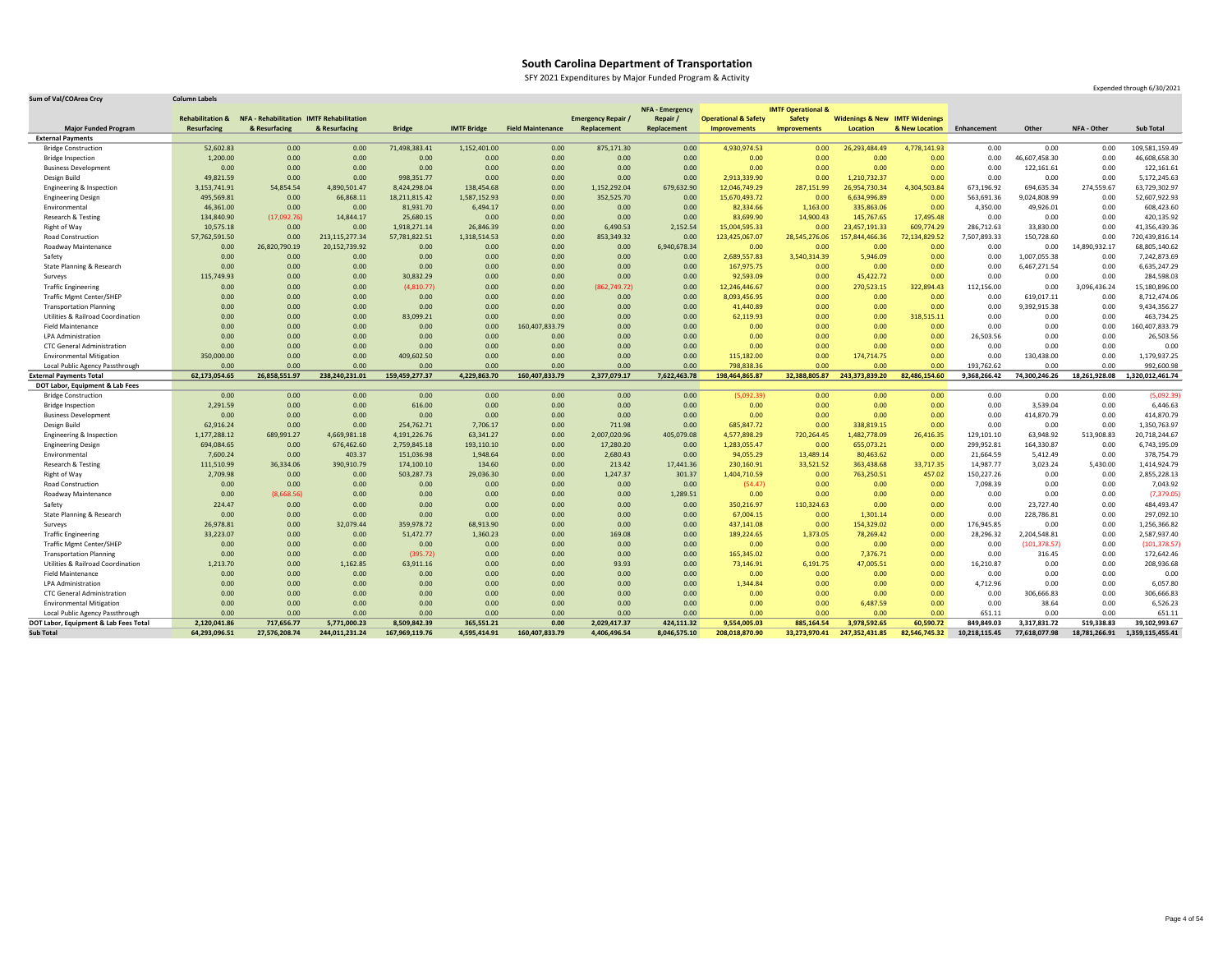SFY 2021 Expenditures by Major Funded Program & Activity

| <b>Sum of Val/COArea Crcy</b> |                          | StateFundedProgramTitle     |                             |                            |               |                    |                          |                           |                        |                          |                               |                        |                       |              |            |                    | Experiment through 0/30/2021 |
|-------------------------------|--------------------------|-----------------------------|-----------------------------|----------------------------|---------------|--------------------|--------------------------|---------------------------|------------------------|--------------------------|-------------------------------|------------------------|-----------------------|--------------|------------|--------------------|------------------------------|
|                               |                          |                             | NFA -                       |                            |               |                    |                          |                           | <b>NFA - Emergency</b> | <b>Operational &amp;</b> | <b>IMTF Operational &amp;</b> |                        |                       |              |            |                    |                              |
|                               |                          | <b>Rehabilitation &amp;</b> | <b>Rehabilitation &amp;</b> | <b>IMTF Rehabilitation</b> |               |                    |                          | <b>Emergency Repair /</b> | Repair                 | <b>Safety</b>            | <b>Safety</b>                 | <b>Widenings &amp;</b> | <b>IMTF Widenings</b> |              |            |                    |                              |
| <b>District</b>               | County                   | <b>Resurfacing</b>          | Resurfacing                 | & Resurfacing              | <b>Bridge</b> | <b>IMTF Bridge</b> | <b>Field Maintenance</b> | Replacement               | Replacement            | <b>Improvements</b>      | Improvements                  | <b>New Location</b>    | & New Location        | Enhancement  | Other      | <b>NFA - Other</b> | <b>Sub Total</b>             |
|                               | Kershaw                  | 127,065.61                  | 589,805.79                  | 5,310,443.33               | 7,794,803.69  | 0.00               | 2,888,404.10             | 0.00                      | 0.00                   | 395,102.21               | 0.00                          | 3,065,550.49           | 0.00                  | 5,396.59     | 0.00       | 0.00               | 20,176,571.81                |
|                               | Lee                      | 870,055.83                  | 242,882.68                  | 1,728,332.22               | 42,877.27     | 0.00               | 991,458.98               | 0.00                      | 0.00                   | 40,837.05                | 0.00                          | 639,775.54             | 0.00                  | 32,206.03    | 87,051.63  | 0.00               | 4,675,477.23                 |
|                               | Lexington                | 3,701,909.08                | 1,469,691.29                | 9,862,178.90               | 13,485,747.82 | 0.00               | 3,776,702.78             | 201,530.85                | 425,246.44             | 4,116,980.23             | 56,276.81                     | 9,926,533.31           | 18,793,176.13         | 81,387.70    | 54,685.54  | 0.00               | 65,952,046.88                |
|                               | Richland                 | 4,313,251.29                | 687,889.51                  | 8,176,735.83               | 14,597,127.27 | 0.00               | 6,858,878.32             | 377,977.39                | 1,220,296.00           | 4,544,778.45             | 266,769.55                    | 3,623,983.10           | 0.00                  | 3,995,840.71 | 0.00       | 0.00               | 58,663,527.42                |
|                               | Sumter                   | 15,972.38                   | 729,665.47                  | 2,672,944.23               | 564,853.75    | 888,236.54         | 2,815,590.78             | 0.00                      | 0.00                   | 743,686.91               | 3,208,904.95                  | 13,645.06              | 0.00                  | 304,661.59   | 159,957.46 | 0.00               | 12,118,119.12                |
|                               | D1 Bridge Inspection     | 0.00                        | 0.00                        | 0.00                       | 0.00          | 0.00               | 10,384.67                | 0.00                      | 0.00                   | 0.00                     | 0.00                          | 0.00                   | 0.00                  | 0.00         | 0.00       | 0.00               | 10,384.67                    |
|                               | D1 Bridge Maint          | 0.00                        | 0.00                        | 0.00                       | 0.00          | 0.00               | 440,467.35               | 0.00                      | 0.00                   | 0.00                     | 0.00                          | 0.00                   | 0.00                  | 0.00         | 0.00       | 0.00               | 440,467.35                   |
|                               | D1 Traffic Signals       | 0.00                        | 0.00                        | 0.00                       | 0.00          | 0.00               | 648,001.17               | 0.00                      | 0.00                   | 0.00                     | 0.00                          | 0.00                   | 0.00                  | 0.00         | 0.00       | 0.00               | 648,001.17                   |
| 1 Total                       |                          | 9,028,254.19                | 3,719,934.74                | 27,750,634.51              | 36,485,409.80 | 888,236.54         | 18,429,888.15            | 579,508.24                | 1,645,542.44           | 9,841,384.85             | 3,531,951.31                  | 27,269,487.50          | 18,793,176.13         | 4,419,492.62 | 301,694.63 | 0.00               | 162,684,595.65               |
| $\overline{2}$                | Abbeville                | 23,682.80                   | 977,684.59                  | 6,376,582.29               | 929,595.34    | 0.00               | 930,368.48               | 0.00                      | 0.00                   | 0.00                     | 0.00                          | 0.00                   | 0.00                  | 397.50       | 101.34     | 0.00               | 9,238,412.34                 |
|                               | Anderson                 | 68,631.71                   | 1,417,221.55                | 20,268,844.97              | 906,242.53    | 1,429,151.99       | 3,882,515.17             | 0.00                      | 1,081,180.37           | 4,089,150.97             | 19,708.96                     | 0.00                   | 0.00                  | 1,343,785.32 | 211,387.68 | 90,208.70          | 34,808,029.92                |
|                               | Edgefield                | 0.00                        | 270,867.82                  | 880,460.56                 | 62,565.07     | 0.00               | 987,813.03               | 0.00                      | 0.00                   | 0.00 <sub>1</sub>        | 18,151.22                     | 2,170,875.59           | 133,845.00            | 2,083.37     | 0.00       | 0.00               | 4,526,661.66                 |
|                               | Greenwood                | 281.13                      | 499,254.47                  | 3,743,489.67               | 503,462.40    | 102,094.64         | 2,626,516.50             | 0.00                      | 0.00                   | 960,190.13               | 0.00                          | 0.00                   | 0.00                  | 42,408.72    | 0.00       | 0.00               | 8,477,697.66                 |
|                               | Laurens                  | 2,462.72                    | 771,076.97                  | 4,123,459.06               | 932,566.86    | 0.00               | 2,995,730.59             | 0.00                      | 343,717.16             | 1,700,509.90             | 6,523.38                      | 0.00                   | 0.00                  | 390,346.04   | 0.00       | 0.00               | 11,266,392.68                |
|                               | McCormick                | 15,127.45                   | 195.00                      | 846,493.52                 | 807,636.87    | 0.00               | 696,685.25               | 0.00                      | 0.00                   | 0.00                     | 0.00                          | 0.00                   | 0.00                  | 0.00         | 0.00       | 0.00               | 2,366,138.09                 |
|                               | Newberry                 | 560,905.33                  | 592,814.85                  | 2,344,085.97               | 2,963,199.40  | 0.00               | 2,045,987.94             | 0.00                      | 0.00                   | 27,489.21                | 1,567,870.42                  | 15,423.52              | 0.00                  | 28,565.09    | 0.00       | 0.00               | 10,146,341.73                |
|                               | Saluda                   | 10,630.20                   | 14,781.50                   | 4,504,379.12               | 813,726.54    | 0.00               | 2,013,753.58             | 0.00                      | 5,000.00               | 0.00                     | 0.00                          | 0.00                   | 0.00                  | 0.00         | 133,703.43 | 0.00               | 7,495,974.37                 |
|                               | D2 Bridge Inspection     | 0.00                        | 0.00                        | 0.00                       | 0.00          | 0.00               | 5,475.19                 | 0.00                      | 0.00                   | 0.00                     | 0.00                          | 0.00                   | 0.00                  | 0.00         | 0.00       | 0.00               | 5,475.19                     |
|                               | D2 Traffic Signals       | 0.00                        | 0.00                        | 0.00                       | 0.00          | 0.00               | 702,967.55               | 0.00                      | 0.00                   | 0.00                     | 0.00                          | 0.00                   | 0.00                  | 0.00         | 0.00       | 0.00               | 702,967.55                   |
| 2 Total                       |                          | 681,721.34                  | 4,543,896.75                | 43,087,795.16              | 7,918,995.01  | 1,531,246.63       | 16,887,813.28            | 0.00                      | 1,429,897.53           | 6,777,340.21             | 1,612,253.98                  | 2,186,299.1            | 133,845.00            | 1,807,586.04 | 345,192.45 | 90,208.70          | 89,034,091.19                |
| $\overline{\mathbf{3}}$       | Greenville               | 2,615,486.96                | 1,019,180.63                | 8,029,463.56               | 7,300,691.21  | 0.00               | 5,488,660.19             | 307,815.98                | 2,324,138.91           | 8,538,691.52             | 381,358.66                    | 1,560,716.68           | 0.00                  | 280,136.74   | 0.00       | 0.00               | 47,846,341.04                |
|                               | Oconee                   | 6,490.14                    | 631,215.79                  | 6,835,187.15               | 66,121.85     | 0.00               | 2,257,006.76             | 0.00                      | 0.00                   | 93,432.60                | 0.00                          | 598,931.95             | 0.00                  | 0.00         | 0.00       | 0.00               | 10,488,386.24                |
|                               | Pickens                  | 350,645.28                  | 409,306.73                  | 5,506,870.02               | 311,458.61    | 0.00               | 2,162,017.93             | 407,229.62                | 0.00                   | 76,452.30                | 0.00                          | 3,793,620.93           | 0.00                  | 42,330.83    | 0.00       | 0.00               | 13,059,932.25                |
|                               | Spartanburg              | 1,648,909.81                | 260,456.95                  | 10,480,003.35              | 3,219,779.06  | 0.00               | 5,387,684.01             | 226,806.12                | 1,034,020.05           | 5,829,186.99             | 0.00                          | 4,487,511.78           | 5,266,766.07          | 87,233.61    | 378,343.09 | 0.00               | 38,306,700.89                |
|                               | D3 Bridge Inspection     | 0.00                        | 0.00                        | 0.00                       | 0.00          | 0.00               | 5,615.94                 | 0.00                      | 0.00                   | 0.00 <sub>1</sub>        | 0.00                          | 0.00                   | 0.00                  | 0.00         | 0.00       | 0.00               | 5,615.94                     |
|                               | D3 Bridge Maint          | 0.00                        | 0.00                        | 0.00                       | 0.00          | 0.00               | 522,755.60               | 0.00                      | 0.00                   | 0.00                     | 0.00                          | 0.00                   | 0.00                  | 0.00         | 0.00       | 0.00               | 522,755.60                   |
|                               | D3 Traffic Signals       | 0.00                        | 0.00                        | 0.00                       | 0.00          | 0.00               | 850,930.15               | 0.00                      | 0.00                   | 0.00                     |                               | 0.00                   | 0.00                  | 0.00         | 0.00       | 0.00               | 850,930.15                   |
| 3 Total                       |                          | 4,621,532.19                | 2,320,160.10                | 30,851,524.08              | 10,898,050.73 | 0.00               | 16,674,670.58            | 941,851.72                | 3,358,158.96           | 14,537,763.41            | 381,358.66                    | 20,440,781.34          | 5,266,766.07          | 409,701.18   | 378,343.09 | 0.00               | 111,080,662.11               |
| 4                             | Cherokee                 | 57,979.58                   | 295,035.65                  | 4,180,133.38               | 566,736.64    | 0.00               | 2,350,939.51             | 0.00                      | 0.00                   | 217,613.81               | 74,672.11                     | 58,103,803.45          | 0.00                  | 3,089.05     | 0.00       | 0.00               | 65,850,003.18                |
|                               | Chester                  | 294,010.23                  | 159,504.75                  | 1,169,876.45               | 1,232,602.76  | 0.00               | 2,080,730.33             | 0.00                      | 0.00                   | 1,932,557.08             | 0.00                          | 0.00                   | 0.00                  | 45,654.23    | 0.00       | 0.00               | 6,914,935.83                 |
|                               | Chesterfield             | 12,791.52                   | 163,450.66                  | 7,655,346.70               | 79,064.19     | 0.00               | 1,404,931.91             | 12,850.09                 | 0.00                   | 1,659,967.92             | 0.00                          | 0.00                   | 0.00                  | 0.00         | 4,473.26   | 0.00               | 10,992,876.25                |
|                               | Fairfield                | 404,568.21                  | 140,986.81                  | 2,132,588.96               | 2,770,453.46  | 0.00               | 1,732,075.11             | 0.00                      | 0.00                   | 0.00                     | 0.00                          | 0.00                   | 0.00                  | 134.31       | 0.00       | 0.00               | 7,180,806.86                 |
|                               | Lancaster                | 3,535.42                    | 156,106.89                  | 5,118,495.57               | 4,147,934.33  | 1,711.07           | 1,797,220.32             | 0.00                      | 127,877.22             | 1,267,437.70             | 34,301.18                     | 4,551,978.13           | 0.00                  | 65,338.50    | 0.00       | 0.00               | 17,271,936.33                |
|                               | Union                    | 29,057.68                   | 388,506.48                  | 5,577,226.01               | 99,357.20     | 0.00               | 1,116,809.53             | 21,569.27                 | 7,283.20               | 44,714.18                | 0.00                          | 0.00                   | 0.00                  | 0.00         | 545.50     | 0.00               | 7,285,069.05                 |
|                               | York                     | 12,325,003.74               | 985,520.30                  | 8,027,546.34               | 16,418,591.28 | 1,507,744.29       | 2,819,469.74             | 0.00                      | 0.00                   | 11,188,437.81            | 477,970.75                    | 13,646,751.90          | 0.00                  | 170,563.75   | 223,925.59 | 0.00               | 67,791,525.49                |
|                               | D4 Bridge Inspection     | 0.00                        | 0.00                        | 0.00                       | 0.00          | 0.00               | 4,939.28                 | 0.00                      | 0.00                   | 0.00                     | 0.00                          | 0.00                   | 0.00                  | 0.00         | 0.00       | 0.00               | 4,939.28                     |
|                               | D4 Bridge Maintenance    | 0.00                        | 0.00                        | 0.00                       | 0.00          | 0.00               | 515,655.01               | 0.00                      | 0.00                   | 0.00 <sub>1</sub>        | 0.00                          | 0.00                   | 0.00                  | 0.00         | 0.00       | 0.00               | 515,655.01                   |
|                               | D4 Capital Improve       | 0.00                        | 0.00                        | 0.00                       | 0.00          | 0.00               | 76,053.61                | 0.00                      | 0.00                   | 0.00                     | 0.00                          | 0.00                   | 0.00                  | 0.00         | 0.00       | 0.00               | 76,053.61                    |
|                               | D4 Herbicide Crew        | 0.00                        | 0.00                        | 0.00                       | 0.00          | 0.00               | 38,407.36                | 0.00                      | 0.00                   | 0.00                     | 0.00                          | 0.00                   | 0.00                  | 0.00         | 0.00       | 0.00               | 38,407.36                    |
|                               | D4 Traffic Signals       | 0.00                        | 0.00                        | 0.00                       | 0.00          | 0.00               | 689,166.79               | 0.00                      | 0.00                   | 0.00                     | 0.00                          | 0.00                   | 0.00                  | 0.00         | 0.00       | 0.00               | 689,166.79                   |
|                               | D4 Pavement Preservation | 0.00                        | 0.00                        | 0.00                       | 0.00          | 0.00               | 2,880,381.13             | 0.00                      | 0.00                   | 0.00                     | 0.00                          | 0.00                   | 0.00                  | 0.00         | 0.00       | 0.00               | 2,880,381.13                 |
| 4 Total                       |                          | 13,126,946.38               | 2,289,111.54                | 33,861,213.41              | 25,314,739.86 | 1,509,455.36       | 17,506,779.63            | 34,419.36                 | 135,160.42             | 16,310,728.50            | 586,944.04                    | 76,302,533.48          | 0.00                  | 284,779.84   | 228,944.35 | 0.00               | 187,491,756.17               |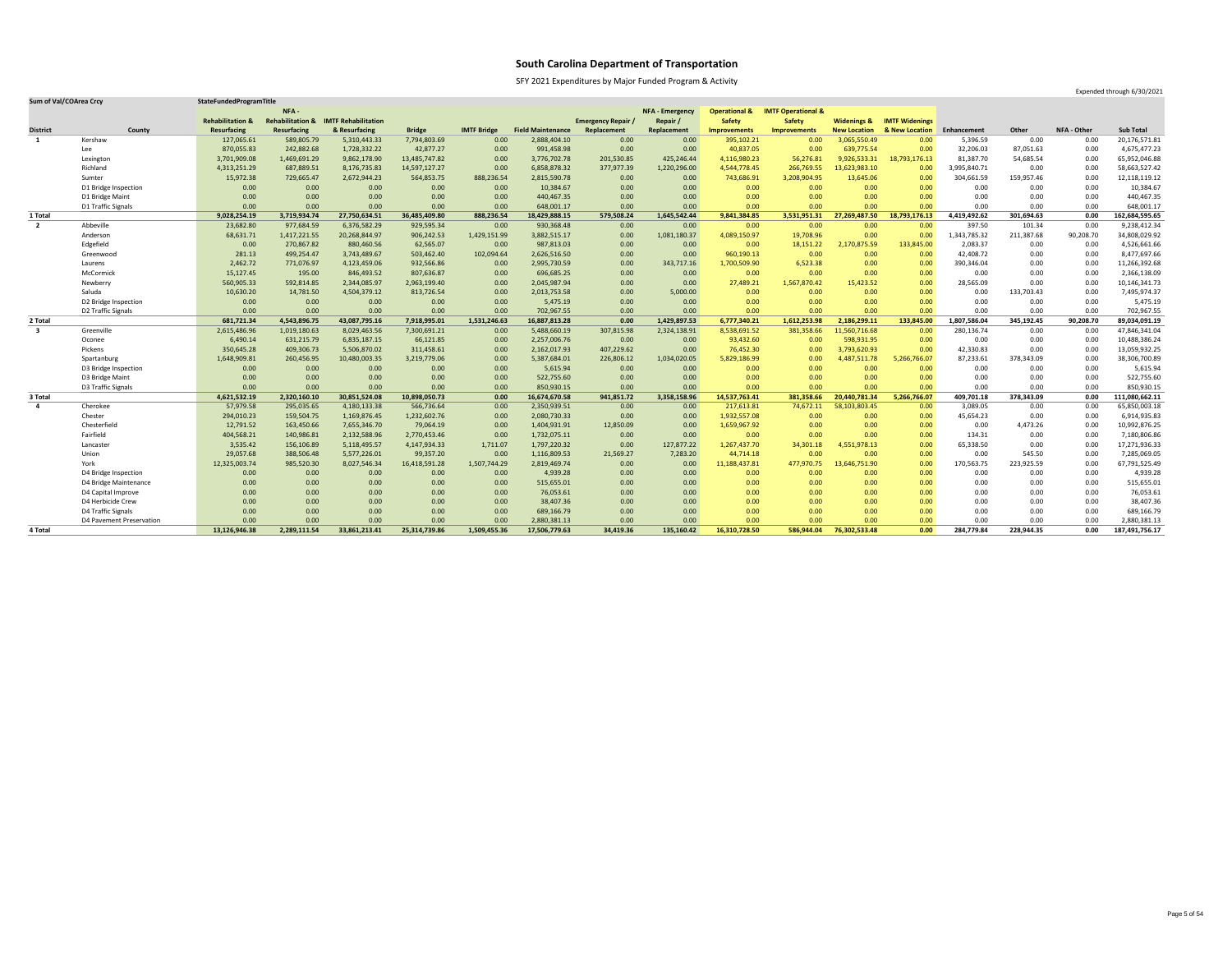SFY 2021 Expenditures by Major Funded Program & Activity

| <b>Sum of Val/COArea Crcy</b> |                                 | StateFundedProgramTitle     |                             |                            |               |                    |                          |                         |                        |                          |                               |                        |                       |              |               |                    | L                |
|-------------------------------|---------------------------------|-----------------------------|-----------------------------|----------------------------|---------------|--------------------|--------------------------|-------------------------|------------------------|--------------------------|-------------------------------|------------------------|-----------------------|--------------|---------------|--------------------|------------------|
|                               |                                 |                             | NFA-                        |                            |               |                    |                          |                         | <b>NFA - Emergency</b> | <b>Operational &amp;</b> | <b>IMTF Operational &amp;</b> |                        |                       |              |               |                    |                  |
|                               |                                 | <b>Rehabilitation &amp;</b> | <b>Rehabilitation &amp;</b> | <b>IMTF Rehabilitation</b> |               |                    |                          | <b>Emergency Repair</b> | Repair                 | <b>Safety</b>            | <b>Safety</b>                 | <b>Widenings &amp;</b> | <b>IMTF Widenings</b> |              |               |                    |                  |
| <b>District</b>               | County                          | <b>Resurfacing</b>          | <b>Resurfacing</b>          | & Resurfacing              | <b>Bridge</b> | <b>IMTF Bridge</b> | <b>Field Maintenance</b> | Replacement             | Replacement            | <b>Improvements</b>      | Improvements                  | <b>New Location</b>    | & New Location        | Enhancement  | <b>Other</b>  | <b>NFA - Other</b> | <b>Sub Total</b> |
| 5                             | Darlington                      | 418,668.14                  | 769,243.27                  | 3,005,946.85               | 2,101,879.50  | 0.00               | 1,821,339.65             | 0.00                    | 451,597.27             | 3,287,331.17             | 0.00                          | 0.00                   | 0.00                  | 67.30        | 0.00          | 0.00               | 11,856,073.15    |
|                               | Dillon                          | 1,319,122.82                | 675,352.18                  | 3,219,820.00               | 346,670.65    | 0.00               | 1,852,122.82             | 564.62                  | 0.00                   | 911,063.63               | 0.00                          | 0.00                   | 0.00                  | 0.00         | 0.00          | 0.00               | 8,324,716.72     |
|                               | Florence                        | 148,500.64                  | 1,580,152.29                | 11,679,786.08              | 1,788,779.09  | 0.00               | 4,111,728.08             | 470,977.28              | 0.00                   | 3,550,228.61             | 0.00                          | 2,654,972.45           | 0.00                  | 0.00         | 0.00          | 0.00               | 25,985,124.52    |
|                               | Georgetown                      | (2,205,684.07)              | 706,457.59                  | 6,758,355.03               | 6,360,070.77  | 0.00               | 1,818,118.19             | 73,640.18               | 82,202.52              | 130,127.38               | 2,293,765.48                  | 7,945.10               | 0.00                  | 0.00         | 19,410.05     | 0.00               | 16,044,408.22    |
|                               | Horry                           | 2,590,510.83                | 67,463.51                   | 18,310,223.62              | 1,637,611.40  | 0.00               | 3,546,003.98             | 1,601.52                | 4,792.41               | 5,931,087.58             | 5,211,123.42                  | 2,065,452.81           | 0.00                  | 72,784.96    | 0.00          | 0.00               | 39,438,656.04    |
|                               | Marion                          | (15,616.55)                 | 49,652.33                   | 3,127,757.34               | 76,735.28     | 0.00               | 2,612,370.10             | 0.00                    | 0.00                   | 3,785,375.98             | 0.00                          | 0.00                   | 0.00                  | 0.00         | 0.00          | 0.00               | 9,636,274.48     |
|                               | Marlboro                        | 562,879.10                  | 193,695.55                  | 1,966,018.32               | 0.00          | 0.00               | 1,490,016.87             | 998.52                  | 0.00                   | 50,531.66                | 0.00                          | 0.00                   | 0.00                  | 0.00         | 0.00          | 0.00               | 4,264,140.02     |
|                               | Williamsburg                    | (798.43)                    | 1,795,615.65                | 6,370,565.93               | 106,176.13    | 0.00               | 2,624,788.92             | 0.00                    | 0.00                   | 188,226.67               | 0.00                          | 162,709.11             | 0.00                  | 0.00         | 0.00          | 0.00               | 11,247,283.98    |
|                               | D5 Bridge Inspection            | 0.00                        | 0.00                        | 0.00                       | 0.00          | 0.00               | 204,635.87               | 0.00                    | 0.00                   | 0.00                     | 0.00                          | 0.00                   | 0.00                  | 0.00         | 0.00          | 0.00               | 204,635.87       |
|                               | D5 Capital Improvement          | 0.00                        | 0.00                        | 0.00                       | 0.00          | 0.00               | 13,734.50                | 0.00                    | 0.00                   | 0.00                     | 0.00                          | 0.00                   | 0.00                  | 0.00         | 0.00          | 0.00               | 13,734.50        |
|                               | D5 Traffic Signals              | 0.00                        | 0.00                        | 0.00                       | 0.00          | 0.00               | 1,031,473.47             | 0.00                    | 0.00                   | 0.00                     | 0.00                          | 0.00                   | 0.00                  | 0.00         | 0.00          | 0.00               | 1,031,473.47     |
|                               | <b>D5 Maintenance Contracts</b> | 0.00                        | 0.00                        | 0.00                       | 0.00          | 0.00               | 34,121.56                | 0.00                    | 0.00                   | 0.00                     | 0.00                          | 0.00                   | 0.00                  | 0.00         | 0.00          | 0.00               | 34,121.56        |
| 5 Total                       |                                 | 2,817,582.48                | 5,837,632.37                | 54,438,473.17              | 12,417,922.82 | 0.00               | 21,160,454.01            | 547,782.12              | 538,592.20             | 17,833,972.68            | 7,504,888.90                  | 4,891,079.47           | 0.00                  | 72,852.26    | 19,410.05     | 0.00               | 128,080,642.53   |
| 6                             | Beaufort                        | 192,997.39                  | 529,262.90                  | 5,912,496.84               | 24,054,823.20 | 0.00               | 1,882,027.70             | 0.00                    | 0.00                   | 887,446.93               | 0.00                          | 276,250.42             | 0.00                  | 6,757.00     | 0.00          | 12,518.16          | 33,754,580.54    |
|                               | Berkeley                        | 7,697.39                    | 780,052.08                  | 4,241,840.91               | 121,907.83    | 0.00               | 2,991,826.15             | 0.00                    | 0.00                   | 24,086,210.10            | 477,806.35                    | 9,292,565.07           | 0.00                  | 189,845.89   | 0.00          | 0.00               | 42,189,751.77    |
|                               | Charleston                      | 370,951.86                  | 138,540.98                  | 1,582,564.73               | 8,937,486.15  | 73.71              | 5,342,131.73             | 51,393.61               | 0.00                   | 8,011,605.21             | 7,302,150.96                  | 613,700.35             | 0.00                  | 206,462.20   | 0.00          | 0.00               | 32,557,061.49    |
|                               | Colleton                        | 603,142.98                  | 1,323,248.43                | 6,509,146.04               | 2,579,600.41  | 115,926.69         | 2,893,913.98             | 0.00                    | 0.00                   | 1,162,319.93             | 497,415.47                    | 0.00                   | 0.00                  | 26,039.95    | 0.00          | 0.00               | 15,710,753.88    |
|                               | Dorchester                      | 594,987.08                  | (214, 380.81)               | 3,062,505.11               | 139,002.39    | 0.00               | 1,898,346.34             | 0.00                    | 0.00                   | 6,582,468.96             | 4,837,118.09                  | 2,736,148.02           | 0.00                  | 579,284.03   | 3,660.51      | 0.00               | 20,219,139.72    |
|                               | Jasper                          | 13,776,262.77               | 795,235.89                  | 2,373,144.55               | 0.00          | 534,396.39         | 1,640,434.16             | 0.00                    | 0.00                   | 122,426.70               | 425,337.31                    | 6,465,564.09           | 0.00                  | 0.00         | 0.00          | 0.00               | 26,132,801.86    |
|                               | D6 Bridge Maintenance           | 0.00                        | 0.00                        | 0.00                       | 0.00          | 0.00               | 687,561.21               | 0.00                    | 0.00                   | 0.00                     | 0.00                          | 0.00                   | 0.00                  | 0.00         | 0.00          | 0.00               | 687,561.21       |
|                               | D6 Traffic Signals              | 0.00                        | 0.00                        | 0.00                       | 0.00          | 0.00               | 700,075.90               | 0.00                    | 0.00                   | 0.00                     | 0.00                          | 0.00                   | 0.00                  | 0.00         | 0.00          | 0.00               | 700,075.90       |
|                               | D6 Herbicide Crew               | 0.00                        | 0.00                        | 0.00                       | 0.00          | 0.00               | 293,186.64               | 0.00                    | 0.00                   | 0.00                     | 0.00                          | 0.00                   | 0.00                  | 0.00         | 0.00          | 0.00               | 293,186.64       |
| 6 Total                       |                                 | 15,546,039.47               | 3,351,959.4                 | 23,681,698.18              | 35,832,819.98 | 650,396.79         | 18,329,503.81            | 51,393.61               | 0.00                   | 40,852,477.83            | 13,539,828.18                 | 19,384,227.95          | 0.00                  | 1,008,389.07 | 3,660.51      | 12,518.16          | 172,244,913.01   |
| $\overline{7}$                | Aiken                           | 1,633,616.41                | 1,621,313.98                | 13,726,838.90              | 7,317,483.85  | 16,079.59          | 3,485,957.99             | 0.00                    | 0.00                   | 2,202,498.39             | 3,137.93                      | 3,556,203.81           | 0.00                  | 5,033.98     | 191,559.57    | 37,238.64          | 33,796,963.04    |
|                               | Allendale                       | 20,791.15                   | 185,827.94                  | 395,126.20                 | 83,765.81     | 0.00               | 634,867.16               | 0.00                    | 0.00                   | 2,116,977.32             | 0.00                          | 0.00                   | 0.00                  | 44,811.48    | 803.24        | 0.00               | 3,482,970.30     |
|                               | Bamberg                         | 44,732.95                   | 471,172.80                  | 1,946,140.72               | 629,405.76    | 0.00               | 1,466,948.61             | 0.00                    | 0.00                   | 1,556,790.45             | 0.00                          | 0.00                   | 0.00                  | 160,233.02   | 0.00          | 0.00               | 6,275,424.31     |
|                               | Barnwell                        | 36,712.38                   | 477,387.63                  | 1,513,120.76               | 0.00          | 0.00               | 1,353,752.95             | 0.00                    | 0.00                   | 1,509,940.04             | 0.00                          | 0.00                   | 0.00                  | 0.00         | 0.00          | 0.00               | 4,890,913.76     |
|                               | Calhoun                         | 1,451,838.27                | 678,303.35                  | 3,366,774.00               | 0.00          | 0.00               | 1,375,503.62             | 0.00                    | 0.00                   | 337,262.14               | 0.00                          | 0.00                   | 0.00                  | 0.00         | 0.00          | 0.00               | 7,209,681.38     |
|                               | Clarendon                       | 0.00                        | 802,716.09                  | 2,335,811.85               | 2,431,732.54  | 0.00               | 2,300,371.55             | 0.00                    | 898,151.74             | 0.00                     | 0.00                          | 0.00                   | 0.00                  | 0.00         | 0.00          | 0.00               | 8,768,783.77     |
|                               | Hampton                         | 790,666.12                  | 282,276.23                  | 777,295.15                 | 195,030.45    | 0.00               | 1,572,786.55             | 0.00                    | 0.00                   | 1,215.28                 | 0.00                          | 148,835.81             | 0.00                  | 47,907.59    | 0.00          | 0.00               | 3,816,013.18     |
|                               | Holly Hill                      | 0.00                        | 0.00                        | 0.00                       | 0.00          | 0.00               | 1,365,657.91             | 0.00                    | 0.00                   | 0.00                     | 0.00                          | 0.00                   | 0.00                  | 0.00         | 0.00          | 0.00               | 1,365,657.91     |
|                               | Orangeburg                      | 6,367,427.41                | 994,515.75                  | 5,533,515.39               | 651,221.78    | 0.00               | 2,823,765.76             | (5,875,855.08)          | 0.00                   | 2,490,195.87             | 817,779.20                    | 124,724.34             | 0.00                  | 35,337.73    | 0.00          | 0.00               | 13,962,628.15    |
|                               | D7 Bridge Inspection            | 0.00                        | 0.00                        | 0.00                       | 0.00          | 0.00               | 2,936.56                 | 0.00                    | 0.00                   | 0.00                     | 0.00                          | 0.00                   | 0.00                  | 0.00         | 0.00          | 0.00               | 2,936.56         |
| 7 Total                       |                                 | 10,345,784.69               | 5,513,513.77                | 29,594,622.97              | 11,308,640.19 | 16,079.59          | 16,382,548.66            | (5,875,855.08)          | 898,151.74             | 10,214,879.49            | 820,917.13                    | 3,829,763.96           | 0.00                  | 293,323.80   | 192,362.81    | 37,238.64          | 83,571,972.36    |
| Statewide                     | Statewide                       | 8,125,235.77                | 0.00                        | 745,269.76                 | 27,792,541.37 | 0.00               | 0.00                     | 8,127,396.57            | 41,071.81              | 91,650,323.93            | 5,295,828.21                  | 93,048,259.04          | 58,352,958.12         | 1,921,990.64 | 76,148,470.09 | 18,641,301.41      | 389,890,646.72   |
|                               | Equipment                       | 0.00                        | 0.00                        | 0.00                       | 0.00          | 0.00               | 19,005,618.04            | 0.00                    | 0.00                   | 0.00                     | 0.00                          | 0.00                   | 0.00                  | 0.00         | 0.00          | 0.00               | 19,005,618.04    |
|                               | <b>Hwy Contracts</b>            | 0.00                        | 0.00                        | 0.00                       | 0.00          | 0.00               | (2,457.52)               | 0.00                    | 0.00                   | 0.00                     | 0.00                          | 0.00                   | 0.00                  | 0.00         | 0.00          | 0.00               | (2,457.52)       |
|                               | Hwy Maintenance Extraordin      | 0.00                        | 0.00                        | 0.00                       | 0.00          | 0.00               | 1,597,433.96             | 0.00                    | 0.00                   | 0.00                     | 0.00                          | 0.00                   | 0.00                  | 0.00         | 0.00          | 0.00               | 1,597,433.96     |
|                               | Maintenance Environmental       | 0.00                        | 0.00                        | 0.00                       | 0.00          | 0.00               | 2,058,044.66             | 0.00                    | 0.00                   | 0.00                     | 0.00                          | 0.00 <sub>1</sub>      | 0.00                  | 0.00         | 0.00          | 0.00               | 2,058,044.66     |
|                               | <b>Maintenance Training</b>     | 0.00                        | 0.00                        | 0.00                       | 0.00          | 0.00               | 330.00                   | 0.00                    | 0.00                   | 0.00                     | 0.00                          | 0.00 <sub>1</sub>      | 0.00                  | 0.00         | 0.00          | 0.00               | 330.00           |
|                               | Rest Area/Welcome Center        | 0.00                        | 0.00                        | 0.00                       | 0.00          | 0.00               | 4,601,808.88             | 0.00                    | 0.00                   | 0.00                     | 0.00                          | 0.00                   | 0.00                  | 0.00         | 0.00          | 0.00               | 4,601,808.88     |
|                               | Southern Conn Maint             | 0.00                        | 0.00                        | 0.00                       | 0.00          | 0.00               | 309,957.89               | 0.00                    | 0.00                   | 0.00                     | 0.00                          | 0.00                   | 0.00                  | 0.00         | 0.00          | 0.00               | 309,957.89       |
|                               |                                 |                             |                             |                            |               | 0.00               | 1,411,517.10             | 0.00                    | 0.00                   | 0.00                     | 0.00                          | 0.00 <sub>1</sub>      | 0.00                  | 0.00         | 0.00          | 0.00               | 1,411,517.10     |
|                               | <b>Statewide Sign Shop</b>      | 0.00                        | 0.00                        | 0.00                       | 0.00          |                    |                          |                         |                        |                          |                               |                        |                       |              |               |                    |                  |
|                               | <b>FEMA EVENTS</b>              | 0.00                        | 0.00                        | 0.00                       | 0.00          | 0.00               | 0.00                     | 0.00                    | 0.00                   | 0.00                     | 0.00                          | 0.00                   | 0.00                  | 0.00         | 0.00          | 0.00               | 0.00             |
|                               | <b>Maintenance Bridge</b>       | 0.00                        | 0.00                        | 0.00                       | 0.00          | 0.00               | 6,053,922.66             | 0.00                    | 0.00                   | 0.00                     | 0.00                          | 0.00                   | 0.00                  | 0.00         | 0.00          | 0.00               | 6,053,922.66     |
| <b>Statewide Total</b>        |                                 | 8,125,235.77                | 0.00                        | 745,269.76                 | 27,792,541.37 | 0.00               | 35,036,175.67            | 8,127,396.57            | 41,071.81              | 91,650,323.93            | 5,295,828.21                  | 93,048,259.04          | 58,352,958.12         | 1,921,990.64 | 76,148,470.09 | 18,641,301.41      | 424,926,822.39   |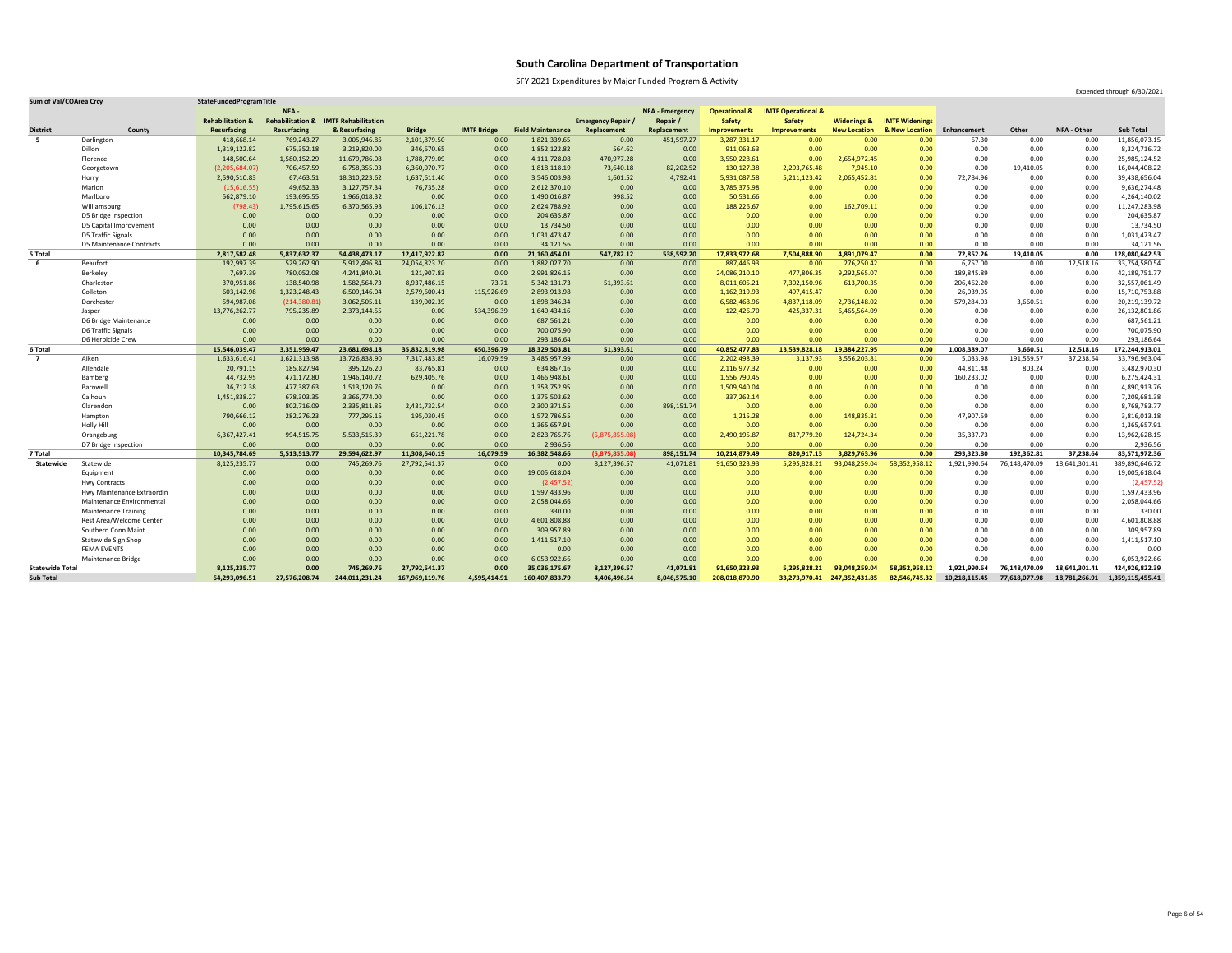SFY 2021 Expenditures by Major Funded Program & Activity

### **Sum of Val/COArea Crcy StateFundedProgramTitle**

|                 |                      |                                              |                                                    |             |              |               |                    |              |                  |                        |                          | <b>IMTF</b>              |                        |                           |             |       |             |                    |
|-----------------|----------------------|----------------------------------------------|----------------------------------------------------|-------------|--------------|---------------|--------------------|--------------|------------------|------------------------|--------------------------|--------------------------|------------------------|---------------------------|-------------|-------|-------------|--------------------|
|                 |                      |                                              |                                                    | NFA -       | <b>IMTF</b>  |               |                    |              | <b>Emergency</b> | <b>NFA - Emergency</b> | <b>Operational &amp;</b> | <b>Operational &amp;</b> |                        |                           |             |       |             |                    |
|                 |                      |                                              | Rehabilitation & Rehabilitation & Rehabilitation & |             |              |               |                    | <b>Field</b> | Repair,          | Repair /               | <b>Safety</b>            | <b>Safety</b>            | <b>Widenings &amp;</b> | <b>IMTF Widenings</b>     |             |       |             |                    |
| <b>District</b> | County               | <b>Activity</b>                              | <b>Resurfacing</b>                                 | Resurfacing | Resurfacing  | <b>Bridge</b> | <b>IMTF Bridge</b> | Maintenance  | Replacement      | Replacement            | <b>Improvements</b>      | <b>Improvements</b>      | <b>New Location</b>    | <b>&amp; New Location</b> | Enhancement | Other | NFA - Other | <b>Grand Total</b> |
|                 | Kershaw              | <b>Bridge Construction</b>                   | 0.00                                               | 0.00        | 0.00         | 1,701,913.93  | 0.00               | 0.00         | 0.00             | 0.00                   | 0.00                     | 0.00                     | 0.00                   | 0.00                      | 0.00        | 0.00  | 0.00        | 1,701,913.93       |
|                 |                      | <b>Bridge Inspection</b>                     | 0.00                                               | 0.00        | 0.00         | 0.00          | 0.00               | 0.00         | 0.00             | 0.00                   | 0.00                     | 0.00                     | 0.00                   | 0.00                      | 0.00        | 0.00  | 0.00        | 0.00               |
|                 |                      | <b>Business Development</b>                  | 0.00                                               | 0.00        | 0.00         | 0.00          | 0.00               | 0.00         | 0.00             | 0.00                   | 0.00                     | 0.00                     | 0.00                   | 0.00                      | 0.00        | 0.00  | 0.00        | 0.00               |
|                 |                      | Design Build                                 | 0.00                                               | 0.00        | 0.00         | 757,753.74    | 0.00               | 0.00         | 0.00             | 0.00 <sub>1</sub>      | 0.00                     | 0.00                     | 0.00                   | 0.00                      | 0.00        | 0.00  | 0.00        | 757,753.74         |
|                 |                      | Engineering & Inspection                     | 125,217.61                                         | 24,630.53   | 152,026.93   | 482,706.97    | 0.00               | 0.00         | 0.00             | 0.00                   | 0.00                     | 0.00                     | 77,239.11              | 0.00                      | 0.00        | 0.00  | 0.00        | 861,821.15         |
|                 |                      | <b>Engineering Design</b>                    | 0.00                                               | 0.00        | 0.00         | 482,886.88    | 0.00               | 0.00         | 0.00             | 0.00                   | 392,291.38               | 0.00                     | 0.00                   | 0.00                      | 4,785.99    | 0.00  | 0.00        | 879,964.25         |
|                 |                      | Environmental                                | 0.00                                               | 0.00        | 0.00         | 977.23        | 0.00               | 0.00         | 0.00             | 0.00                   | 269.90                   | 0.00                     | 0.00                   | 0.00                      | 0.00        | 0.00  | 0.00        | 1,247.13           |
|                 |                      | <b>Research &amp; Testing</b>                | 1,848.00                                           | 346.25      | 3,228.75     | 15,568.98     | 0.00               | 0.00         | 0.00             | 0.00                   | 0.00                     | 0.00                     | 2,364.77               | 0.00                      | 0.00        | 0.00  | 0.00        | 23,356.75          |
|                 |                      | Right of Way                                 | 0.00                                               | 0.00        | 0.00         | 372,665.41    | 0.00               | 0.00         | 0.00             | 0.00                   | 191.18                   | 0.00                     | 266.74                 | 0.00                      | 0.00        | 0.00  | 0.00        | 373,123.33         |
|                 |                      | <b>Road Construction</b>                     | 0.00                                               | 0.00        | 4,855,403.79 | 3,872,337.72  | 0.00               | 0.00         | 0.00             | 0.00                   | 604.88                   | 0.00                     | 2,985,679.87           | 0.00                      | 0.00        | 0.00  | 0.00        | 1,714,026.26       |
|                 |                      | Roadway Maintenance                          | 0.00                                               | 564,829.01  | 299,783.86   | 0.00          | 0.00               | 0.00         | 0.00             | 0.00 <sub>1</sub>      | 0.00                     | 0.00                     | 0.00                   | 0.00                      | 0.00        | 0.00  | 0.00        | 864,612.87         |
|                 |                      | Safety                                       | 0.00                                               | 0.00        | 0.00         | 0.00          | 0.00               | 0.00         | 0.00             | 0.00                   | 0.00                     | 0.00                     | 0.00                   | 0.00 <sub>1</sub>         | 0.00        | 0.00  | 0.00        | 0.00               |
|                 |                      | State Planning & Research                    | 0.00                                               | 0.00        | 0.00         | 0.00          | 0.00               | 0.00         | 0.00             | 0.00                   | 0.00                     | 0.00                     | 0.00                   | 0.00                      | 0.00        | 0.00  | 0.00        | 0.00               |
|                 |                      | Surveys                                      | 0.00                                               | 0.00        | 0.00         | 0.00          | 0.00               | 0.00         | 0.00             | 0.00 <sub>1</sub>      | 0.00                     | 0.00                     | 0.00                   | 0.00                      | 610.60      | 0.00  | 0.00        | 610.60             |
|                 |                      | <b>Traffic Engineering</b>                   | 0.00                                               | 0.00        | 0.00         | 139.94        | 0.00               | 0.00         | 0.00             | 0.00                   | 1,744.87                 | 0.00                     | 0.00                   | 0.00                      | 0.00        | 0.00  | 0.00        | 1,884.81           |
|                 |                      | <b>Traffic Mgmt Center/SHEP</b>              | 0.00                                               | 0.00        | 0.00         | 0.00          | 0.00               | 0.00         | 0.00             | 0.00                   | 0.00                     | 0.00                     | 0.00                   | 0.00                      | 0.00        | 0.00  | 0.00        | 0.00               |
|                 |                      | <b>Transportation Planning</b>               | 0.00                                               | 0.00        | 0.00         | 0.00          | 0.00               | 0.00         | 0.00             | 0.00                   | 0.00                     | 0.00                     | 0.00                   | 0.00                      | 0.00        | 0.00  | 0.00        | 0.00               |
|                 |                      | <b>Utilities &amp; Railroad Coordination</b> | 0.00                                               | 0.00        | 0.00         | 107,852.89    | 0.00               | 0.00         | 0.00             | 0.00                   | 0.00                     | 0.00                     | 0.00                   | 0.00                      | 0.00        | 0.00  | 0.00        | 107,852.89         |
|                 |                      | <b>Field Maintenance</b>                     | 0.00                                               | 0.00        | 0.00         | 0.00          | 0.00               | 2,888,404.10 | 0.00             | 0.00 <sub>1</sub>      | 0.00                     | 0.00                     | 0.00                   | 0.00                      | 0.00        | 0.00  | 0.00        | 2,888,404.10       |
|                 |                      | <b>LPA Administration</b>                    | 0.00                                               | 0.00        | 0.00         | 0.00          | 0.00               | 0.00         | 0.00             | 0.00                   | 0.00                     | 0.00                     | 0.00                   | 0.00                      | 0.00        | 0.00  | 0.00        | 0.00               |
|                 |                      | <b>CTC General Administration</b>            | 0.00                                               | 0.00        | 0.00         | 0.00          | 0.00               | 0.00         | 0.00             | 0.00                   | 0.00                     | 0.00                     | 0.00                   | 0.00                      | 0.00        | 0.00  | 0.00        | 0.00               |
|                 |                      | <b>Environmental Mitigation</b>              | 0.00                                               | 0.00        | 0.00         | 0.00          | 0.00               | 0.00         | 0.00             | 0.00                   | 0.00                     | 0.00                     | 0.00                   | 0.00                      | 0.00        | 0.00  | 0.00        | 0.00               |
|                 |                      | Local Public Agency Passthrough              | 0.00                                               | 0.00        | 0.00         | 0.00          | 0.00               | 0.00         | 0.00             | 0.00                   | 0.00                     | 0.00                     | 0.00                   | 0.00                      | 0.00        | 0.00  | 0.00        | 0.00               |
|                 | <b>Kershaw Total</b> |                                              | 127,065.61                                         | 589,805.79  | 5,310,443.33 | 7,794,803.69  | 0.00               | 2,888,404.10 | 0.00             | 0.00                   | 395,102.21               | 0.00                     | 3,065,550.49           | 0.00                      | 5,396.59    | 0.00  | 0.00        | 20,176,571.81      |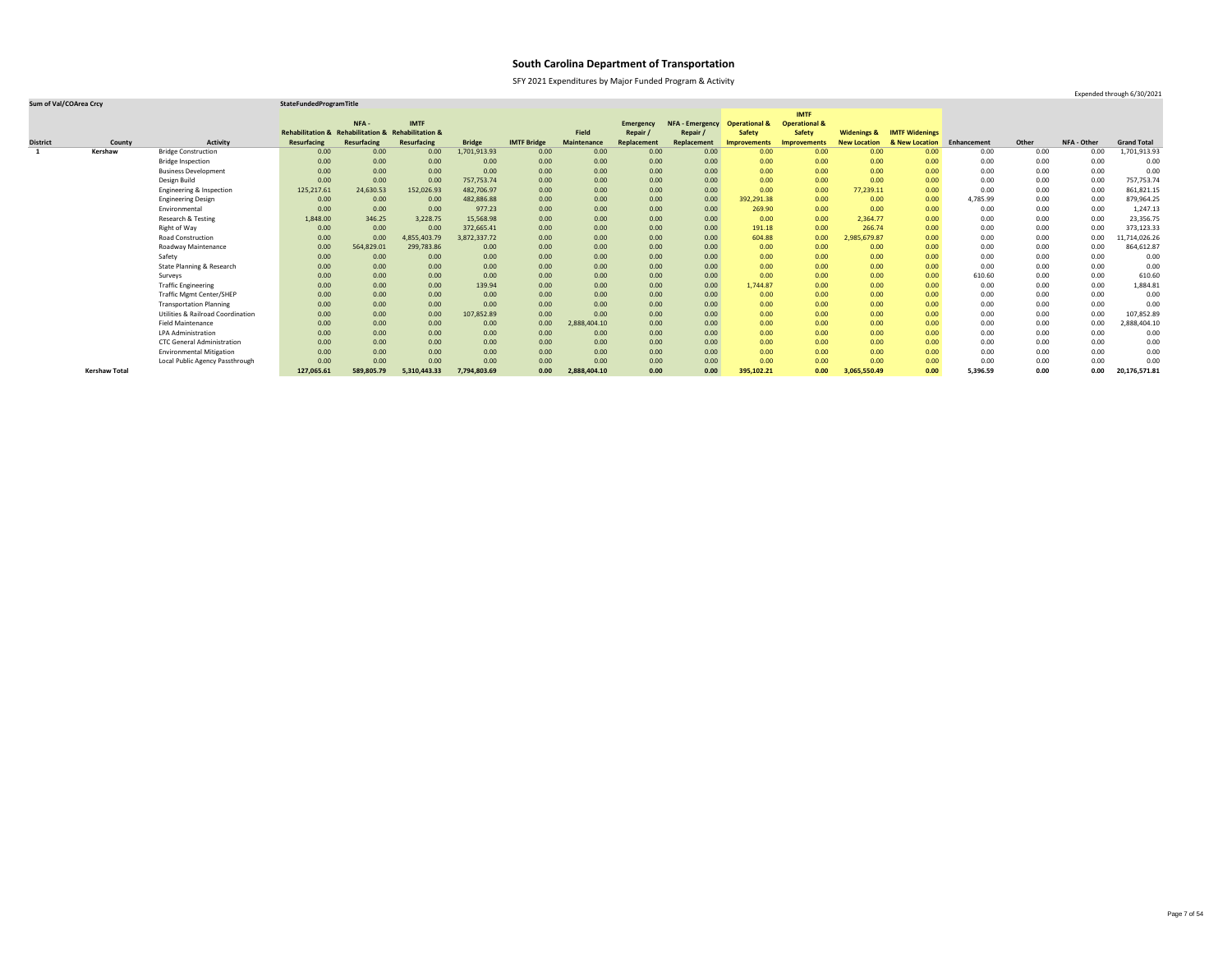SFY 2021 Expenditures by Major Funded Program & Activity

### **Sum of Val/COArea Crcy StateFundedProgramTitle**

|                 |                  |                                              |                                                    |             |              |               |                    |                    |                  |                        |                          | <b>IMTF</b>              |                        |                       |             |           |                    |                    |
|-----------------|------------------|----------------------------------------------|----------------------------------------------------|-------------|--------------|---------------|--------------------|--------------------|------------------|------------------------|--------------------------|--------------------------|------------------------|-----------------------|-------------|-----------|--------------------|--------------------|
|                 |                  |                                              |                                                    | NFA-        | <b>IMTF</b>  |               |                    |                    | <b>Emergency</b> | <b>NFA - Emergency</b> | <b>Operational &amp;</b> | <b>Operational &amp;</b> |                        |                       |             |           |                    |                    |
|                 |                  |                                              | Rehabilitation & Rehabilitation & Rehabilitation & |             |              |               |                    | <b>Field</b>       | Repair           | Repair /               | <b>Safety</b>            | <b>Safety</b>            | <b>Widenings &amp;</b> | <b>IMTF Widenings</b> |             |           |                    |                    |
| <b>District</b> | County           | <b>Activity</b>                              | <b>Resurfacing</b>                                 | Resurfacing | Resurfacing  | <b>Bridge</b> | <b>IMTF Bridge</b> | <b>Maintenance</b> | Replacement      | Replacement            | <b>Improvements</b>      | <b>Improvements</b>      | <b>New Location</b>    | & New Location        | Enhancement | Other     | <b>NFA - Other</b> | <b>Grand Total</b> |
|                 | Lee              | <b>Bridge Construction</b>                   | 52,602.83                                          | 0.00        | 0.00         | 0.00          | 0.00               | 0.00               | 0.00             | 0.00                   | 0.00                     | 0.00                     | 0.00                   | 0.00                  | 0.00        | 0.00      | 0.00               | 52,602.83          |
|                 |                  | <b>Bridge Inspection</b>                     | 0.00                                               | 0.00        | 0.00         | 0.00          | 0.00               | 0.00               | 0.00             | 0.00                   | 0.00                     | 0.00                     | 0.00                   | 0.00                  | 0.00        | 0.00      | 0.00               | 0.00               |
|                 |                  | <b>Business Development</b>                  | 0.00                                               | 0.00        | 0.00         | 0.00          | 0.00               | 0.00               | 0.00             | 0.00                   | 0.00                     | 0.00                     | 0.00                   | 0.00                  | 0.00        | 0.00      | 0.00               | 0.00               |
|                 |                  | Design Build                                 | 0.00                                               | 0.00        | 0.00         | 0.00          | 0.00               | 0.00               | 0.00             | 0.00                   | 0.00                     | 0.00                     | 0.00                   | 0.00                  | 0.00        | 0.00      | 0.00               | 0.00               |
|                 |                  | Engineering & Inspection                     | 90,217.48                                          | 2,672.19    | 50,764.88    | 0.00          | 0.00               | 0.00               | 0.00             | 0.00                   | 0.00                     | 0.00                     | 0.00                   | 0.00                  | 0.00        | 84,028.39 | 0.00               | 227,682.94         |
|                 |                  | <b>Engineering Design</b>                    | 43.86                                              | 0.00        | 0.00         | 31,860.33     | 0.00               | 0.00               | 0.00             | 0.00                   | 15,188.87                | 0.00                     | 632,334.40             | 0.00                  | 11,879.79   | $0.00\,$  | 0.00               | 691,307.25         |
|                 |                  | Environmental                                | 0.00                                               | 0.00        | 0.00         | 0.00          | 0.00               | 0.00               | 0.00             | 0.00                   | 166.50                   | 0.00                     | 7,441.14               | 0.00                  | 0.00        | 0.00      | 0.00               | 7,607.64           |
|                 |                  | Research & Testing                           | 1,248.27                                           | 0.00        | 417.56       | 0.00          | 0.00               | 0.00               | 0.00             | 0.00                   | 0.00                     | 0.00                     | 0.00                   | 0.00                  | 0.00        | 3,023.24  | 0.00               | 4,689.07           |
|                 |                  | Right of Way                                 | 0.00                                               | 0.00        | 0.00         | 0.00          | 0.00               | 0.00               | 0.00             | 0.00                   | 4,355.89                 | 0.00                     | 0.00                   | 0.00                  | 0.00        | $0.00\,$  | 0.00               | 4,355.89           |
|                 |                  | <b>Road Construction</b>                     | 725,943.39                                         | 0.00        | 1,583,463.26 | 0.00          | 0.00               | 0.00               | 0.00             | 0.00                   | 0.00                     | 0.00                     | 0.00                   | 0.00                  | 0.00        | 0.00      | 0.00               | 2,309,406.65       |
|                 |                  | Roadway Maintenance                          | 0.00                                               | 240,210.49  | 93,686.52    | 0.00          | 0.00               | 0.00               | 0.00             | 0.00                   | 0.00                     | 0.00                     | 0.00                   | 0.00                  | 0.00        | 0.00      | 0.00               | 333,897.01         |
|                 |                  | Safety                                       | 0.00                                               | 0.00        | 0.00         | 0.00          | 0.00               | 0.00               | 0.00             | 0.00                   | 19,712.88                | 0.00                     | 0.00                   | 0.00                  | 0.00        | 0.00      | 0.00               | 19,712.88          |
|                 |                  | State Planning & Research                    | 0.00                                               | 0.00        | 0.00         | 0.00          | 0.00               | 0.00               | 0.00             | 0.00                   | 0.00                     | 0.00                     | 0.00                   | 0.00                  | 0.00        | 0.00      | 0.00               | 0.00               |
|                 |                  | Surveys                                      | 0.00                                               | 0.00        | 0.00         | 11,016.94     | 0.00               | 0.00               | 0.00             | 0.00                   | 0.00                     | 0.00                     | 0.00                   | 0.00                  | 20,326.24   | 0.00      | 0.00               | 31,343.18          |
|                 |                  | <b>Traffic Engineering</b>                   | 0.00                                               | 0.00        | 0.00         | 0.00          | 0.00               | 0.00               | 0.00             | 0.00                   | 530.74                   | 0.00                     | 0.00                   | 0.00                  | 0.00        | 0.00      | 0.00               | 530.74             |
|                 |                  | <b>Traffic Mgmt Center/SHEP</b>              | 0.00                                               | 0.00        | 0.00         | 0.00          | 0.00               | 0.00               | 0.00             | 0.00                   | 0.00                     | 0.00                     | 0.00                   | 0.00                  | 0.00        | 0.00      | 0.00               | 0.00               |
|                 |                  | <b>Transportation Planning</b>               | 0.00                                               | 0.00        | 0.00         | 0.00          | 0.00               | 0.00               | 0.00             | 0.00                   | 0.00                     | 0.00                     | 0.00                   | 0.00                  | 0.00        | 0.00      | 0.00               | 0.00               |
|                 |                  | <b>Utilities &amp; Railroad Coordination</b> | 0.00                                               | 0.00        | 0.00         | 0.00          | 0.00               | 0.00               | 0.00             | 0.00                   | 882.17                   | 0.00                     | 0.00                   | 0.00                  | 0.00        | 0.00      | 0.00               | 882.17             |
|                 |                  | <b>Field Maintenance</b>                     | 0.00                                               | 0.00        | 0.00         | 0.00          | 0.00               | 991,458.98         | 0.00             | 0.00                   | 0.00                     | 0.00                     | 0.00                   | 0.00                  | 0.00        | 0.00      | 0.00               | 991,458.98         |
|                 |                  | <b>LPA Administration</b>                    | 0.00                                               | 0.00        | 0.00         | 0.00          | 0.00               | 0.00               | 0.00             | 0.00                   | 0.00                     | 0.00                     | 0.00                   | 0.00                  | 0.00        | 0.00      | 0.00               | 0.00               |
|                 |                  | <b>CTC General Administration</b>            | 0.00                                               | 0.00        | 0.00         | 0.00          | 0.00               | 0.00               | 0.00             | 0.00                   | 0.00                     | 0.00                     | 0.00                   | 0.00                  | 0.00        | 0.00      | 0.00               | 0.00               |
|                 |                  | <b>Environmental Mitigation</b>              | 0.00                                               | 0.00        | 0.00         | 0.00          | 0.00               | 0.00               | 0.00             | 0.00                   | 0.00                     | 0.00                     | 0.00                   | 0.00                  | 0.00        | 0.00      | 0.00               | 0.00               |
|                 |                  | Local Public Agency Passthrough              | 0.00                                               | 0.00        | 0.00         | 0.00          | 0.00               | 0.00               | 0.00             | 0.00                   | 0.00                     | 0.00                     | 0.00                   | 0.00                  | 0.00        | $0.00\,$  | 0.00               | 0.00               |
|                 | <b>Lee Total</b> |                                              | 870,055.83                                         | 242,882.68  | 1,728,332.22 | 42,877.27     | 0.00               | 991,458.98         | 0.00             | 0.00                   | 40,837.05                | 0.00                     | 639,775.54             | 0.00                  | 32,206.03   | 87,051.63 | 0.00               | 4,675,477.23       |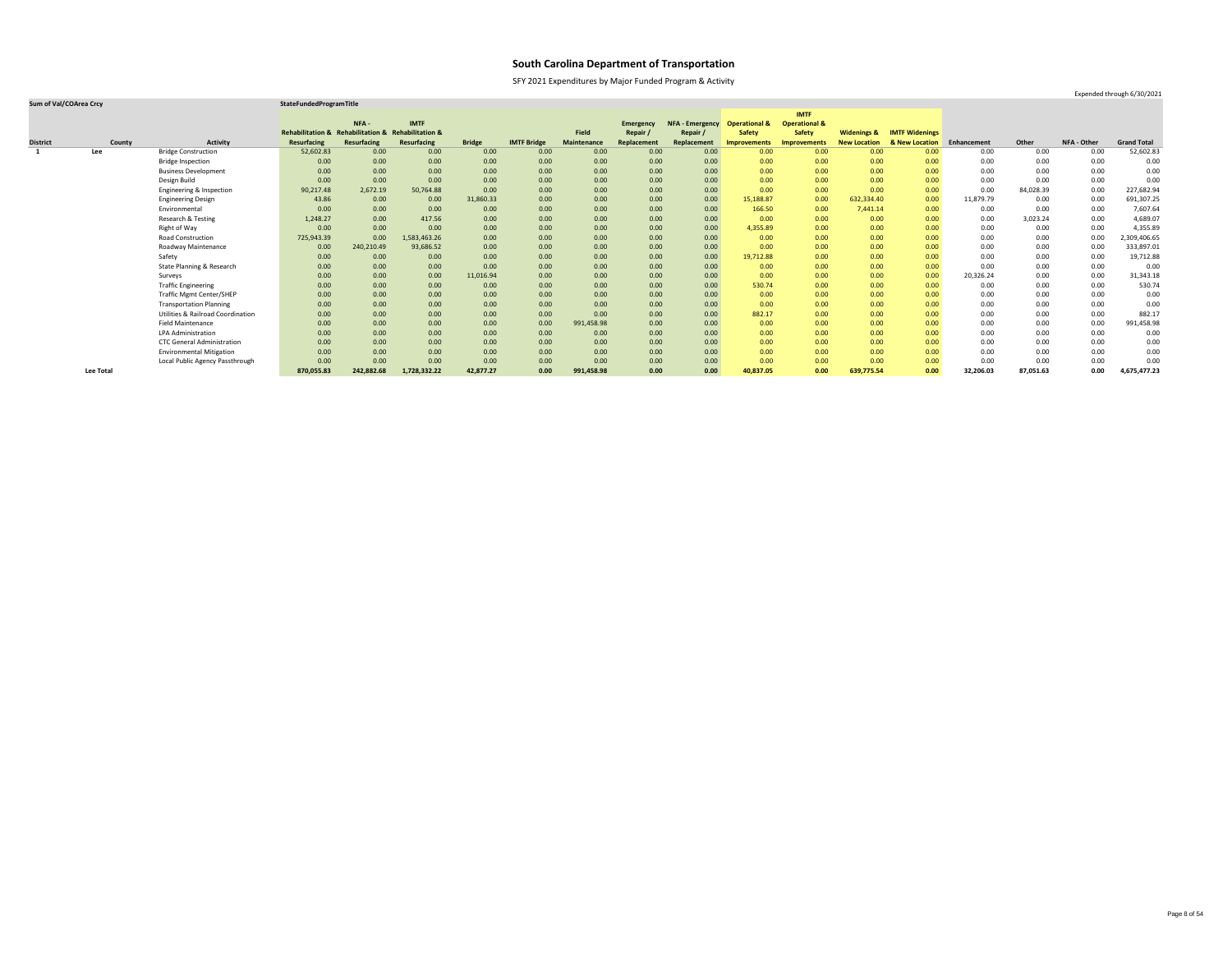SFY 2021 Expenditures by Major Funded Program & Activity

### **Sum of Val/COArea Crcy StateFundedProgramTitle**

|                 |                        |                                              |                                                    |               |                    |               |                    |                    |                  |                        |                          | <b>IMTF</b>              |                        |                       |             |           |             |                    |
|-----------------|------------------------|----------------------------------------------|----------------------------------------------------|---------------|--------------------|---------------|--------------------|--------------------|------------------|------------------------|--------------------------|--------------------------|------------------------|-----------------------|-------------|-----------|-------------|--------------------|
|                 |                        |                                              |                                                    | NFA-          | <b>IMTF</b>        |               |                    |                    | <b>Emergency</b> | <b>NFA - Emergency</b> | <b>Operational &amp;</b> | <b>Operational &amp;</b> |                        |                       |             |           |             |                    |
|                 |                        |                                              | Rehabilitation & Rehabilitation & Rehabilitation & |               |                    |               |                    | <b>Field</b>       | Repair           | Repair                 | <b>Safety</b>            | <b>Safety</b>            | <b>Widenings &amp;</b> | <b>IMTF Widenings</b> |             |           |             |                    |
| <b>District</b> | County                 | <b>Activity</b>                              | <b>Resurfacing</b>                                 | Resurfacing   | <b>Resurfacing</b> | <b>Bridge</b> | <b>IMTF Bridge</b> | <b>Maintenance</b> | Replacement      | Replacement            | <b>Improvements</b>      | <b>Improvements</b>      | <b>New Location</b>    | & New Location        | Enhancement | Other     | NFA - Other | <b>Grand Total</b> |
|                 | Lexington              | <b>Bridge Construction</b>                   | 0.00                                               | 0.00          | 0.00               | 1,086,964.54  | 0.00               | 0.00               | 0.00             | 0.00                   | 0.00                     | 0.00                     | 658,843.76             | 282,361.61            | 0.00        | 0.00      | 0.00        | 2,028,169.91       |
|                 |                        | <b>Bridge Inspection</b>                     | 0.00                                               | 0.00          | 0.00               | 0.00          | 0.00               | 0.00               | 0.00             | 0.00                   | 0.00                     | 0.00                     | 0.00                   | 0.00                  | 0.00        | 0.00      | 0.00        | 0.00               |
|                 |                        | <b>Business Development</b>                  | 0.00                                               | 0.00          | 0.00               | 0.00          | 0.00               | 0.00               | 0.00             | 0.00                   | 0.00                     | 0.00                     | 0.00                   | 0.00 <sub>1</sub>     | 0.00        | 0.00      | 0.00        | 0.00               |
|                 |                        | Design Build                                 | 0.00                                               | 0.00          | 0.00               | 35,895.39     | 0.00               | 0.00               | 0.00             | 0.00                   | 0.00                     | 0.00                     | 0.00                   | 0.00                  | 0.00        | 0.00      | 0.00        | 35,895.39          |
|                 |                        | Engineering & Inspection                     | 195,664.98                                         | (367, 906.82) | 386,310.34         | 1,100,668.37  | 0.00               | 0.00               | 2,442.49         | 179,852.46             | 296,925.14               | 16,141.80                | 657,391.24             | 1,355,731.56          | 2,367.66    | 0.00      | 0.00        | 3,825,589.22       |
|                 |                        | <b>Engineering Design</b>                    | 0.00                                               | 0.00          | 22,223.48          | 593,140.56    | 0.00               | 0.00               | 2,582.31         | 0.00                   | 382,981.46               | 0.00                     | 210,548.62             | 0.00                  | 19,666.73   | 0.00      | 0.00        | 1,231,143.16       |
|                 |                        | Environmental                                | 0.00                                               | 0.00          | 0.00               | 6,559.43      | 0.00               | 0.00               | 0.00             | 0.00                   | 4,544.60                 | 0.00                     | 453.42                 | 0.00                  | 5,588.07    | 54,685.54 | 0.00        | 71,831.06          |
|                 |                        | Research & Testing                           | 25,110.69                                          | 1,251.00      | 28,705.74          | 6,875.72      | 0.00               | 0.00               | 0.00             | 0.00                   | 15,078.94                | 0.00                     | 19,716.33              | 32,578.24             | 0.00        | 0.00      | 0.00        | 129,316.66         |
|                 |                        | Right of Way                                 | 0.00                                               | 0.00          | 0.00               | 864,753.30    | 0.00               | 0.00               | 0.00             | 0.00                   | 956,979.37               | 0.00                     | (4,400.00)             | 0.00                  | 0.00        | 0.00      | 0.00        | 1,817,332.67       |
|                 |                        | <b>Road Construction</b>                     | 3,481,133.41                                       | 0.00          | 8,493,034.42       | 9,780,104.83  | 0.00               | 0.00               | 196,466.31       | 0.00                   | 2,269,584.26             | 40,135.01                | 8,286,577.91           | 16,799,610.29         | 7,761.40    | 0.00      | 0.00        | 49,354,407.84      |
|                 |                        | Roadway Maintenance                          | 0.00                                               | 1,836,347.11  | 931,904.92         | 0.00          | 0.00               | 0.00               | 0.00             | 245,393.98             | 0.00                     | 0.00                     | 0.00                   | 0.00                  | 0.00        | 0.00      | 0.00        | 3,013,646.01       |
|                 |                        | Safety                                       | 0.00                                               | 0.00          | 0.00               | 0.00          | 0.00               | 0.00               | 0.00             | 0.00                   | 132,430.14               | 0.00                     | 0.00                   | 0.00 <sub>1</sub>     | 0.00        | 0.00      | 0.00        | 132,430.14         |
|                 |                        | State Planning & Research                    | 0.00                                               | 0.00          | 0.00               | 0.00          | 0.00               | 0.00               | 0.00             | 0.00                   | 0.00                     | 0.00                     | 0.00                   | 0.00                  | 0.00        | 0.00      | 0.00        | 0.00               |
|                 |                        | Surveys                                      | 0.00                                               | 0.00          | 0.00               | 0.00          | 0.00               | 0.00               | 0.00             | 0.00                   | 6,679.20                 | 0.00                     | (80.70)                | 0.00                  | 44,942.39   | 0.00      | 0.00        | 51,540.89          |
|                 |                        | <b>Traffic Engineering</b>                   | 0.00                                               | 0.00          | 0.00               | 10,785.68     | 0.00               | 0.00               | 0.00             | 0.00                   | 28,198.07                | 0.00                     | 97,482.73              | 322,894.43            | 0.00        | 0.00      | 0.00        | 459,360.91         |
|                 |                        | <b>Traffic Mgmt Center/SHEP</b>              | 0.00                                               | 0.00          | 0.00               | 0.00          | 0.00               | 0.00               | 0.00             | 0.00 <sub>1</sub>      | 0.00                     | 0.00                     | 0.00                   | 0.00                  | 0.00        | 0.00      | 0.00        | 0.00               |
|                 |                        | <b>Transportation Planning</b>               | 0.00                                               | 0.00          | 0.00               | 0.00          | 0.00               | 0.00               | 0.00             | 0.00                   | 0.00                     | 0.00                     | 0.00                   | 0.00                  | 0.00        | 0.00      | 0.00        | 0.00               |
|                 |                        | <b>Utilities &amp; Railroad Coordination</b> | 0.00                                               | 0.00          | 0.00               | 0.00          | 0.00               | 0.00               | 39.74            | 0.00                   | 23,579.05                | 0.00                     | 0.00                   | 0.00 <sub>1</sub>     | 1,061.45    | 0.00      | 0.00        | 24,680.24          |
|                 |                        | <b>Field Maintenance</b>                     | 0.00                                               | 0.00          | 0.00               | 0.00          | 0.00               | 3,776,702.78       | 0.00             | 0.00                   | 0.00                     | 0.00                     | 0.00                   | 0.00                  | 0.00        | 0.00      | 0.00        | 3,776,702.78       |
|                 |                        | <b>LPA Administration</b>                    | 0.00                                               | 0.00          | 0.00               | 0.00          | 0.00               | 0.00               | 0.00             | 0.00                   | 0.00                     | 0.00                     | 0.00                   | 0.00                  | 0.00        | 0.00      | 0.00        | 0.00               |
|                 |                        | <b>CTC General Administration</b>            | 0.00                                               | 0.00          | 0.00               | 0.00          | 0.00               | 0.00               | 0.00             | 0.00                   | 0.00                     | 0.00                     | 0.00                   | 0.00 <sub>1</sub>     | 0.00        | 0.00      | 0.00        | 0.00               |
|                 |                        | <b>Environmental Mitigation</b>              | 0.00                                               | 0.00          | 0.00               | 0.00          | 0.00               | 0.00               | 0.00             | 0.00                   | 0.00                     | 0.00                     | 0.00                   | 0.00                  | 0.00        | 0.00      | 0.00        | 0.00               |
|                 |                        | Local Public Agency Passthrough              | 0.00                                               | 0.00          | 0.00               | 0.00          | 0.00               | 0.00               | 0.00             | 0.00                   | 0.00                     | 0.00                     | 0.00                   | 0.00 <sub>1</sub>     | 0.00        | 0.00      | 0.00        | 0.00               |
|                 | <b>Lexington Total</b> |                                              | 3,701,909.08                                       | 1,469,691.29  | 9,862,178.90       | 13,485,747.82 | 0.00               | 3,776,702.78       | 201,530.85       | 425,246.44             | 4,116,980.23             | 56,276.81                | 9,926,533.31           | 18,793,176.13         | 81,387.70   | 54,685.54 | 0.00        | 65,952,046.88      |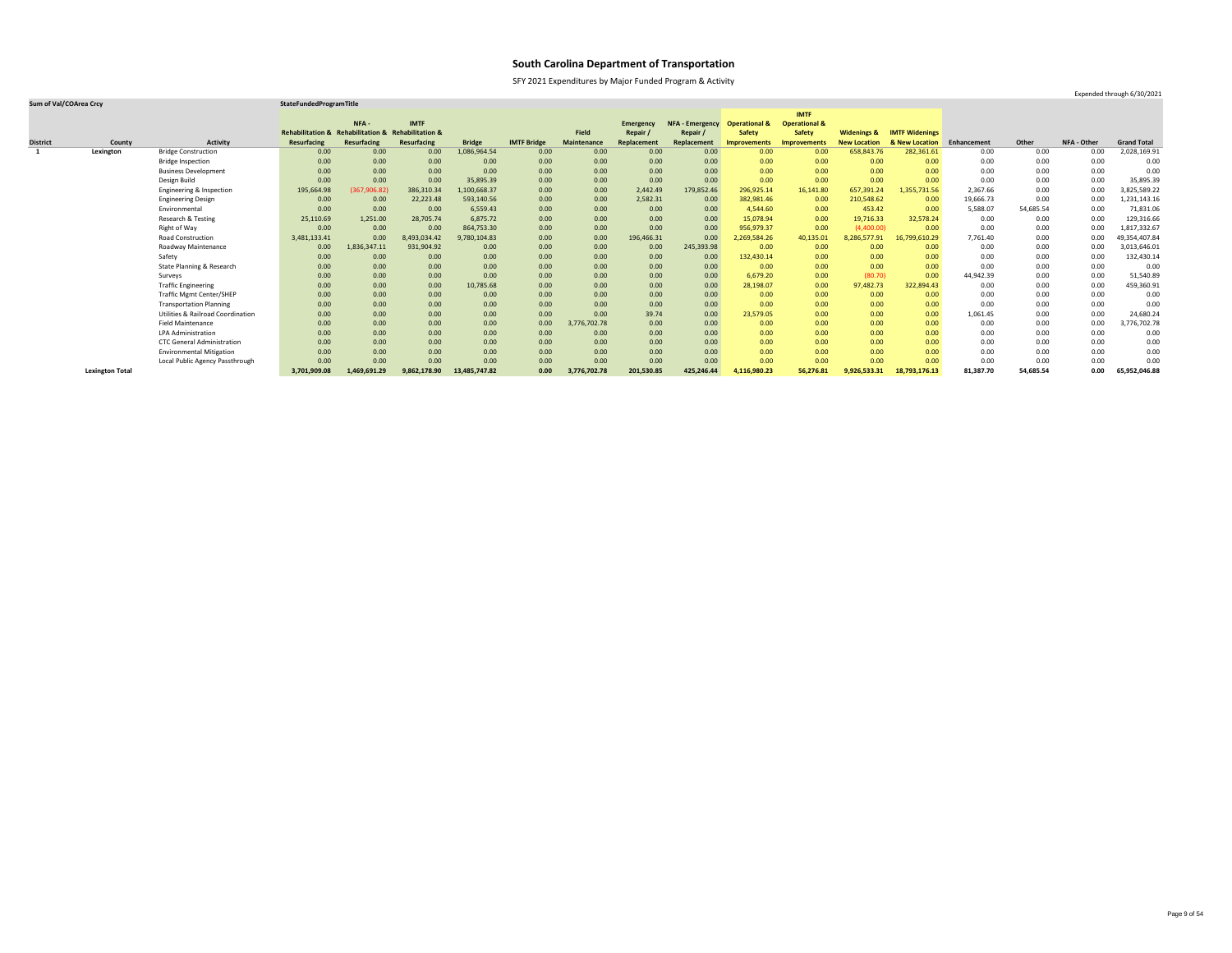SFY 2021 Expenditures by Major Funded Program & Activity

Expended through 6/30/2021

|                 |                       |                                      |                             |                                   |              |               |                    |                    |                  |                        |                          | <b>IMTF</b>              |                        |                           |              |       |                    |                    |
|-----------------|-----------------------|--------------------------------------|-----------------------------|-----------------------------------|--------------|---------------|--------------------|--------------------|------------------|------------------------|--------------------------|--------------------------|------------------------|---------------------------|--------------|-------|--------------------|--------------------|
|                 |                       |                                      |                             | NFA -                             | <b>IMTF</b>  |               |                    |                    | <b>Emergency</b> | <b>NFA - Emergency</b> | <b>Operational &amp;</b> | <b>Operational &amp;</b> |                        |                           |              |       |                    |                    |
|                 |                       |                                      | <b>Rehabilitation &amp;</b> | Rehabilitation & Rehabilitation & |              |               |                    | <b>Field</b>       | Repair           | Repair /               | <b>Safety</b>            | <b>Safety</b>            | <b>Widenings &amp;</b> | <b>IMTF Widenings</b>     |              |       |                    |                    |
| <b>District</b> | County                | <b>Activity</b>                      | <b>Resurfacing</b>          | Resurfacing                       | Resurfacing  | <b>Bridge</b> | <b>IMTF Bridge</b> | <b>Maintenance</b> | Replacement      | Replacement            | <b>Improvements</b>      | <b>Improvements</b>      | <b>New Location</b>    | <b>&amp; New Location</b> | Enhancement  | Other | <b>NFA - Other</b> | <b>Grand Total</b> |
|                 | <b>Richland</b>       | <b>Bridge Construction</b>           | 0.00                        | 0.00                              | 0.00         | 4,468,567.81  | 0.00               | 0.00               | 0.00             | 0.00                   | 0.00                     | 0.00                     | 520,004.20             | 0.00                      | 0.00         | 0.00  | 0.00               | 4,988,572.01       |
|                 |                       | <b>Bridge Inspection</b>             | 0.00                        | 0.00                              | 0.00         | 0.00          | 0.00               | 0.00               | 0.00             | 0.00 <sub>1</sub>      | 0.00                     | 0.00                     | 0.00                   | 0.00                      | 0.00         | 0.00  | 0.00               | 0.00               |
|                 |                       | <b>Business Development</b>          | 0.00                        | 0.00                              | 0.00         | 0.00          | 0.00               | 0.00               | 0.00             | 0.00                   | 0.00                     | 0.00                     | 0.00                   | 0.00                      | 0.00         | 0.00  | 0.00               | 0.00               |
|                 |                       | Design Build                         | 0.00                        | 0.00                              | 0.00         | 12,123.74     | 0.00               | 0.00               | (0.00)           | 0.00                   | 0.00                     | 0.00                     | 0.00                   | 0.00                      | 0.00         | 0.00  | 0.00               | 12,123.74          |
|                 |                       | Engineering & Inspection             | 133,391.51                  | 34,875.76                         | 434,757.82   | 1,131,951.05  | 0.00               | 0.00               | 194.55           | 278,126.86             | 524,582.29               | 0.00                     | 1,591,866.49           | 0.00                      | 22,205.84    | 0.00  | 0.00               | 4,151,952.17       |
|                 |                       | <b>Engineering Design</b>            | 0.00                        | 0.00                              | 0.00         | 3,648,509.75  | 0.00               | 0.00               | 367,141.24       | 0.00                   | 97,137.09                | 0.00                     | 1,296,151.74           | 0.00                      | 248,860.64   | 0.00  | 0.00               | 5,657,800.46       |
|                 |                       | Environmental                        | 0.00                        | 0.00                              | 0.00         | 30,578.60     | 0.00               | 0.00               | 2,680.43         | 0.00                   | 1,219.23                 | 4,954.72                 | 6,470.65               | 0.00                      | 3,310.31     | 0.00  | 0.00               | 49,213.94          |
|                 |                       | <b>Research &amp; Testing</b>        | (17, 533.12)                | 2,500.98                          | 14,347.36    | 15,234.37     | 0.00               | 0.00               | (0.00)           | 238.05                 | 14,029.80                | 0.00                     | 33,518.73              | 0.00                      | 0.00         | 0.00  | 0.00               | 62,336.17          |
|                 |                       | Right of Way                         | 0.00                        | 0.00                              | 0.00         | 171,748.28    | 0.00               | 0.00               | 7,737.90         | 0.00                   | 39,257.83                | 0.00                     | 99,573.55              | 0.00                      | 0.00         | 0.00  | 0.00               | 318,317.56         |
|                 |                       | <b>Road Construction</b>             | 4,196,782.45                | 0.00                              | 7,386,535.35 | 4,688,344.67  | 0.00               | 0.00               | 0.00             | 0.00                   | 3,172,625.15             | 0.00                     | 9,953,347.20           | 0.00                      | 3,713,307.85 | 0.00  | 0.00               | 33,110,942.67      |
|                 |                       | Roadway Maintenance                  | 0.00                        | 650,512.77                        | 341,095.30   | 0.00          | 0.00               | 0.00               | 0.00             | 941,931.09             | 0.00                     | 0.00                     | 0.00                   | 0.00                      | 0.00         | 0.00  | 0.00               | 1,933,539.16       |
|                 |                       | Safety                               | 0.00                        | 0.00                              | 0.00         | 0.00          | 0.00               | 0.00               | 0.00             | 0.00                   | 197,837.11               | 260,667.81               | 0.00                   | 0.00                      | 0.00         | 0.00  | 0.00               | 458,504.92         |
|                 |                       | <b>State Planning &amp; Research</b> | 0.00                        | 0.00                              | 0.00         | 0.00          | 0.00               | 0.00               | 0.00             | 0.00                   | 0.00                     | 0.00                     | 0.00                   | 0.00                      | 0.00         | 0.00  | 0.00               | 0.00               |
|                 |                       | Surveys                              | 0.00                        | 0.00                              | 0.00         | 15,486.46     | 0.00               | 0.00               | 0.00             | 0.00                   | 9,445.55                 | 0.00                     | 7,959.26               | 0.00                      | 0.00         | 0.00  | 0.00               | 32,891.27          |
|                 |                       | <b>Traffic Engineering</b>           | 0.00                        | 0.00                              | 0.00         | 4,259.86      | 0.00               | 0.00               | 169.08           | 0.00                   | 464,508.93               | 0.00                     | 115,091.28             | 0.00                      | 996.53       | 0.00  | 0.00               | 585,025.68         |
|                 |                       | <b>Traffic Mgmt Center/SHEP</b>      | 0.00                        | 0.00                              | 0.00         | 0.00          | 0.00               | 0.00               | 0.00             | 0.00                   | 0.00                     | 0.00                     | 0.00                   | 0.00                      | 0.00         | 0.00  | 0.00               | 0.00               |
|                 |                       | <b>Transportation Planning</b>       | 0.00                        | 0.00                              | 0.00         | 0.00          | 0.00               | 0.00               | 0.00             | 0.00                   | 0.00                     | 0.00                     | 0.00                   | 0.00                      | 0.00         | 0.00  | 0.00               | 0.00               |
|                 |                       | Utilities & Railroad Coordination    | 610.45                      | 0.00                              | 0.00         | 720.18        | 0.00               | 0.00               | 54.19            | 0.00                   | 24,135.47                | 1,147.02                 | 0.00                   | 0.00                      | 6,031.75     | 0.00  | 0.00               | 32,699.06          |
|                 |                       | <b>Field Maintenance</b>             | 0.00                        | 0.00                              | 0.00         | 0.00          | 0.00               | 6,858,878.32       | 0.00             | 0.00                   | 0.00                     | 0.00                     | 0.00                   | 0.00 <sub>1</sub>         | 0.00         | 0.00  | 0.00               | 6,858,878.32       |
|                 |                       | <b>LPA Administration</b>            | 0.00                        | 0.00                              | 0.00         | 0.00          | 0.00               | 0.00               | 0.00             | 0.00                   | 0.00                     | 0.00                     | 0.00                   | 0.00                      | 1,127.79     | 0.00  | 0.00               | 1,127.79           |
|                 |                       | <b>CTC General Administration</b>    | 0.00                        | 0.00                              | 0.00         | 0.00          | 0.00               | 0.00               | 0.00             | 0.00 <sub>1</sub>      | 0.00                     | 0.00                     | 0.00                   | 0.00                      | 0.00         | 0.00  | 0.00               | 0.00               |
|                 |                       | <b>Environmental Mitigation</b>      | 0.00                        | 0.00                              | 0.00         | 409,602.50    | 0.00               | 0.00               | 0.00             | 0.00                   | 0.00                     | 0.00                     | 0.00                   | 0.00                      | 0.00         | 0.00  | 0.00               | 409,602.50         |
|                 |                       | Local Public Agency Passthrough      | 0.00                        | 0.00                              | 0.00         | 0.00          | 0.00               | 0.00               | 0.00             | 0.00                   | 0.00                     | 0.00                     | 0.00                   | 0.00                      | 0.00         | 0.00  | 0.00               | 0.00               |
|                 | <b>Richland Total</b> |                                      | 4,313,251.29                | 687,889.51                        | 8,176,735.83 | 14,597,127.27 | 0.00               | 6,858,878.32       | 377,977.39       | 1,220,296.00           | 4,544,778.45             | 266,769.55               | 13,623,983.10          | 0.00                      | 3,995,840.71 | 0.00  | 0.00               | 58,663,527.42      |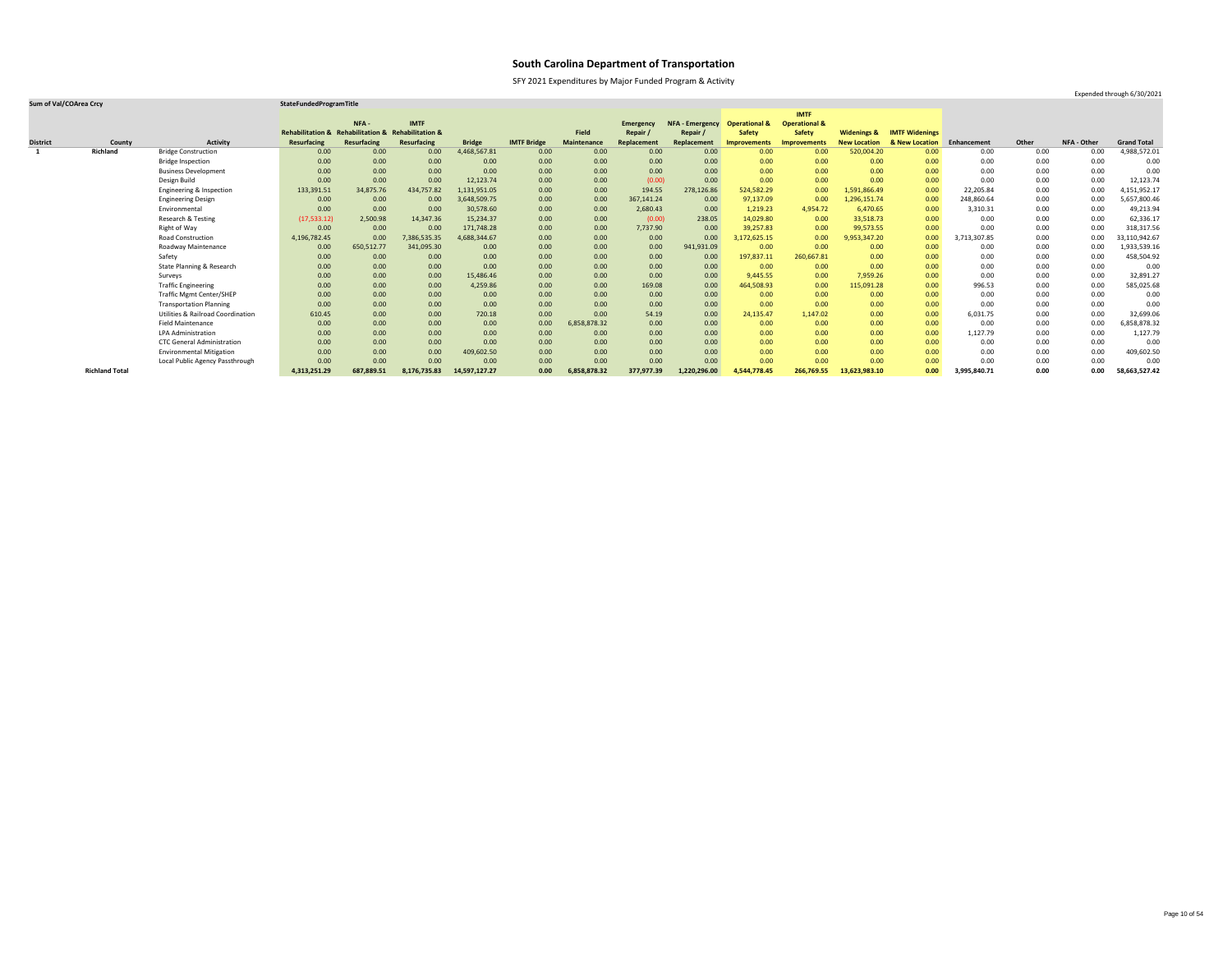SFY 2021 Expenditures by Major Funded Program & Activity

### **Sum of Val/COArea Crcy StateFundedProgramTitle**

|                 |                     |                                              |                                                    |             |                    |               |                    |                    |                  |                        |                          | <b>IMTF</b>              |                        |                       |             |            |             |                    |
|-----------------|---------------------|----------------------------------------------|----------------------------------------------------|-------------|--------------------|---------------|--------------------|--------------------|------------------|------------------------|--------------------------|--------------------------|------------------------|-----------------------|-------------|------------|-------------|--------------------|
|                 |                     |                                              |                                                    | NFA-        | <b>IMTF</b>        |               |                    |                    | <b>Emergency</b> | <b>NFA - Emergency</b> | <b>Operational &amp;</b> | <b>Operational &amp;</b> |                        |                       |             |            |             |                    |
|                 |                     |                                              | Rehabilitation & Rehabilitation & Rehabilitation & |             |                    |               |                    | <b>Field</b>       | Repair/          | Repair /               | <b>Safety</b>            | <b>Safety</b>            | <b>Widenings &amp;</b> | <b>IMTF Widenings</b> |             |            |             |                    |
| <b>District</b> | County              | <b>Activity</b>                              | <b>Resurfacing</b>                                 | Resurfacing | <b>Resurfacing</b> | <b>Bridge</b> | <b>IMTF Bridge</b> | <b>Maintenance</b> | Replacement      | Replacement            | Improvements             | <b>Improvements</b>      | <b>New Location</b>    | & New Location        | Enhancement | Other      | NFA - Other | <b>Grand Total</b> |
| -1              | Sumter              | <b>Bridge Construction</b>                   | 0.00                                               | 0.00        | 0.00               | 0.00          | 0.00               | 0.00               | 0.00             | 0.00                   | 0.00                     | 0.00                     | 0.00                   | 0.00                  | 0.00        | 0.00       | 0.00        | 0.00               |
|                 |                     | <b>Bridge Inspection</b>                     | 0.00                                               | 0.00        | 0.00               | 0.00          | 0.00               | 0.00               | 0.00             | 0.00                   | 0.00                     | 0.00                     | 0.00                   | 0.00                  | 0.00        | 0.00       | 0.00        | 0.00               |
|                 |                     | <b>Business Development</b>                  | 0.00                                               | 0.00        | 0.00               | 0.00          | 0.00               | 0.00               | 0.00             | 0.00                   | 0.00                     | 0.00                     | 0.00                   | 0.00                  | 0.00        | 0.00       | 0.00        | 0.00               |
|                 |                     | Design Build                                 | 0.00                                               | 0.00        | 0.00               | 0.00          | 0.00               | 0.00               | 0.00             | 0.00                   | 0.00                     | 0.00                     | 0.00                   | 0.00                  | 0.00        | 0.00       | 0.00        | 0.00               |
|                 |                     | Engineering & Inspection                     | 12,596.34                                          | 9,841.28    | 170,155.84         | 0.00          | 0.00               | 0.00               | 0.00             | 0.00                   | 148,094.06               | 134,303.54               | 0.00                   | 0.00                  | 0.00        | 0.00       | 0.00        | 474,991.06         |
|                 |                     | <b>Engineering Design</b>                    | 203.88                                             | 0.00        | 0.00               | 524,089.95    | 845,085.81         | 0.00               | 0.00             | 0.00                   | 0.00                     | 0.00                     | 0.00                   | 0.00                  | 8,116.22    | 0.00       | 0.00        | 1,377,495.86       |
|                 |                     | Environmental                                | 0.00                                               | 0.00        | 0.00               | 650.88        | 1,386.00           | 0.00               | 0.00             | 0.00                   | 0.00                     | 349.21                   | 0.00                   | 0.00                  | 3,600.00    | 0.00       | 0.00        | 5,986.09           |
|                 |                     | Research & Testing                           | 712.91                                             | 417.00      | 15,021.26          | 0.00          | 0.00               | 0.00               | 0.00             | 0.00                   | 139.00                   | 1,255.82                 | 0.00                   | 0.00                  | 0.00        | 0.00       | 0.00        | 17,545.99          |
|                 |                     | Right of Way                                 | 0.00                                               | 0.00        | 0.00               | 0.00          | 41,764.73          | 0.00               | 0.00             | 0.00                   | 78.74                    | 0.00                     | 13,645.06              | 0.00                  | 292,323.05  | 0.00       | 0.00        | 347,811.58         |
|                 |                     | <b>Road Construction</b>                     | 2,459.25                                           | 0.00        | 2,200,805.54       | 0.00          | 0.00               | 0.00               | 0.00             | 0.00                   | 556,073.96               | 2,941,724.49             | 0.00                   | 0.00                  | 0.00        | 0.00       | 0.00        | 5,701,063.24       |
|                 |                     | Roadway Maintenance                          | 0.00                                               | 719,407.19  | 286,961.59         | 0.00          | 0.00               | 0.00               | 0.00             | 0.00                   | 0.00                     | 0.00                     | 0.00                   | 0.00                  | 0.00        | 0.00       | 0.00        | 1,006,368.78       |
|                 |                     | Safety                                       | 0.00                                               | 0.00        | 0.00               | 0.00          | 0.00               | 0.00               | 0.00             | 0.00                   | 0.00                     | 129,285.71               | 0.00                   | 0.00 <sub>1</sub>     | 0.00        | 0.00       | 0.00        | 129,285.71         |
|                 |                     | State Planning & Research                    | 0.00                                               | 0.00        | 0.00               | 0.00          | 0.00               | 0.00               | 0.00             | 0.00                   | 952.32                   | 0.00                     | 0.00                   | 0.00                  | 0.00        | 0.00       | 0.00        | 952.32             |
|                 |                     | Surveys                                      | 0.00                                               | 0.00        | 0.00               | 40,112.92     | 0.00               | 0.00               | 0.00             | 0.00                   | 0.00                     | 0.00                     | 0.00                   | 0.00                  | 0.00        | 0.00       | 0.00        | 40,112.92          |
|                 |                     | <b>Traffic Engineering</b>                   | 0.00                                               | 0.00        | 0.00               | 0.00          | 0.00               | 0.00               | 0.00             | 0.00                   | 4,341.71                 | 0.00                     | 0.00                   | 0.00                  | 0.00        | 0.00       | 0.00        | 4,341.71           |
|                 |                     | <b>Traffic Mgmt Center/SHEP</b>              | 0.00                                               | 0.00        | 0.00               | 0.00          | 0.00               | 0.00               | 0.00             | 0.00                   | 0.00                     | 0.00                     | 0.00                   | 0.00 <sub>1</sub>     | 0.00        | 0.00       | 0.00        | 0.00               |
|                 |                     | <b>Transportation Planning</b>               | 0.00                                               | 0.00        | 0.00               | 0.00          | 0.00               | 0.00               | 0.00             | 0.00                   | 34,007.12                | 0.00                     | 0.00                   | 0.00                  | 0.00        | 159,957.46 | 0.00        | 193,964.58         |
|                 |                     | <b>Utilities &amp; Railroad Coordination</b> | 0.00                                               | 0.00        | 0.00               | 0.00          | 0.00               | 0.00               | 0.00             | 0.00                   | 0.00                     | 1,986.18                 | 0.00                   | 0.00                  | 622.32      | 0.00       | 0.00        | 2,608.50           |
|                 |                     | <b>Field Maintenance</b>                     | 0.00                                               | 0.00        | 0.00               | 0.00          | 0.00               | 2,815,590.78       | 0.00             | 0.00                   | 0.00                     | 0.00                     | 0.00                   | 0.00                  | 0.00        | 0.00       | 0.00        | 2,815,590.78       |
|                 |                     | <b>LPA Administration</b>                    | 0.00                                               | 0.00        | 0.00               | 0.00          | 0.00               | 0.00               | 0.00             | 0.00                   | 0.00                     | 0.00                     | 0.00                   | 0.00                  | 0.00        | 0.00       | 0.00        | 0.00               |
|                 |                     | <b>CTC General Administration</b>            | 0.00                                               | 0.00        | 0.00               | 0.00          | 0.00               | 0.00               | 0.00             | 0.00                   | 0.00                     | 0.00                     | 0.00                   | 0.00                  | 0.00        | 0.00       | 0.00        | 0.00               |
|                 |                     | <b>Environmental Mitigation</b>              | 0.00                                               | 0.00        | 0.00               | 0.00          | 0.00               | 0.00               | 0.00             | 0.00                   | 0.00                     | 0.00                     | 0.00                   | 0.00 <sub>1</sub>     | 0.00        | 0.00       | 0.00        | 0.00               |
|                 |                     | Local Public Agency Passthrough              | 0.00                                               | 0.00        | 0.00               | 0.00          | 0.00               | 0.00               | 0.00             | 0.00                   | 0.00                     | 0.00                     | 0.00                   | 0.00                  | 0.00        | 0.00       | 0.00        | 0.00               |
|                 | <b>Sumter Total</b> |                                              | 15,972.38                                          | 729,665.47  | 2,672,944.23       | 564,853.75    | 888,236.54         | 2,815,590.78       | 0.00             | 0.00                   | 743,686.91               | 3,208,904.95             | 13,645.06              | 0.00                  | 304,661.59  | 159,957.46 | 0.00        | 12,118,119.12      |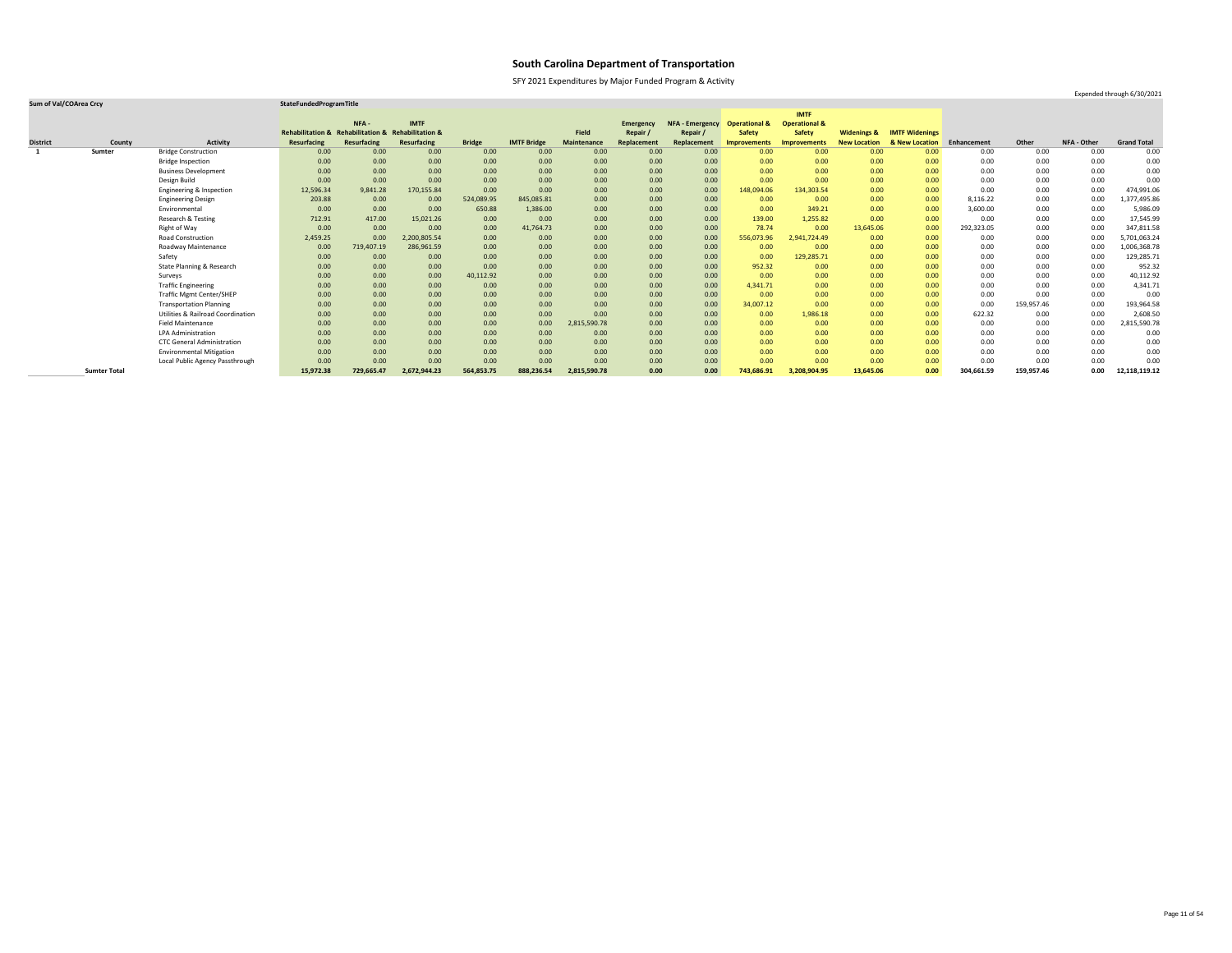SFY 2021 Expenditures by Major Funded Program & Activity

Expended through 6/30/2021

|                 |                        |                                              |                                                    |                    |                    |               |                    |                    |                  |                        |                          | <b>IMTF</b>              |                        |                       |             |          |             |                    |
|-----------------|------------------------|----------------------------------------------|----------------------------------------------------|--------------------|--------------------|---------------|--------------------|--------------------|------------------|------------------------|--------------------------|--------------------------|------------------------|-----------------------|-------------|----------|-------------|--------------------|
|                 |                        |                                              |                                                    | NFA-               | <b>IMTF</b>        |               |                    |                    | <b>Emergency</b> | <b>NFA - Emergency</b> | <b>Operational &amp;</b> | <b>Operational &amp;</b> |                        |                       |             |          |             |                    |
|                 |                        |                                              | Rehabilitation & Rehabilitation & Rehabilitation & |                    |                    |               |                    | <b>Field</b>       | Repair /         | Repair /               | <b>Safety</b>            | <b>Safety</b>            | <b>Widenings &amp;</b> | <b>IMTF Widenings</b> |             |          |             |                    |
| <b>District</b> | County                 | <b>Activity</b>                              | <b>Resurfacing</b>                                 | <b>Resurfacing</b> | <b>Resurfacing</b> | <b>Bridge</b> | <b>IMTF Bridge</b> | <b>Maintenance</b> | Replacement      | Replacement            | Improvements             | <b>Improvements</b>      | <b>New Location</b>    | & New Location        | Enhancement | Other    | NFA - Other | <b>Grand Total</b> |
| $\overline{2}$  | <b>Abbeville</b>       | <b>Bridge Construction</b>                   | 0.00                                               | 0.00               | 0.00               | 22,800.00     | 0.00               | 0.00               | 0.00             | 0.00                   | 0.00                     | 0.00                     | 0.00                   | 0.00                  | 0.00        | 0.00     | 0.00        | 22,800.00          |
|                 |                        | <b>Bridge Inspection</b>                     | 0.00                                               | 0.00               | 0.00               | 0.00          | 0.00               | 0.00               | 0.00             | 0.00                   | 0.00                     | 0.00                     | 0.00                   | 0.00                  | 0.00        | 0.00     | 0.00        | 0.00               |
|                 |                        | <b>Business Development</b>                  | 0.00                                               | 0.00               | 0.00               | 0.00          | 0.00               | 0.00               | 0.00             | 0.00                   | 0.00                     | 0.00                     | 0.00                   | 0.00                  | 0.00        | 0.00     | 0.00        | 0.00               |
|                 |                        | Design Build                                 | 0.00                                               | 0.00               | 0.00               | 0.00          | 0.00               | 0.00               | 0.00             | 0.00                   | 0.00                     | 0.00                     | 0.00                   | 0.00                  | 0.00        | 0.00     | 0.00        | 0.00               |
|                 |                        | Engineering & Inspection                     | 23,412.02                                          | 22,839.31          | 221,190.71         | 109,661.21    | 0.00               | 0.00               | 0.00             | 0.00                   | 0.00                     | 0.00                     | 0.00                   | 0.00                  | 0.00        | 101.34   | 0.00        | 377,204.59         |
|                 |                        | <b>Engineering Design</b>                    | 0.00                                               | 0.00               | 0.00               | 401,079.67    | 0.00               | 0.00               | 0.00             | 0.00                   | 0.00                     | 0.00                     | 0.00                   | 0.00                  | 0.00        | 0.00     | 0.00        | 401,079.67         |
|                 |                        | Environmental                                | 0.00                                               | 0.00               | 0.00               | 5,565.56      | 0.00               | 0.00               | 0.00             | 0.00                   | 0.00                     | 0.00                     | 0.00                   | 0.00                  | 397.50      | 0.00     | 0.00        | 5,963.06           |
|                 |                        | Research & Testing                           | 270.78                                             | 0.00               | 8,037.60           | 0.00          | 0.00               | 0.00               | 0.00             | 0.00                   | 0.00                     | 0.00                     | 0.00                   | 0.00                  | 0.00        | 0.00     | 0.00        | 8,308.38           |
|                 |                        | Right of Way                                 | 0.00                                               | 0.00               | 0.00               | 10,285.13     | 0.00               | 0.00               | 0.00             | 0.00                   | 0.00                     | 0.00                     | 0.00                   | 0.00                  | 0.00        | 0.00     | 0.00        | 10,285.13          |
|                 |                        | <b>Road Construction</b>                     | 0.00                                               | 0.00               | 5,198,557.52       | 380,044.24    | 0.00               | 0.00               | 0.00             | 0.00                   | 0.00                     | 0.00                     | 0.00                   | 0.00                  | 0.00        | $0.00\,$ | 0.00        | 5,578,601.76       |
|                 |                        | Roadway Maintenance                          | 0.00                                               | 954,845.28         | 948,796.46         | 0.00          | 0.00               | 0.00               | 0.00             | 0.00                   | 0.00                     | 0.00                     | 0.00                   | 0.00                  | 0.00        | 0.00     | 0.00        | 1,903,641.74       |
|                 |                        | Safety                                       | 0.00                                               | 0.00               | 0.00               | 0.00          | 0.00               | 0.00               | 0.00             | 0.00                   | 0.00                     | 0.00                     | 0.00                   | 0.00                  | 0.00        | 0.00     | 0.00        | 0.00               |
|                 |                        | <b>State Planning &amp; Research</b>         | 0.00                                               | 0.00               | 0.00               | 0.00          | 0.00               | 0.00               | 0.00             | 0.00                   | 0.00                     | 0.00                     | 0.00                   | 0.00                  | 0.00        | $0.00\,$ | 0.00        | 0.00               |
|                 |                        | Surveys                                      | 0.00                                               | 0.00               | 0.00               | 159.53        | 0.00               | 0.00               | 0.00             | 0.00                   | 0.00                     | 0.00                     | 0.00                   | 0.00                  | 0.00        | 0.00     | 0.00        | 159.53             |
|                 |                        | <b>Traffic Engineering</b>                   | 0.00                                               | 0.00               | 0.00               | 0.00          | 0.00               | 0.00               | 0.00             | 0.00                   | 0.00                     | 0.00                     | 0.00                   | 0.00                  | 0.00        | 0.00     | 0.00        | 0.00               |
|                 |                        | <b>Traffic Mgmt Center/SHEP</b>              | 0.00                                               | 0.00               | 0.00               | 0.00          | 0.00               | 0.00               | 0.00             | 0.00                   | 0.00                     | 0.00                     | 0.00                   | 0.00                  | 0.00        | 0.00     | 0.00        | 0.00               |
|                 |                        | <b>Transportation Planning</b>               | 0.00                                               | 0.00               | 0.00               | 0.00          | 0.00               | 0.00               | 0.00             | 0.00                   | 0.00                     | 0.00                     | 0.00                   | 0.00                  | 0.00        | 0.00     | 0.00        | 0.00               |
|                 |                        | <b>Utilities &amp; Railroad Coordination</b> | 0.00                                               | 0.00               | 0.00               | 0.00          | 0.00               | 0.00               | 0.00             | 0.00                   | 0.00                     | 0.00                     | 0.00                   | 0.00                  | 0.00        | 0.00     | 0.00        | 0.00               |
|                 |                        | <b>Field Maintenance</b>                     | 0.00                                               | 0.00               | 0.00               | 0.00          | 0.00               | 930,368.48         | 0.00             | 0.00                   | 0.00                     | 0.00                     | 0.00                   | 0.00                  | 0.00        | 0.00     | 0.00        | 930,368.48         |
|                 |                        | <b>LPA Administration</b>                    | 0.00                                               | 0.00               | 0.00               | 0.00          | 0.00               | 0.00               | 0.00             | 0.00                   | 0.00                     | 0.00                     | 0.00                   | 0.00                  | 0.00        | 0.00     | 0.00        | 0.00               |
|                 |                        | <b>CTC General Administration</b>            | 0.00                                               | 0.00               | 0.00               | 0.00          | 0.00               | 0.00               | 0.00             | 0.00                   | 0.00                     | 0.00                     | 0.00                   | 0.00                  | 0.00        | 0.00     | 0.00        | 0.00               |
|                 |                        | <b>Environmental Mitigation</b>              | 0.00                                               | 0.00               | 0.00               | 0.00          | 0.00               | 0.00               | 0.00             | 0.00                   | 0.00                     | 0.00                     | 0.00                   | 0.00                  | 0.00        | 0.00     | 0.00        | 0.00               |
|                 |                        | Local Public Agency Passthrough              | 0.00                                               | 0.00               | 0.00               | 0.00          | 0.00               | 0.00               | 0.00             | 0.00                   | 0.00                     | 0.00                     | 0.00                   | 0.00                  | 0.00        | 0.00     | 0.00        | 0.00               |
|                 | <b>Abbeville Total</b> |                                              | 23,682.80                                          | 977,684.59         | 6,376,582.29       | 929,595.34    | 0.00               | 930,368.48         | 0.00             | 0.00                   | 0.00                     | 0.00                     | 0.00                   | 0.00                  | 397.50      | 101.34   | 0.00        | 9,238,412.34       |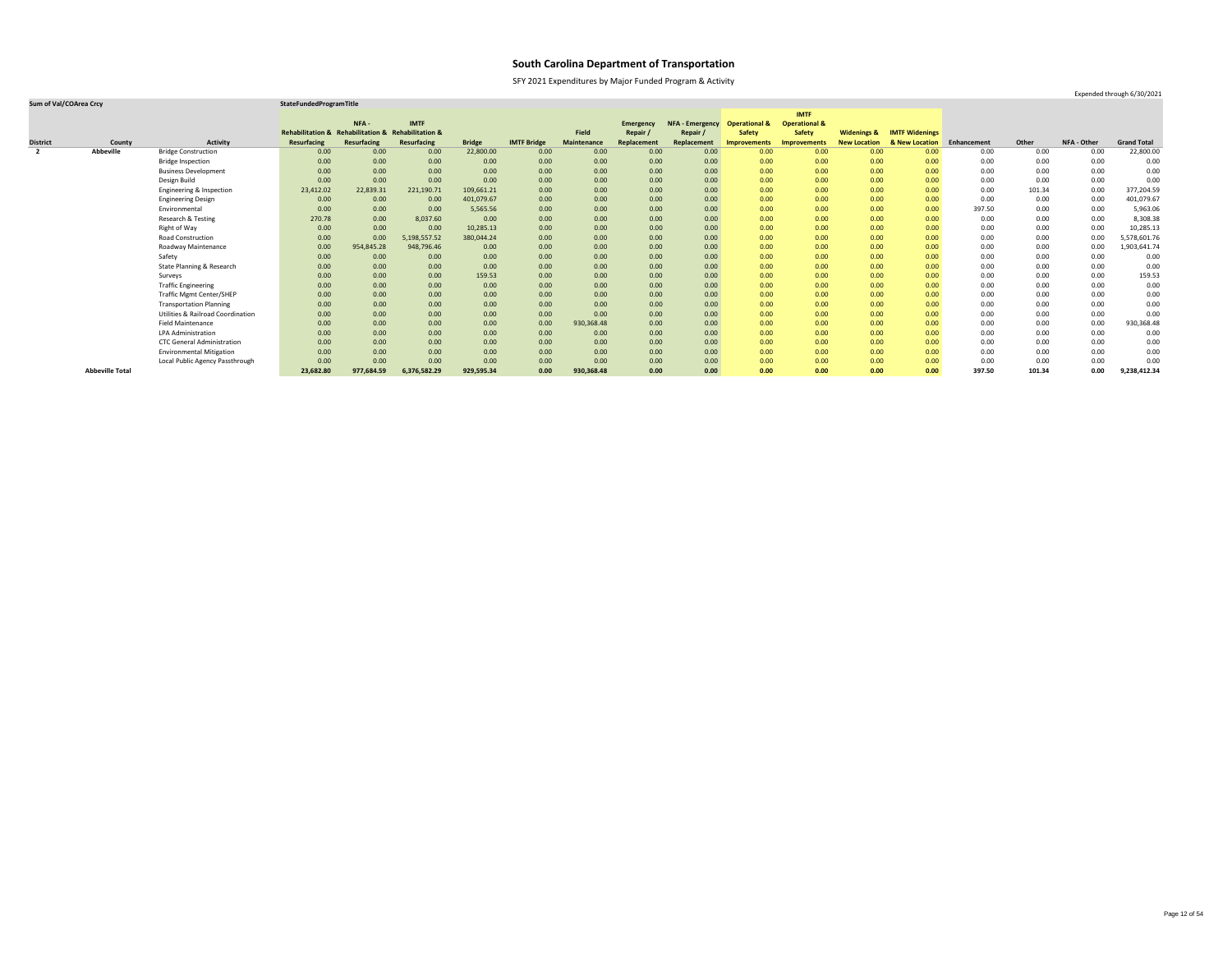SFY 2021 Expenditures by Major Funded Program & Activity

Expended through 6/30/2021

|                 |                       |                                              |                                                    |                   |               |               |                    |                    |                  |                        |                          | <b>IMTF</b>              |                        |                       |              |            |             |                    |
|-----------------|-----------------------|----------------------------------------------|----------------------------------------------------|-------------------|---------------|---------------|--------------------|--------------------|------------------|------------------------|--------------------------|--------------------------|------------------------|-----------------------|--------------|------------|-------------|--------------------|
|                 |                       |                                              |                                                    | NFA -             | <b>IMTF</b>   |               |                    |                    | <b>Emergency</b> | <b>NFA - Emergency</b> | <b>Operational &amp;</b> | <b>Operational &amp;</b> |                        |                       |              |            |             |                    |
|                 |                       |                                              | Rehabilitation & Rehabilitation & Rehabilitation & |                   |               |               |                    | <b>Field</b>       | Repair           | Repair /               | <b>Safety</b>            | <b>Safety</b>            | <b>Widenings &amp;</b> | <b>IMTF Widenings</b> |              |            |             |                    |
| <b>District</b> | County                | <b>Activity</b>                              | <b>Resurfacing</b>                                 | Resurfacing       | Resurfacing   | <b>Bridge</b> | <b>IMTF Bridge</b> | <b>Maintenance</b> | Replacement      | Replacement            | <b>Improvements</b>      | <b>Improvements</b>      | <b>New Location</b>    | & New Location        | Enhancement  | Other      | NFA - Other | <b>Grand Total</b> |
| $\overline{2}$  | Anderson              | <b>Bridge Construction</b>                   | 0.00                                               | 0.00              | 0.00          | 0.00          | 463,831.00         | 0.00               | 0.00             | 0.00                   | 0.00                     | 0.00                     | 0.00                   | 0.00                  | 0.00         | 0.00       | 0.00        | 463,831.00         |
|                 |                       | <b>Bridge Inspection</b>                     | 0.00                                               | 0.00              | 0.00          | 0.00          | 0.00               | 0.00               | 0.00             | 0.00 <sub>1</sub>      | 0.00                     | 0.00                     | 0.00                   | 0.00                  | 0.00         | 0.00       | 0.00        | 0.00               |
|                 |                       | <b>Business Development</b>                  | 0.00                                               | 0.00              | 0.00          | 0.00          | 0.00               | 0.00               | 0.00             | 0.00                   | 0.00                     | 0.00                     | 0.00                   | 0.00                  | 0.00         | 0.00       | 0.00        | 0.00               |
|                 |                       | Design Build                                 | 0.00                                               | 0.00              | 0.00          | 0.00          | 7,706.17           | 0.00               | 0.00             | 0.00                   | 0.00                     | 0.00                     | 0.00                   | 0.00                  | 0.00         | 0.00       | 0.00        | 7,706.17           |
|                 |                       | Engineering & Inspection                     | 6,824.10                                           | 108,820.07        | 803,792.69    | 7,034.75      | 63,167.08          | 0.00               | 0.00             | 120,479.89             | 320,358.38               | 0.00                     | 0.00                   | 0.00                  | 72,612.57    | 0.00       | 0.00        | 1,503,089.53       |
|                 |                       | <b>Engineering Design</b>                    | 45,032.68                                          | 0.00 <sub>1</sub> | 0.00          | 668,279.39    | 243,757.68         | 0.00               | 0.00             | 0.00                   | 235,841.49               | 0.00                     | 0.00                   | 0.00                  | 25,949.74    | 0.00       | 0.00        | 1,218,860.98       |
|                 |                       | Environmental                                | 0.00                                               | 0.00 <sub>1</sub> | 0.00          | 6,625.00      | 451.37             | 0.00               | 0.00             | 0.00                   | 3,284.18                 | 0.00                     | 0.00                   | 0.00                  | 194.69       | 0.00       | 0.00        | 10,555.24          |
|                 |                       | Research & Testing                           | 0.00                                               | 0.00              | 7,191.11      | 0.00          | 0.00               | 0.00               | 0.00             | 4,150.31               | 11,195.33                | 0.00                     | 0.00                   | 0.00                  | 3,866.87     | 0.00       | 0.00        | 26,403.62          |
|                 |                       | Right of Way                                 | 0.00                                               | 0.00              | 0.00          | 99,051.36     | 7,200.00           | 0.00               | 0.00             | 0.00                   | 40,954.65                | 0.00                     | 0.00                   | 0.00 <sub>1</sub>     | (22, 723.90) | 0.00       | 0.00        | 124,482.11         |
|                 |                       | <b>Road Construction</b>                     | 0.00                                               | 0.00              | 8,477,978.84  | 70,089.79     | 642,322.00         | 0.00               | 0.00             | 0.00                   | 3,187,811.53             | 0.00                     | 0.00                   | 0.00                  | 1,259,384.78 | 0.00       | 0.00        | 23,637,586.94      |
|                 |                       | Roadway Maintenance                          | 0.00                                               | 1,308,401.48      | 979,882.33    | 0.00          | 0.00               | 0.00               | 0.00             | 956,550.17             | 0.00                     | 0.00                     | 0.00                   | 0.00                  | 0.00         | 0.00       | 0.00        | 3,244,833.98       |
|                 |                       | Safety                                       | 0.00                                               | 0.00              | 0.00          | 0.00          | 0.00               | 0.00               | 0.00             | 0.00                   | 231,055.35               | 19,708.96                | 0.00                   | 0.00 <sub>1</sub>     | 0.00         | 0.00       | 0.00        | 250,764.31         |
|                 |                       | State Planning & Research                    | 0.00                                               | 0.00              | 0.00          | 0.00          | 0.00               | 0.00               | 0.00             | 0.00                   | 0.00                     | 0.00                     | 0.00                   | 0.00                  | 0.00         | 0.00       | 0.00        | 0.00               |
|                 |                       | Surveys                                      | 16,774.93                                          | 0.00              | 0.00          | 47,195.24     | 0.00               | 0.00               | 0.00             | 0.00                   | 42,603.13                | 0.00                     | 0.00                   | 0.00 <sub>1</sub>     | 0.00         | 0.00       | 0.00        | 106,573.30         |
|                 |                       | <b>Traffic Engineering</b>                   | 0.00                                               | 0.00              | 0.00          | 1,988.66      | 716.69             | 0.00               | 0.00             | 0.00                   | 1,833.08                 | 0.00                     | 0.00                   | 0.00                  | 0.00         | 0.00       | 90,208.70   | 94,747.13          |
|                 |                       | <b>Traffic Mgmt Center/SHEP</b>              | 0.00                                               | 0.00 <sub>1</sub> | 0.00          | 0.00          | 0.00               | 0.00               | 0.00             | 0.00                   | 0.00                     | 0.00                     | 0.00                   | 0.00                  | 0.00         | 0.00       | 0.00        | 0.00               |
|                 |                       | <b>Transportation Planning</b>               | 0.00                                               | 0.00 <sub>1</sub> | 0.00          | 0.00          | 0.00               | 0.00               | 0.00             | 0.00                   | 5,567.95                 | 0.00                     | 0.00                   | 0.00 <sub>1</sub>     | 0.00         | 211,387.68 | 0.00        | 216,955.63         |
|                 |                       | <b>Utilities &amp; Railroad Coordination</b> | 0.00                                               | 0.00              | 0.00          | 5,978.34      | 0.00               | 0.00               | 0.00             | 0.00                   | 8,645.90                 | 0.00                     | 0.00                   | 0.00                  | 4,500.57     | 0.00       | 0.00        | 19,124.81          |
|                 |                       | <b>Field Maintenance</b>                     | 0.00                                               | 0.00              | 0.00          | 0.00          | 0.00               | 3,882,515.17       | 0.00             | 0.00                   | 0.00                     | 0.00                     | 0.00                   | 0.00                  | 0.00         | 0.00       | 0.00        | 3,882,515.17       |
|                 |                       | LPA Administration                           | 0.00                                               | 0.00              | 0.00          | 0.00          | 0.00               | 0.00               | 0.00             | 0.00                   | 0.00                     | 0.00                     | 0.00                   | 0.00                  | 0.00         | 0.00       | 0.00        | 0.00               |
|                 |                       | <b>CTC General Administration</b>            | 0.00                                               | 0.00              | 0.00          | 0.00          | 0.00               | 0.00               | 0.00             | 0.00                   | 0.00                     | 0.00                     | 0.00                   | 0.00                  | 0.00         | 0.00       | 0.00        | 0.00               |
|                 |                       | <b>Environmental Mitigation</b>              | 0.00                                               | 0.00              | 0.00          | 0.00          | 0.00               | 0.00               | 0.00             | 0.00                   | 0.00                     | 0.00                     | 0.00                   | 0.00 <sub>1</sub>     | 0.00         | 0.00       | 0.00        | 0.00               |
|                 |                       | Local Public Agency Passthrough              | 0.00                                               | 0.00              | 0.00          | 0.00          | 0.00               | 0.00               | 0.00             | 0.00                   | 0.00                     | 0.00                     | 0.00                   | 0.00                  | 0.00         | 0.00       | 0.00        | 0.00               |
|                 | <b>Anderson Total</b> |                                              | 68,631.71                                          | 1,417,221.55      | 20,268,844.97 | 906,242.53    | 1,429,151.99       | 3,882,515.17       | 0.00             | 1,081,180.37           | 4,089,150.97             | 19,708.96                | 0.00                   | 0.00                  | 1,343,785.32 | 211,387.68 | 90,208.70   | 34,808,029.92      |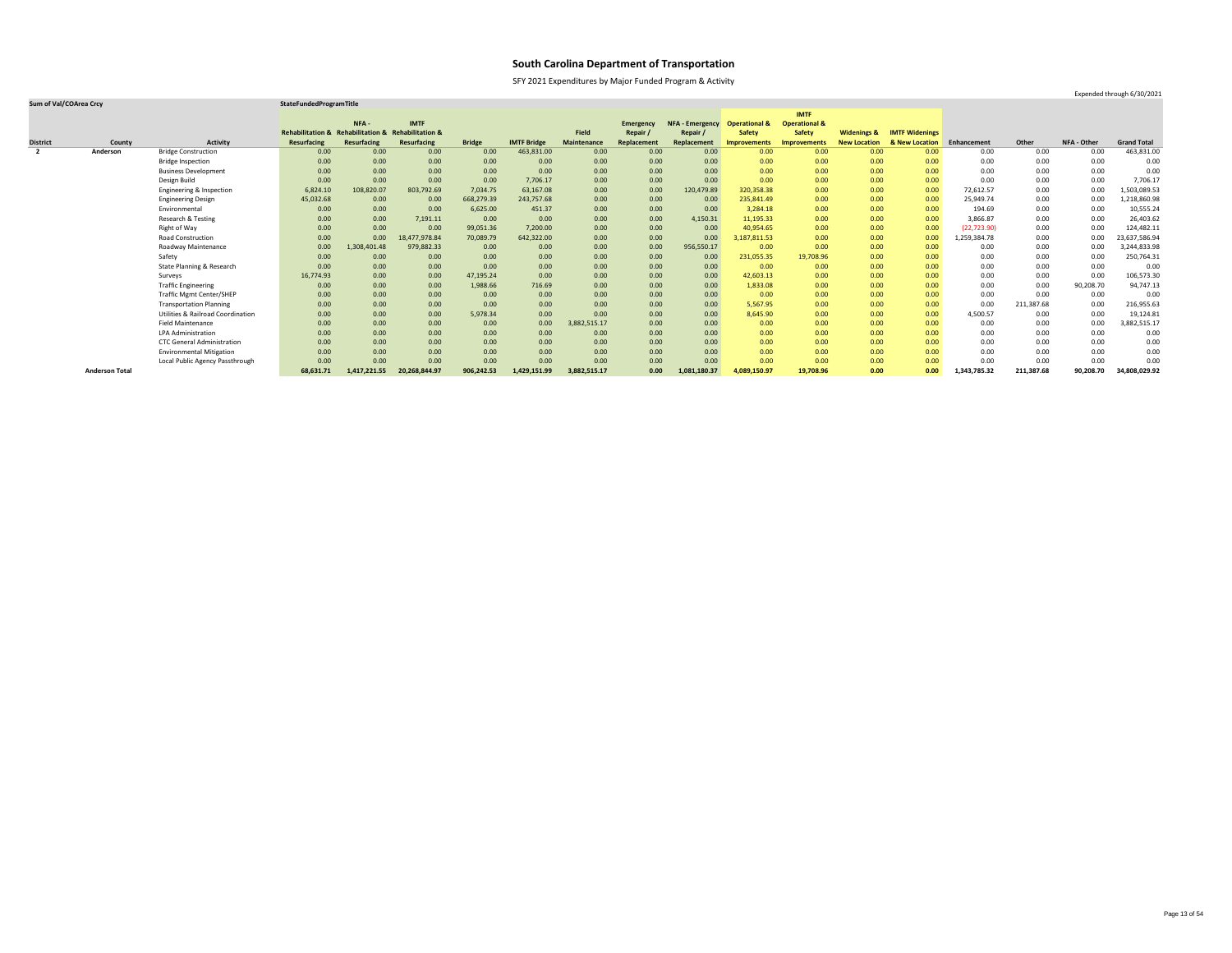SFY 2021 Expenditures by Major Funded Program & Activity

### **Sum of Val/COArea Crcy StateFundedProgramTitle**

|                 |                        |                                              |                                                    |             |                    |               |                    |                    |                  |                        |                          | <b>IMTF</b>              |                        |                       |             |       |             |                    |
|-----------------|------------------------|----------------------------------------------|----------------------------------------------------|-------------|--------------------|---------------|--------------------|--------------------|------------------|------------------------|--------------------------|--------------------------|------------------------|-----------------------|-------------|-------|-------------|--------------------|
|                 |                        |                                              |                                                    | NFA-        | <b>IMTF</b>        |               |                    |                    | <b>Emergency</b> | <b>NFA - Emergency</b> | <b>Operational &amp;</b> | <b>Operational &amp;</b> |                        |                       |             |       |             |                    |
|                 |                        |                                              | Rehabilitation & Rehabilitation & Rehabilitation & |             |                    |               |                    | <b>Field</b>       | Repair           | Repair /               | <b>Safety</b>            | <b>Safety</b>            | <b>Widenings &amp;</b> | <b>IMTF Widenings</b> |             |       |             |                    |
| <b>District</b> | County                 | <b>Activity</b>                              | <b>Resurfacing</b>                                 | Resurfacing | <b>Resurfacing</b> | <b>Bridge</b> | <b>IMTF Bridge</b> | <b>Maintenance</b> | Replacement      | Replacement            | <b>Improvements</b>      | <b>Improvements</b>      | <b>New Location</b>    | & New Location        | Enhancement | Other | NFA - Other | <b>Grand Total</b> |
| $\overline{2}$  | Edgefield              | <b>Bridge Construction</b>                   | 0.00                                               | 0.00        | 0.00               | 0.00          | 0.00               | 0.00               | 0.00             | 0.00                   | 0.00                     | 0.00                     | 0.00                   | 0.00 <sub>1</sub>     | 0.00        | 0.00  | 0.00        | 0.00               |
|                 |                        | <b>Bridge Inspection</b>                     | 0.00                                               | 0.00        | 0.00               | 0.00          | 0.00               | 0.00               | 0.00             | 0.00                   | 0.00                     | 0.00                     | 0.00                   | 0.00 <sub>1</sub>     | 0.00        | 0.00  | 0.00        | 0.00               |
|                 |                        | <b>Business Development</b>                  | 0.00                                               | 0.00        | 0.00               | 0.00          | 0.00               | 0.00               | 0.00             | 0.00                   | 0.00                     | 0.00                     | 0.00                   | 0.00                  | 0.00        | 0.00  | 0.00        | 0.00               |
|                 |                        | Design Build                                 | 0.00                                               | 0.00        | 0.00               | 0.00          | 0.00               | 0.00               | 0.00             | 0.00                   | 0.00                     | 0.00                     | 0.00                   | 0.00                  | 0.00        | 0.00  | 0.00        | 0.00               |
|                 |                        | Engineering & Inspection                     | 0.00                                               | 13,897.68   | 30,911.05          | 0.00          | 0.00               | 0.00               | 0.00             | 0.00                   | 0.00                     | 876.84                   | 454,762.92             | 0.00                  | 0.00        | 0.00  | 0.00        | 500,448.49         |
|                 |                        | <b>Engineering Design</b>                    | 0.00                                               | 0.00        | 0.00               | 51,578.62     | 0.00               | 0.00               | 0.00             | 0.00                   | 0.00                     | 0.00                     | 3,125.65               | 0.00                  | 2,083.37    | 0.00  | 0.00        | 56,787.64          |
|                 |                        | Environmental                                | 0.00                                               | 0.00        | 0.00               | 1,815.26      | 0.00               | 0.00               | 0.00             | 0.00                   | 0.00                     | 0.00                     | 0.00                   | 0.00                  | 0.00        | 0.00  | 0.00        | 1,815.26           |
|                 |                        | Research & Testing                           | 0.00                                               | 0.00        | 990.66             | 0.00          | 0.00               | 0.00               | 0.00             | 0.00                   | 0.00                     | 0.00                     | 19,677.60              | 0.00                  | 0.00        | 0.00  | 0.00        | 20,668.26          |
|                 |                        | Right of Way                                 | 0.00                                               | 0.00        | 0.00               | 8,747.82      | 0.00               | 0.00               | 0.00             | 0.00                   | 0.00                     | 0.00                     | 0.00                   | 0.00                  | 0.00        | 0.00  | 0.00        | 8,747.82           |
|                 |                        | <b>Road Construction</b>                     | 0.00                                               | 0.00        | 569,006.54         | 0.00          | 0.00               | 0.00               | 0.00             | 0.00                   | 0.00                     | 17,274.38                | 1,693,210.94           | 133,845.00            | 0.00        | 0.00  | 0.00        | 2,413,336.86       |
|                 |                        | Roadway Maintenance                          | 0.00                                               | 256,970.14  | 279,552.31         | 0.00          | 0.00               | 0.00               | 0.00             | 0.00                   | 0.00                     | 0.00                     | 0.00                   | 0.00                  | 0.00        | 0.00  | 0.00        | 536,522.45         |
|                 |                        | Safety                                       | 0.00                                               | 0.00        | 0.00               | 0.00          | 0.00               | 0.00               | 0.00             | 0.00                   | 0.00                     | 0.00                     | 0.00                   | 0.00 <sub>1</sub>     | 0.00        | 0.00  | 0.00        | 0.00               |
|                 |                        | <b>State Planning &amp; Research</b>         | 0.00                                               | 0.00        | 0.00               | 0.00          | 0.00               | 0.00               | 0.00             | 0.00                   | 0.00                     | 0.00                     | 0.00                   | 0.00                  | 0.00        | 0.00  | 0.00        | 0.00               |
|                 |                        | Surveys                                      | 0.00                                               | 0.00        | 0.00               | 0.00          | 0.00               | 0.00               | 0.00             | 0.00                   | 0.00                     | 0.00                     | 98.48                  | 0.00                  | 0.00        | 0.00  | 0.00        | 98.48              |
|                 |                        | <b>Traffic Engineering</b>                   | 0.00                                               | 0.00        | 0.00               | 423.37        | 0.00               | 0.00               | 0.00             | 0.00                   | 0.00                     | 0.00                     | 0.00                   | 0.00                  | 0.00        | 0.00  | 0.00        | 423.37             |
|                 |                        | <b>Traffic Mgmt Center/SHEP</b>              | 0.00                                               | 0.00        | 0.00               | 0.00          | 0.00               | 0.00               | 0.00             | 0.00                   | 0.00                     | 0.00                     | 0.00                   | 0.00                  | 0.00        | 0.00  | 0.00        | 0.00               |
|                 |                        | <b>Transportation Planning</b>               | 0.00                                               | 0.00        | 0.00               | 0.00          | 0.00               | 0.00               | 0.00             | 0.00                   | 0.00                     | 0.00                     | 0.00                   | 0.00                  | 0.00        | 0.00  | 0.00        | 0.00               |
|                 |                        | <b>Utilities &amp; Railroad Coordination</b> | 0.00                                               | 0.00        | 0.00               | 0.00          | 0.00               | 0.00               | 0.00             | 0.00                   | 0.00                     | 0.00                     | 0.00                   | 0.00                  | 0.00        | 0.00  | 0.00        | 0.00               |
|                 |                        | <b>Field Maintenance</b>                     | 0.00                                               | 0.00        | 0.00               | 0.00          | 0.00               | 987,813.03         | 0.00             | 0.00                   | 0.00                     | 0.00                     | 0.00                   | 0.00                  | 0.00        | 0.00  | 0.00        | 987,813.03         |
|                 |                        | <b>LPA Administration</b>                    | 0.00                                               | 0.00        | 0.00               | 0.00          | 0.00               | 0.00               | 0.00             | 0.00                   | 0.00                     | 0.00                     | 0.00                   | 0.00                  | 0.00        | 0.00  | 0.00        | 0.00               |
|                 |                        | <b>CTC General Administration</b>            | 0.00                                               | 0.00        | 0.00               | 0.00          | 0.00               | 0.00               | 0.00             | 0.00                   | 0.00                     | 0.00                     | 0.00                   | 0.00                  | 0.00        | 0.00  | 0.00        | 0.00               |
|                 |                        | <b>Environmental Mitigation</b>              | 0.00                                               | 0.00        | 0.00               | 0.00          | 0.00               | 0.00               | 0.00             | 0.00                   | 0.00                     | 0.00                     | 0.00                   | 0.00                  | 0.00        | 0.00  | 0.00        | 0.00               |
|                 |                        | Local Public Agency Passthrough              | 0.00                                               | 0.00        | 0.00               | 0.00          | 0.00               | 0.00               | 0.00             | 0.00                   | 0.00                     | 0.00                     | 0.00                   | 0.00                  | 0.00        | 0.00  | 0.00        | 0.00               |
|                 | <b>Edgefield Total</b> |                                              | 0.00                                               | 270,867.82  | 880,460.56         | 62,565.07     | 0.00               | 987,813.03         | 0.00             | 0.00                   | 0.00                     | 18,151.22                | 2,170,875.59           | 133,845.00            | 2,083.37    | 0.00  | 0.00        | 4,526,661.66       |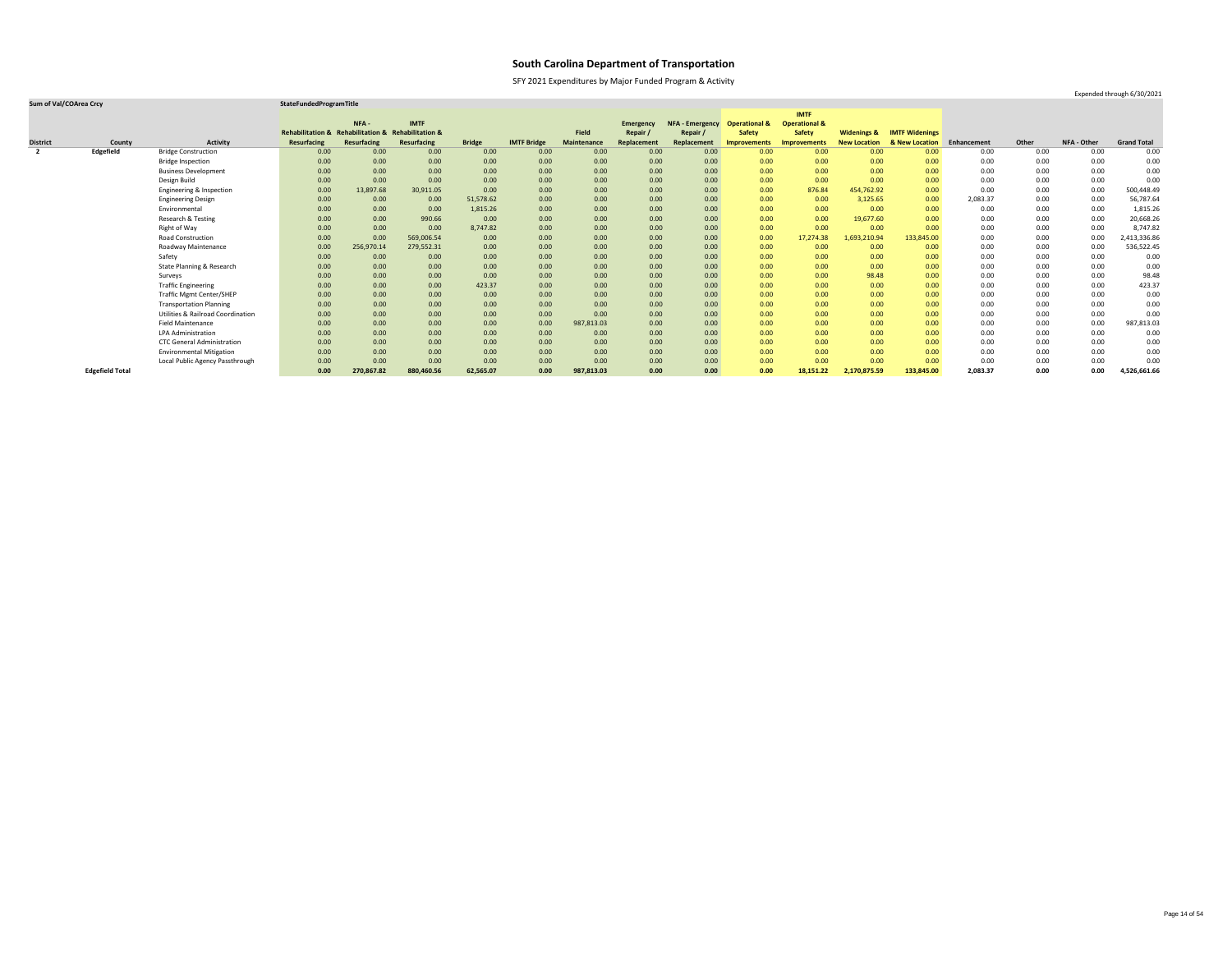SFY 2021 Expenditures by Major Funded Program & Activity

Expended through 6/30/2021

|                 |                        |                                              |                                                    |             |              |               |                    |                    |                  |                        |                          | <b>IMTF</b>              |                        |                       |             |       |                    |                    |
|-----------------|------------------------|----------------------------------------------|----------------------------------------------------|-------------|--------------|---------------|--------------------|--------------------|------------------|------------------------|--------------------------|--------------------------|------------------------|-----------------------|-------------|-------|--------------------|--------------------|
|                 |                        |                                              |                                                    | NFA-        | <b>IMTF</b>  |               |                    |                    | <b>Emergency</b> | <b>NFA - Emergency</b> | <b>Operational &amp;</b> | <b>Operational &amp;</b> |                        |                       |             |       |                    |                    |
|                 |                        |                                              | Rehabilitation & Rehabilitation & Rehabilitation & |             |              |               |                    | Field              | Repair /         | Repair /               | <b>Safety</b>            | <b>Safety</b>            | <b>Widenings &amp;</b> | <b>IMTF Widenings</b> |             |       |                    |                    |
| <b>District</b> | County                 | <b>Activity</b>                              | <b>Resurfacing</b>                                 | Resurfacing | Resurfacing  | <b>Bridge</b> | <b>IMTF Bridge</b> | <b>Maintenance</b> | Replacement      | Replacement            | <b>Improvements</b>      | <b>Improvements</b>      | <b>New Location</b>    | & New Location        | Enhancement | Other | <b>NFA - Other</b> | <b>Grand Total</b> |
| $\mathbf{2}$    | Greenwood              | <b>Bridge Construction</b>                   | 0.00                                               | 0.00        | 0.00         | 9,663.00      | 0.00               | 0.00               | 0.00             | 0.00                   | 0.00 <sub>1</sub>        | 0.00                     | 0.00                   | 0.00                  | 0.00        | 0.00  | 0.00               | 9,663.00           |
|                 |                        | <b>Bridge Inspection</b>                     | 0.00                                               | 0.00        | 0.00         | 0.00          | 0.00               | 0.00               | 0.00             | 0.00                   | 0.00                     | 0.00                     | 0.00                   | 0.00                  | 0.00        | 0.00  | 0.00               | 0.00               |
|                 |                        | <b>Business Development</b>                  | 0.00                                               | 0.00        | 0.00         | 0.00          | 0.00               | 0.00               | 0.00             | 0.00                   | 0.00                     | 0.00                     | 0.00                   | 0.00                  | 0.00        | 0.00  | 0.00               | 0.00               |
|                 |                        | Design Build                                 | 0.00                                               | 0.00        | 0.00         | 0.00          | 0.00               | 0.00               | 0.00             | 0.00                   | 0.00                     | 0.00                     | 0.00                   | 0.00                  | 0.00        | 0.00  | 0.00               | 0.00               |
|                 |                        | Engineering & Inspection                     | 221.13                                             | 20,471.24   | 127,873.06   | 15,135.60     | 0.00               | 0.00               | 0.00             | 0.00                   | 77,226.51                | 0.00                     | 0.00                   | 0.00                  | 0.00        | 0.00  | 0.00               | 240,927.54         |
|                 |                        | <b>Engineering Design</b>                    | 0.00                                               | 0.00        | 0.00         | 160,931.39    | 33,742.06          | 0.00               | 0.00             | 0.00                   | 155.28                   | 0.00                     | 0.00                   | 0.00                  | 338.55      | 0.00  | 0.00               | 195,167.28         |
|                 |                        | Environmental                                | 0.00                                               | 0.00        | 0.00         | 16,112.99     | 0.00               | 0.00               | 0.00             | 0.00                   | 0.00                     | 0.00                     | 0.00                   | 0.00                  | 265.00      | 0.00  | 0.00               | 16,377.99          |
|                 |                        | Research & Testing                           | 60.00                                              | 242.68      | 1,263.12     | 457.00        | 0.00               | 0.00               | 0.00             | 0.00                   | 380.83                   | 0.00                     | 0.00                   | 0.00                  | 0.00        | 0.00  | 0.00               | 2,403.63           |
|                 |                        | Right of Way                                 | 0.00                                               | 0.00        | 0.00         | 34,283.58     | 0.00               | 0.00               | 0.00             | 0.00                   | 0.00                     | 0.00                     | 0.00                   | 0.00                  | 0.00        | 0.00  | 0.00               | 34,283.58          |
|                 |                        | Road Construction                            | 0.00                                               | 0.00        | 3,409,264.68 | 265,864.93    | 0.00               | 0.00               | 0.00             | 0.00                   | 882,427.51               | 0.00                     | 0.00                   | 0.00                  | 0.00        | 0.00  | 0.00               | 4,557,557.12       |
|                 |                        | Roadway Maintenance                          | 0.00                                               | 478,540.55  | 205,088.81   | 0.00          | 0.00               | 0.00               | 0.00             | 0.00                   | 0.00 <sub>1</sub>        | 0.00                     | 0.00                   | 0.00                  | 0.00        | 0.00  | 0.00               | 683,629.36         |
|                 |                        | Safety                                       | 0.00                                               | 0.00        | 0.00         | 0.00          | 0.00               | 0.00               | 0.00             | 0.00                   | 0.00                     | 0.00                     | 0.00                   | 0.00                  | 0.00        | 0.00  | 0.00               | 0.00               |
|                 |                        | State Planning & Research                    | 0.00                                               | 0.00        | 0.00         | 0.00          | 0.00               | 0.00               | 0.00             | 0.00                   | 0.00                     | 0.00                     | 0.00                   | 0.00                  | 0.00        | 0.00  | 0.00               | 0.00               |
|                 |                        | Surveys                                      | 0.00                                               | 0.00        | 0.00         | 0.00          | 68,352.58          | 0.00               | 0.00             | 0.00                   | 0.00                     | 0.00                     | 0.00                   | 0.00                  | 41,805.17   | 0.00  | 0.00               | 110,157.75         |
|                 |                        | <b>Traffic Engineering</b>                   | 0.00                                               | 0.00        | 0.00         | 853.11        | 0.00               | 0.00               | 0.00             | 0.00                   | 0.00                     | 0.00                     | 0.00                   | 0.00                  | 0.00        | 0.00  | 0.00               | 853.11             |
|                 |                        | <b>Traffic Mgmt Center/SHEP</b>              | 0.00                                               | 0.00        | 0.00         | 0.00          | 0.00               | 0.00               | 0.00             | 0.00                   | 0.00                     | 0.00                     | 0.00                   | 0.00                  | 0.00        | 0.00  | 0.00               | 0.00               |
|                 |                        | <b>Transportation Planning</b>               | 0.00                                               | 0.00        | 0.00         | 0.00          | 0.00               | 0.00               | 0.00             | 0.00                   | 0.00                     | 0.00                     | 0.00                   | 0.00                  | 0.00        | 0.00  | 0.00               | 0.00               |
|                 |                        | <b>Utilities &amp; Railroad Coordination</b> | 0.00                                               | 0.00        | 0.00         | 160.80        | 0.00               | 0.00               | 0.00             | 0.00                   | 0.00                     | 0.00                     | 0.00                   | 0.00                  | 0.00        | 0.00  | 0.00               | 160.80             |
|                 |                        | <b>Field Maintenance</b>                     | 0.00                                               | 0.00        | 0.00         | 0.00          | 0.00               | 2,626,516.50       | 0.00             | 0.00                   | 0.00                     | 0.00                     | 0.00                   | 0.00                  | 0.00        | 0.00  | 0.00               | 2,626,516.50       |
|                 |                        | <b>LPA Administration</b>                    | 0.00                                               | 0.00        | 0.00         | 0.00          | 0.00               | 0.00               | 0.00             | 0.00                   | 0.00                     | 0.00                     | 0.00                   | 0.00                  | 0.00        | 0.00  | 0.00               | 0.00               |
|                 |                        | <b>CTC General Administration</b>            | 0.00                                               | 0.00        | 0.00         | 0.00          | 0.00               | 0.00               | 0.00             | 0.00                   | 0.00                     | 0.00                     | 0.00                   | 0.00                  | 0.00        | 0.00  | 0.00               | 0.00               |
|                 |                        | <b>Environmental Mitigation</b>              | 0.00                                               | 0.00        | 0.00         | 0.00          | 0.00               | 0.00               | 0.00             | 0.00                   | 0.00                     | 0.00                     | 0.00                   | 0.00                  | 0.00        | 0.00  | 0.00               | 0.00               |
|                 |                        | Local Public Agency Passthrough              | 0.00                                               | 0.00        | 0.00         | 0.00          | 0.00               | 0.00               | 0.00             | 0.00                   | 0.00                     | 0.00                     | 0.00                   | 0.00                  | 0.00        | 0.00  | 0.00               | 0.00               |
|                 | <b>Greenwood Total</b> |                                              | 281.13                                             | 499,254.47  | 3,743,489.67 | 503,462.40    | 102,094.64         | 2,626,516.50       | 0.00             | 0.00                   | 960,190.13               | 0.00                     | 0.00                   | 0.00                  | 42,408.72   | 0.00  | 0.00               | 8,477,697.66       |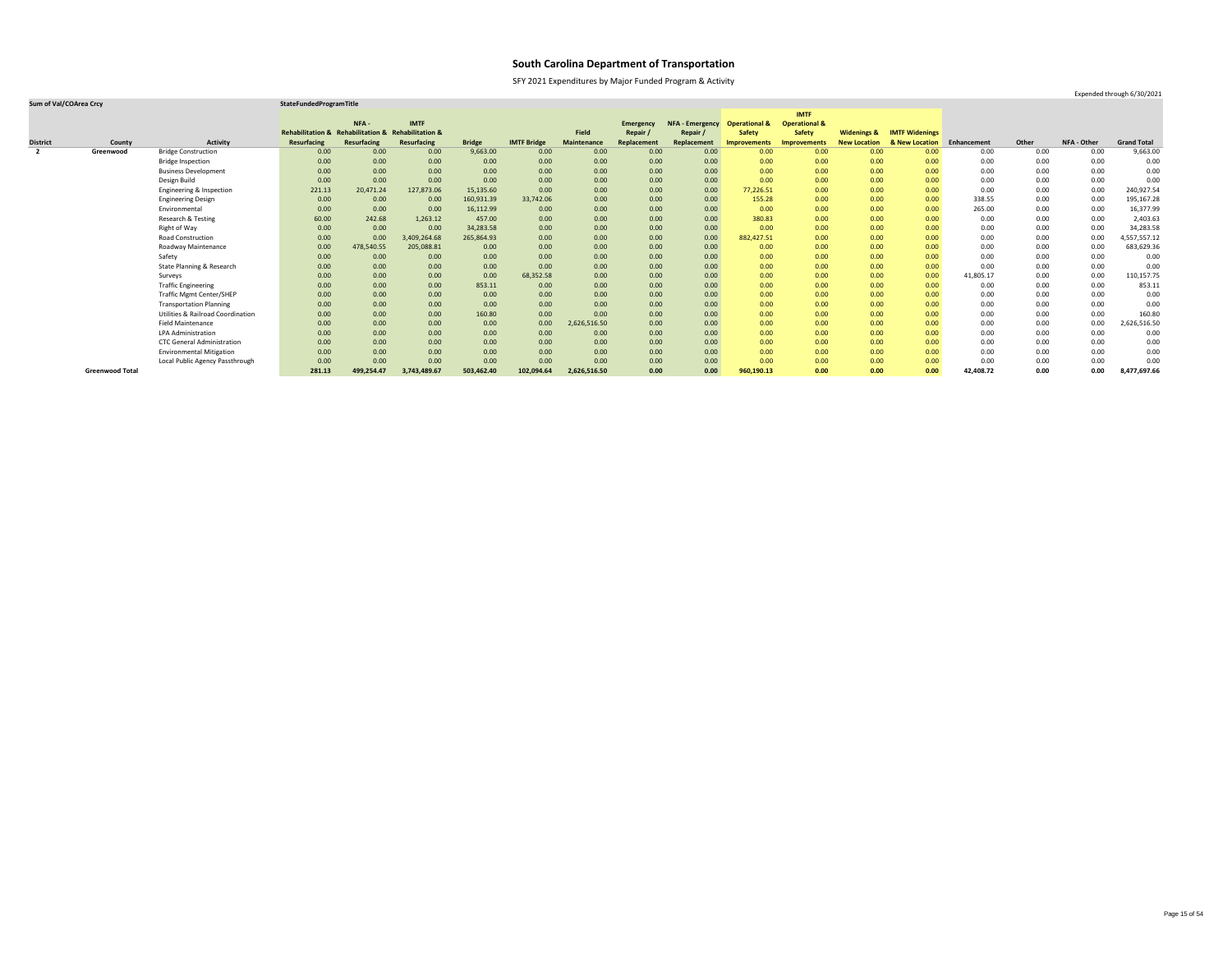SFY 2021 Expenditures by Major Funded Program & Activity

Expended through 6/30/2021

|                 |                      |                                              |                                                    |                    |                    |               |                    |                    |                  |                        |                          | <b>IMTF</b>              |                        |                       |             |       |             |                    |
|-----------------|----------------------|----------------------------------------------|----------------------------------------------------|--------------------|--------------------|---------------|--------------------|--------------------|------------------|------------------------|--------------------------|--------------------------|------------------------|-----------------------|-------------|-------|-------------|--------------------|
|                 |                      |                                              |                                                    | NFA-               | <b>IMTF</b>        |               |                    |                    | <b>Emergency</b> | <b>NFA - Emergency</b> | <b>Operational &amp;</b> | <b>Operational &amp;</b> |                        |                       |             |       |             |                    |
|                 |                      |                                              | Rehabilitation & Rehabilitation & Rehabilitation & |                    |                    |               |                    | Field              | Repair /         | Repair /               | <b>Safety</b>            | <b>Safety</b>            | <b>Widenings &amp;</b> | <b>IMTF Widenings</b> |             |       |             |                    |
| <b>District</b> | County               | <b>Activity</b>                              | <b>Resurfacing</b>                                 | <b>Resurfacing</b> | <b>Resurfacing</b> | <b>Bridge</b> | <b>IMTF Bridge</b> | <b>Maintenance</b> | Replacement      | Replacement            | Improvements             | <b>Improvements</b>      | <b>New Location</b>    | & New Location        | Enhancement | Other | NFA - Other | <b>Grand Total</b> |
| $\overline{2}$  | Laurens              | <b>Bridge Construction</b>                   | 0.00                                               | 0.00               | 0.00               | 45,348.00     | 0.00               | 0.00               | 0.00             | 0.00                   | 0.00 <sub>1</sub>        | 0.00                     | 0.00                   | 0.00                  | 0.00        | 0.00  | 0.00        | 45,348.00          |
|                 |                      | <b>Bridge Inspection</b>                     | 0.00                                               | 0.00               | 0.00               | 0.00          | 0.00               | 0.00               | 0.00             | 0.00                   | 0.00                     | 0.00                     | 0.00                   | 0.00                  | 0.00        | 0.00  | 0.00        | 0.00               |
|                 |                      | <b>Business Development</b>                  | 0.00                                               | 0.00               | 0.00               | 0.00          | 0.00               | 0.00               | 0.00             | 0.00                   | 0.00                     | 0.00                     | 0.00                   | 0.00                  | 0.00        | 0.00  | 0.00        | 0.00               |
|                 |                      | Design Build                                 | 0.00                                               | 0.00               | 0.00               | 0.00          | 0.00               | 0.00               | 0.00             | 0.00                   | 0.00                     | 0.00                     | 0.00                   | 0.00                  | 0.00        | 0.00  | 0.00        | 0.00               |
|                 |                      | Engineering & Inspection                     | 2,342.72                                           | 9,346.86           | 128,212.78         | 54,819.60     | 0.00               | 0.00               | 0.00             | 17,330.91              | 166,833.77               | 0.00                     | 0.00                   | 0.00                  | 15,582.35   | 0.00  | 0.00        | 394,468.99         |
|                 |                      | <b>Engineering Design</b>                    | 0.00                                               | 0.00               | 0.00               | 100,607.33    | 0.00               | 0.00               | 0.00             | 0.00                   | (0.00)                   | 0.00                     | 0.00                   | 0.00                  | 0.00        | 0.00  | 0.00        | 100,607.33         |
|                 |                      | Environmental                                | 0.00                                               | 0.00               | 0.00               | 866.41        | 0.00               | 0.00               | 0.00             | 0.00                   | 0.00                     | 0.00                     | 0.00                   | 0.00                  | 0.00        | 0.00  | 0.00        | 866.41             |
|                 |                      | Research & Testing                           | 120.00                                             | 0.00               | 16,655.98          | 0.00          | 0.00               | 0.00               | 0.00             | 0.00                   | 15,128.16                | 0.00                     | 0.00                   | 0.00                  | 1,526.82    | 0.00  | 0.00        | 33,430.96          |
|                 |                      | Right of Way                                 | 0.00                                               | 0.00               | 0.00               | 12,602.36     | 0.00               | 0.00               | 0.00             | 0.00                   | 0.00                     | 0.00                     | 0.00                   | 0.00                  | 2,715.67    | 0.00  | 0.00        | 15,318.03          |
|                 |                      | Road Construction                            | 0.00                                               | 0.00               | 3,661,739.63       | 706,069.50    | 0.00               | 0.00               | 0.00             | 0.00                   | 1,151,748.37             | 0.00                     | 0.00                   | 0.00                  | 370,521.20  | 0.00  | 0.00        | 5,890,078.70       |
|                 |                      | Roadway Maintenance                          | 0.00                                               | 761,730.11         | 316,850.67         | 0.00          | 0.00               | 0.00               | 0.00             | 326,386.25             | 0.00                     | 0.00                     | 0.00                   | 0.00                  | 0.00        | 0.00  | 0.00        | 1,404,967.03       |
|                 |                      | Safety                                       | 0.00                                               | 0.00               | 0.00               | 0.00          | 0.00               | 0.00               | 0.00             | 0.00                   | 787.91                   | 6,523.38                 | 0.00                   | 0.00                  | 0.00        | 0.00  | 0.00        | 7,311.29           |
|                 |                      | State Planning & Research                    | 0.00                                               | 0.00               | 0.00               | 0.00          | 0.00               | 0.00               | 0.00             | 0.00                   | 0.00                     | 0.00                     | 0.00                   | 0.00                  | 0.00        | 0.00  | 0.00        | 0.00               |
|                 |                      | Surveys                                      | 0.00                                               | 0.00               | 0.00               | 11,551.82     | 0.00               | 0.00               | 0.00             | 0.00                   | 1,571.14                 | 0.00                     | 0.00                   | 0.00                  | 0.00        | 0.00  | 0.00        | 13,122.96          |
|                 |                      | <b>Traffic Engineering</b>                   | 0.00                                               | 0.00               | 0.00               | 701.84        | 0.00               | 0.00               | 0.00             | 0.00                   | 364,440.55               | 0.00                     | 0.00                   | 0.00                  | 0.00        | 0.00  | 0.00        | 365,142.39         |
|                 |                      | <b>Traffic Mgmt Center/SHEP</b>              | 0.00                                               | 0.00               | 0.00               | 0.00          | 0.00               | 0.00               | 0.00             | 0.00                   | 0.00                     | 0.00                     | 0.00                   | 0.00                  | 0.00        | 0.00  | 0.00        | 0.00               |
|                 |                      | <b>Transportation Planning</b>               | 0.00                                               | 0.00               | 0.00               | 0.00          | 0.00               | 0.00               | 0.00             | 0.00                   | 0.00                     | 0.00                     | 0.00                   | 0.00                  | 0.00        | 0.00  | 0.00        | 0.00               |
|                 |                      | <b>Utilities &amp; Railroad Coordination</b> | 0.00                                               | 0.00               | 0.00               | 0.00          | 0.00               | 0.00               | 0.00             | 0.00                   | 0.00                     | 0.00                     | 0.00                   | 0.00                  | 0.00        | 0.00  | 0.00        | 0.00               |
|                 |                      | <b>Field Maintenance</b>                     | 0.00                                               | 0.00               | 0.00               | 0.00          | 0.00               | 2,995,730.59       | 0.00             | 0.00                   | 0.00                     | 0.00                     | 0.00                   | 0.00                  | 0.00        | 0.00  | 0.00        | 2,995,730.59       |
|                 |                      | <b>LPA Administration</b>                    | 0.00                                               | 0.00               | 0.00               | 0.00          | 0.00               | 0.00               | 0.00             | 0.00                   | 0.00                     | 0.00                     | 0.00                   | 0.00                  | 0.00        | 0.00  | 0.00        | 0.00               |
|                 |                      | <b>CTC General Administration</b>            | 0.00                                               | 0.00               | 0.00               | 0.00          | 0.00               | 0.00               | 0.00             | 0.00                   | 0.00                     | 0.00                     | 0.00                   | 0.00                  | 0.00        | 0.00  | 0.00        | 0.00               |
|                 |                      | <b>Environmental Mitigation</b>              | 0.00                                               | 0.00               | 0.00               | 0.00          | 0.00               | 0.00               | 0.00             | 0.00                   | 0.00                     | 0.00                     | 0.00                   | 0.00                  | 0.00        | 0.00  | 0.00        | 0.00               |
|                 |                      | Local Public Agency Passthrough              | 0.00                                               | 0.00               | 0.00               | 0.00          | 0.00               | 0.00               | 0.00             | 0.00                   | 0.00                     | 0.00                     | 0.00                   | 0.00                  | 0.00        | 0.00  | 0.00        | 0.00               |
|                 | <b>Laurens Total</b> |                                              | 2,462.72                                           | 771,076.97         | 4,123,459.06       | 932,566.86    | 0.00               | 2,995,730.59       | 0.00             | 343,717.16             | 1,700,509.90             | 6,523.38                 | 0.00                   | 0.00                  | 390,346.04  | 0.00  | 0.00        | 11,266,392.68      |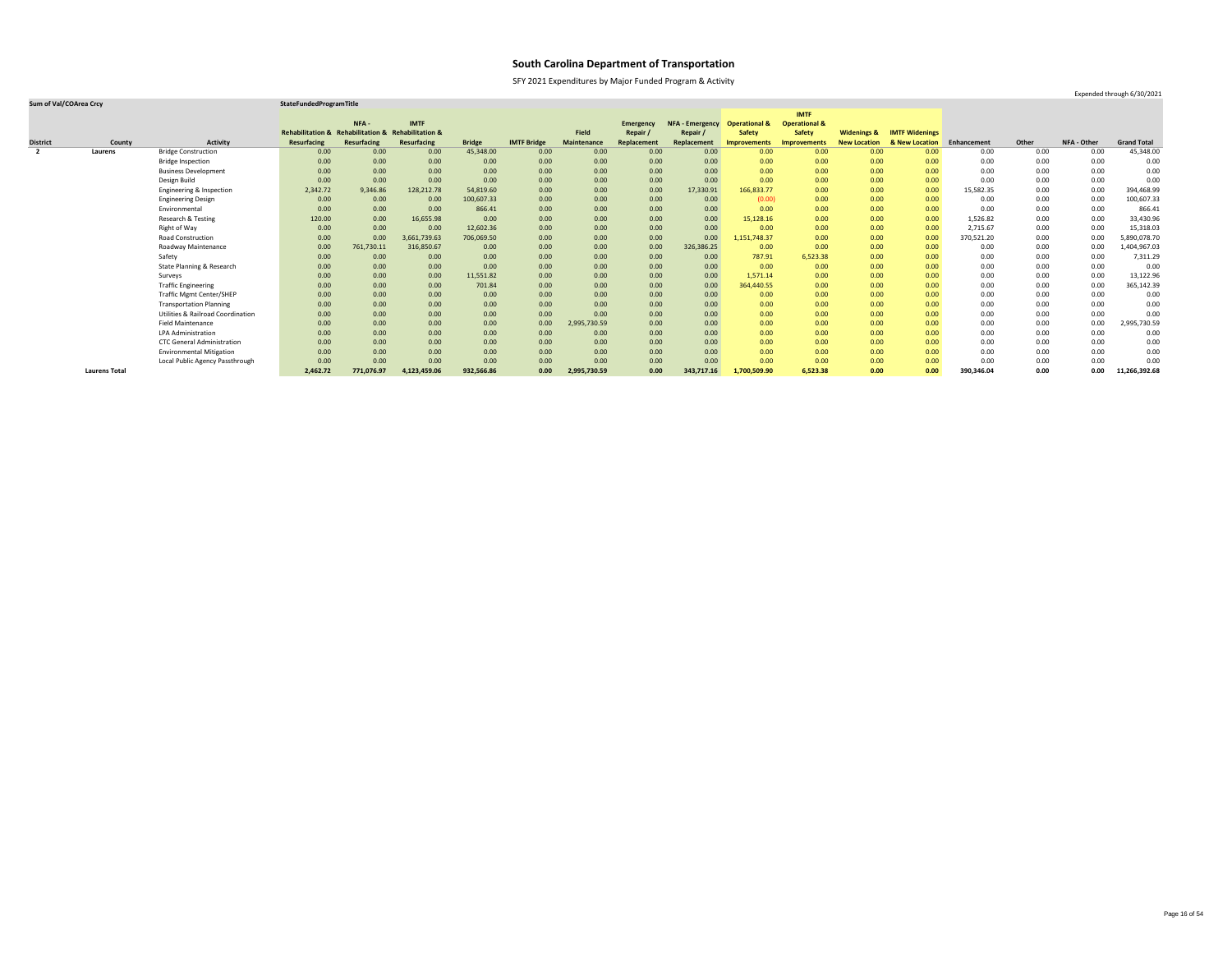SFY 2021 Expenditures by Major Funded Program & Activity

### **Sum of Val/COArea Crcy StateFundedProgramTitle**

|                 |                        |                                              |                                                    |             |             |               |                    |                    |                    |                        |                          | <b>IMTF</b>              |                        |                       |             |       |                    |                    |
|-----------------|------------------------|----------------------------------------------|----------------------------------------------------|-------------|-------------|---------------|--------------------|--------------------|--------------------|------------------------|--------------------------|--------------------------|------------------------|-----------------------|-------------|-------|--------------------|--------------------|
|                 |                        |                                              |                                                    | NFA-        | <b>IMTF</b> |               |                    |                    | <b>Emergency</b>   | <b>NFA - Emergency</b> | <b>Operational &amp;</b> | <b>Operational &amp;</b> |                        |                       |             |       |                    |                    |
|                 |                        |                                              | Rehabilitation & Rehabilitation & Rehabilitation & |             |             |               |                    | Field              | Repair /           | Repair /               | <b>Safety</b>            | <b>Safety</b>            | <b>Widenings &amp;</b> | <b>IMTF Widenings</b> |             |       |                    |                    |
| <b>District</b> | County                 | <b>Activity</b>                              | <b>Resurfacing</b>                                 | Resurfacing | Resurfacing | <b>Bridge</b> | <b>IMTF Bridge</b> | <b>Maintenance</b> | <b>Replacement</b> | Replacement            | <b>Improvements</b>      | <b>Improvements</b>      | <b>New Location</b>    | & New Location        | Enhancement | Other | <b>NFA - Other</b> | <b>Grand Total</b> |
| $\overline{2}$  | <b>McCormick</b>       | <b>Bridge Construction</b>                   | 0.00                                               | 0.00        | 0.00        | 18,525.00     | 0.00               | 0.00               | 0.00               | 0.00                   | 0.00 <sub>1</sub>        | 0.00                     | 0.00                   | 0.00                  | 0.00        | 0.00  | 0.00               | 18,525.00          |
|                 |                        | <b>Bridge Inspection</b>                     | 0.00                                               | 0.00        | 0.00        | 0.00          | 0.00               | 0.00               | 0.00               | 0.00                   | 0.00                     | 0.00                     | 0.00                   | 0.00                  | 0.00        | 0.00  | 0.00               | 0.00               |
|                 |                        | <b>Business Development</b>                  | 0.00                                               | 0.00        | 0.00        | 0.00          | 0.00               | 0.00               | 0.00               | 0.00                   | 0.00                     | 0.00                     | 0.00                   | 0.00                  | 0.00        | 0.00  | 0.00               | 0.00               |
|                 |                        | Design Build                                 | 0.00                                               | 0.00        | 0.00        | 0.00          | 0.00               | 0.00               | 0.00               | 0.00                   | 0.00                     | 0.00                     | 0.00                   | 0.00                  | 0.00        | 0.00  | 0.00               | 0.00               |
|                 |                        | Engineering & Inspection                     | 15,127.45                                          | 4,120.06    | 23,567.58   | 135,355.42    | 0.00               | 0.00               | 0.00               | 0.00                   | 0.00                     | 0.00                     | 0.00                   | 0.00                  | 0.00        | 0.00  | 0.00               | 178,170.51         |
|                 |                        | <b>Engineering Design</b>                    | 0.00                                               | 0.00        | 0.00        | 0.00          | 0.00               | 0.00               | 0.00               | 0.00                   | 0.00                     | 0.00                     | 0.00                   | 0.00                  | 0.00        | 0.00  | 0.00               | 0.00               |
|                 |                        | Environmental                                | 0.00                                               | 0.00        | 0.00        | 74.77         | 0.00               | 0.00               | 0.00               | 0.00                   | 0.00                     | 0.00                     | 0.00                   | 0.00                  | 0.00        | 0.00  | 0.00               | 74.77              |
|                 |                        | Research & Testing                           | 0.00                                               | 0.00        | 642.65      | 45.07         | 0.00               | 0.00               | 0.00               | 0.00                   | 0.00 <sub>1</sub>        | 0.00                     | 0.00                   | 0.00                  | 0.00        | 0.00  | 0.00               | 687.72             |
|                 |                        | Right of Way                                 | 0.00                                               | 0.00        | 0.00        | 25.00         | 0.00               | 0.00               | 0.00               | 0.00                   | 0.00                     | 0.00                     | 0.00                   | 0.00                  | 0.00        | 0.00  | 0.00               | 25.00              |
|                 |                        | <b>Road Construction</b>                     | 0.00                                               | 0.00        | 475,504.18  | 653,611.61    | 0.00               | 0.00               | 0.00               | 0.00                   | 0.00                     | 0.00                     | 0.00                   | 0.00                  | 0.00        | 0.00  | 0.00               | 1,129,115.79       |
|                 |                        | Roadway Maintenance                          | 0.00                                               | (3,925.06)  | 346,779.11  | 0.00          | 0.00               | 0.00               | 0.00               | 0.00                   | 0.00                     | 0.00                     | 0.00                   | 0.00                  | 0.00        | 0.00  | 0.00               | 342,854.05         |
|                 |                        | Safety                                       | 0.00                                               | 0.00        | 0.00        | 0.00          | 0.00               | 0.00               | 0.00               | 0.00                   | 0.00                     | 0.00                     | 0.00                   | 0.00                  | 0.00        | 0.00  | 0.00               | 0.00               |
|                 |                        | State Planning & Research                    | 0.00                                               | 0.00        | 0.00        | 0.00          | 0.00               | 0.00               | 0.00               | 0.00                   | 0.00                     | 0.00                     | 0.00                   | 0.00                  | 0.00        | 0.00  | 0.00               | 0.00               |
|                 |                        | Surveys                                      | 0.00                                               | 0.00        | 0.00        | 0.00          | 0.00               | 0.00               | 0.00               | 0.00                   | 0.00                     | 0.00                     | 0.00                   | 0.00                  | 0.00        | 0.00  | 0.00               | 0.00               |
|                 |                        | <b>Traffic Engineering</b>                   | 0.00                                               | 0.00        | 0.00        | 0.00          | 0.00               | 0.00               | 0.00               | 0.00                   | 0.00                     | 0.00                     | 0.00                   | 0.00                  | 0.00        | 0.00  | 0.00               | 0.00               |
|                 |                        | <b>Traffic Mgmt Center/SHEP</b>              | 0.00                                               | 0.00        | 0.00        | 0.00          | 0.00               | 0.00               | 0.00               | 0.00                   | 0.00                     | 0.00                     | 0.00                   | 0.00                  | 0.00        | 0.00  | 0.00               | 0.00               |
|                 |                        | <b>Transportation Planning</b>               | 0.00                                               | 0.00        | 0.00        | 0.00          | 0.00               | 0.00               | 0.00               | 0.00                   | 0.00 <sub>1</sub>        | 0.00                     | 0.00                   | 0.00                  | 0.00        | 0.00  | 0.00               | 0.00               |
|                 |                        | <b>Utilities &amp; Railroad Coordination</b> | 0.00                                               | 0.00        | 0.00        | 0.00          | 0.00               | 0.00               | 0.00               | 0.00                   | 0.00                     | 0.00                     | 0.00                   | 0.00                  | 0.00        | 0.00  | 0.00               | 0.00               |
|                 |                        | <b>Field Maintenance</b>                     | 0.00                                               | 0.00        | 0.00        | 0.00          | 0.00               | 696,685.25         | 0.00               | 0.00                   | 0.00                     | 0.00                     | 0.00                   | 0.00                  | 0.00        | 0.00  | 0.00               | 696,685.25         |
|                 |                        | <b>LPA Administration</b>                    | 0.00                                               | 0.00        | 0.00        | 0.00          | 0.00               | 0.00               | 0.00               | 0.00                   | 0.00                     | 0.00                     | 0.00                   | 0.00                  | 0.00        | 0.00  | 0.00               | 0.00               |
|                 |                        | <b>CTC General Administration</b>            | 0.00                                               | 0.00        | 0.00        | 0.00          | 0.00               | 0.00               | 0.00               | 0.00                   | 0.00                     | 0.00                     | 0.00                   | 0.00                  | 0.00        | 0.00  | 0.00               | 0.00               |
|                 |                        | <b>Environmental Mitigation</b>              | 0.00                                               | 0.00        | 0.00        | 0.00          | 0.00               | 0.00               | 0.00               | 0.00                   | 0.00                     | 0.00                     | 0.00                   | 0.00                  | 0.00        | 0.00  | 0.00               | 0.00               |
|                 |                        | Local Public Agency Passthrough              | 0.00                                               | 0.00        | 0.00        | 0.00          | 0.00               | 0.00               | 0.00               | 0.00                   | 0.00                     | 0.00                     | 0.00                   | 0.00                  | 0.00        | 0.00  | 0.00               | 0.00               |
|                 | <b>McCormick Total</b> |                                              | 15,127.45                                          | 195.00      | 846,493.52  | 807,636.87    | 0.00               | 696,685.25         | 0.00               | 0.00                   | 0.00                     | 0.00                     | 0.00                   | 0.00                  | 0.00        | 0.00  | 0.00               | 2,366,138.09       |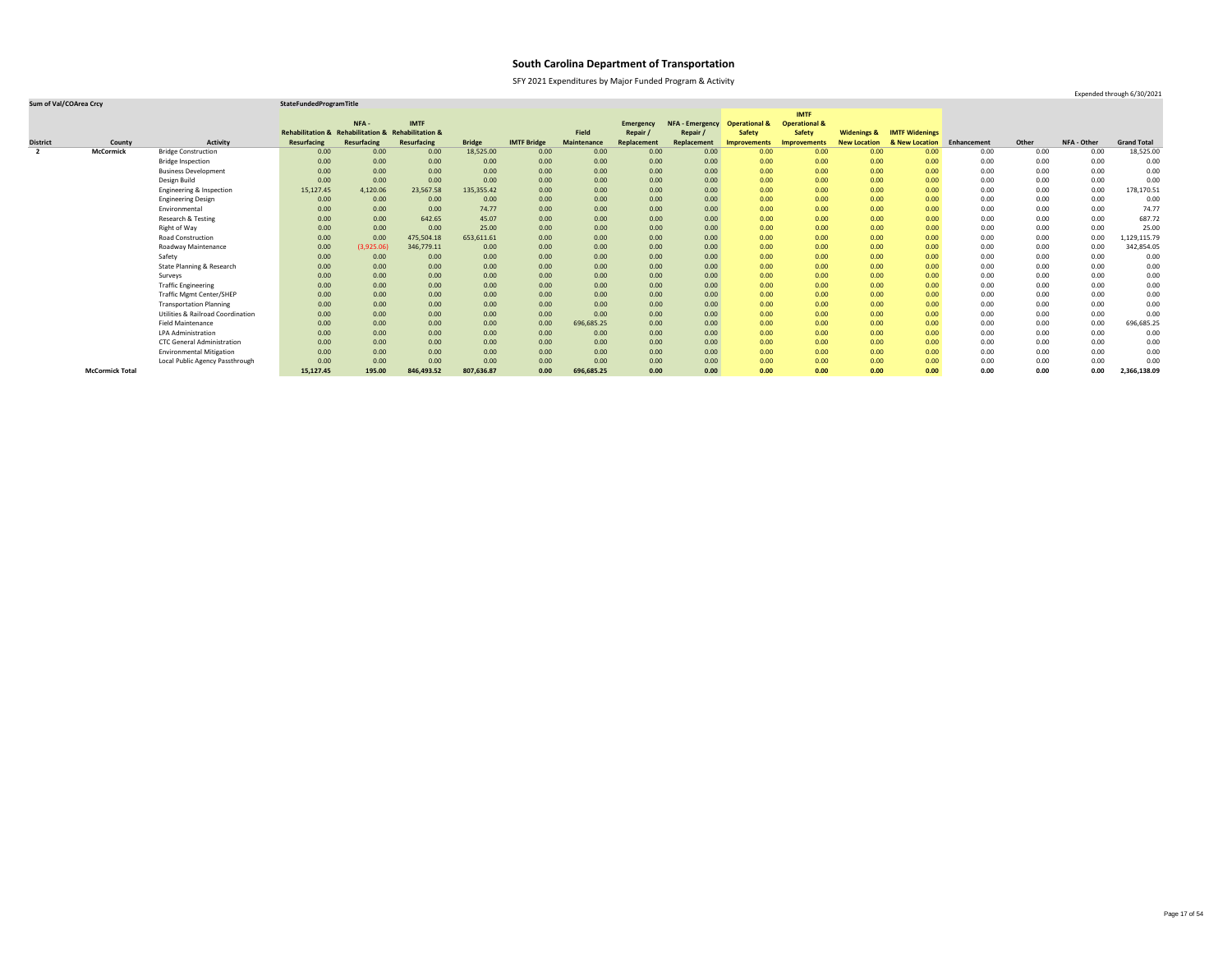SFY 2021 Expenditures by Major Funded Program & Activity

### **Sum of Val/COArea Crcy StateFundedProgramTitle**

|                         |                       |                                              |                                                    |             |              |               |                    |                    |                  |                        |                          | <b>IMTF</b>              |                        |                       |             |       |                    |                    |
|-------------------------|-----------------------|----------------------------------------------|----------------------------------------------------|-------------|--------------|---------------|--------------------|--------------------|------------------|------------------------|--------------------------|--------------------------|------------------------|-----------------------|-------------|-------|--------------------|--------------------|
|                         |                       |                                              |                                                    | NFA-        | <b>IMTF</b>  |               |                    |                    | <b>Emergency</b> | <b>NFA - Emergency</b> | <b>Operational &amp;</b> | <b>Operational &amp;</b> |                        |                       |             |       |                    |                    |
|                         |                       |                                              | Rehabilitation & Rehabilitation & Rehabilitation & |             |              |               |                    | <b>Field</b>       | Repair /         | Repair                 | <b>Safety</b>            | <b>Safety</b>            | <b>Widenings &amp;</b> | <b>IMTF Widenings</b> |             |       |                    |                    |
| <b>District</b>         | County                | <b>Activity</b>                              | <b>Resurfacing</b>                                 | Resurfacing | Resurfacing  | <b>Bridge</b> | <b>IMTF Bridge</b> | <b>Maintenance</b> | Replacement      | Replacement            | <b>Improvements</b>      | <b>Improvements</b>      | <b>New Location</b>    | & New Location        | Enhancement | Other | <b>NFA - Other</b> | <b>Grand Total</b> |
| $\overline{\mathbf{2}}$ | <b>Newberry</b>       | <b>Bridge Construction</b>                   | 0.00                                               | 0.00        | 0.00         | 842,499.00    | 0.00               | 0.00               | 0.00             | 0.00                   | 0.00                     | 0.00                     | 0.00                   | 0.00                  | 0.00        | 0.00  | 0.00               | 842,499.00         |
|                         |                       | <b>Bridge Inspection</b>                     | 0.00                                               | 0.00        | 0.00         | 0.00          | 0.00               | 0.00               | 0.00             | 0.00                   | 0.00                     | 0.00                     | 0.00                   | 0.00                  | 0.00        | 0.00  | 0.00               | 0.00               |
|                         |                       | <b>Business Development</b>                  | 0.00                                               | 0.00        | 0.00         | 0.00          | 0.00               | 0.00               | 0.00             | 0.00                   | 0.00                     | 0.00                     | 0.00                   | 0.00                  | 0.00        | 0.00  | 0.00               | 0.00               |
|                         |                       | Design Build                                 | 0.00                                               | 0.00        | 0.00         | 0.00          | 0.00               | 0.00               | 0.00             | 0.00                   | 0.00                     | 0.00                     | 0.00                   | 0.00                  | 0.00        | 0.00  | 0.00               | 0.00               |
|                         |                       | Engineering & Inspection                     | 14,883.88                                          | 11,161.71   | 111,577.15   | 141,509.23    | 0.00               | 0.00               | 0.00             | 7,267.18               | 0.00                     | 99,048.01                | 0.00                   | 0.00                  | 0.00        | 0.00  | 0.00               | 385,447.16         |
|                         |                       | <b>Engineering Design</b>                    | 534,160.22                                         | 0.00        | 0.00         | 493,363.28    | 0.00               | 0.00               | 0.00             | 0.00                   | 0.00                     | 0.00                     | 0.00                   | 0.00                  | 2,730.76    | 0.00  | 0.00               | 1,030,254.26       |
|                         |                       | Environmental                                | 1,555.96                                           | 0.00        | 0.00         | 5,323.12      | 0.00               | 0.00               | 0.00             | 0.00                   | 0.00                     | 0.00                     | 15,423.52              | 0.00                  | 443.93      | 0.00  | 0.00               | 22,746.53          |
|                         |                       | Research & Testing                           | 717.00                                             | 0.00        | 1,830.27     | 9,080.00      | 0.00               | 0.00               | 0.00             | 0.00                   | 0.00                     | 544.30                   | 0.00                   | 0.00                  | 0.00        | 0.00  | 0.00               | 12,171.57          |
|                         |                       | Right of Way                                 | 5,499.47                                           | 0.00        | 0.00         | 92,837.45     | 0.00               | 0.00               | 0.00             | 0.00                   | 0.00                     | 0.00                     | 0.00                   | 0.00 <sub>1</sub>     | 0.00        | 0.00  | 0.00               | 98,336.92          |
|                         |                       | <b>Road Construction</b>                     | 0.00                                               | 0.00        | 1,194,014.12 | 1,375,188.10  | 0.00               | 0.00               | 0.00             | 0.00                   | 0.00                     | 1,468,278.11             | 0.00                   | 0.00                  | 0.00        | 0.00  | 0.00               | 4,037,480.33       |
|                         |                       | Roadway Maintenance                          | 0.00                                               | 581,653.14  | 1,036,664.43 | 0.00          | 0.00               | 0.00               | 0.00             | (7, 267.18)            | 0.00                     | 0.00                     | 0.00                   | 0.00                  | 0.00        | 0.00  | 0.00               | 1,611,050.39       |
|                         |                       | Safety                                       | 224.47                                             | 0.00        | 0.00         | 0.00          | 0.00               | 0.00               | 0.00             | 0.00                   | 27,489.21                | 0.00                     | 0.00                   | 0.00                  | 0.00        | 0.00  | 0.00               | 27,713.68          |
|                         |                       | State Planning & Research                    | 0.00                                               | 0.00        | 0.00         | 0.00          | 0.00               | 0.00               | 0.00             | 0.00                   | 0.00                     | 0.00                     | 0.00                   | 0.00                  | 0.00        | 0.00  | 0.00               | 0.00               |
|                         |                       | Surveys                                      | 533.75                                             | 0.00        | 0.00         | 0.00          | 0.00               | 0.00               | 0.00             | 0.00                   | 0.00                     | 0.00                     | 0.00                   | 0.00                  | 25,390.40   | 0.00  | 0.00               | 25,924.15          |
|                         |                       | <b>Traffic Engineering</b>                   | 2,727.33                                           | 0.00        | 0.00         | 3,104.43      | 0.00               | 0.00               | 0.00             | 0.00                   | 0.00                     | 0.00                     | 0.00                   | 0.00                  | 0.00        | 0.00  | 0.00               | 5,831.76           |
|                         |                       | <b>Traffic Mgmt Center/SHEP</b>              | 0.00                                               | 0.00        | 0.00         | 0.00          | 0.00               | 0.00               | 0.00             | 0.00                   | 0.00                     | 0.00                     | 0.00                   | 0.00                  | 0.00        | 0.00  | 0.00               | 0.00               |
|                         |                       | <b>Transportation Planning</b>               | 0.00                                               | 0.00        | 0.00         | 0.00          | 0.00               | 0.00               | 0.00             | 0.00                   | 0.00                     | 0.00                     | 0.00                   | 0.00                  | 0.00        | 0.00  | 0.00               | 0.00               |
|                         |                       | <b>Utilities &amp; Railroad Coordination</b> | 603.25                                             | 0.00        | 0.00         | 294.79        | 0.00               | 0.00               | 0.00             | 0.00                   | 0.00                     | 0.00                     | 0.00                   | 0.00                  | 0.00        | 0.00  | 0.00               | 898.04             |
|                         |                       | <b>Field Maintenance</b>                     | 0.00                                               | 0.00        | 0.00         | 0.00          | 0.00               | 2,045,987.94       | 0.00             | 0.00                   | 0.00                     | 0.00                     | 0.00                   | 0.00                  | 0.00        | 0.00  | 0.00               | 2,045,987.94       |
|                         |                       | <b>LPA Administration</b>                    | 0.00                                               | 0.00        | 0.00         | 0.00          | 0.00               | 0.00               | 0.00             | 0.00                   | 0.00                     | 0.00                     | 0.00                   | 0.00                  | 0.00        | 0.00  | 0.00               | 0.00               |
|                         |                       | <b>CTC General Administration</b>            | 0.00                                               | 0.00        | 0.00         | 0.00          | 0.00               | 0.00               | 0.00             | 0.00                   | 0.00                     | 0.00                     | 0.00                   | 0.00                  | 0.00        | 0.00  | 0.00               | 0.00               |
|                         |                       | <b>Environmental Mitigation</b>              | 0.00                                               | 0.00        | 0.00         | 0.00          | 0.00               | 0.00               | 0.00             | 0.00                   | 0.00                     | 0.00                     | 0.00                   | 0.00                  | 0.00        | 0.00  | 0.00               | 0.00               |
|                         |                       | Local Public Agency Passthrough              | 0.00                                               | 0.00        | 0.00         | 0.00          | 0.00               | 0.00               | 0.00             | 0.00                   | 0.00                     | 0.00                     | 0.00                   | 0.00                  | 0.00        | 0.00  | 0.00               | 0.00               |
|                         | <b>Newberry Total</b> |                                              | 560,905.33                                         | 592,814.85  | 2,344,085.97 | 2,963,199.40  | 0.00               | 2,045,987.94       | 0.00             | 0.00                   | 27,489.21                | 1,567,870.42             | 15,423.52              | 0.00                  | 28,565.09   | 0.00  | 0.00               | 10,146,341.73      |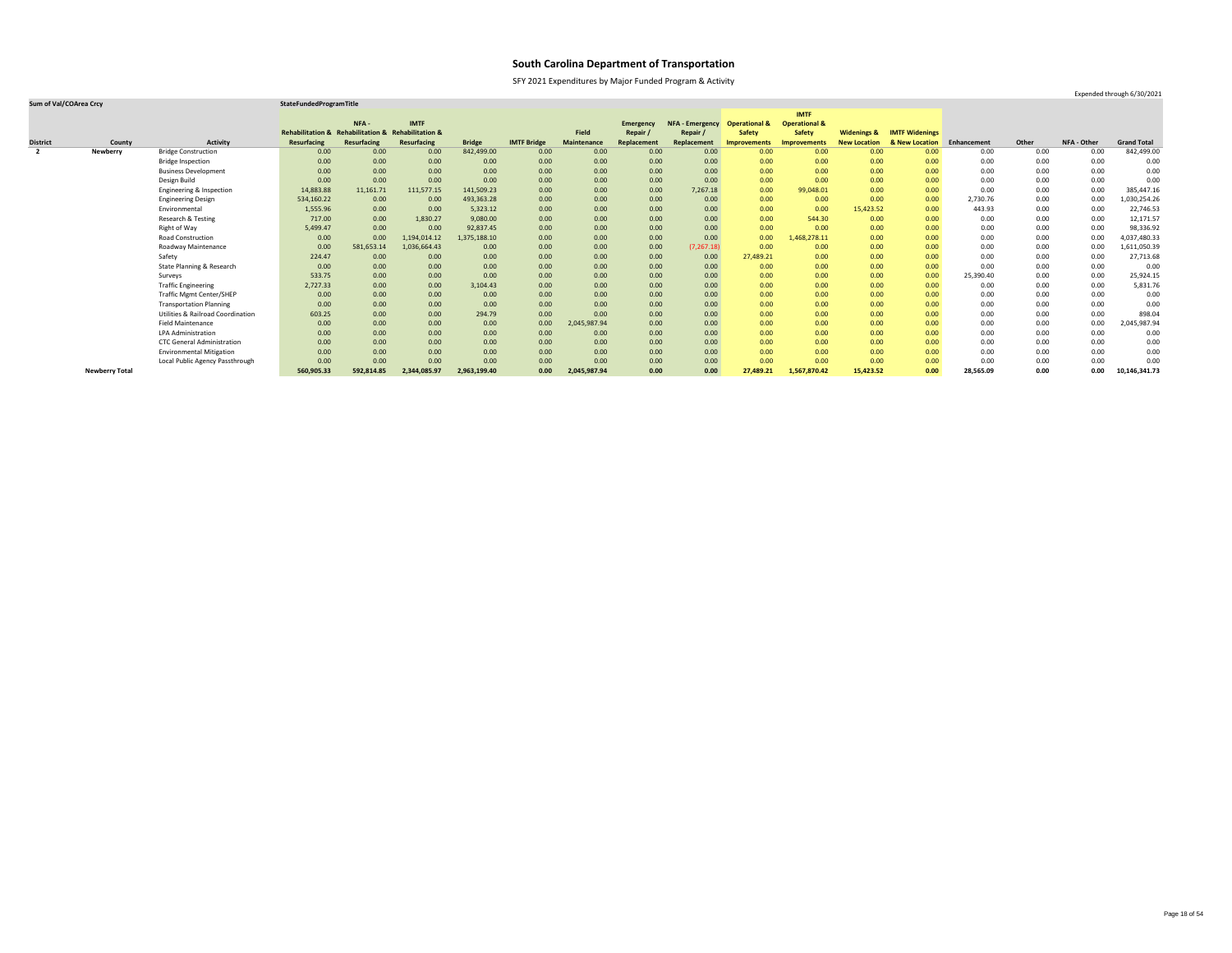SFY 2021 Expenditures by Major Funded Program & Activity

### **Sum of Val/COArea Crcy StateFundedProgramTitle**

|                         |              |                                              |                             |                                   |              |               |                    |                    |                  |                        |                          | <b>IMTF</b>              |                        |                       |             |            |                    |                    |
|-------------------------|--------------|----------------------------------------------|-----------------------------|-----------------------------------|--------------|---------------|--------------------|--------------------|------------------|------------------------|--------------------------|--------------------------|------------------------|-----------------------|-------------|------------|--------------------|--------------------|
|                         |              |                                              |                             | NFA -                             | <b>IMTF</b>  |               |                    |                    | <b>Emergency</b> | <b>NFA - Emergency</b> | <b>Operational &amp;</b> | <b>Operational &amp;</b> |                        |                       |             |            |                    |                    |
|                         |              |                                              | <b>Rehabilitation &amp;</b> | Rehabilitation & Rehabilitation & |              |               |                    | <b>Field</b>       | Repair /         | Repair                 | <b>Safety</b>            | <b>Safety</b>            | <b>Widenings &amp;</b> | <b>IMTF Widenings</b> |             |            |                    |                    |
| <b>District</b>         | County       | <b>Activity</b>                              | <b>Resurfacing</b>          | Resurfacing                       | Resurfacing  | <b>Bridge</b> | <b>IMTF Bridge</b> | <b>Maintenance</b> | Replacement      | Replacement            | <b>Improvements</b>      | <b>Improvements</b>      | <b>New Location</b>    | & New Location        | Enhancement | Other      | <b>NFA - Other</b> | <b>Grand Total</b> |
| $\overline{\mathbf{2}}$ | Saluda       | <b>Bridge Construction</b>                   | 0.00                        | 0.00                              | 0.00         | 22,607.00     | 0.00               | 0.00               | 0.00             | 0.00                   | 0.00                     | 0.00                     | 0.00                   | 0.00                  | 0.00        | 0.00       | 0.00               | 22,607.00          |
|                         |              | <b>Bridge Inspection</b>                     | 0.00                        | 0.00                              | 0.00         | 0.00          | 0.00               | 0.00               | 0.00             | 0.00                   | 0.00                     | 0.00                     | 0.00                   | 0.00                  | 0.00        | 0.00       | 0.00               | 0.00               |
|                         |              | <b>Business Development</b>                  | 0.00                        | 0.00                              | 0.00         | 0.00          | 0.00               | 0.00               | 0.00             | 0.00                   | 0.00                     | 0.00                     | 0.00                   | 0.00                  | 0.00        | 0.00       | 0.00               | 0.00               |
|                         |              | Design Build                                 | 0.00                        | 0.00                              | 0.00         | 0.00          | 0.00               | 0.00               | 0.00             | 0.00                   | 0.00                     | 0.00                     | 0.00                   | 0.00                  | 0.00        | 0.00       | 0.00               | 0.00               |
|                         |              | Engineering & Inspection                     | 9,795.20                    | 5,998.19                          | 137,576.55   | 59,453.77     | 0.00               | 0.00               | 0.00             | 0.00                   | 0.00                     | 0.00                     | 0.00                   | 0.00                  | 0.00        | 0.00       | 0.00               | 212,823.71         |
|                         |              | <b>Engineering Design</b>                    | 0.00                        | 0.00                              | 0.00         | 24,660.27     | 0.00               | 0.00               | 0.00             | 0.00                   | 0.00                     | 0.00                     | 0.00                   | 0.00 <sub>1</sub>     | 0.00        | 0.00       | 0.00               | 24,660.27          |
|                         |              | Environmental                                | 0.00                        | 0.00                              | 0.00         | 0.00          | 0.00               | 0.00               | 0.00             | 0.00                   | 0.00                     | 0.00                     | 0.00                   | 0.00                  | 0.00        | 0.00       | 0.00               | 0.00               |
|                         |              | Research & Testing                           | 835.00                      | 0.00                              | 2,803.45     | 0.00          | 0.00               | 0.00               | 0.00             | 0.00                   | 0.00                     | 0.00                     | 0.00                   | 0.00                  | 0.00        | 0.00       | 0.00               | 3,638.45           |
|                         |              | Right of Way                                 | 0.00                        | 0.00                              | 0.00         | 0.00          | 0.00               | 0.00               | 0.00             | 0.00                   | 0.00                     | 0.00                     | 0.00                   | 0.00 <sub>1</sub>     | 0.00        | 0.00       | 0.00               | 0.00               |
|                         |              | <b>Road Construction</b>                     | 0.00                        | 0.00                              | 2,761,599.31 | 707,005.50    | 0.00               | 0.00               | 0.00             | 0.00                   | 0.00                     | 0.00                     | 0.00                   | 0.00                  | 0.00        | 0.00       | 0.00               | 3,468,604.81       |
|                         |              | Roadway Maintenance                          | 0.00                        | 8,783.31                          | 1,602,399.81 | 0.00          | 0.00               | 0.00               | 0.00             | 5,000.00               | 0.00                     | 0.00                     | 0.00                   | 0.00                  | 0.00        | 0.00       | 0.00               | 1,616,183.12       |
|                         |              | Safety                                       | 0.00                        | 0.00                              | 0.00         | 0.00          | 0.00               | 0.00               | 0.00             | 0.00                   | 0.00                     | 0.00                     | 0.00                   | 0.00                  | 0.00        | 0.00       | 0.00               | 0.00               |
|                         |              | State Planning & Research                    | 0.00                        | 0.00                              | 0.00         | 0.00          | 0.00               | 0.00               | 0.00             | 0.00                   | 0.00                     | 0.00                     | 0.00                   | 0.00                  | 0.00        | 0.00       | 0.00               | 0.00               |
|                         |              | Surveys                                      | 0.00                        | 0.00                              | 0.00         | 0.00          | 0.00               | 0.00               | 0.00             | 0.00                   | 0.00                     | 0.00                     | 0.00                   | 0.00                  | 0.00        | 0.00       | 0.00               | 0.00               |
|                         |              | <b>Traffic Engineering</b>                   | 0.00                        | 0.00                              | 0.00         | 0.00          | 0.00               | 0.00               | 0.00             | 0.00                   | 0.00                     | 0.00                     | 0.00                   | 0.00 <sub>1</sub>     | 0.00        | 0.00       | 0.00               | 0.00               |
|                         |              | <b>Traffic Mgmt Center/SHEP</b>              | 0.00                        | 0.00                              | 0.00         | 0.00          | 0.00               | 0.00               | 0.00             | 0.00                   | 0.00                     | 0.00                     | 0.00                   | 0.00 <sub>1</sub>     | 0.00        | 0.00       | 0.00               | 0.00               |
|                         |              | <b>Transportation Planning</b>               | 0.00                        | 0.00                              | 0.00         | 0.00          | 0.00               | 0.00               | 0.00             | 0.00                   | 0.00                     | 0.00                     | 0.00                   | 0.00 <sub>1</sub>     | 0.00        | 133,703.43 | 0.00               | 133,703.43         |
|                         |              | <b>Utilities &amp; Railroad Coordination</b> | 0.00                        | 0.00                              | 0.00         | 0.00          | 0.00               | 0.00               | 0.00             | 0.00                   | 0.00                     | 0.00                     | 0.00                   | 0.00                  | 0.00        | $0.00\,$   | 0.00               | 0.00               |
|                         |              | <b>Field Maintenance</b>                     | 0.00                        | 0.00                              | 0.00         | 0.00          | 0.00               | 2,013,753.58       | 0.00             | 0.00                   | 0.00                     | 0.00                     | 0.00                   | 0.00                  | 0.00        | 0.00       | 0.00               | 2,013,753.58       |
|                         |              | <b>LPA Administration</b>                    | 0.00                        | 0.00                              | 0.00         | 0.00          | 0.00               | 0.00               | 0.00             | 0.00                   | 0.00                     | 0.00                     | 0.00                   | 0.00                  | 0.00        | $0.00\,$   | 0.00               | 0.00               |
|                         |              | <b>CTC General Administration</b>            | 0.00                        | 0.00                              | 0.00         | 0.00          | 0.00               | 0.00               | 0.00             | 0.00                   | 0.00                     | 0.00                     | 0.00                   | 0.00                  | 0.00        | 0.00       | 0.00               | 0.00               |
|                         |              | <b>Environmental Mitigation</b>              | 0.00                        | 0.00                              | 0.00         | 0.00          | 0.00               | 0.00               | 0.00             | 0.00                   | 0.00                     | 0.00                     | 0.00                   | 0.00                  | 0.00        | 0.00       | 0.00               | 0.00               |
|                         |              | Local Public Agency Passthrough              | 0.00                        | 0.00                              | 0.00         | 0.00          | 0.00               | 0.00               | 0.00             | 0.00                   | 0.00                     | 0.00                     | 0.00                   | 0.00                  | 0.00        | 0.00       | 0.00               | 0.00               |
|                         | Saluda Total |                                              | 10,630.20                   | 14,781.50                         | 4,504,379.12 | 813,726.54    | 0.00               | 2,013,753.58       | 0.00             | 5,000.00               | 0.00                     | 0.00                     | 0.00                   | 0.00                  | 0.00        | 133,703.43 | 0.00               | 7,495,974.37       |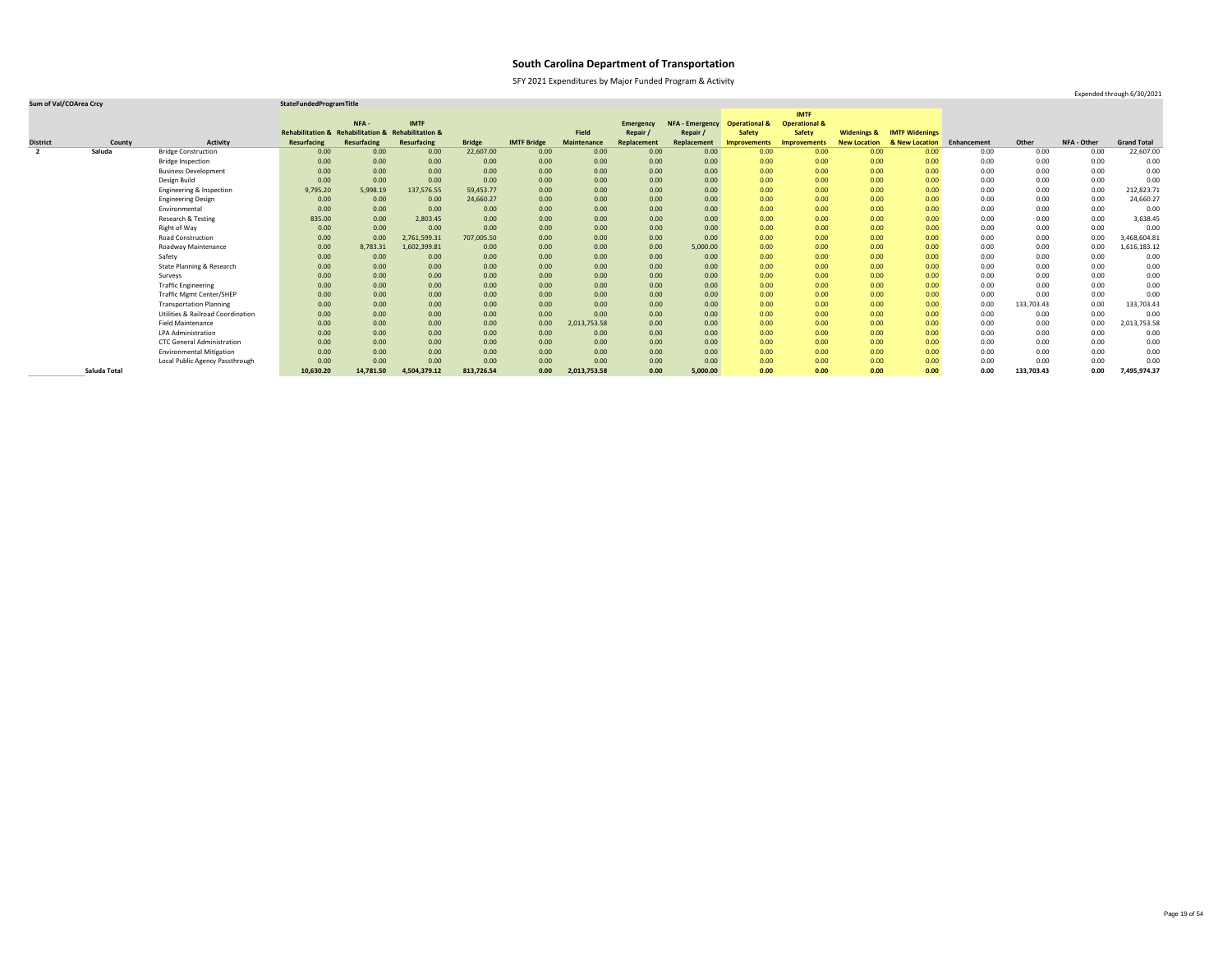SFY 2021 Expenditures by Major Funded Program & Activity

Expended through 6/30/2021

|                 |                         |                                              |                    |                                                    |              |               |                    |                    |                  |                        |                          | <b>IMTF</b>              |                        |                       |             |       |             |                    |
|-----------------|-------------------------|----------------------------------------------|--------------------|----------------------------------------------------|--------------|---------------|--------------------|--------------------|------------------|------------------------|--------------------------|--------------------------|------------------------|-----------------------|-------------|-------|-------------|--------------------|
|                 |                         |                                              |                    | NFA -                                              | <b>IMTF</b>  |               |                    |                    | <b>Emergency</b> | <b>NFA - Emergency</b> | <b>Operational &amp;</b> | <b>Operational &amp;</b> |                        |                       |             |       |             |                    |
|                 |                         |                                              |                    | Rehabilitation & Rehabilitation & Rehabilitation & |              |               |                    | <b>Field</b>       | Repair           | Repair                 | <b>Safety</b>            | <b>Safety</b>            | <b>Widenings &amp;</b> | <b>IMTF Widenings</b> |             |       |             |                    |
| <b>District</b> | County                  | <b>Activity</b>                              | <b>Resurfacing</b> | Resurfacing                                        | Resurfacing  | <b>Bridge</b> | <b>IMTF Bridge</b> | <b>Maintenance</b> | Replacement      | Replacement            | <b>Improvements</b>      | Improvements             | <b>New Location</b>    | & New Location        | Enhancement | Other | NFA - Other | <b>Grand Total</b> |
| -3              | Greenville              | <b>Bridge Construction</b>                   | 0.00               | 0.00                                               | 0.00         | 1,381,167.74  | 0.00               | 0.00               | 0.00             | 0.00                   | 13,629,277.29)           | 0.00                     | 999,719.95             | 0.00                  | 0.00        | 0.00  | 0.00        | (11, 248, 389.60)  |
|                 |                         | <b>Bridge Inspection</b>                     | 0.00               | 0.00                                               | 0.00         | 0.00          | 0.00               | 0.00               | 0.00             | 0.00                   | 0.00                     | 0.00                     | 0.00                   | 0.00                  | 0.00        | 0.00  | 0.00        | 0.00               |
|                 |                         | <b>Business Development</b>                  | 0.00               | 0.00                                               | 0.00         | 0.00          | 0.00               | 0.00               | 0.00             | 0.00                   | 0.00                     | 0.00                     | 0.00                   | 0.00                  | 0.00        | 0.00  | 0.00        | 0.00               |
|                 |                         | Design Build                                 | 0.00               | 0.00                                               | 0.00         | 0.00          | 0.00               | 0.00               | 0.00             | 0.00                   | 0.00                     | 0.00                     | 0.00                   | 0.00                  | 0.00        | 0.00  | 0.00        | 0.00               |
|                 |                         | Engineering & Inspection                     | 24,768.58          | 29,268.71                                          | 301,320.14   | 517,514.42    | 0.00               | 0.00               | (0.00)           | 143,963.56             | (449, 490.42)            | 10,823.86                | 1,470,573.35           | 0.00                  | 631.73      | 0.00  | 0.00        | 2,049,373.93       |
|                 |                         | <b>Engineering Design</b>                    | 0.00               | 0.00                                               | 0.00         | 1,366,176.81  | 0.00               | 0.00               | 0.00             | 0.00                   | 584,013.92               | 0.00                     | 194,696.66             | 0.00                  | 10,789.66   | 0.00  | 0.00        | 2,155,677.05       |
|                 |                         | Environmental                                | 0.00               | 0.00                                               | 0.00         | 5,571.60      | 0.00               | 0.00               | 0.00             | 0.00                   | 6,577.01                 | 0.00                     | 10,185.27              | 0.00                  | 2,455.47    | 0.00  | 0.00        | 24,789.35          |
|                 |                         | Research & Testing                           | 12,518.23          | 5,421.00                                           | 27,434.38    | 6,750.37      | 0.00               | 0.00               | 238.00           | 4,056.00               | 29,411.15                | 354.35                   | 22,650.19              | 0.00                  | 0.00        | 0.00  | 0.00        | 108,833.67         |
|                 |                         | Right of Way                                 | 0.00               | 0.00                                               | 0.00         | (22, 343.66)  | 0.00               | 0.00               | 0.00             | 2,453.91               | (59, 760.54)             | 0.00                     | 52,888.99              | 0.00                  | 69,778.59   | 0.00  | 0.00        | 43,017.29          |
|                 |                         | <b>Road Construction</b>                     | 2,578,200.15       | 0.00                                               | 7,177,150.57 | 4,038,445.30  | 0.00               | 0.00               | 307,577.98       | 0.00                   | 0,817,892.32             | 66,641.99                | 8,784,354.60           | 0.00                  | 0.00        | 0.00  | 0.00        | 43,770,262.91      |
|                 |                         | <b>Roadway Maintenance</b>                   | 0.00               | 984,490.92                                         | 523,558.47   | 0.00          | 0.00               | 0.00               | 0.00             | 2,173,665.44           | 0.00                     | 0.00                     | 0.00                   | 0.00                  | 0.00        | 0.00  | 0.00        | 3,681,714.83       |
|                 |                         | Safety                                       | 0.00               | 0.00                                               | 0.00         | 0.00          | 0.00               | 0.00               | 0.00             | 0.00                   | 267,462.95               | 303,538.46               | 0.00                   | 0.00                  | 0.00        | 0.00  | 0.00        | 571,001.41         |
|                 |                         | State Planning & Research                    | 0.00               | 0.00                                               | 0.00         | 0.00          | 0.00               | 0.00               | 0.00             | 0.00                   | 0.00                     | 0.00                     | 0.00                   | 0.00                  | 0.00        | 0.00  | 0.00        | 0.00               |
|                 |                         | Surveys                                      | 0.00               | 0.00                                               | 0.00         | 0.00          | 0.00               | 0.00               | 0.00             | 0.00                   | 143,878.32               | 0.00                     | 91.05                  | 0.00                  | (0.00)      | 0.00  | 0.00        | 143,969.37         |
|                 |                         | <b>Traffic Engineering</b>                   | 0.00               | 0.00                                               | 0.00         | 5,062.47      | 0.00               | 0.00               | 0.00             | 0.00                   | 816,796.58               | 0.00                     | 1,720.71               | 0.00                  | 775.04      | 0.00  | 0.00        | 824,354.80         |
|                 |                         | <b>Traffic Mgmt Center/SHEP</b>              | 0.00               | 0.00                                               | 0.00         | 0.00          | 0.00               | 0.00               | 0.00             | 0.00                   | 0.00                     | 0.00                     | 0.00                   | 0.00                  | 0.00        | 0.00  | 0.00        | 0.00               |
|                 |                         | <b>Transportation Planning</b>               | 0.00               | 0.00                                               | 0.00         | 0.00          | 0.00               | 0.00               | 0.00             | 0.00                   | 0.00                     | 0.00                     | 0.00                   | 0.00                  | 0.00        | 0.00  | 0.00        | 0.00               |
|                 |                         | <b>Utilities &amp; Railroad Coordination</b> | 0.00               | 0.00                                               | 0.00         | 2,346.16      | 0.00               | 0.00               | 0.00             | 0.00                   | 11,187.52                | 0.00                     | 23,835.91              | 0.00                  | 869.58      | 0.00  | 0.00        | 38,239.17          |
|                 |                         | <b>Field Maintenance</b>                     | 0.00               | 0.00                                               | 0.00         | 0.00          | 0.00               | 5,488,660.19       | 0.00             | 0.00                   | 0.00                     | 0.00                     | 0.00                   | 0.00                  | 0.00        | 0.00  | 0.00        | ,488,660.19        |
|                 |                         | <b>LPA Administration</b>                    | 0.00               | 0.00                                               | 0.00         | 0.00          | 0.00               | 0.00               | 0.00             | 0.00                   | 0.00                     | 0.00                     | 0.00                   | 0.00                  | 1,074.05    | 0.00  | 0.00        | 1,074.05           |
|                 |                         | <b>CTC General Administration</b>            | 0.00               | 0.00                                               | 0.00         | 0.00          | 0.00               | 0.00               | 0.00             | 0.00                   | 0.00                     | 0.00                     | 0.00                   | 0.00                  | 0.00        | 0.00  | 0.00        | 0.00               |
|                 |                         | <b>Environmental Mitigation</b>              | 0.00               | 0.00                                               | 0.00         | 0.00          | 0.00               | 0.00               | 0.00             | 0.00                   | 0.00                     | 0.00                     | 0.00                   | 0.00                  | 0.00        | 0.00  | 0.00        | 0.00               |
|                 |                         | Local Public Agency Passthrough              | 0.00               | 0.00                                               | 0.00         | 0.00          | 0.00               | 0.00               | 0.00             | 0.00                   | 0.00                     | 0.00                     | 0.00                   | 0.00                  | 193,762.62  | 0.00  | 0.00        | 193,762.62         |
|                 | <b>Greenville Total</b> |                                              | 2,615,486.96       | 1,019,180.63                                       | 8,029,463.56 | 7,300,691.21  | 0.00               | 5,488,660.19       | 307,815.98       | 2,324,138.91           | 8,538,691.52             | 381,358.66               | 11,560,716.68          | 0.00                  | 280,136.74  | 0.00  | 0.00        | 47,846,341.04      |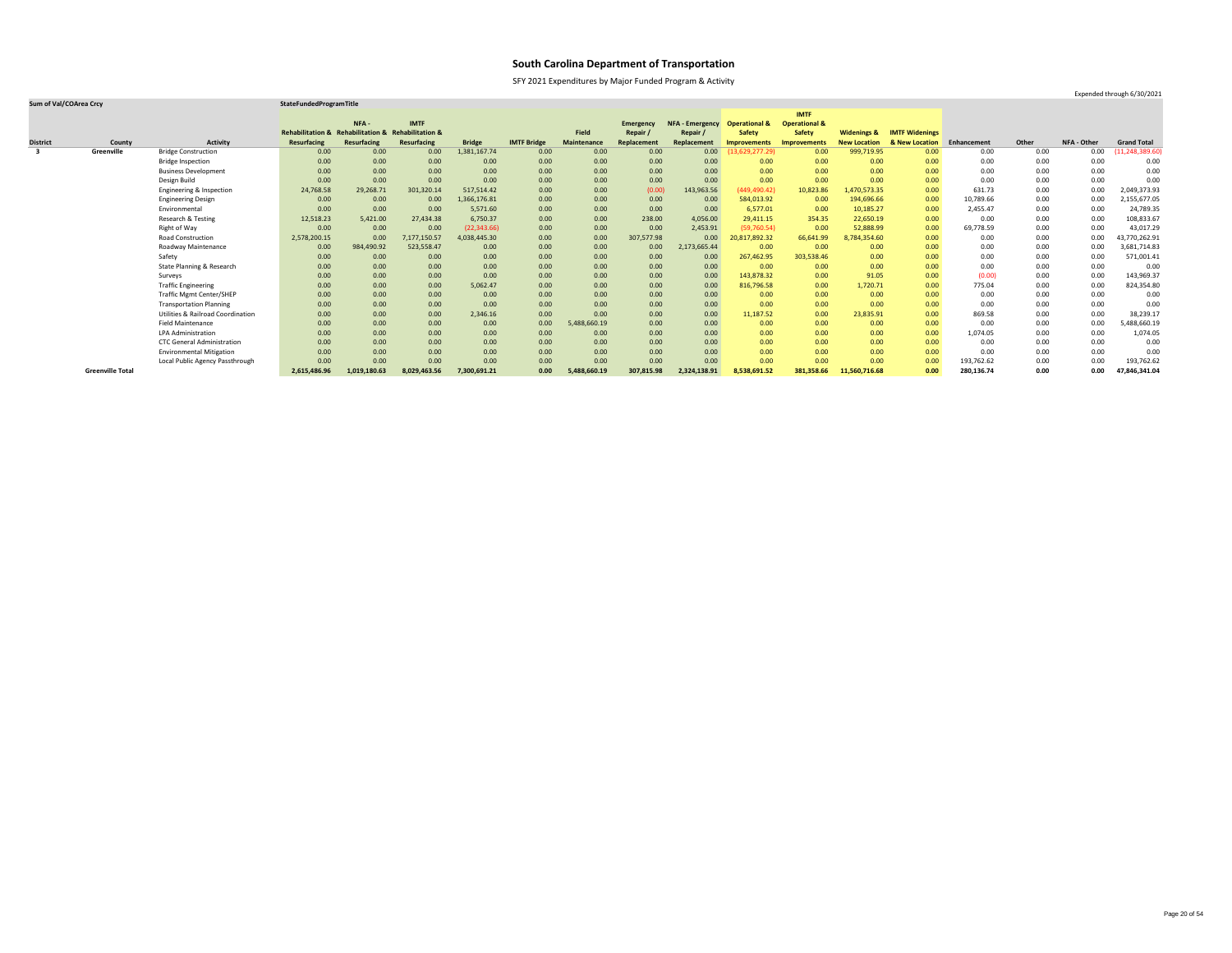SFY 2021 Expenditures by Major Funded Program & Activity

|                         |                     |                                              |                                                    |                   |              |               |                    |              |                  |                        |                          | <b>IMTF</b>              |                        |                       |             |       |                    |                    |
|-------------------------|---------------------|----------------------------------------------|----------------------------------------------------|-------------------|--------------|---------------|--------------------|--------------|------------------|------------------------|--------------------------|--------------------------|------------------------|-----------------------|-------------|-------|--------------------|--------------------|
|                         |                     |                                              |                                                    | NFA-              | <b>IMTF</b>  |               |                    |              | <b>Emergency</b> | <b>NFA - Emergency</b> | <b>Operational &amp;</b> | <b>Operational &amp;</b> |                        |                       |             |       |                    |                    |
|                         |                     |                                              | Rehabilitation & Rehabilitation & Rehabilitation & |                   |              |               |                    | <b>Field</b> | Repair           | Repair /               | <b>Safety</b>            | <b>Safety</b>            | <b>Widenings &amp;</b> | <b>IMTF Widenings</b> |             |       |                    |                    |
| <b>District</b>         | County              | <b>Activity</b>                              | <b>Resurfacing</b>                                 | Resurfacing       | Resurfacing  | <b>Bridge</b> | <b>IMTF Bridge</b> | Maintenance  | Replacement      | Replacement            | <b>Improvements</b>      | <b>Improvements</b>      | <b>New Location</b>    | & New Location        | Enhancement | Other | <b>NFA - Other</b> | <b>Grand Total</b> |
| $\overline{\mathbf{3}}$ | <b>Oconee</b>       | <b>Bridge Construction</b>                   | 0.00                                               | 0.00              | 0.00         | 0.00          | 0.00               | 0.00         | 0.00             | 0.00                   | 0.00                     | 0.00                     | 0.00                   | 0.00 <sub>1</sub>     | 0.00        | 0.00  | 0.00               | 0.00               |
|                         |                     | <b>Bridge Inspection</b>                     | 0.00                                               | 0.00              | 0.00         | 0.00          | 0.00               | 0.00         | 0.00             | 0.00                   | 0.00                     | 0.00                     | 0.00                   | 0.00                  | 0.00        | 0.00  | 0.00               | 0.00               |
|                         |                     | <b>Business Development</b>                  | 0.00                                               | 0.00              | 0.00         | 0.00          | 0.00               | 0.00         | 0.00             | 0.00                   | 0.00                     | 0.00                     | 0.00                   | 0.00                  | 0.00        | 0.00  | 0.00               | 0.00               |
|                         |                     | Design Build                                 | 0.00                                               | 0.00              | 0.00         | 0.00          | 0.00               | 0.00         | 0.00             | 0.00                   | 0.00                     | 0.00                     | 0.00                   | 0.00                  | 0.00        | 0.00  | 0.00               | 0.00               |
|                         |                     | Engineering & Inspection                     | 4,955.27                                           | 20,833.50         | 90,513.72    | 0.00          | 0.00               | 0.00         | 0.00             | 0.00                   | 0.00                     | 0.00                     | 14,582.60              | 0.00                  | 0.00        | 0.00  | 0.00               | 130,885.09         |
|                         |                     | <b>Engineering Design</b>                    | 0.00                                               | 0.00 <sub>1</sub> | 0.00         | 1,853.27      | 0.00               | 0.00         | 0.00             | 0.00                   | 61,121.93                | 0.00                     | 0.00                   | 0.00                  | 0.00        | 0.00  | 0.00               | 62,975.20          |
|                         |                     | Environmental                                | 0.00                                               | 0.00              | 0.00         | 0.00          | 0.00               | 0.00         | 0.00             | 0.00                   | 10,106.77                | 0.00                     | 0.00                   | 0.00                  | 0.00        | 0.00  | 0.00               | 10,106.77          |
|                         |                     | Research & Testing                           | 1,534.87                                           | 328.61            | 7,518.66     | 0.00          | 0.00               | 0.00         | 0.00             | 0.00                   | 0.00                     | 0.00                     | 325.75                 | 0.00                  | 0.00        | 0.00  | 0.00               | 9,707.89           |
|                         |                     | Right of Way                                 | 0.00                                               | 0.00              | 0.00         | 0.00          | 0.00               | 0.00         | 0.00             | 0.00                   | 0.00                     | 0.00                     | 0.00                   | 0.00                  | 0.00        | 0.00  | 0.00               | 0.00               |
|                         |                     | <b>Road Construction</b>                     | 0.00                                               | 0.00              | 6,268,097.03 | 0.00          | 0.00               | 0.00         | 0.00             | 0.00 <sub>1</sub>      | 0.00                     | 0.00                     | 584,023.60             | 0.00                  | 0.00        | 0.00  | 0.00               | 6,852,120.63       |
|                         |                     | <b>Roadway Maintenance</b>                   | 0.00                                               | 610,053.68        | 469,057.74   | 0.00          | 0.00               | 0.00         | 0.00             | 0.00                   | 0.00                     | 0.00                     | 0.00                   | 0.00                  | 0.00        | 0.00  | 0.00               | 1,079,111.42       |
|                         |                     | Safety                                       | 0.00                                               | 0.00 <sub>1</sub> | 0.00         | 0.00          | 0.00               | 0.00         | 0.00             | 0.00                   | 0.00                     | 0.00                     | 0.00                   | 0.00                  | 0.00        | 0.00  | 0.00               | 0.00               |
|                         |                     | State Planning & Research                    | 0.00                                               | 0.00              | 0.00         | 0.00          | 0.00               | 0.00         | 0.00             | 0.00                   | 0.00                     | 0.00                     | 0.00                   | 0.00                  | 0.00        | 0.00  | 0.00               | 0.00               |
|                         |                     | Surveys                                      | 0.00                                               | 0.00 <sub>1</sub> | 0.00         | 64,268.58     | 0.00               | 0.00         | 0.00             | 0.00                   | 19,899.07                | 0.00                     | 0.00                   | 0.00                  | 0.00        | 0.00  | 0.00               | 84,167.65          |
|                         |                     | <b>Traffic Engineering</b>                   | 0.00                                               | 0.00              | 0.00         | 0.00          | 0.00               | 0.00         | 0.00             | 0.00                   | 368.84                   | 0.00                     | 0.00                   | 0.00                  | 0.00        | 0.00  | 0.00               | 368.84             |
|                         |                     | <b>Traffic Mgmt Center/SHEP</b>              | 0.00                                               | 0.00              | 0.00         | 0.00          | 0.00               | 0.00         | 0.00             | 0.00                   | 0.00                     | 0.00                     | 0.00                   | 0.00                  | 0.00        | 0.00  | 0.00               | 0.00               |
|                         |                     | <b>Transportation Planning</b>               | 0.00                                               | 0.00              | 0.00         | 0.00          | 0.00               | 0.00         | 0.00             | 0.00                   | 0.00                     | 0.00                     | 0.00                   | 0.00                  | 0.00        | 0.00  | 0.00               | 0.00               |
|                         |                     | <b>Utilities &amp; Railroad Coordination</b> | 0.00                                               | 0.00              | 0.00         | 0.00          | 0.00               | 0.00         | 0.00             | 0.00                   | 1,935.99                 | 0.00                     | 0.00                   | 0.00                  | 0.00        | 0.00  | 0.00               | 1,935.99           |
|                         |                     | <b>Field Maintenance</b>                     | 0.00                                               | 0.00              | 0.00         | 0.00          | 0.00               | 2,257,006.76 | 0.00             | 0.00                   | 0.00                     | 0.00                     | 0.00                   | 0.00                  | 0.00        | 0.00  | 0.00               | 2,257,006.76       |
|                         |                     | <b>LPA Administration</b>                    | 0.00                                               | 0.00              | 0.00         | 0.00          | 0.00               | 0.00         | 0.00             | 0.00                   | 0.00                     | 0.00                     | 0.00                   | 0.00                  | 0.00        | 0.00  | 0.00               | 0.00               |
|                         |                     | <b>CTC General Administration</b>            | 0.00                                               | 0.00              | 0.00         | 0.00          | 0.00               | 0.00         | 0.00             | 0.00                   | 0.00                     | 0.00                     | 0.00                   | 0.00                  | 0.00        | 0.00  | 0.00               | 0.00               |
|                         |                     | <b>Environmental Mitigation</b>              | 0.00                                               | 0.00              | 0.00         | 0.00          | 0.00               | 0.00         | 0.00             | 0.00                   | 0.00                     | 0.00                     | 0.00                   | 0.00                  | 0.00        | 0.00  | 0.00               | 0.00               |
|                         |                     | Local Public Agency Passthrough              | 0.00                                               | 0.00              | 0.00         | 0.00          | 0.00               | 0.00         | 0.00             | 0.00                   | 0.00                     | 0.00                     | 0.00                   | 0.00                  | 0.00        | 0.00  | 0.00               | 0.00               |
|                         | <b>Oconee Total</b> |                                              | 6,490.14                                           | 631,215.79        | 6,835,187.15 | 66,121.85     | 0.00               | 2,257,006.76 | 0.00             | 0.00                   | 93,432.60                | 0.00                     | 598,931.95             | 0.00                  | 0.00        | 0.00  | 0.00               | 10,488,386.24      |

Expended through 6/30/2021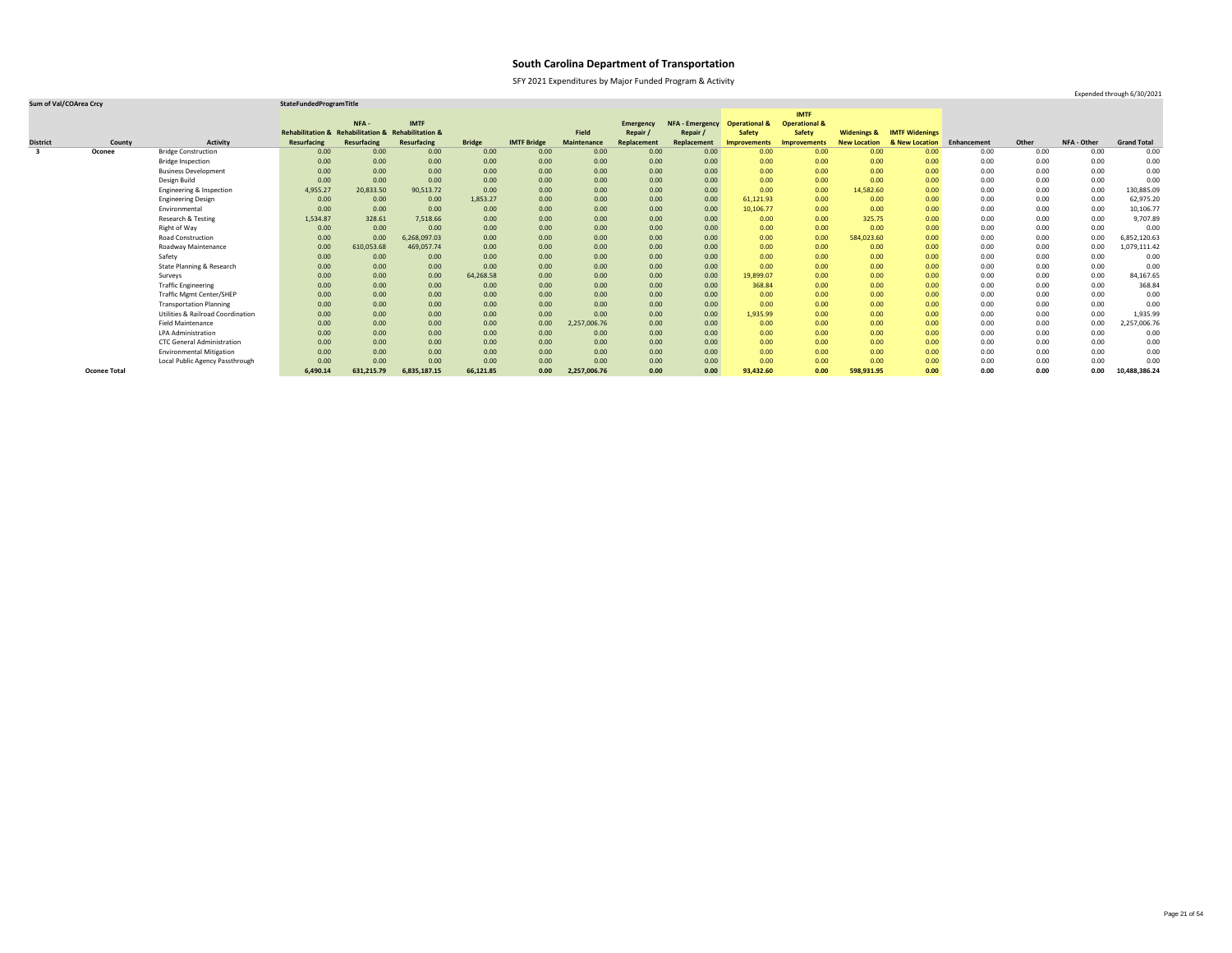SFY 2021 Expenditures by Major Funded Program & Activity

### **Sum of Val/COArea Crcy StateFundedProgramTitle**

|                         |                      |                                              |                                                    |                   |              |               |                    |              |                  |                        |                          | <b>IMTF</b>              |                        |                       |             |       |             |                    |
|-------------------------|----------------------|----------------------------------------------|----------------------------------------------------|-------------------|--------------|---------------|--------------------|--------------|------------------|------------------------|--------------------------|--------------------------|------------------------|-----------------------|-------------|-------|-------------|--------------------|
|                         |                      |                                              |                                                    | NFA-              | <b>IMTF</b>  |               |                    |              | <b>Emergency</b> | <b>NFA - Emergency</b> | <b>Operational &amp;</b> | <b>Operational &amp;</b> |                        |                       |             |       |             |                    |
|                         |                      |                                              | Rehabilitation & Rehabilitation & Rehabilitation & |                   |              |               |                    | <b>Field</b> | Repair           | Repair /               | <b>Safety</b>            | <b>Safety</b>            | <b>Widenings &amp;</b> | <b>IMTF Widenings</b> |             |       |             |                    |
| <b>District</b>         | County               | <b>Activity</b>                              | <b>Resurfacing</b>                                 | Resurfacing       | Resurfacing  | <b>Bridge</b> | <b>IMTF Bridge</b> | Maintenance  | Replacement      | Replacement            | <b>Improvements</b>      | <b>Improvements</b>      | <b>New Location</b>    | & New Location        | Enhancement | Other | NFA - Other | <b>Grand Total</b> |
| $\overline{\mathbf{3}}$ | <b>Pickens</b>       | <b>Bridge Construction</b>                   | 0.00                                               | 0.00              | 0.00         | 0.00          | 0.00               | 0.00         | 404,400.12       | 0.00                   | 692,847.15               | 0.00                     | 85,155.20              | 0.00                  | 0.00        | 0.00  | 0.00        | 1,182,402.47       |
|                         |                      | <b>Bridge Inspection</b>                     | 0.00                                               | 0.00              | 0.00         | 0.00          | 0.00               | 0.00         | 0.00             | 0.00                   | 0.00                     | 0.00                     | 0.00                   | 0.00                  | 0.00        | 0.00  | 0.00        | 0.00               |
|                         |                      | <b>Business Development</b>                  | 0.00                                               | 0.00              | 0.00         | 0.00          | 0.00               | 0.00         | 0.00             | 0.00                   | 0.00                     | 0.00                     | 0.00                   | 0.00                  | 0.00        | 0.00  | 0.00        | 0.00               |
|                         |                      | Design Build                                 | 0.00                                               | 0.00              | 0.00         | 0.00          | 0.00               | 0.00         | 0.00             | 0.00                   | 0.00                     | 0.00                     | 0.00                   | 0.00                  | 0.00        | 0.00  | 0.00        | 0.00               |
|                         |                      | Engineering & Inspection                     | 0.00                                               | 28,023.13         | 237,868.66   | 0.00          | 0.00               | 0.00         | 2,829.50         | 0.00                   | 0.00                     | 0.00                     | 753,154.48             | 0.00                  | 0.00        | 0.00  | 0.00        | 1,021,875.77       |
|                         |                      | <b>Engineering Design</b>                    | 0.00                                               | 0.00              | 0.00         | 227,290.92    | 0.00               | 0.00         | 0.00             | 0.00                   | 5,600.47                 | 0.00                     | 772.10                 | 0.00                  | 42,105.79   | 0.00  | 0.00        | 275,769.28         |
|                         |                      | Environmental                                | 0.00                                               | 0.00              | 0.00         | 5,826.73      | 0.00               | 0.00         | 0.00             | 0.00                   | 162.00                   | 0.00                     | 0.00                   | 0.00                  | 0.00        | 0.00  | 0.00        | 5,988.73           |
|                         |                      | Research & Testing                           | 0.00                                               | 363.52            | 7,508.51     | 0.00          | 0.00               | 0.00         | 0.00             | 0.00                   | 0.00                     | 0.00                     | 20,097.92              | 0.00                  | 0.00        | 0.00  | 0.00        | 27,969.95          |
|                         |                      | Right of Way                                 | 0.00                                               | 0.00              | 0.00         | 75,665.46     | 0.00               | 0.00         | 0.00             | 0.00                   | 29,118.05                | 0.00                     | 0.00                   | 0.00                  | 0.00        | 0.00  | 0.00        | 104,783.51         |
|                         |                      | <b>Road Construction</b>                     | 350,645.28                                         | 0.00              | 4,966,829.18 | 0.00          | 0.00               | 0.00         | 0.00             | 0.00                   | (692, 847.15)            | 0.00                     | 2,932,924.96           | 0.00                  | 0.00        | 0.00  | 0.00        | 7,557,552.27       |
|                         |                      | Roadway Maintenance                          | 0.00                                               | 380,920.08        | 294,663.67   | 0.00          | 0.00               | 0.00         | 0.00             | 0.00                   | 0.00                     | 0.00                     | 0.00                   | 0.00                  | 0.00        | 0.00  | 0.00        | 675,583.75         |
|                         |                      | Safety                                       | 0.00                                               | 0.00              | 0.00         | 0.00          | 0.00               | 0.00         | 0.00             | 0.00                   | 12,054.30                | 0.00                     | 0.00                   | 0.00                  | 0.00        | 0.00  | 0.00        | 12,054.30          |
|                         |                      | State Planning & Research                    | 0.00                                               | 0.00              | 0.00         | 0.00          | 0.00               | 0.00         | 0.00             | 0.00                   | 0.00                     | 0.00                     | 0.00                   | 0.00                  | 0.00        | 0.00  | 0.00        | 0.00               |
|                         |                      | Surveys                                      | 0.00                                               | 0.00 <sub>1</sub> | 0.00         | 0.00          | 0.00               | 0.00         | 0.00             | 0.00                   | 29,071.12                | 0.00                     | 0.00                   | 0.00                  | 0.00        | 0.00  | 0.00        | 29,071.12          |
|                         |                      | <b>Traffic Engineering</b>                   | 0.00                                               | 0.00              | 0.00         | 332.37        | 0.00               | 0.00         | 0.00             | 0.00                   | 0.00                     | 0.00                     | 0.00                   | 0.00                  | 0.00        | 0.00  | 0.00        | 332.37             |
|                         |                      | <b>Traffic Mgmt Center/SHEP</b>              | 0.00                                               | 0.00 <sub>1</sub> | 0.00         | 0.00          | 0.00               | 0.00         | 0.00             | 0.00                   | 0.00                     | 0.00                     | 0.00                   | 0.00                  | 0.00        | 0.00  | 0.00        | 0.00               |
|                         |                      | <b>Transportation Planning</b>               | 0.00                                               | 0.00 <sub>1</sub> | 0.00         | 0.00          | 0.00               | 0.00         | 0.00             | 0.00                   | 0.00                     | 0.00                     | 0.00                   | 0.00                  | 0.00        | 0.00  | 0.00        | 0.00               |
|                         |                      | <b>Utilities &amp; Railroad Coordination</b> | 0.00                                               | 0.00              | 0.00         | 2,343.13      | 0.00               | 0.00         | 0.00             | 0.00                   | 446.36                   | 0.00                     | 518.69                 | 0.00                  | (0.00)      | 0.00  | 0.00        | 3,308.18           |
|                         |                      | <b>Field Maintenance</b>                     | 0.00                                               | 0.00              | 0.00         | 0.00          | 0.00               | 2,162,017.93 | 0.00             | 0.00                   | 0.00                     | 0.00                     | 0.00                   | 0.00                  | 0.00        | 0.00  | 0.00        | 2,162,017.93       |
|                         |                      | LPA Administration                           | 0.00                                               | 0.00              | 0.00         | 0.00          | 0.00               | 0.00         | 0.00             | 0.00                   | 0.00                     | 0.00                     | 0.00                   | 0.00                  | 225.04      | 0.00  | 0.00        | 225.04             |
|                         |                      | <b>CTC General Administration</b>            | 0.00                                               | 0.00              | 0.00         | 0.00          | 0.00               | 0.00         | 0.00             | 0.00                   | 0.00                     | 0.00                     | 0.00                   | 0.00                  | 0.00        | 0.00  | 0.00        | 0.00               |
|                         |                      | <b>Environmental Mitigation</b>              | 0.00                                               | 0.00              | 0.00         | 0.00          | 0.00               | 0.00         | 0.00             | 0.00                   | 0.00                     | 0.00                     | 997.58                 | 0.00                  | 0.00        | 0.00  | 0.00        | 997.58             |
|                         |                      | Local Public Agency Passthrough              | 0.00                                               | 0.00              | 0.00         | 0.00          | 0.00               | 0.00         | 0.00             | 0.00                   | 0.00                     | 0.00                     | 0.00                   | 0.00                  | 0.00        | 0.00  | 0.00        | 0.00               |
|                         | <b>Pickens Total</b> |                                              | 350,645.28                                         | 409,306.73        | 5,506,870.02 | 311,458.61    | 0.00               | 2,162,017.93 | 407,229.62       | 0.00                   | 76,452.30                | 0.00                     | 3,793,620.93           | 0.00                  | 42,330.83   | 0.00  | 0.00        | 13,059,932.25      |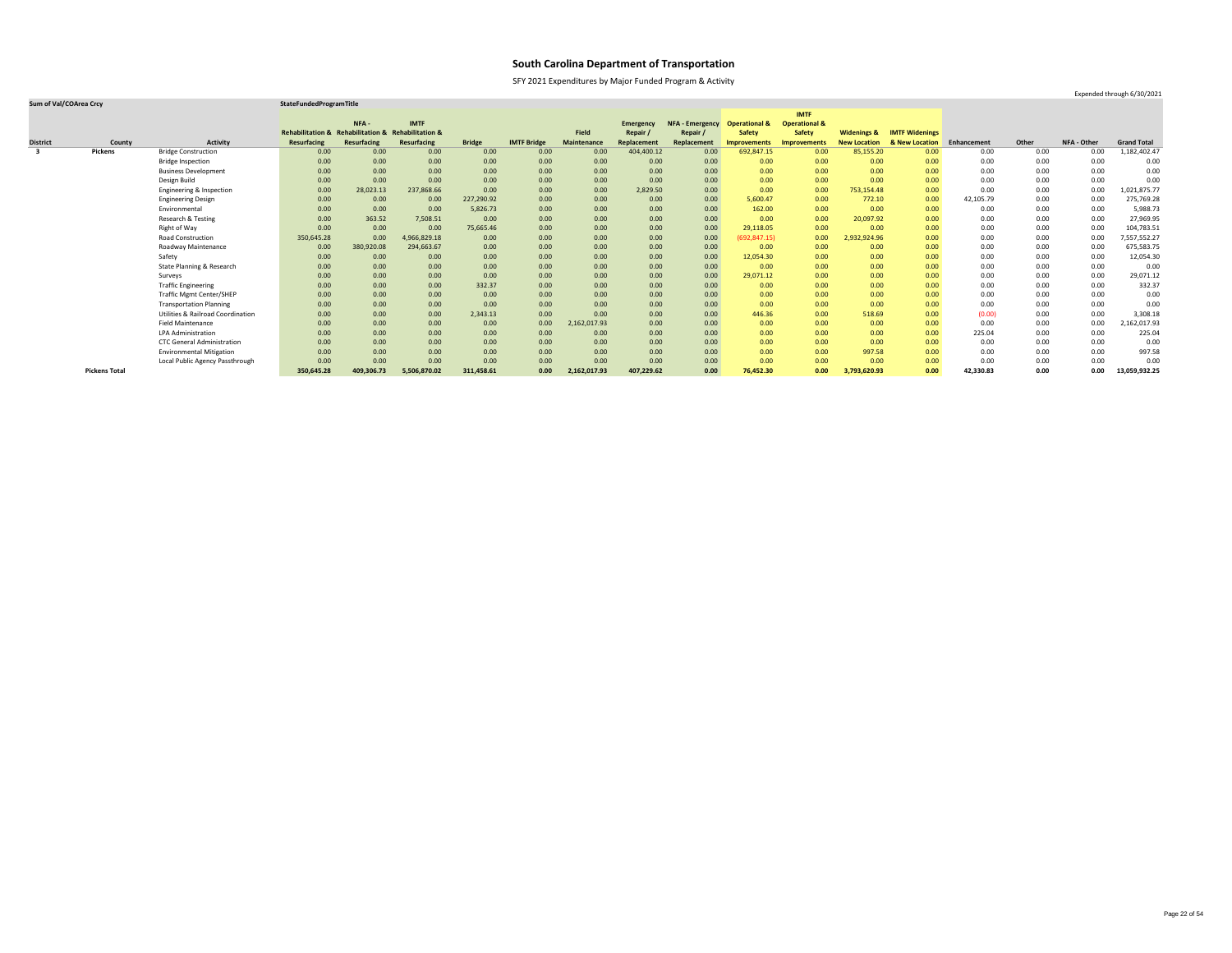SFY 2021 Expenditures by Major Funded Program & Activity

### **Sum of Val/COArea Crcy StateFundedProgramTitle**

|                 |                          |                                              |                                                    |             |               |               |                    |                    |                  |                        |                          | <b>IMTF</b>              |                        |                       |             |            |             |                    |
|-----------------|--------------------------|----------------------------------------------|----------------------------------------------------|-------------|---------------|---------------|--------------------|--------------------|------------------|------------------------|--------------------------|--------------------------|------------------------|-----------------------|-------------|------------|-------------|--------------------|
|                 |                          |                                              |                                                    | NFA-        | <b>IMTF</b>   |               |                    |                    | <b>Emergency</b> | <b>NFA - Emergency</b> | <b>Operational &amp;</b> | <b>Operational &amp;</b> |                        |                       |             |            |             |                    |
|                 |                          |                                              | Rehabilitation & Rehabilitation & Rehabilitation & |             |               |               |                    | <b>Field</b>       | Repair           | Repair,                | <b>Safety</b>            | <b>Safety</b>            | <b>Widenings &amp;</b> | <b>IMTF Widenings</b> |             |            |             |                    |
| <b>District</b> | County                   | <b>Activity</b>                              | <b>Resurfacing</b>                                 | Resurfacing | Resurfacing   | <b>Bridge</b> | <b>IMTF Bridge</b> | <b>Maintenance</b> | Replacement      | Replacement            | <b>Improvements</b>      | Improvements             | <b>New Location</b>    | & New Location        | Enhancement | Other      | NFA - Other | <b>Grand Total</b> |
| -3              | Spartanburg              | <b>Bridge Construction</b>                   | 0.00                                               | 0.00        | 0.00          | 984,893.62    | 0.00               | 0.00               | 0.00             | 0.00                   | 0.00                     | 0.00                     | 1,909,391.19           | 4,162,327.60          | 0.00        | 0.00       | 0.00        | 7,056,612.41       |
|                 |                          | <b>Bridge Inspection</b>                     | 0.00                                               | 0.00        | 0.00          | 0.00          | 0.00               | 0.00               | 0.00             | 0.00                   | 0.00                     | 0.00                     | 0.00                   | 0.00                  | 0.00        | 0.00       | 0.00        | 0.00               |
|                 |                          | <b>Business Development</b>                  | 0.00                                               | 0.00        | 0.00          | 0.00          | 0.00               | 0.00               | 0.00             | 0.00                   | 0.00                     | 0.00                     | 0.00                   | 0.00                  | 0.00        | 0.00       | 0.00        | 0.00               |
|                 |                          | Design Build                                 | 49,720.49                                          | 0.00        | 0.00          | 0.00          | 0.00               | 0.00               | 0.00             | 0.00                   | 0.00                     | 0.00                     | 0.00                   | 0.00                  | 0.00        | 0.00       | 0.00        | 49,720.49          |
|                 |                          | Engineering & Inspection                     | 56,767.70                                          | 20,593.73   | 402,135.34    | 194,144.72    | 0.00               | 0.00               | 0.00             | 36,948.87              | 140,894.12               | 0.00                     | 1,351,924.11           | 645,356.01            | 0.00        | 0.00       | 0.00        | 2,848,764.60       |
|                 |                          | <b>Engineering Design</b>                    | 1,357.62                                           | 0.00        | 0.00          | 658,760.91    | 0.00               | 0.00               | 0.00             | 0.00                   | 886,930.59               | 0.00                     | 0.00                   | 0.00                  | 34,437.53   | 0.00       | 0.00        | 1,581,486.65       |
|                 |                          | Environmental                                | 0.00                                               | 0.00        | 0.00          | 4,375.84      | 0.00               | 0.00               | 0.00             | 0.00                   | 893.89                   | 0.00                     | 0.00                   | 0.00                  | 1,271.27    | 0.00       | 0.00        | 6,541.00           |
|                 |                          | Research & Testing                           | 0.00                                               | 0.00        | 26,746.70     | 7,133.22      | 0.00               | 0.00               | 0.00             | 0.00                   | 1,705.87                 | 0.00                     | 115,625.25             | 10,853.38             | 0.00        | 0.00       | 0.00        | 162,064.42         |
|                 |                          | Right of Way                                 | 0.00                                               | 0.00        | 0.00          | 47,040.11     | 0.00               | 0.00               | 0.00             | 0.00                   | 3,073,378.64             | 0.00                     | 0.00                   | 0.00                  | 46,065.38   | 0.00       | 0.00        | 3,166,484.13       |
|                 |                          | <b>Road Construction</b>                     | 1,541,064.00                                       | 0.00        | 9,867,892.45  | 1,316,658.80  | 0.00               | 0.00               | 226,806.12       | 0.00                   | 1,217,296.47             | 0.00                     | 1,110,571.23           | 448,229.08            | 0.00        | 0.00       | 0.00        | 15,728,518.15      |
|                 |                          | Roadway Maintenance                          | 0.00                                               | 239,863.22  | 183,228.86    | 0.00          | 0.00               | 0.00               | 0.00             | 997,071.18             | 0.00                     | 0.00                     | 0.00                   | 0.00                  | 0.00        | 0.00       | 0.00        | 1,420,163.26       |
|                 |                          | Safety                                       | 0.00                                               | 0.00        | 0.00          | 0.00          | 0.00               | 0.00               | 0.00             | 0.00                   | 57,945.96                | 0.00                     | 0.00                   | 0.00                  | 0.00        | 0.00       | 0.00        | 57,945.96          |
|                 |                          | State Planning & Research                    | 0.00                                               | 0.00        | 0.00          | 0.00          | 0.00               | 0.00               | 0.00             | 0.00                   | 0.00                     | 0.00                     | 0.00                   | 0.00                  | 0.00        | 0.00       | 0.00        | 0.00               |
|                 |                          | Surveys                                      | 0.00                                               | 0.00        | 0.00          | 46.17         | 0.00               | 0.00               | 0.00             | 0.00                   | 5,710.27                 | 0.00                     | 0.00                   | 0.00                  | 48.15       | 0.00       | 0.00        | 5,804.59           |
|                 |                          | <b>Traffic Engineering</b>                   | 0.00                                               | 0.00        | 0.00          | 1,967.81      | 0.00               | 0.00               | 0.00             | 0.00                   | 422,258.50               | 0.00                     | 0.00                   | 0.00                  | 0.00        | (0.00)     | 0.00        | 424,226.31         |
|                 |                          | <b>Traffic Mgmt Center/SHEP</b>              | 0.00                                               | 0.00        | 0.00          | 0.00          | 0.00               | 0.00               | 0.00             | 0.00                   | 0.00                     | 0.00                     | 0.00                   | 0.00 <sub>1</sub>     | 0.00        | 0.00       | 0.00        | 0.00               |
|                 |                          | <b>Transportation Planning</b>               | 0.00                                               | 0.00        | 0.00          | 0.00          | 0.00               | 0.00               | 0.00             | 0.00                   | 0.00                     | 0.00                     | 0.00                   | 0.00                  | 0.00        | 378,343.09 | 0.00        | 378,343.09         |
|                 |                          | <b>Utilities &amp; Railroad Coordination</b> | 0.00                                               | 0.00        | 0.00          | 4,757.86      | 0.00               | 0.00               | 0.00             | 0.00                   | 20,827.84                | 0.00                     | 0.00                   | 0.00                  | 3,125.20    | 0.00       | 0.00        | 28,710.90          |
|                 |                          | <b>Field Maintenance</b>                     | 0.00                                               | 0.00        | 0.00          | 0.00          | 0.00               | 5,387,684.01       | 0.00             | 0.00                   | 0.00                     | 0.00                     | 0.00                   | 0.00                  | 0.00        | 0.00       | 0.00        | 5,387,684.01       |
|                 |                          | <b>LPA Administration</b>                    | 0.00                                               | 0.00        | 0.00          | 0.00          | 0.00               | 0.00               | 0.00             | 0.00                   | 1,344.84                 | 0.00                     | 0.00                   | 0.00                  | 2,286.08    | 0.00       | 0.00        | 3,630.92           |
|                 |                          | <b>CTC General Administration</b>            | 0.00                                               | 0.00        | 0.00          | 0.00          | 0.00               | 0.00               | 0.00             | 0.00                   | 0.00                     | 0.00                     | 0.00                   | 0.00                  | 0.00        | 0.00       | 0.00        | 0.00               |
|                 |                          | <b>Environmental Mitigation</b>              | 0.00                                               | 0.00        | 0.00          | 0.00          | 0.00               | 0.00               | 0.00             | 0.00                   | 0.00                     | 0.00                     | 0.00                   | 0.00 <sub>1</sub>     | 0.00        | 0.00       | 0.00        | 0.00               |
|                 |                          | Local Public Agency Passthrough              | 0.00                                               | 0.00        | 0.00          | 0.00          | 0.00               | 0.00               | 0.00             | 0.00                   | 0.00                     | 0.00                     | 0.00                   | 0.00 <sub>1</sub>     | 0.00        | 0.00       | 0.00        | 0.00               |
|                 | <b>Spartanburg Total</b> |                                              | 1,648,909.81                                       | 260,456.95  | 10,480,003.35 | 3,219,779.06  | 0.00               | 5,387,684.01       | 226,806.12       | 1,034,020.05           | 5,829,186.99             | 0.00                     | 4,487,511.78           | 5,266,766.07          | 87,233.61   | 378,343.09 | 0.00        | 38,306,700.89      |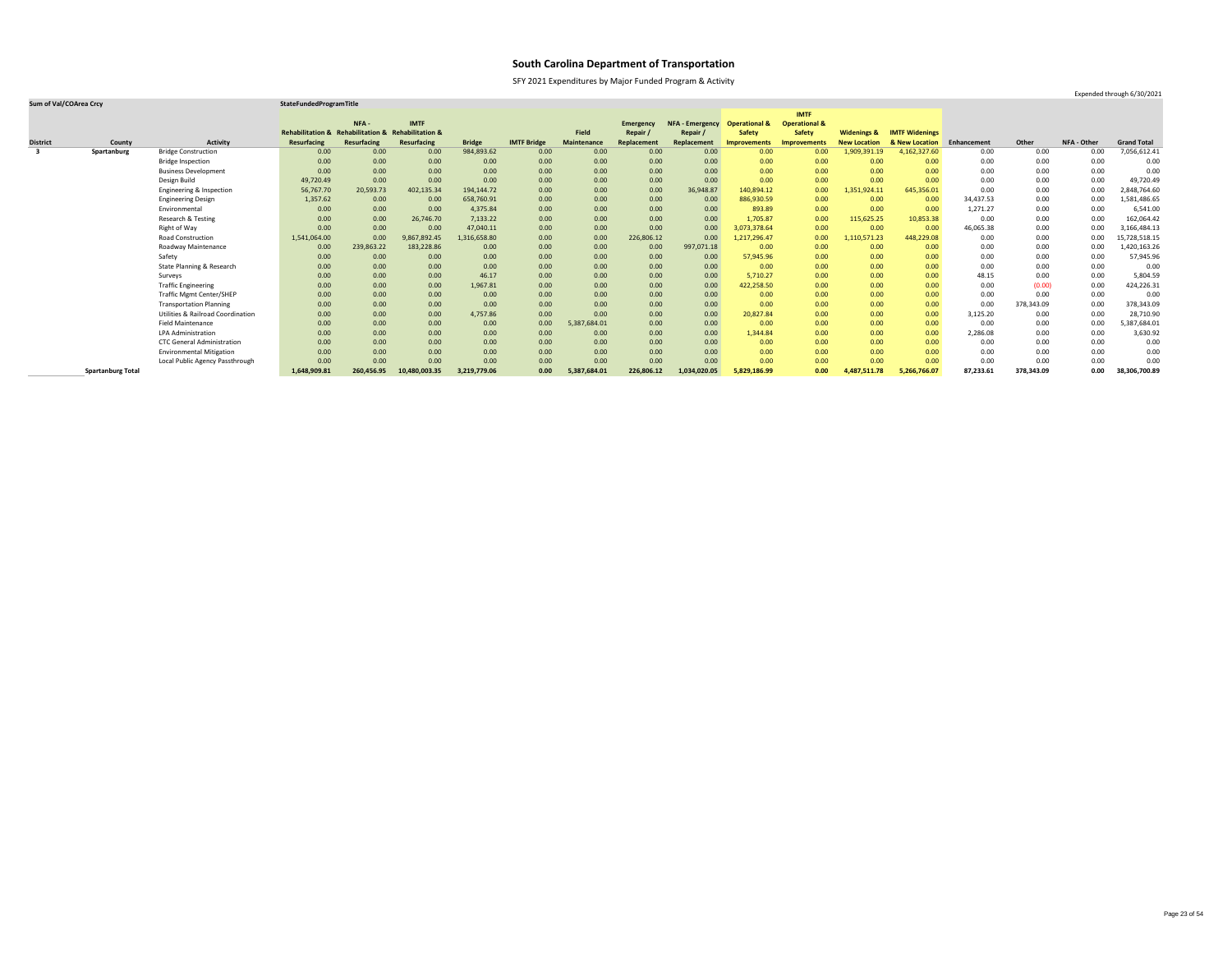SFY 2021 Expenditures by Major Funded Program & Activity

### **Sum of Val/COArea Crcy StateFundedProgramTitle**

|                 |                       |                                              |                                                    |             |              |               |                    |                    |                  |                        |                          | <b>IMTF</b>              |                        |                       |             |       |             |                    |
|-----------------|-----------------------|----------------------------------------------|----------------------------------------------------|-------------|--------------|---------------|--------------------|--------------------|------------------|------------------------|--------------------------|--------------------------|------------------------|-----------------------|-------------|-------|-------------|--------------------|
|                 |                       |                                              |                                                    | NFA-        | <b>IMTF</b>  |               |                    |                    | <b>Emergency</b> | <b>NFA - Emergency</b> | <b>Operational &amp;</b> | <b>Operational &amp;</b> |                        |                       |             |       |             |                    |
|                 |                       |                                              | Rehabilitation & Rehabilitation & Rehabilitation & |             |              |               |                    | Field              | Repair /         | Repair                 | <b>Safety</b>            | <b>Safety</b>            | <b>Widenings &amp;</b> | <b>IMTF Widenings</b> |             |       |             |                    |
| <b>District</b> | County                | <b>Activity</b>                              | <b>Resurfacing</b>                                 | Resurfacing | Resurfacing  | <b>Bridge</b> | <b>IMTF Bridge</b> | <b>Maintenance</b> | Replacement      | Replacement            | <b>Improvements</b>      | <b>Improvements</b>      | <b>New Location</b>    | & New Location        | Enhancement | Other | NFA - Other | <b>Grand Total</b> |
| 4               | <b>Cherokee</b>       | <b>Bridge Construction</b>                   | 0.00                                               | 0.00        | 0.00         | 0.00          | 0.00               | 0.00               | 0.00             | 0.00                   | 0.00                     | 0.00                     | 3,742,273.78           | 0.00                  | 0.00        | 0.00  | 0.00        | 3,742,273.78       |
|                 |                       | <b>Bridge Inspection</b>                     | 0.00                                               | 0.00        | 0.00         | 0.00          | 0.00               | 0.00               | 0.00             | 0.00                   | 0.00                     | 0.00                     | 0.00                   | 0.00                  | 0.00        | 0.00  | 0.00        | 0.00               |
|                 |                       | <b>Business Development</b>                  | 0.00                                               | 0.00        | 0.00         | 0.00          | 0.00               | 0.00               | 0.00             | 0.00                   | 0.00                     | 0.00                     | 0.00                   | 0.00 <sub>1</sub>     | 0.00        | 0.00  | 0.00        | 0.00               |
|                 |                       | Design Build                                 | 0.00                                               | 0.00        | 0.00         | 85,020.19     | 0.00               | 0.00               | 0.00             | 0.00                   | 0.00                     | 0.00                     | 3,352.46               | 0.00                  | 0.00        | 0.00  | 0.00        | 88,372.65          |
|                 |                       | Engineering & Inspection                     | 54,166.57                                          | 30,227.02   | 272,632.39   | 3,747.34      | 0.00               | 0.00               | 0.00             | 0.00                   | 8,720.27                 | 0.00                     | 6,963,667.07           | 0.00                  | 2,189.19    | 0.00  | 0.00        | 7,335,349.85       |
|                 |                       | <b>Engineering Design</b>                    | 1,181.41                                           | 0.00        | 0.00         | 375,852.17    | 0.00               | 0.00               | 0.00             | 0.00                   | 0.00                     | 0.00                     | 13,779.10              | 0.00                  | 900.93      | 0.00  | 0.00        | 391,713.61         |
|                 |                       | Environmental                                | 0.00                                               | 0.00        | 0.00         | 660.77        | 0.00               | 0.00               | 0.00             | 0.00                   | 0.00                     | 0.00                     | 1,340.48               | 0.00                  | 0.00        | 0.00  | 0.00        | 2,001.25           |
|                 |                       | Research & Testing                           | 2,623.00                                           | 4,991.00    | 13,784.12    | 0.00          | 0.00               | 0.00               | 0.00             | 0.00                   | 0.00                     | 0.00                     | 112,274.27             | 0.00 <sub>1</sub>     | 0.00        | 0.00  | 0.00        | 133,672.39         |
|                 |                       | Right of Way                                 | 0.00                                               | 0.00        | 0.00         | 0.00          | 0.00               | 0.00               | 0.00             | 0.00                   | 207,281.51               | 0.00                     | 1,816,936.71           | 0.00                  | 0.00        | 0.00  | 0.00        | 2,024,218.22       |
|                 |                       | <b>Road Construction</b>                     | 8.60                                               | 0.00        | 3,694,587.47 | 93,880.45     | 0.00               | 0.00               | 0.00             | 0.00                   | 0.00                     | 0.00                     | 45,383,946.52          | 0.00                  | (1.07)      | 0.00  | 0.00        | 49,172,421.97      |
|                 |                       | Roadway Maintenance                          | 0.00                                               | 259,817.63  | 199,129.40   | 0.00          | 0.00               | 0.00               | 0.00             | 0.00                   | 0.00                     | 0.00                     | 0.00                   | 0.00                  | 0.00        | 0.00  | 0.00        | 458,947.03         |
|                 |                       | Safety                                       | 0.00                                               | 0.00        | 0.00         | 0.00          | 0.00               | 0.00               | 0.00             | 0.00                   | 0.00                     | 74,672.11                | 0.00                   | 0.00 <sub>1</sub>     | 0.00        | 0.00  | 0.00        | 74,672.11          |
|                 |                       | State Planning & Research                    | 0.00                                               | 0.00        | 0.00         | 0.00          | 0.00               | 0.00               | 0.00             | 0.00                   | 0.00                     | 0.00                     | 0.00                   | 0.00                  | 0.00        | 0.00  | 0.00        | 0.00               |
|                 |                       | Surveys                                      | 0.00                                               | 0.00        | 0.00         | 0.00          | 0.00               | 0.00               | 0.00             | 0.00                   | 0.00                     | 0.00                     | 6,804.87               | 0.00                  | 0.00        | 0.00  | 0.00        | 6,804.87           |
|                 |                       | <b>Traffic Engineering</b>                   | 0.00                                               | 0.00        | 0.00         | 7,575.72      | 0.00               | 0.00               | 0.00             | 0.00                   | 0.00                     | 0.00                     | 59,428.19              | 0.00                  | 0.00        | 0.00  | 0.00        | 67,003.91          |
|                 |                       | <b>Traffic Mgmt Center/SHEP</b>              | 0.00                                               | 0.00        | 0.00         | 0.00          | 0.00               | 0.00               | 0.00             | 0.00                   | 0.00                     | 0.00                     | 0.00                   | 0.00 <sub>1</sub>     | 0.00        | 0.00  | 0.00        | 0.00               |
|                 |                       | <b>Transportation Planning</b>               | 0.00                                               | 0.00        | 0.00         | 0.00          | 0.00               | 0.00               | 0.00             | 0.00                   | 1,612.03                 | 0.00                     | 0.00                   | 0.00                  | 0.00        | 0.00  | 0.00        | 1,612.03           |
|                 |                       | <b>Utilities &amp; Railroad Coordination</b> | 0.00                                               | 0.00        | 0.00         | 0.00          | 0.00               | 0.00               | 0.00             | 0.00                   | 0.00                     | 0.00                     | 0.00                   | 0.00 <sub>1</sub>     | 0.00        | 0.00  | 0.00        | 0.00               |
|                 |                       | <b>Field Maintenance</b>                     | 0.00                                               | 0.00        | 0.00         | 0.00          | 0.00               | 2,350,939.51       | 0.00             | 0.00                   | 0.00                     | 0.00                     | 0.00                   | 0.00 <sub>1</sub>     | 0.00        | 0.00  | 0.00        | 2,350,939.51       |
|                 |                       | LPA Administration                           | 0.00                                               | 0.00        | 0.00         | 0.00          | 0.00               | 0.00               | 0.00             | 0.00                   | 0.00                     | 0.00                     | 0.00                   | 0.00                  | 0.00        | 0.00  | 0.00        | 0.00               |
|                 |                       | <b>CTC General Administration</b>            | 0.00                                               | 0.00        | 0.00         | 0.00          | 0.00               | 0.00               | 0.00             | 0.00                   | 0.00                     | 0.00                     | 0.00                   | 0.00                  | 0.00        | 0.00  | 0.00        | 0.00               |
|                 |                       | <b>Environmental Mitigation</b>              | 0.00                                               | 0.00        | 0.00         | 0.00          | 0.00               | 0.00               | 0.00             | 0.00                   | 0.00                     | 0.00                     | 0.00                   | 0.00                  | 0.00        | 0.00  | 0.00        | 0.00               |
|                 |                       | Local Public Agency Passthrough              | 0.00                                               | 0.00        | 0.00         | 0.00          | 0.00               | 0.00               | 0.00             | 0.00                   | 0.00                     | 0.00                     | 0.00                   | 0.00                  | 0.00        | 0.00  | 0.00        | 0.00               |
|                 | <b>Cherokee Total</b> |                                              | 57,979.58                                          | 295,035.65  | 4,180,133.38 | 566,736.64    | 0.00               | 2,350,939.51       | 0.00             | 0.00                   | 217,613.81               | 74,672.11                | 58,103,803.45          | 0.00                  | 3,089.05    | 0.00  | 0.00        | 65,850,003.18      |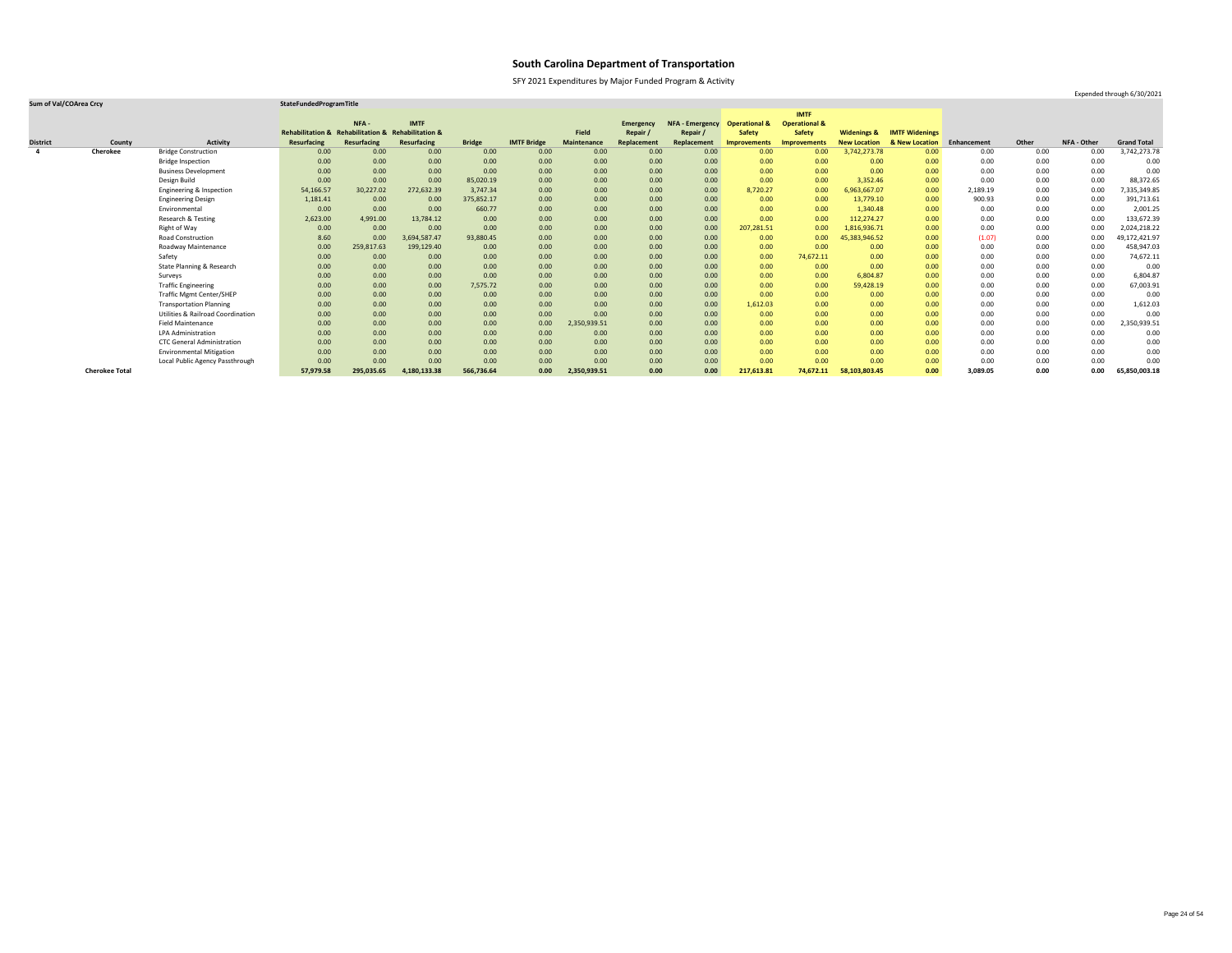SFY 2021 Expenditures by Major Funded Program & Activity

### **Sum of Val/COArea Crcy StateFundedProgramTitle**

|                 |                      |                                              |                                                    |             |              |               |                    |                    |                  |                        |                          | <b>IMTF</b>              |                        |                       |             |       |             |                    |
|-----------------|----------------------|----------------------------------------------|----------------------------------------------------|-------------|--------------|---------------|--------------------|--------------------|------------------|------------------------|--------------------------|--------------------------|------------------------|-----------------------|-------------|-------|-------------|--------------------|
|                 |                      |                                              |                                                    | NFA-        | <b>IMTF</b>  |               |                    |                    | <b>Emergency</b> | <b>NFA - Emergency</b> | <b>Operational &amp;</b> | <b>Operational &amp;</b> |                        |                       |             |       |             |                    |
|                 |                      |                                              | Rehabilitation & Rehabilitation & Rehabilitation & |             |              |               |                    | Field              | Repair /         | Repair /               | <b>Safety</b>            | <b>Safety</b>            | <b>Widenings &amp;</b> | <b>IMTF Widenings</b> |             |       |             |                    |
| <b>District</b> | County               | <b>Activity</b>                              | <b>Resurfacing</b>                                 | Resurfacing | Resurfacing  | <b>Bridge</b> | <b>IMTF Bridge</b> | <b>Maintenance</b> | Replacement      | Replacement            | <b>Improvements</b>      | <b>Improvements</b>      | <b>New Location</b>    | & New Location        | Enhancement | Other | NFA - Other | <b>Grand Total</b> |
| -4              | <b>Chester</b>       | <b>Bridge Construction</b>                   | 0.00                                               | 0.00        | 0.00         | 0.00          | 0.00               | 0.00               | 0.00             | 0.00                   | 0.00                     | 0.00                     | 0.00                   | 0.00                  | 0.00        | 0.00  | 0.00        | 0.00               |
|                 |                      | <b>Bridge Inspection</b>                     | 0.00                                               | 0.00        | 0.00         | 0.00          | 0.00               | 0.00               | 0.00             | 0.00                   | 0.00                     | 0.00                     | 0.00                   | 0.00                  | 0.00        | 0.00  | 0.00        | 0.00               |
|                 |                      | <b>Business Development</b>                  | 0.00                                               | 0.00        | 0.00         | 0.00          | 0.00               | 0.00               | 0.00             | 0.00                   | 0.00                     | 0.00                     | 0.00                   | 0.00 <sub>1</sub>     | 0.00        | 0.00  | 0.00        | 0.00               |
|                 |                      | Design Build                                 | 0.00                                               | 0.00        | 0.00         | 309,431.32    | 0.00               | 0.00               | 0.00             | 0.00                   | 0.00                     | 0.00                     | 0.00                   | 0.00                  | 0.00        | 0.00  | 0.00        | 309,431.32         |
|                 |                      | Engineering & Inspection                     | 9,818.39                                           | 14,491.47   | 138,348.88   | 0.00          | 0.00               | 0.00               | 0.00             | 0.00                   | 267,234.57               | 0.00                     | 0.00                   | 0.00                  | 0.00        | 0.00  | 0.00        | 429,893.31         |
|                 |                      | <b>Engineering Design</b>                    | 0.00                                               | 0.00        | 0.00         | 890,708.37    | 0.00               | 0.00               | 0.00             | 0.00                   | 479.84                   | 0.00                     | 0.00                   | 0.00                  | 13,649.20   | 0.00  | 0.00        | 904,837.41         |
|                 |                      | Environmental                                | 0.00                                               | 0.00        | 0.00         | 3,275.35      | 0.00               | 0.00               | 0.00             | 0.00                   | 1,433.31                 | 0.00                     | 0.00                   | 0.00 <sub>1</sub>     | 0.00        | 0.00  | 0.00        | 4,708.66           |
|                 |                      | Research & Testing                           | 1,251.00                                           | 0.00        | 12,806.46    | 0.00          | 0.00               | 0.00               | 0.00             | 0.00                   | 1,380.19                 | 0.00                     | 0.00                   | 0.00                  | 0.00        | 0.00  | 0.00        | 15,437.65          |
|                 |                      | Right of Way                                 | 0.00                                               | 0.00        | 0.00         | 1,242.64      | 0.00               | 0.00               | 0.00             | 0.00                   | 108.29                   | 0.00                     | 0.00                   | 0.00                  | 6,886.02    | 0.00  | 0.00        | 8,236.95           |
|                 |                      | <b>Road Construction</b>                     | 282,940.84                                         | 0.00        | 978,325.68   | 0.00          | 0.00               | 0.00               | 0.00             | 0.00                   | 1,658,610.24             | 0.00                     | 0.00                   | 0.00                  | 0.00        | 0.00  | 0.00        | 2,919,876.76       |
|                 |                      | Roadway Maintenance                          | 0.00 <sub>1</sub>                                  | 145,013.28  | 40,395.43    | 0.00          | 0.00               | 0.00               | 0.00             | 0.00                   | 0.00                     | 0.00                     | 0.00                   | 0.00                  | 0.00        | 0.00  | 0.00        | 185,408.71         |
|                 |                      | Safety                                       | 0.00                                               | 0.00        | 0.00         | 0.00          | 0.00               | 0.00               | 0.00             | 0.00                   | 0.00                     | 0.00                     | 0.00                   | 0.00 <sub>1</sub>     | 0.00        | 0.00  | 0.00        | 0.00               |
|                 |                      | State Planning & Research                    | 0.00                                               | 0.00        | 0.00         | 0.00          | 0.00               | 0.00               | 0.00             | 0.00                   | 0.00                     | 0.00                     | 0.00                   | 0.00                  | 0.00        | 0.00  | 0.00        | 0.00               |
|                 |                      | Surveys                                      | 0.00                                               | 0.00        | 0.00         | 21,133.68     | 0.00               | 0.00               | 0.00             | 0.00                   | 0.00                     | 0.00                     | 0.00                   | 0.00 <sub>1</sub>     | 0.00        | 0.00  | 0.00        | 21,133.68          |
|                 |                      | <b>Traffic Engineering</b>                   | 0.00                                               | 0.00        | 0.00         | 6,811.40      | 0.00               | 0.00               | 0.00             | 0.00                   | 3,310.64                 | 0.00                     | 0.00                   | 0.00                  | 24,467.90   | 0.00  | 0.00        | 34,589.94          |
|                 |                      | <b>Traffic Mgmt Center/SHEP</b>              | 0.00                                               | 0.00        | 0.00         | 0.00          | 0.00               | 0.00               | 0.00             | 0.00                   | 0.00                     | 0.00                     | 0.00                   | 0.00                  | 0.00        | 0.00  | 0.00        | 0.00               |
|                 |                      | <b>Transportation Planning</b>               | 0.00                                               | 0.00        | 0.00         | 0.00          | 0.00               | 0.00               | 0.00             | 0.00                   | 0.00                     | 0.00                     | 0.00                   | 0.00                  | 0.00        | 0.00  | 0.00        | 0.00               |
|                 |                      | <b>Utilities &amp; Railroad Coordination</b> | 0.00                                               | 0.00        | 0.00         | 0.00          | 0.00               | 0.00               | 0.00             | 0.00                   | 0.00                     | 0.00                     | 0.00                   | 0.00 <sub>1</sub>     | 0.00        | 0.00  | 0.00        | 0.00               |
|                 |                      | <b>Field Maintenance</b>                     | 0.00                                               | 0.00        | 0.00         | 0.00          | 0.00               | 2,080,730.33       | 0.00             | 0.00                   | 0.00                     | 0.00                     | 0.00                   | 0.00 <sub>1</sub>     | 0.00        | 0.00  | 0.00        | 2,080,730.33       |
|                 |                      | <b>LPA Administration</b>                    | 0.00                                               | 0.00        | 0.00         | 0.00          | 0.00               | 0.00               | 0.00             | 0.00                   | 0.00                     | 0.00                     | 0.00                   | 0.00                  | 0.00        | 0.00  | 0.00        | 0.00               |
|                 |                      | <b>CTC General Administration</b>            | 0.00                                               | 0.00        | 0.00         | 0.00          | 0.00               | 0.00               | 0.00             | 0.00                   | 0.00                     | 0.00                     | 0.00                   | 0.00                  | 0.00        | 0.00  | 0.00        | 0.00               |
|                 |                      | <b>Environmental Mitigation</b>              | 0.00                                               | 0.00        | 0.00         | 0.00          | 0.00               | 0.00               | 0.00             | 0.00                   | 0.00                     | 0.00                     | 0.00                   | 0.00                  | 0.00        | 0.00  | 0.00        | 0.00               |
|                 |                      | Local Public Agency Passthrough              | 0.00                                               | 0.00        | 0.00         | 0.00          | 0.00               | 0.00               | 0.00             | 0.00                   | 0.00                     | 0.00                     | 0.00                   | 0.00                  | 651.11      | 0.00  | 0.00        | 651.11             |
|                 | <b>Chester Total</b> |                                              | 294,010.23                                         | 159,504.75  | 1,169,876.45 | 1,232,602.76  | 0.00               | 2,080,730.33       | 0.00             | 0.00                   | 1,932,557.08             | 0.00                     | 0.00                   | 0.00                  | 45,654.23   | 0.00  | 0.00        | 6,914,935.83       |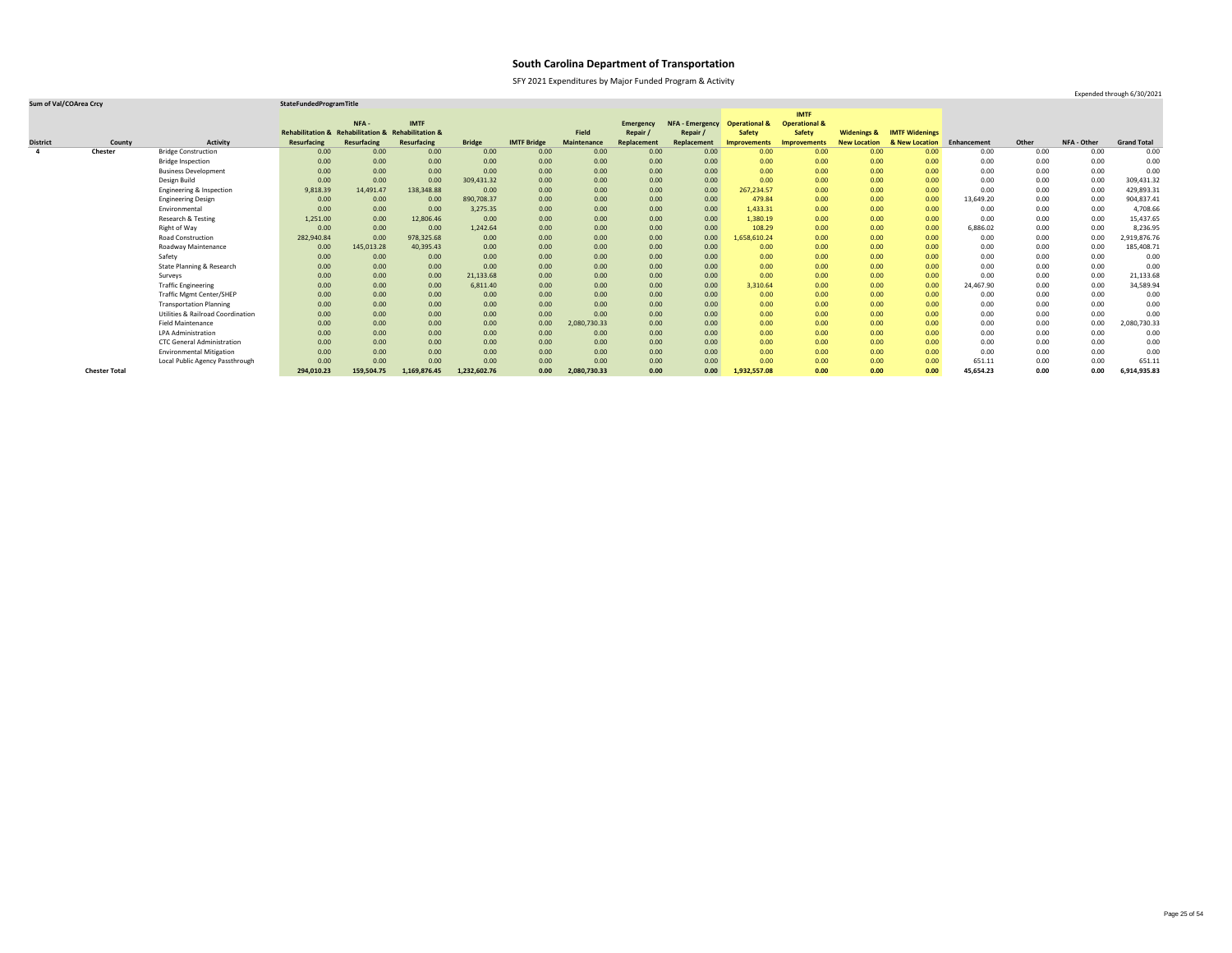SFY 2021 Expenditures by Major Funded Program & Activity

### **Sum of Val/COArea Crcy StateFundedProgramTitle**

|                         |                           |                                              |                                                    |             |              |               |                    |              |                  |                        |                          | <b>IMTF</b>              |                        |                       |             |          |             |                    |
|-------------------------|---------------------------|----------------------------------------------|----------------------------------------------------|-------------|--------------|---------------|--------------------|--------------|------------------|------------------------|--------------------------|--------------------------|------------------------|-----------------------|-------------|----------|-------------|--------------------|
|                         |                           |                                              |                                                    | NFA-        | <b>IMTF</b>  |               |                    |              | <b>Emergency</b> | <b>NFA - Emergency</b> | <b>Operational &amp;</b> | <b>Operational &amp;</b> |                        |                       |             |          |             |                    |
|                         |                           |                                              | Rehabilitation & Rehabilitation & Rehabilitation & |             |              |               |                    | <b>Field</b> | Repair           | Repair /               | <b>Safety</b>            | <b>Safety</b>            | <b>Widenings &amp;</b> | <b>IMTF Widenings</b> |             |          |             |                    |
| <b>District</b>         | County                    | <b>Activity</b>                              | <b>Resurfacing</b>                                 | Resurfacing | Resurfacing  | <b>Bridge</b> | <b>IMTF Bridge</b> | Maintenance  | Replacement      | Replacement            | <b>Improvements</b>      | <b>Improvements</b>      | <b>New Location</b>    | & New Location        | Enhancement | Other    | NFA - Other | <b>Grand Total</b> |
| $\overline{\mathbf{4}}$ | Chesterfield              | <b>Bridge Construction</b>                   | 0.00                                               | 0.00        | 0.00         | 0.00          | 0.00               | 0.00         | 0.00             | 0.00                   | 0.00                     | 0.00                     | 0.00                   | 0.00                  | 0.00        | 0.00     | 0.00        | 0.00               |
|                         |                           | <b>Bridge Inspection</b>                     | 0.00                                               | 0.00        | 0.00         | 0.00          | 0.00               | 0.00         | 0.00             | 0.00                   | 0.00                     | 0.00                     | 0.00                   | 0.00                  | 0.00        | 0.00     | 0.00        | 0.00               |
|                         |                           | <b>Business Development</b>                  | 0.00                                               | 0.00        | 0.00         | 0.00          | 0.00               | 0.00         | 0.00             | 0.00                   | 0.00                     | 0.00                     | 0.00                   | 0.00 <sub>1</sub>     | 0.00        | 0.00     | 0.00        | 0.00               |
|                         |                           | Design Build                                 | 0.00                                               | 0.00        | 0.00         | 0.00          | 0.00               | 0.00         | 221.71           | 0.00                   | 0.00                     | 0.00                     | 0.00                   | 0.00                  | 0.00        | 0.00     | 0.00        | 221.71             |
|                         |                           | Engineering & Inspection                     | 3,387.01                                           | 5,828.00    | 130,108.30   | 583.63        | 0.00               | 0.00         | 1,837.07         | 0.00                   | 161,420.77               | 0.00                     | 0.00                   | 0.00                  | 0.00        | 0.00     | 0.00        | 303,164.78         |
|                         |                           | <b>Engineering Design</b>                    | 0.00                                               | 0.00        | 0.00         | 77,104.37     | 0.00               | 0.00         | 0.00             | 0.00                   | 0.00                     | 0.00                     | 0.00                   | 0.00                  | 0.00        | 0.00     | 0.00        | 77,104.37          |
|                         |                           | Environmental                                | 0.00                                               | 0.00        | 0.00         | 1,347.74      | 0.00               | 0.00         | 0.00             | 0.00                   | 0.00                     | 0.00                     | 0.00                   | 0.00                  | 0.00        | 0.00     | 0.00        | 1,347.74           |
|                         |                           | Research & Testing                           | 8,877.00                                           | 0.00        | 11,210.82    | 0.00          | 0.00               | 0.00         | 0.00             | 0.00                   | 1,785.89                 | 0.00                     | 0.00                   | 0.00                  | 0.00        | 0.00     | 0.00        | 21,873.71          |
|                         |                           | Right of Way                                 | 0.00                                               | 0.00        | 0.00         | 125.95        | 0.00               | 0.00         | 0.00             | 0.00                   | 2,742.62                 | 0.00                     | 0.00                   | 0.00                  | 0.00        | 0.00     | 0.00        | 2,868.57           |
|                         |                           | <b>Road Construction</b>                     | 527.51                                             | 0.00        | 7,156,440.86 | (97.50)       | 0.00               | 0.00         | 10,791.31        | 0.00                   | 1,494,018.64             | 0.00                     | 0.00                   | 0.00                  | 0.00        | 0.00     | 0.00        | 8,661,680.82       |
|                         |                           | Roadway Maintenance                          | 0.00                                               | 157,622.66  | 357,586.72   | 0.00          | 0.00               | 0.00         | 0.00             | 0.00                   | 0.00                     | 0.00                     | 0.00                   | 0.00 <sub>1</sub>     | 0.00        | 0.00     | 0.00        | 515,209.38         |
|                         |                           | Safety                                       | 0.00                                               | 0.00        | 0.00         | 0.00          | 0.00               | 0.00         | 0.00             | 0.00                   | 0.00                     | 0.00                     | 0.00                   | 0.00 <sub>1</sub>     | 0.00        | 0.00     | 0.00        | 0.00               |
|                         |                           | State Planning & Research                    | 0.00                                               | 0.00        | 0.00         | 0.00          | 0.00               | 0.00         | 0.00             | 0.00                   | 0.00                     | 0.00                     | 0.00                   | 0.00                  | 0.00        | 0.00     | 0.00        | 0.00               |
|                         |                           | Surveys                                      | 0.00                                               | 0.00        | 0.00         | 0.00          | 0.00               | 0.00         | 0.00             | 0.00                   | 0.00                     | 0.00                     | 0.00                   | 0.00                  | 0.00        | 0.00     | 0.00        | 0.00               |
|                         |                           | <b>Traffic Engineering</b>                   | 0.00                                               | 0.00        | 0.00         | 0.00          | 0.00               | 0.00         | 0.00             | 0.00                   | 0.00                     | 0.00                     | 0.00                   | 0.00                  | 0.00        | 0.00     | 0.00        | 0.00               |
|                         |                           | <b>Traffic Mgmt Center/SHEP</b>              | 0.00                                               | 0.00        | 0.00         | 0.00          | 0.00               | 0.00         | 0.00             | 0.00                   | 0.00                     | 0.00                     | 0.00                   | 0.00                  | 0.00        | 0.00     | 0.00        | 0.00               |
|                         |                           | <b>Transportation Planning</b>               | 0.00                                               | 0.00        | 0.00         | 0.00          | 0.00               | 0.00         | 0.00             | 0.00                   | 0.00                     | 0.00                     | 0.00                   | 0.00                  | 0.00        | 4,473.26 | 0.00        | 4,473.26           |
|                         |                           | <b>Utilities &amp; Railroad Coordination</b> | 0.00                                               | 0.00        | 0.00         | 0.00          | 0.00               | 0.00         | 0.00             | 0.00                   | 0.00                     | 0.00                     | 0.00                   | 0.00 <sub>1</sub>     | 0.00        | 0.00     | 0.00        | 0.00               |
|                         |                           | <b>Field Maintenance</b>                     | 0.00                                               | 0.00        | 0.00         | 0.00          | 0.00               | L,404,931.91 | 0.00             | 0.00                   | 0.00                     | 0.00                     | 0.00                   | 0.00                  | 0.00        | 0.00     | 0.00        | 1,404,931.91       |
|                         |                           | LPA Administration                           | 0.00                                               | 0.00        | 0.00         | 0.00          | 0.00               | 0.00         | 0.00             | 0.00                   | 0.00                     | 0.00                     | 0.00                   | 0.00                  | 0.00        | 0.00     | 0.00        | 0.00               |
|                         |                           | <b>CTC General Administration</b>            | 0.00                                               | 0.00        | 0.00         | 0.00          | 0.00               | 0.00         | 0.00             | 0.00                   | 0.00                     | 0.00                     | 0.00                   | 0.00 <sub>1</sub>     | 0.00        | 0.00     | 0.00        | 0.00               |
|                         |                           | <b>Environmental Mitigation</b>              | 0.00                                               | 0.00        | 0.00         | 0.00          | 0.00               | 0.00         | 0.00             | 0.00                   | 0.00                     | 0.00                     | 0.00                   | 0.00                  | 0.00        | 0.00     | 0.00        | 0.00               |
|                         |                           | Local Public Agency Passthrough              | 0.00                                               | 0.00        | 0.00         | 0.00          | 0.00               | 0.00         | 0.00             | 0.00                   | 0.00                     | 0.00                     | 0.00                   | 0.00                  | 0.00        | 0.00     | 0.00        | 0.00               |
|                         | <b>Chesterfield Total</b> |                                              | 12,791.52                                          | 163,450.66  | 7,655,346.70 | 79,064.19     | 0.00               | 1,404,931.91 | 12,850.09        | 0.00                   | 1,659,967.92             | 0.00                     | 0.00                   | 0.00                  | 0.00        | 4,473.26 | 0.00        | 10,992,876.25      |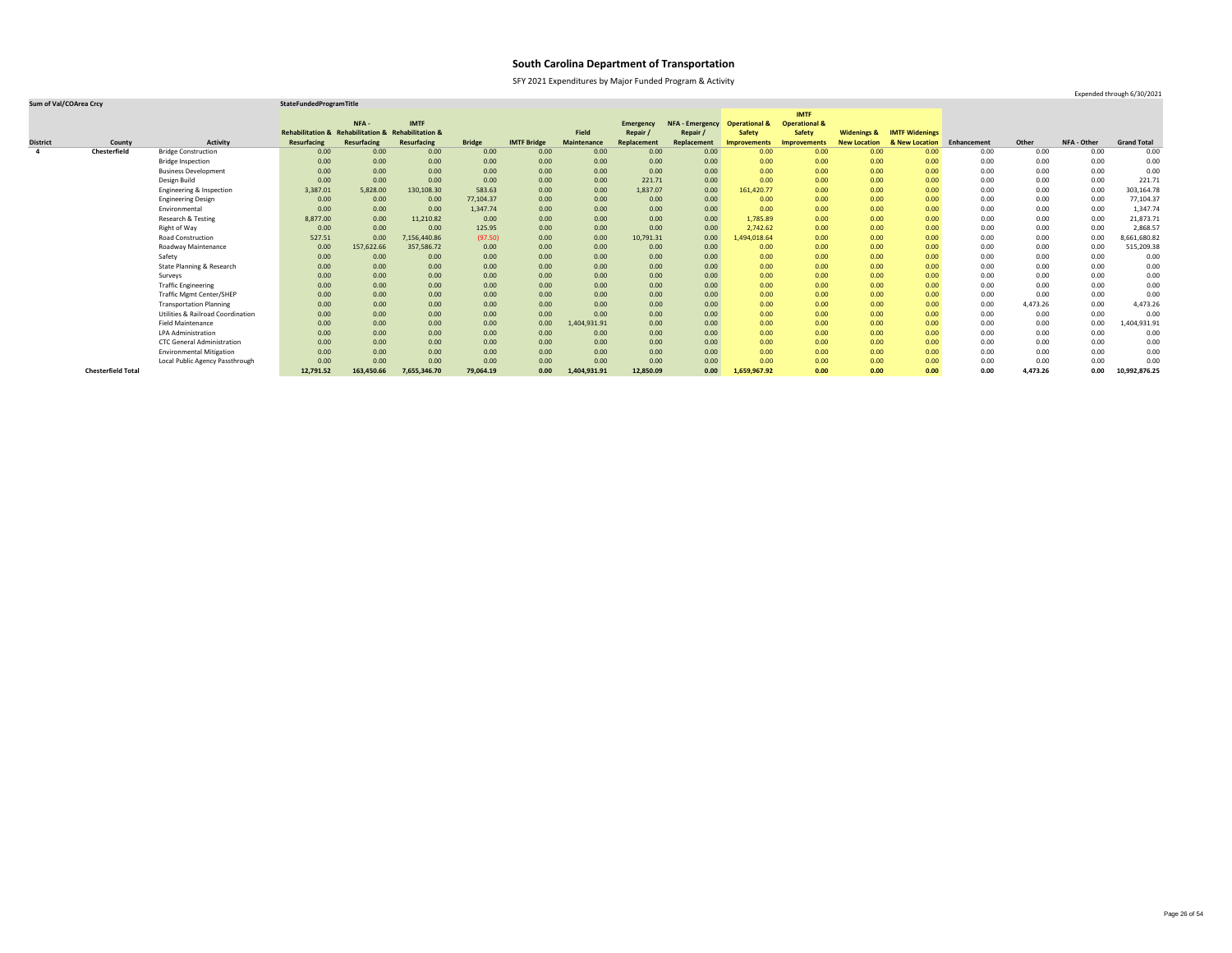SFY 2021 Expenditures by Major Funded Program & Activity

### **Sum of Val/COArea Crcy StateFundedProgramTitle**

|                         |                        |                                              |                                                    |             |              |               |                    |                    |                  |                        |                          | <b>IMTF</b>              |                        |                       |             |       |                    |                    |
|-------------------------|------------------------|----------------------------------------------|----------------------------------------------------|-------------|--------------|---------------|--------------------|--------------------|------------------|------------------------|--------------------------|--------------------------|------------------------|-----------------------|-------------|-------|--------------------|--------------------|
|                         |                        |                                              |                                                    | NFA-        | <b>IMTF</b>  |               |                    |                    | <b>Emergency</b> | <b>NFA - Emergency</b> | <b>Operational &amp;</b> | <b>Operational &amp;</b> |                        |                       |             |       |                    |                    |
|                         |                        |                                              | Rehabilitation & Rehabilitation & Rehabilitation & |             |              |               |                    | Field              | Repair           | Repair /               | <b>Safety</b>            | <b>Safety</b>            | <b>Widenings &amp;</b> | <b>IMTF Widenings</b> |             |       |                    |                    |
| <b>District</b>         | County                 | <b>Activity</b>                              | <b>Resurfacing</b>                                 | Resurfacing | Resurfacing  | <b>Bridge</b> | <b>IMTF Bridge</b> | <b>Maintenance</b> | Replacement      | Replacement            | <b>Improvements</b>      | <b>Improvements</b>      | <b>New Location</b>    | & New Location        | Enhancement | Other | <b>NFA - Other</b> | <b>Grand Total</b> |
| $\overline{\mathbf{4}}$ | <b>Fairfield</b>       | <b>Bridge Construction</b>                   | 0.00                                               | 0.00        | 0.00         | 1,295,102.41  | 0.00               | 0.00               | 0.00             | 0.00                   | 0.00 <sub>1</sub>        | 0.00                     | 0.00                   | 0.00                  | 0.00        | 0.00  | 0.00               | 1,295,102.41       |
|                         |                        | <b>Bridge Inspection</b>                     | 0.00                                               | 0.00        | 0.00         | 0.00          | 0.00               | 0.00               | 0.00             | 0.00                   | 0.00                     | 0.00                     | 0.00                   | 0.00                  | 0.00        | 0.00  | 0.00               | 0.00               |
|                         |                        | <b>Business Development</b>                  | 0.00                                               | 0.00        | 0.00         | 0.00          | 0.00               | 0.00               | 0.00             | 0.00                   | 0.00                     | 0.00                     | 0.00                   | 0.00                  | 0.00        | 0.00  | 0.00               | 0.00               |
|                         |                        | Design Build                                 | 0.00                                               | 0.00        | 0.00         | 0.00          | 0.00               | 0.00               | 0.00             | 0.00                   | 0.00                     | 0.00                     | 0.00                   | 0.00                  | 0.00        | 0.00  | 0.00               | 0.00               |
|                         |                        | Engineering & Inspection                     | 0.00                                               | 4,107.18    | 123,432.25   | 146,723.03    | 0.00               | 0.00               | 0.00             | 0.00                   | 0.00                     | 0.00                     | 0.00                   | 0.00                  | 0.00        | 0.00  | 0.00               | 274,262.46         |
|                         |                        | <b>Engineering Design</b>                    | 0.00                                               | 0.00        | 0.00         | 72,285.74     | 0.00               | 0.00               | 0.00             | 0.00                   | 0.00                     | 0.00                     | 0.00                   | 0.00                  | 134.31      | 0.00  | 0.00               | 72,420.05          |
|                         |                        | Environmental                                | 0.00                                               | 0.00        | 0.00         | 3,133.34      | 0.00               | 0.00               | 0.00             | 0.00                   | 0.00                     | 0.00                     | 0.00                   | 0.00                  | 0.00        | 0.00  | 0.00               | 3,133.34           |
|                         |                        | Research & Testing                           | 0.00                                               | 120.00      | 2,057.98     | 3,010.94      | 0.00               | 0.00               | 0.00             | 0.00                   | 0.00                     | 0.00                     | 0.00                   | 0.00                  | 0.00        | 0.00  | 0.00               | 5,188.92           |
|                         |                        | Right of Way                                 | 0.00                                               | 0.00        | 0.00         | 0.00          | 0.00               | 0.00               | 0.00             | 0.00                   | 0.00                     | 0.00                     | 0.00                   | 0.00 <sub>1</sub>     | 0.00        | 0.00  | 0.00               | 0.00               |
|                         |                        | <b>Road Construction</b>                     | 404,568.21                                         | 0.00        | 1,974,557.97 | 1,236,161.17  | 0.00               | 0.00               | 0.00             | 0.00                   | 0.00                     | 0.00                     | 0.00                   | 0.00                  | 0.00        | 0.00  | 0.00               | 3,615,287.35       |
|                         |                        | Roadway Maintenance                          | 0.00                                               | 136,759.63  | 32,540.76    | 0.00          | 0.00               | 0.00               | 0.00             | 0.00                   | 0.00                     | 0.00                     | 0.00                   | 0.00                  | 0.00        | 0.00  | 0.00               | 169,300.39         |
|                         |                        | Safety                                       | 0.00                                               | 0.00        | 0.00         | 0.00          | 0.00               | 0.00               | 0.00             | 0.00                   | 0.00                     | 0.00                     | 0.00                   | 0.00                  | 0.00        | 0.00  | 0.00               | 0.00               |
|                         |                        | State Planning & Research                    | 0.00                                               | 0.00        | 0.00         | 0.00          | 0.00               | 0.00               | 0.00             | 0.00                   | 0.00                     | 0.00                     | 0.00                   | 0.00                  | 0.00        | 0.00  | 0.00               | 0.00               |
|                         |                        | Surveys                                      | 0.00                                               | 0.00        | 0.00         | 14,036.83     | 0.00               | 0.00               | 0.00             | 0.00                   | 0.00                     | 0.00                     | 0.00                   | 0.00                  | 0.00        | 0.00  | 0.00               | 14,036.83          |
|                         |                        | <b>Traffic Engineering</b>                   | 0.00                                               | 0.00        | 0.00         | 0.00          | 0.00               | 0.00               | 0.00             | 0.00                   | 0.00                     | 0.00                     | 0.00                   | 0.00                  | 0.00        | 0.00  | 0.00               | 0.00               |
|                         |                        | <b>Traffic Mgmt Center/SHEP</b>              | 0.00                                               | 0.00        | 0.00         | 0.00          | 0.00               | 0.00               | 0.00             | 0.00                   | 0.00                     | 0.00                     | 0.00                   | 0.00                  | 0.00        | 0.00  | 0.00               | 0.00               |
|                         |                        | <b>Transportation Planning</b>               | 0.00                                               | 0.00        | 0.00         | 0.00          | 0.00               | 0.00               | 0.00             | 0.00                   | 0.00                     | 0.00                     | 0.00                   | 0.00                  | 0.00        | 0.00  | 0.00               | 0.00               |
|                         |                        | <b>Utilities &amp; Railroad Coordination</b> | 0.00                                               | 0.00        | 0.00         | 0.00          | 0.00               | 0.00               | 0.00             | 0.00                   | 0.00                     | 0.00                     | 0.00                   | 0.00                  | 0.00        | 0.00  | 0.00               | 0.00               |
|                         |                        | <b>Field Maintenance</b>                     | 0.00                                               | 0.00        | 0.00         | 0.00          | 0.00               | 1,732,075.11       | 0.00             | 0.00                   | 0.00                     | 0.00                     | 0.00                   | 0.00                  | 0.00        | 0.00  | 0.00               | 1,732,075.11       |
|                         |                        | <b>LPA Administration</b>                    | 0.00                                               | 0.00        | 0.00         | 0.00          | 0.00               | 0.00               | 0.00             | 0.00                   | 0.00                     | 0.00                     | 0.00                   | 0.00                  | 0.00        | 0.00  | 0.00               | 0.00               |
|                         |                        | <b>CTC General Administration</b>            | 0.00                                               | 0.00        | 0.00         | 0.00          | 0.00               | 0.00               | 0.00             | 0.00                   | 0.00                     | 0.00                     | 0.00                   | 0.00                  | 0.00        | 0.00  | 0.00               | 0.00               |
|                         |                        | <b>Environmental Mitigation</b>              | 0.00                                               | 0.00        | 0.00         | 0.00          | 0.00               | 0.00               | 0.00             | 0.00                   | 0.00                     | 0.00                     | 0.00                   | 0.00                  | 0.00        | 0.00  | 0.00               | 0.00               |
|                         |                        | Local Public Agency Passthrough              | 0.00                                               | 0.00        | 0.00         | 0.00          | 0.00               | 0.00               | 0.00             | 0.00                   | 0.00                     | 0.00                     | 0.00                   | 0.00                  | 0.00        | 0.00  | 0.00               | 0.00               |
|                         | <b>Fairfield Total</b> |                                              | 404,568.21                                         | 140,986.81  | 2,132,588.96 | 2,770,453.46  | 0.00               | 1,732,075.11       | 0.00             | 0.00                   | 0.00                     | 0.00                     | 0.00                   | 0.00                  | 134.31      | 0.00  | 0.00               | 7,180,806.86       |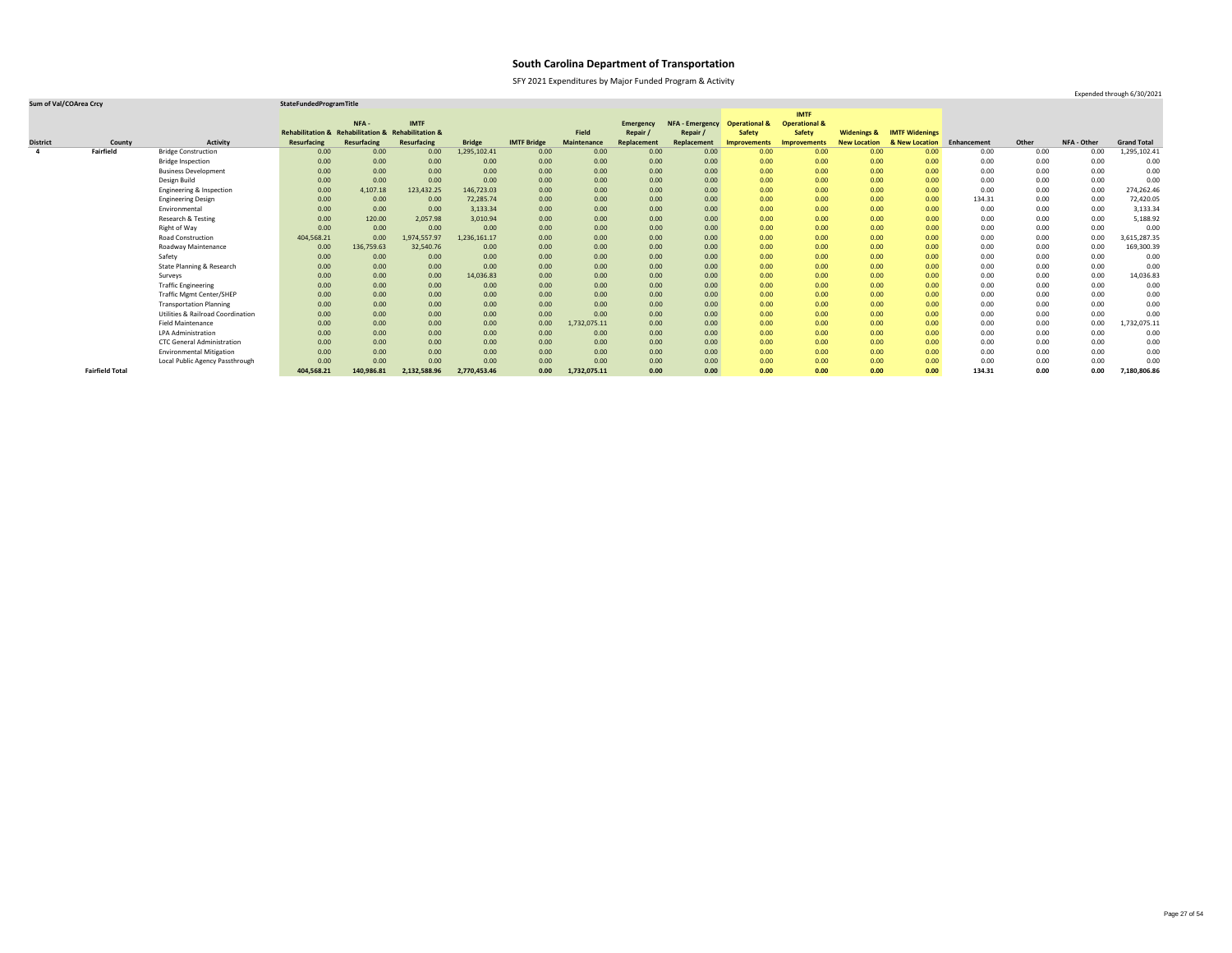SFY 2021 Expenditures by Major Funded Program & Activity

### **Sum of Val/COArea Crcy StateFundedProgramTitle**

|                 |                        |                                              |                                                    |              |              |               |                    |                    |                  |                        |                          | <b>IMTF</b>              |                        |                       |             |       |                    |                    |
|-----------------|------------------------|----------------------------------------------|----------------------------------------------------|--------------|--------------|---------------|--------------------|--------------------|------------------|------------------------|--------------------------|--------------------------|------------------------|-----------------------|-------------|-------|--------------------|--------------------|
|                 |                        |                                              |                                                    | NFA -        | <b>IMTF</b>  |               |                    |                    | <b>Emergency</b> | <b>NFA - Emergency</b> | <b>Operational &amp;</b> | <b>Operational &amp;</b> |                        |                       |             |       |                    |                    |
|                 |                        |                                              | Rehabilitation & Rehabilitation & Rehabilitation & |              |              |               |                    | <b>Field</b>       | Repair           | Repair                 | <b>Safety</b>            | <b>Safety</b>            | <b>Widenings &amp;</b> | <b>IMTF Widenings</b> |             |       |                    |                    |
| <b>District</b> | County                 | <b>Activity</b>                              | <b>Resurfacing</b>                                 | Resurfacing  | Resurfacing  | <b>Bridge</b> | <b>IMTF Bridge</b> | <b>Maintenance</b> | Replacement      | Replacement            | <b>Improvements</b>      | <b>Improvements</b>      | <b>New Location</b>    | & New Location        | Enhancement | Other | <b>NFA - Other</b> | <b>Grand Total</b> |
| $\overline{a}$  | Lancaster              | <b>Bridge Construction</b>                   | 0.00                                               | 0.00         | 0.00         | 1,074,378.40  | 0.00               | 0.00               | 0.00             | 0.00                   | 0.00 <sub>1</sub>        | 0.00                     | 0.00                   | 0.00                  | 0.00        | 0.00  | 0.00               | 1,074,378.40       |
|                 |                        | <b>Bridge Inspection</b>                     | 0.00                                               | 0.00         | 0.00         | 616.00        | 0.00               | 0.00               | 0.00             | 0.00                   | 0.00 <sub>1</sub>        | 0.00                     | 0.00                   | 0.00                  | 0.00        | 0.00  | 0.00               | 616.00             |
|                 |                        | <b>Business Development</b>                  | 0.00                                               | 0.00         | 0.00         | 0.00          | 0.00               | 0.00               | 0.00             | 0.00                   | 0.00 <sub>1</sub>        | 0.00                     | 0.00                   | 0.00                  | 0.00        | 0.00  | 0.00               | 0.00               |
|                 |                        | Design Build                                 | 0.00                                               | 0.00         | 0.00         | 0.00          | 0.00               | 0.00               | 0.00             | 0.00                   | 0.00                     | 0.00                     | 0.00                   | 0.00                  | 0.00        | 0.00  | 0.00               | 0.00               |
|                 |                        | Engineering & Inspection                     | 3,490.55                                           | (66, 386.44) | 157,710.63   | 529,470.35    | 0.00               | 0.00               | 0.00             | 3,325.89               | 110,469.11               | 7,772.19                 | 576,042.67             | 0.00                  | 0.00        | 0.00  | 0.00               | 1,321,894.95       |
|                 |                        | <b>Engineering Design</b>                    | 0.00                                               | 0.00         | 0.00         | 1,101,147.01  | 1,209.94           | 0.00               | 0.00             | 0.00                   | 82,464.31                | 0.00                     | 0.00                   | 0.00                  | 64,435.72   | 0.00  | 0.00               | 1,249,256.98       |
|                 |                        | Environmental                                | 0.00                                               | 0.00         | 0.00         | 15,221.30     | 0.00               | 0.00               | 0.00             | 0.00                   | 52.10                    | 0.00                     | 0.00                   | 0.00                  | 0.00        | 0.00  | 0.00               | 15,273.40          |
|                 |                        | Research & Testing                           | 44.87                                              | 958.00       | 19,911.50    | 11,848.00     | 0.00               | 0.00               | 0.00             | 0.00                   | 456.68                   | 0.00                     | 11,686.21              | 0.00                  | 0.00        | 0.00  | 0.00               | 44,905.26          |
|                 |                        | Right of Way                                 | 0.00                                               | 0.00         | 0.00         | 8,456.27      | 0.00               | 0.00               | 0.00             | 0.00                   | 393,755.08               | 0.00                     | 209.40                 | 0.00                  | 0.00        | 0.00  | 0.00               | 402,420.75         |
|                 |                        | <b>Road Construction</b>                     | 0.00                                               | 0.00         | 4,885,194.87 | 1,376,266.07  | 0.00               | 0.00               | 0.00             | 0.00                   | 561,211.59               | 26,528.99                | 3,964,039.85           | 0.00                  | 0.00        | 0.00  | 0.00               | 10,813,241.37      |
|                 |                        | Roadway Maintenance                          | 0.00                                               | 221,535.33   | 55,678.57    | 0.00          | 0.00               | 0.00               | 0.00             | 124,551.33             | 0.00                     | 0.00                     | 0.00                   | 0.00                  | 0.00        | 0.00  | 0.00               | 401,765.23         |
|                 |                        | Safety                                       | 0.00                                               | 0.00         | 0.00         | 0.00          | 0.00               | 0.00               | 0.00             | 0.00                   | 87,940.94                | 0.00                     | 0.00                   | 0.00                  | 0.00        | 0.00  | 0.00               | 87,940.94          |
|                 |                        | State Planning & Research                    | 0.00                                               | 0.00         | 0.00         | 0.00          | 0.00               | 0.00               | 0.00             | 0.00                   | 0.00 <sub>1</sub>        | 0.00                     | 0.00                   | 0.00                  | 0.00        | 0.00  | 0.00               | 0.00               |
|                 |                        | Surveys                                      | 0.00                                               | 0.00         | 0.00         | 29,558.76     | 501.13             | 0.00               | 0.00             | 0.00                   | 6,967.27                 | 0.00                     | 0.00                   | 0.00                  | 902.78      | 0.00  | 0.00               | 37,929.94          |
|                 |                        | <b>Traffic Engineering</b>                   | 0.00                                               | 0.00         | 0.00         | 972.17        | 0.00               | 0.00               | 0.00             | 0.00                   | 24,120.62                | 0.00                     | 0.00                   | 0.00                  | 0.00        | 0.00  | 0.00               | 25,092.79          |
|                 |                        | <b>Traffic Mgmt Center/SHEP</b>              | 0.00                                               | 0.00         | 0.00         | 0.00          | 0.00               | 0.00               | 0.00             | 0.00                   | 0.00                     | 0.00                     | 0.00                   | 0.00                  | 0.00        | 0.00  | 0.00               | 0.00               |
|                 |                        | <b>Transportation Planning</b>               | 0.00                                               | 0.00         | 0.00         | 0.00          | 0.00               | 0.00               | 0.00             | 0.00                   | 0.00                     | 0.00                     | 0.00                   | 0.00                  | 0.00        | 0.00  | 0.00               | 0.00               |
|                 |                        | <b>Utilities &amp; Railroad Coordination</b> | 0.00                                               | 0.00         | 0.00         | 0.00          | 0.00               | 0.00               | 0.00             | 0.00                   | 0.00 <sub>1</sub>        | 0.00                     | 0.00                   | 0.00                  | 0.00        | 0.00  | 0.00               | 0.00               |
|                 |                        | <b>Field Maintenance</b>                     | 0.00                                               | 0.00         | 0.00         | 0.00          | 0.00               | 1,797,220.32       | 0.00             | 0.00                   | 0.00 <sub>1</sub>        | 0.00                     | 0.00                   | 0.00                  | 0.00        | 0.00  | 0.00               | 1,797,220.32       |
|                 |                        | LPA Administration                           | 0.00                                               | 0.00         | 0.00         | 0.00          | 0.00               | 0.00               | 0.00             | 0.00                   | 0.00                     | 0.00                     | 0.00                   | 0.00                  | 0.00        | 0.00  | 0.00               | 0.00               |
|                 |                        | <b>CTC General Administration</b>            | 0.00                                               | 0.00         | 0.00         | 0.00          | 0.00               | 0.00               | 0.00             | 0.00                   | 0.00                     | 0.00                     | 0.00                   | 0.00                  | 0.00        | 0.00  | 0.00               | 0.00               |
|                 |                        | <b>Environmental Mitigation</b>              | 0.00                                               | 0.00         | 0.00         | 0.00          | 0.00               | 0.00               | 0.00             | 0.00                   | 0.00                     | 0.00                     | 0.00                   | 0.00                  | 0.00        | 0.00  | 0.00               | 0.00               |
|                 |                        | Local Public Agency Passthrough              | 0.00                                               | 0.00         | 0.00         | 0.00          | 0.00               | 0.00               | 0.00             | 0.00                   | 0.00                     | 0.00                     | 0.00                   | 0.00                  | 0.00        | 0.00  | 0.00               | 0.00               |
|                 | <b>Lancaster Total</b> |                                              | 3,535.42                                           | 156,106.89   | 5,118,495.57 | 4,147,934.33  | 1,711.07           | 1,797,220.32       | 0.00             | 127,877.22             | 1,267,437.70             | 34,301.18                | 4,551,978.13           | 0.00                  | 65,338.50   | 0.00  | 0.00               | 17,271,936.33      |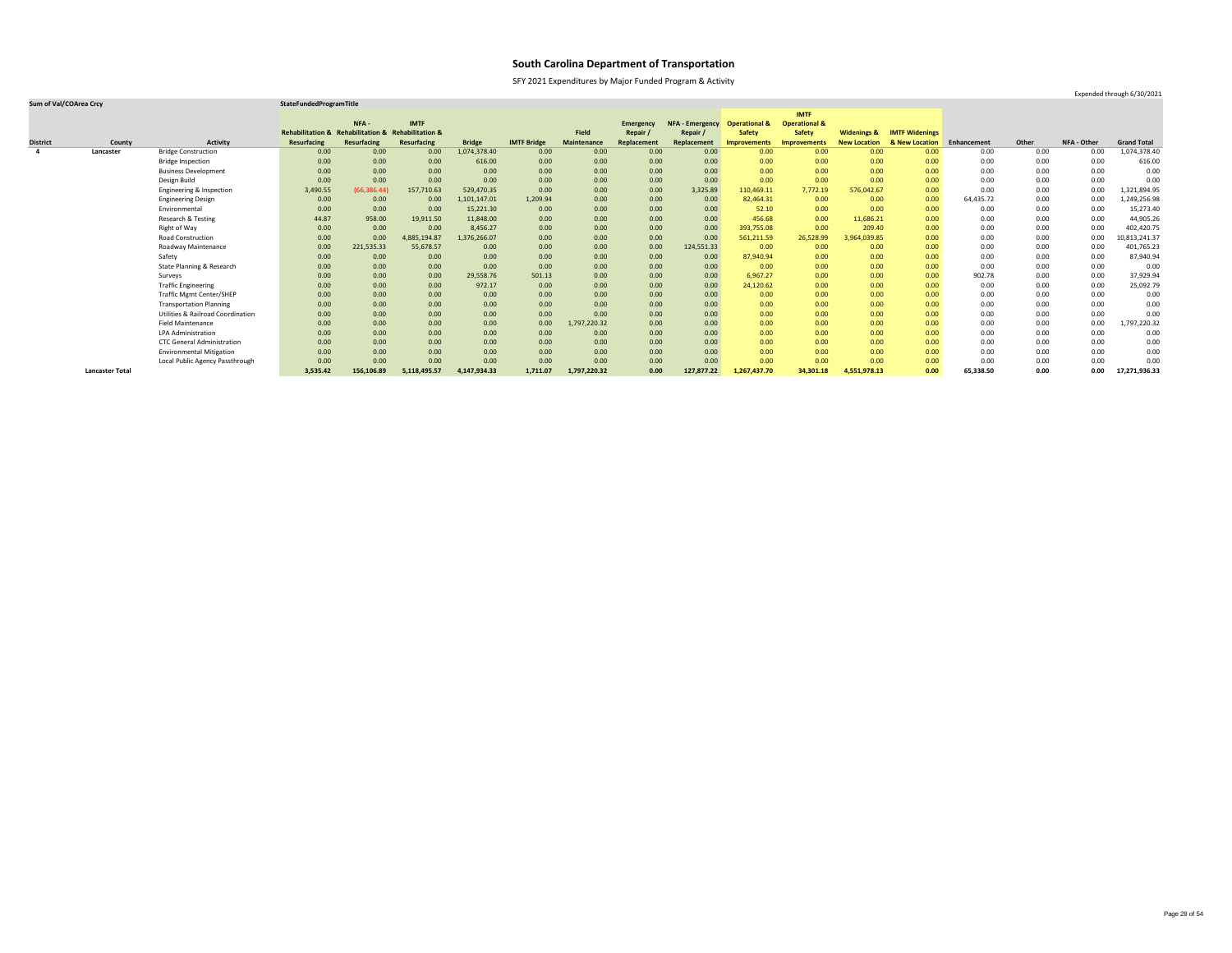SFY 2021 Expenditures by Major Funded Program & Activity

### **Sum of Val/COArea Crcy StateFundedProgramTitle**

|                 |                    |                                              |                                                    |                    |              |               |                    |                    |                  |                        |                          | <b>IMTF</b>              |                        |                       |             |        |                    |                    |
|-----------------|--------------------|----------------------------------------------|----------------------------------------------------|--------------------|--------------|---------------|--------------------|--------------------|------------------|------------------------|--------------------------|--------------------------|------------------------|-----------------------|-------------|--------|--------------------|--------------------|
|                 |                    |                                              |                                                    | NFA -              | <b>IMTF</b>  |               |                    |                    | <b>Emergency</b> | <b>NFA - Emergency</b> | <b>Operational &amp;</b> | <b>Operational &amp;</b> |                        |                       |             |        |                    |                    |
|                 |                    |                                              | Rehabilitation & Rehabilitation & Rehabilitation & |                    |              |               |                    | Field              | Repair           | Repair /               | <b>Safety</b>            | <b>Safety</b>            | <b>Widenings &amp;</b> | <b>IMTF Widenings</b> |             |        |                    |                    |
| <b>District</b> | County             | <b>Activity</b>                              | <b>Resurfacing</b>                                 | <b>Resurfacing</b> | Resurfacing  | <b>Bridge</b> | <b>IMTF Bridge</b> | <b>Maintenance</b> | Replacement      | Replacement            | <b>Improvements</b>      | <b>Improvements</b>      | <b>New Location</b>    | & New Location        | Enhancement | Other  | <b>NFA - Other</b> | <b>Grand Total</b> |
| $\overline{a}$  | <b>Union</b>       | <b>Bridge Construction</b>                   | 0.00                                               | 0.00               | 0.00         | 0.00          | 0.00               | 0.00               | 0.00             | 0.00                   | 0.00 <sub>1</sub>        | 0.00                     | 0.00                   | 0.00                  | 0.00        | 0.00   | 0.00               | 0.00               |
|                 |                    | <b>Bridge Inspection</b>                     | 0.00                                               | 0.00               | 0.00         | 0.00          | 0.00               | 0.00               | 0.00             | 0.00                   | 0.00                     | 0.00                     | 0.00                   | 0.00                  | 0.00        | 0.00   | 0.00               | 0.00               |
|                 |                    | <b>Business Development</b>                  | 0.00                                               | 0.00               | 0.00         | 0.00          | 0.00               | 0.00               | 0.00             | 0.00                   | 0.00                     | 0.00                     | 0.00                   | 0.00                  | 0.00        | 0.00   | 0.00               | 0.00               |
|                 |                    | Design Build                                 | 0.00                                               | 0.00               | 0.00         | 0.00          | 0.00               | 0.00               | 0.00             | 0.00                   | 0.00                     | 0.00                     | 0.00                   | 0.00                  | 0.00        | 0.00   | 0.00               | 0.00               |
|                 |                    | Engineering & Inspection                     | 28,609.94                                          | 21,132.57          | 187,529.78   | 0.00          | 0.00               | 0.00               | 21,569.27        | 0.00                   | 0.00                     | 0.00                     | 0.00                   | 0.00                  | 0.00        | 0.00   | 0.00               | 258,841.56         |
|                 |                    | <b>Engineering Design</b>                    | 0.00                                               | 0.00               | 0.00         | 98,503.80     | 0.00               | 0.00               | 0.00             | 0.00                   | 44,714.18                | 0.00                     | 0.00                   | 0.00 <sub>1</sub>     | 0.00        | 0.00   | 0.00               | 143,217.98         |
|                 |                    | Environmental                                | 0.00                                               | 0.00               | 0.00         | 253.93        | 0.00               | 0.00               | 0.00             | 0.00                   | 0.00                     | 0.00                     | 0.00                   | 0.00 <sub>1</sub>     | 0.00        | 0.00   | 0.00               | 253.93             |
|                 |                    | Research & Testing                           | 447.74                                             | 617.00             | 6,627.96     | 0.00          | 0.00               | 0.00               | 0.00             | 0.00                   | 0.00                     | 0.00                     | 0.00                   | 0.00                  | 0.00        | 0.00   | 0.00               | 7,692.70           |
|                 |                    | Right of Way                                 | 0.00                                               | 0.00               | 0.00         | 188.38        | 0.00               | 0.00               | 0.00             | 0.00                   | 0.00                     | 0.00                     | 0.00                   | 0.00 <sub>1</sub>     | 0.00        | 0.00   | 0.00               | 188.38             |
|                 |                    | <b>Road Construction</b>                     | 0.00                                               | 0.00               | 5,227,997.99 | 0.00          | 0.00               | 0.00               | 0.00             | 0.00                   | 0.00                     | 0.00                     | 0.00                   | 0.00                  | 0.00        | 545.50 | 0.00               | 5,228,543.49       |
|                 |                    | Roadway Maintenance                          | 0.00                                               | 366,756.91         | 155,070.28   | 0.00          | 0.00               | 0.00               | 0.00             | 7,283.20               | 0.00                     | 0.00                     | 0.00                   | 0.00                  | 0.00        | 0.00   | 0.00               | 529,110.39         |
|                 |                    | Safety                                       | 0.00                                               | 0.00               | 0.00         | 0.00          | 0.00               | 0.00               | 0.00             | 0.00                   | 0.00                     | 0.00                     | 0.00                   | 0.00                  | 0.00        | 0.00   | 0.00               | 0.00               |
|                 |                    | State Planning & Research                    | 0.00                                               | 0.00               | 0.00         | 0.00          | 0.00               | 0.00               | 0.00             | 0.00                   | 0.00                     | 0.00                     | 0.00                   | 0.00                  | 0.00        | 0.00   | 0.00               | 0.00               |
|                 |                    | Surveys                                      | 0.00                                               | 0.00               | 0.00         | 19.69         | 0.00               | 0.00               | 0.00             | 0.00                   | 0.00                     | 0.00                     | 0.00                   | 0.00 <sub>1</sub>     | 0.00        | 0.00   | 0.00               | 19.69              |
|                 |                    | <b>Traffic Engineering</b>                   | 0.00                                               | 0.00               | 0.00         | 391.40        | 0.00               | 0.00               | 0.00             | 0.00                   | 0.00                     | 0.00                     | 0.00                   | 0.00 <sub>1</sub>     | 0.00        | 0.00   | 0.00               | 391.40             |
|                 |                    | <b>Traffic Mgmt Center/SHEP</b>              | 0.00                                               | 0.00               | 0.00         | 0.00          | 0.00               | 0.00               | 0.00             | 0.00                   | 0.00                     | 0.00                     | 0.00                   | 0.00 <sub>1</sub>     | 0.00        | 0.00   | 0.00               | 0.00               |
|                 |                    | <b>Transportation Planning</b>               | 0.00                                               | 0.00               | 0.00         | 0.00          | 0.00               | 0.00               | 0.00             | 0.00                   | 0.00                     | 0.00                     | 0.00                   | 0.00                  | 0.00        | 0.00   | 0.00               | 0.00               |
|                 |                    | <b>Utilities &amp; Railroad Coordination</b> | 0.00                                               | 0.00               | 0.00         | 0.00          | 0.00               | 0.00               | 0.00             | 0.00                   | 0.00                     | 0.00                     | 0.00                   | 0.00                  | 0.00        | 0.00   | 0.00               | 0.00               |
|                 |                    | <b>Field Maintenance</b>                     | 0.00                                               | 0.00               | 0.00         | 0.00          | 0.00               | 1,116,809.53       | 0.00             | 0.00                   | 0.00                     | 0.00                     | 0.00                   | 0.00                  | 0.00        | 0.00   | 0.00               | 1,116,809.53       |
|                 |                    | <b>LPA Administration</b>                    | 0.00                                               | 0.00               | 0.00         | 0.00          | 0.00               | 0.00               | 0.00             | 0.00                   | 0.00                     | 0.00                     | 0.00                   | 0.00                  | 0.00        | 0.00   | 0.00               | 0.00               |
|                 |                    | <b>CTC General Administration</b>            | 0.00                                               | 0.00               | 0.00         | 0.00          | 0.00               | 0.00               | 0.00             | 0.00                   | 0.00                     | 0.00                     | 0.00                   | 0.00 <sub>1</sub>     | 0.00        | 0.00   | 0.00               | 0.00               |
|                 |                    | <b>Environmental Mitigation</b>              | 0.00                                               | 0.00               | 0.00         | 0.00          | 0.00               | 0.00               | 0.00             | 0.00                   | 0.00                     | 0.00                     | 0.00                   | 0.00 <sub>1</sub>     | 0.00        | 0.00   | 0.00               | 0.00               |
|                 |                    | Local Public Agency Passthrough              | 0.00                                               | 0.00               | 0.00         | 0.00          | 0.00               | 0.00               | 0.00             | 0.00                   | 0.00                     | 0.00                     | 0.00                   | 0.00                  | 0.00        | 0.00   | 0.00               | 0.00               |
|                 | <b>Union Total</b> |                                              | 29,057.68                                          | 388,506.48         | 5,577,226.01 | 99,357.20     | 0.00               | 1,116,809.53       | 21,569.27        | 7,283.20               | 44,714.18                | 0.00                     | 0.00                   | 0.00                  | 0.00        | 545.50 | 0.00               | 7,285,069.05       |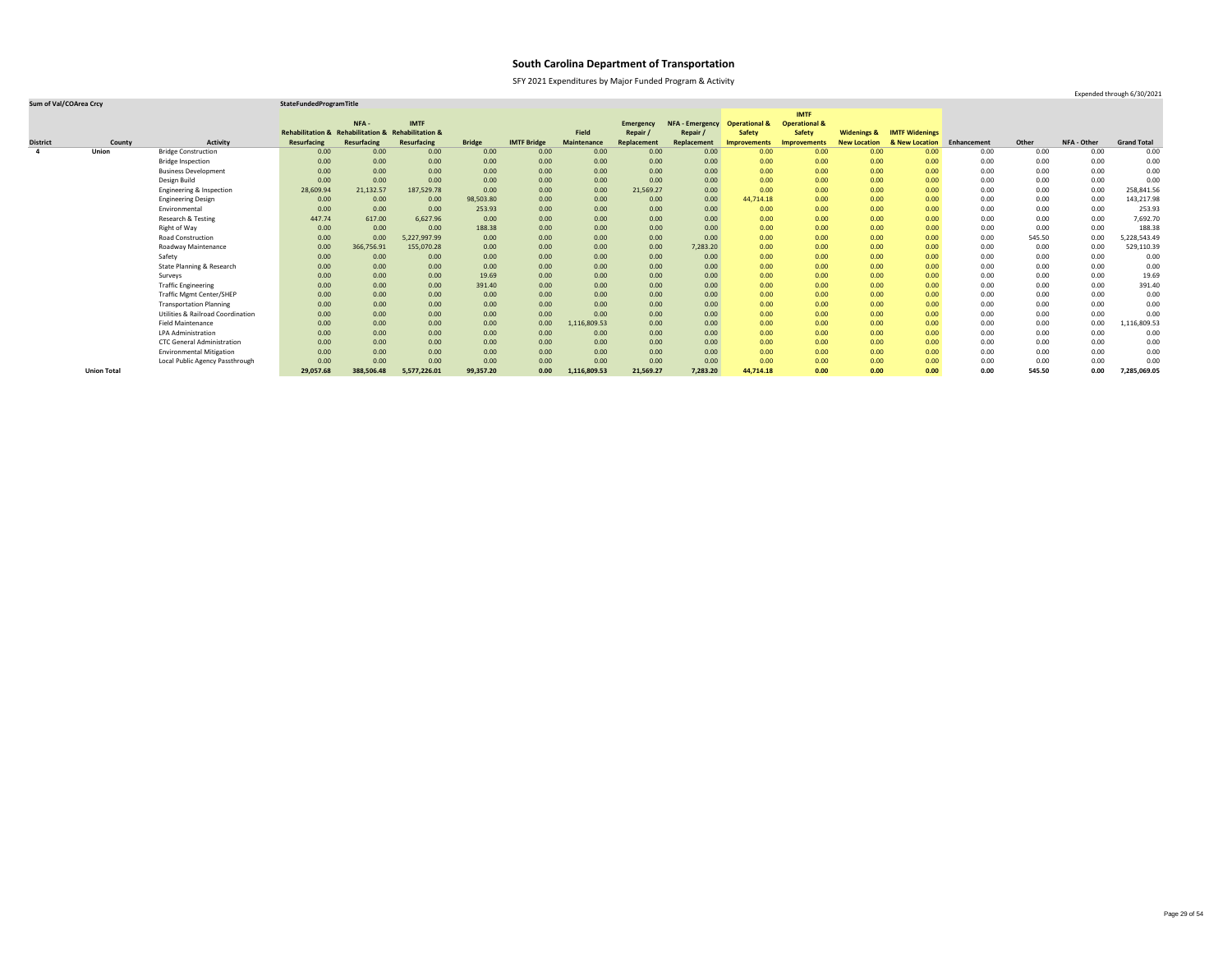SFY 2021 Expenditures by Major Funded Program & Activity

### **Sum of Val/COArea Crcy StateFundedProgramTitle**

|                         |                   |                                              |                                                    |             |              |               |                    |                    |                  |                        |                          | <b>IMTF</b>              |                        |                       |             |            |             |                    |
|-------------------------|-------------------|----------------------------------------------|----------------------------------------------------|-------------|--------------|---------------|--------------------|--------------------|------------------|------------------------|--------------------------|--------------------------|------------------------|-----------------------|-------------|------------|-------------|--------------------|
|                         |                   |                                              |                                                    | NFA-        | <b>IMTF</b>  |               |                    |                    | <b>Emergency</b> | <b>NFA - Emergency</b> | <b>Operational &amp;</b> | <b>Operational &amp;</b> |                        |                       |             |            |             |                    |
|                         |                   |                                              | Rehabilitation & Rehabilitation & Rehabilitation & |             |              |               |                    | <b>Field</b>       | Repair           | Repair /               | <b>Safety</b>            | <b>Safety</b>            | <b>Widenings &amp;</b> | <b>IMTF Widenings</b> |             |            |             |                    |
| <b>District</b>         | County            | <b>Activity</b>                              | <b>Resurfacing</b>                                 | Resurfacing | Resurfacing  | <b>Bridge</b> | <b>IMTF Bridge</b> | <b>Maintenance</b> | Replacement      | Replacement            | <b>Improvements</b>      | <b>Improvements</b>      | <b>New Location</b>    | & New Location        | Enhancement | Other      | NFA - Other | <b>Grand Total</b> |
| $\overline{\mathbf{4}}$ | York              | <b>Bridge Construction</b>                   | 0.00                                               | 0.00        | 0.00         | 13,352,068.92 | 688,570.00         | 0.00               | 0.00             | 0.00                   | 2,188,468.61             | 0.00                     | 10,400,498.28          | 0.00                  | 0.00        | 0.00       | 0.00        | 26,629,605.81      |
|                         |                   | <b>Bridge Inspection</b>                     | 0.00                                               | 0.00        | 0.00         | 0.00          | 0.00               | 0.00               | 0.00             | 0.00                   | 0.00                     | 0.00                     | 0.00                   | 0.00                  | 0.00        | 0.00       | 0.00        | 0.00               |
|                         |                   | <b>Business Development</b>                  | 0.00                                               | 0.00        | 0.00         | 0.00          | 0.00               | 0.00               | 0.00             | 0.00                   | 0.00                     | 0.00                     | 0.00                   | 0.00                  | 0.00        | 0.00       | 0.00        | 0.00               |
|                         |                   | Design Build                                 | 0.00                                               | 0.00        | 0.00         | 0.00          | 0.00               | 0.00               | 0.00             | 0.00                   | 0.00                     | 0.00                     | 958,550.15             | 0.00                  | 0.00        | 0.00       | 0.00        | 958,550.15         |
|                         |                   | Engineering & Inspection                     | 529,717.97                                         | 27,780.08   | 171,630.68   | 485,012.68    | 138,555.16         | 0.00               | 0.00             | 0.00                   | 840,549.90               | 0.00                     | 855,977.45             | 0.00                  | 2,911.33    | 0.00       | 0.00        | 3,052,135.25       |
|                         |                   | <b>Engineering Design</b>                    | 34.31                                              | 0.00        | 0.00         | 296,144.83    | 0.00               | 0.00               | 0.00             | 0.00                   | 1,670,391.97             | 0.00                     | 72,314.77              | 0.00                  | 812.51      | 0.00       | 0.00        | 2,039,698.39       |
|                         |                   | Environmental                                | 0.00                                               | 0.00        | 0.00         | 31,282.40     | 0.00               | 0.00               | 0.00             | 0.00                   | 33,393.50                | 0.00                     | 5,160.89               | 0.00                  | 0.00        | 0.00       | 0.00        | 69,836.79          |
|                         |                   | Research & Testing                           | 13,472.03                                          | 0.00        | 15,463.83    | 30,519.18     | 134.60             | 0.00               | 0.00             | 0.00                   | 18,784.84                | 0.00                     | 18,865.92              | 0.00                  | 1,670.00    | 0.00       | 0.00        | 98,910.40          |
|                         |                   | Right of Way                                 | 0.00                                               | 0.00        | 0.00         | 127,106.39    | 4,292.00           | 0.00               | 0.00             | 0.00                   | 509,073.29               | 0.00                     | 1,316,395.46           | 0.00                  | 0.00        | 0.00       | 0.00        | 1,956,867.14       |
|                         |                   | Road Construction                            | 11,781,779.43                                      | 0.00        | 6,792,261.20 | 2,056,906.37  | 676,192.53         | 0.00               | 0.00             | 0.00                   | 5,706,041.17             | 0.00                     | (6,619.26)             | 0.00                  | 165,169.91  | 0.00       | 0.00        | 27,171,731.35      |
|                         |                   | Roadway Maintenance                          | 0.00                                               | 957,740.22  | 1,048,190.63 | 0.00          | 0.00               | 0.00               | 0.00             | 0.00                   | 0.00                     | 0.00                     | 0.00                   | 0.00                  | 0.00        | 0.00       | 0.00        | 2,005,930.85       |
|                         |                   | Safety                                       | 0.00                                               | 0.00        | 0.00         | 0.00          | 0.00               | 0.00               | 0.00             | 0.00                   | 36,592.43                | 477,970.75               | 0.00                   | 0.00                  | 0.00        | 0.00       | 0.00        | 514,563.18         |
|                         |                   | State Planning & Research                    | 0.00                                               | 0.00        | 0.00         | 0.00          | 0.00               | 0.00               | 0.00             | 0.00                   | 0.00                     | 0.00                     | 0.00                   | 0.00                  | 0.00        | 0.00       | 0.00        | 0.00               |
|                         |                   | Surveys                                      | 0.00                                               | 0.00        | 0.00         | 21,627.73     | 0.00               | 0.00               | 0.00             | 0.00                   | 8,680.45                 | 0.00                     | 0.00                   | 0.00                  | 0.00        | 0.00       | 0.00        | 30,308.18          |
|                         |                   | <b>Traffic Engineering</b>                   | 0.00                                               | 0.00        | 0.00         | 17,922.78     | 0.00               | 0.00               | 0.00             | 0.00                   | 144,488.60               | 0.00                     | 25,608.24              | 0.00                  | 0.00        | 0.00       | 0.00        | 188,019.62         |
|                         |                   | <b>Traffic Mgmt Center/SHEP</b>              | 0.00                                               | 0.00        | 0.00         | 0.00          | 0.00               | 0.00               | 0.00             | 0.00                   | 0.00                     | 0.00                     | 0.00                   | 0.00                  | 0.00        | 0.00       | 0.00        | 0.00               |
|                         |                   | <b>Transportation Planning</b>               | 0.00                                               | 0.00        | 0.00         | 0.00          | 0.00               | 0.00               | 0.00             | 0.00                   | 0.00                     | 0.00                     | 0.00                   | 0.00                  | 0.00        | 223,925.59 | 0.00        | 223,925.59         |
|                         |                   | <b>Utilities &amp; Railroad Coordination</b> | 0.00                                               | 0.00        | 0.00         | 0.00          | 0.00               | 0.00               | 0.00             | 0.00                   | 31,973.05                | 0.00                     | 0.00                   | 0.00                  | 0.00        | 0.00       | 0.00        | 31,973.05          |
|                         |                   | <b>Field Maintenance</b>                     | 0.00                                               | 0.00        | 0.00         | 0.00          | 0.00               | 2,819,469.74       | 0.00             | 0.00                   | 0.00                     | 0.00                     | 0.00                   | 0.00                  | 0.00        | 0.00       | 0.00        | 2,819,469.74       |
|                         |                   | LPA Administration                           | 0.00                                               | 0.00        | 0.00         | 0.00          | 0.00               | 0.00               | 0.00             | 0.00                   | 0.00                     | 0.00                     | 0.00                   | 0.00                  | 0.00        | 0.00       | 0.00        | 0.00               |
|                         |                   | <b>CTC General Administration</b>            | 0.00                                               | 0.00        | 0.00         | 0.00          | 0.00               | 0.00               | 0.00             | 0.00                   | 0.00                     | 0.00                     | 0.00                   | 0.00                  | 0.00        | 0.00       | 0.00        | 0.00               |
|                         |                   | <b>Environmental Mitigation</b>              | 0.00                                               | 0.00        | 0.00         | 0.00          | 0.00               | 0.00               | 0.00             | 0.00                   | 0.00                     | 0.00                     | 0.00                   | 0.00                  | 0.00        | 0.00       | 0.00        | 0.00               |
|                         |                   | Local Public Agency Passthrough              | 0.00                                               | 0.00        | 0.00         | 0.00          | 0.00               | 0.00               | 0.00             | 0.00                   | 0.00                     | 0.00                     | 0.00                   | 0.00                  | 0.00        | 0.00       | 0.00        | 0.00               |
|                         | <b>York Total</b> |                                              | 12,325,003.74                                      | 985,520.30  | 8,027,546.34 | 16,418,591.28 | 1,507,744.29       | 2,819,469.74       | 0.00             | 0.00                   | 11,188,437.81            | 477,970.75               | 13,646,751.90          | 0.00                  | 170,563.75  | 223,925.59 | 0.00        | 67,791,525.49      |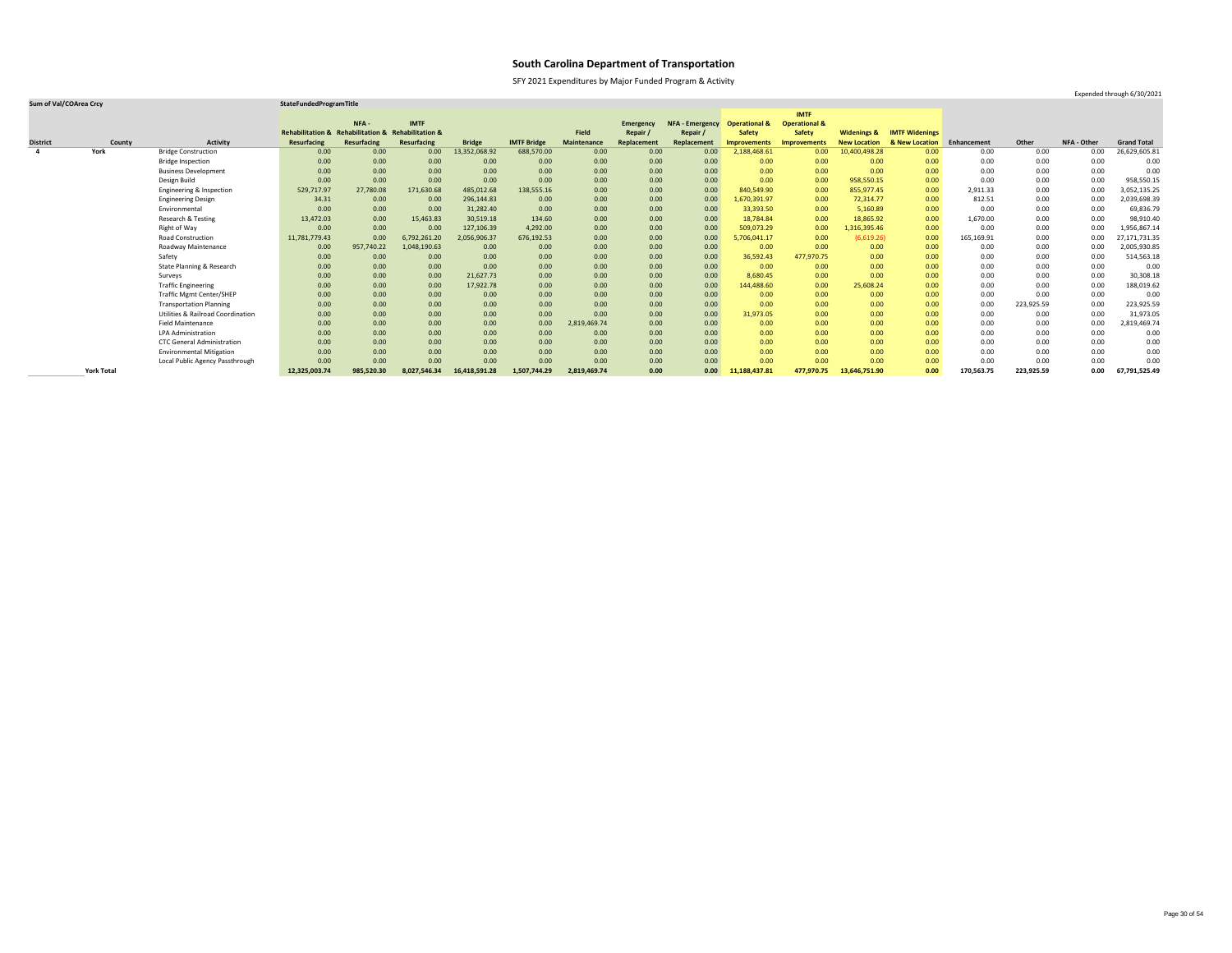SFY 2021 Expenditures by Major Funded Program & Activity

### **Sum of Val/COArea Crcy StateFundedProgramTitle**

|                 |                         |                                              |                                                    |             |                    |               |                    |                    |                  |                        |                          | <b>IMTF</b>              |                        |                       |             |       |                    |                    |
|-----------------|-------------------------|----------------------------------------------|----------------------------------------------------|-------------|--------------------|---------------|--------------------|--------------------|------------------|------------------------|--------------------------|--------------------------|------------------------|-----------------------|-------------|-------|--------------------|--------------------|
|                 |                         |                                              |                                                    | NFA-        | <b>IMTF</b>        |               |                    |                    | <b>Emergency</b> | <b>NFA - Emergency</b> | <b>Operational &amp;</b> | <b>Operational &amp;</b> |                        |                       |             |       |                    |                    |
|                 |                         |                                              | Rehabilitation & Rehabilitation & Rehabilitation & |             |                    |               |                    | <b>Field</b>       | Repair           | Repair /               | <b>Safety</b>            | <b>Safety</b>            | <b>Widenings &amp;</b> | <b>IMTF Widenings</b> |             |       |                    |                    |
| <b>District</b> | County                  | <b>Activity</b>                              | <b>Resurfacing</b>                                 | Resurfacing | <b>Resurfacing</b> | <b>Bridge</b> | <b>IMTF Bridge</b> | <b>Maintenance</b> | Replacement      | Replacement            | <b>Improvements</b>      | Improvements             | <b>New Location</b>    | & New Location        | Enhancement | Other | <b>NFA - Other</b> | <b>Grand Total</b> |
| 5               | Darlington              | <b>Bridge Construction</b>                   | 0.00                                               | 0.00        | 0.00               | 144,277.42    | 0.00               | 0.00               | 0.00             | 0.00                   | 0.00 <sub>1</sub>        | 0.00                     | 0.00                   | 0.00                  | 0.00        | 0.00  | 0.00               | 144,277.42         |
|                 |                         | <b>Bridge Inspection</b>                     | 0.00                                               | 0.00        | 0.00               | 0.00          | 0.00               | 0.00               | 0.00             | 0.00                   | 0.00                     | 0.00                     | 0.00                   | 0.00                  | 0.00        | 0.00  | 0.00               | 0.00               |
|                 |                         | <b>Business Development</b>                  | 0.00                                               | 0.00        | 0.00               | 0.00          | 0.00               | 0.00               | 0.00             | 0.00                   | 0.00                     | 0.00                     | 0.00                   | 0.00                  | 0.00        | 0.00  | 0.00               | 0.00               |
|                 |                         | Design Build                                 | 0.00                                               | 0.00        | 0.00               | 0.00          | 0.00               | 0.00               | 0.00             | 0.00                   | 0.00                     | 0.00                     | 0.00                   | 0.00                  | 0.00        | 0.00  | 0.00               | 0.00               |
|                 |                         | Engineering & Inspection                     | 31,443.66                                          | 18,086.81   | 176,765.15         | 356,554.78    | 0.00               | 0.00               | 0.00             | 41,192.89              | 495,148.84               | 0.00                     | 0.00                   | 0.00                  | 67.30       | 0.00  | 0.00               | 1,119,259.43       |
|                 |                         | <b>Engineering Design</b>                    | 0.00                                               | 0.00        | 0.00               | 49,294.11     | 0.00               | 0.00               | 0.00             | 0.00                   | 137,980.81               | 0.00                     | 0.00                   | 0.00                  | 0.00        | 0.00  | 0.00               | 187,274.92         |
|                 |                         | Environmental                                | 0.00                                               | 0.00        | 0.00               | 5,443.73      | 0.00               | 0.00               | 0.00             | 0.00                   | 125.00                   | 0.00                     | 0.00                   | 0.00                  | 0.00        | 0.00  | 0.00               | 5,568.73           |
|                 |                         | Research & Testing                           | 808.35                                             | 0.00        | 6,918.47           | 8,049.70      | 0.00               | 0.00               | 0.00             | 0.00                   | 3,191.56                 | 0.00                     | 0.00                   | 0.00                  | 0.00        | 0.00  | 0.00               | 18,968.08          |
|                 |                         | Right of Way                                 | 0.00                                               | 0.00        | 0.00               | 0.00          | 0.00               | 0.00               | 0.00             | 0.00                   | 1,825.76                 | 0.00                     | 0.00                   | 0.00                  | 0.00        | 0.00  | 0.00               | 1,825.76           |
|                 |                         | <b>Road Construction</b>                     | 385,769.55                                         | 0.00        | 2,441,059.35       | 1,534,256.06  | 0.00               | 0.00               | 0.00             | 0.00                   | 2,644,179.81             | 0.00                     | 0.00                   | 0.00                  | 0.00        | 0.00  | 0.00               | 7,005,264.77       |
|                 |                         | Roadway Maintenance                          | 0.00                                               | 751,156.46  | 381,203.88         | 0.00          | 0.00               | 0.00               | 0.00             | 410,404.38             | 0.00                     | 0.00                     | 0.00                   | 0.00                  | 0.00        | 0.00  | 0.00               | 1,542,764.72       |
|                 |                         | Safety                                       | 0.00                                               | 0.00        | 0.00               | 0.00          | 0.00               | 0.00               | 0.00             | 0.00                   | 1,675.52                 | 0.00                     | 0.00                   | 0.00                  | 0.00        | 0.00  | 0.00               | 1,675.52           |
|                 |                         | State Planning & Research                    | 0.00                                               | 0.00        | 0.00               | 0.00          | 0.00               | 0.00               | 0.00             | 0.00                   | 0.00                     | 0.00                     | 0.00                   | 0.00                  | 0.00        | 0.00  | 0.00               | 0.00               |
|                 |                         | Surveys                                      | 0.00                                               | 0.00        | 0.00               | 0.00          | 0.00               | 0.00               | 0.00             | 0.00                   | 270.83                   | 0.00                     | 0.00                   | 0.00                  | 0.00        | 0.00  | 0.00               | 270.83             |
|                 |                         | <b>Traffic Engineering</b>                   | 646.58                                             | 0.00        | 0.00               | 0.00          | 0.00               | 0.00               | 0.00             | 0.00                   | 903.44                   | 0.00                     | 0.00                   | 0.00                  | 0.00        | 0.00  | 0.00               | 1,550.02           |
|                 |                         | <b>Traffic Mgmt Center/SHEP</b>              | 0.00                                               | 0.00        | 0.00               | 0.00          | 0.00               | 0.00               | 0.00             | 0.00                   | 0.00                     | 0.00                     | 0.00                   | 0.00                  | 0.00        | 0.00  | 0.00               | 0.00               |
|                 |                         | <b>Transportation Planning</b>               | 0.00                                               | 0.00        | 0.00               | 0.00          | 0.00               | 0.00               | 0.00             | 0.00                   | 0.00                     | 0.00                     | 0.00                   | 0.00                  | 0.00        | 0.00  | 0.00               | 0.00               |
|                 |                         | <b>Utilities &amp; Railroad Coordination</b> | 0.00                                               | 0.00        | 0.00               | 4,003.70      | 0.00               | 0.00               | 0.00             | 0.00                   | 2,029.60                 | 0.00                     | 0.00                   | 0.00                  | 0.00        | 0.00  | 0.00               | 6,033.30           |
|                 |                         | <b>Field Maintenance</b>                     | 0.00                                               | 0.00        | 0.00               | 0.00          | 0.00               | 1,821,339.65       | 0.00             | 0.00                   | 0.00                     | 0.00                     | 0.00                   | 0.00                  | 0.00        | 0.00  | 0.00               | 1,821,339.65       |
|                 |                         | <b>LPA Administration</b>                    | 0.00                                               | 0.00        | 0.00               | 0.00          | 0.00               | 0.00               | 0.00             | 0.00                   | 0.00                     | 0.00                     | 0.00                   | 0.00                  | 0.00        | 0.00  | 0.00               | 0.00               |
|                 |                         | <b>CTC General Administration</b>            | 0.00                                               | 0.00        | 0.00               | 0.00          | 0.00               | 0.00               | 0.00             | 0.00                   | 0.00                     | 0.00                     | 0.00                   | 0.00                  | 0.00        | 0.00  | 0.00               | 0.00               |
|                 |                         | <b>Environmental Mitigation</b>              | 0.00                                               | 0.00        | 0.00               | 0.00          | 0.00               | 0.00               | 0.00             | 0.00                   | 0.00                     | 0.00                     | 0.00                   | 0.00                  | 0.00        | 0.00  | 0.00               | 0.00               |
|                 |                         | Local Public Agency Passthrough              | 0.00                                               | 0.00        | 0.00               | 0.00          | 0.00               | 0.00               | 0.00             | 0.00                   | 0.00                     | 0.00                     | 0.00                   | 0.00                  | 0.00        | 0.00  | 0.00               | 0.00               |
|                 | <b>Darlington Total</b> |                                              | 418,668.14                                         | 769,243.27  | 3,005,946.85       | 2,101,879.50  | 0.00               | 1,821,339.65       | 0.00             | 451,597.27             | 3,287,331.17             | 0.00                     | 0.00                   | 0.00                  | 67.30       | 0.00  | 0.00               | 11,856,073.15      |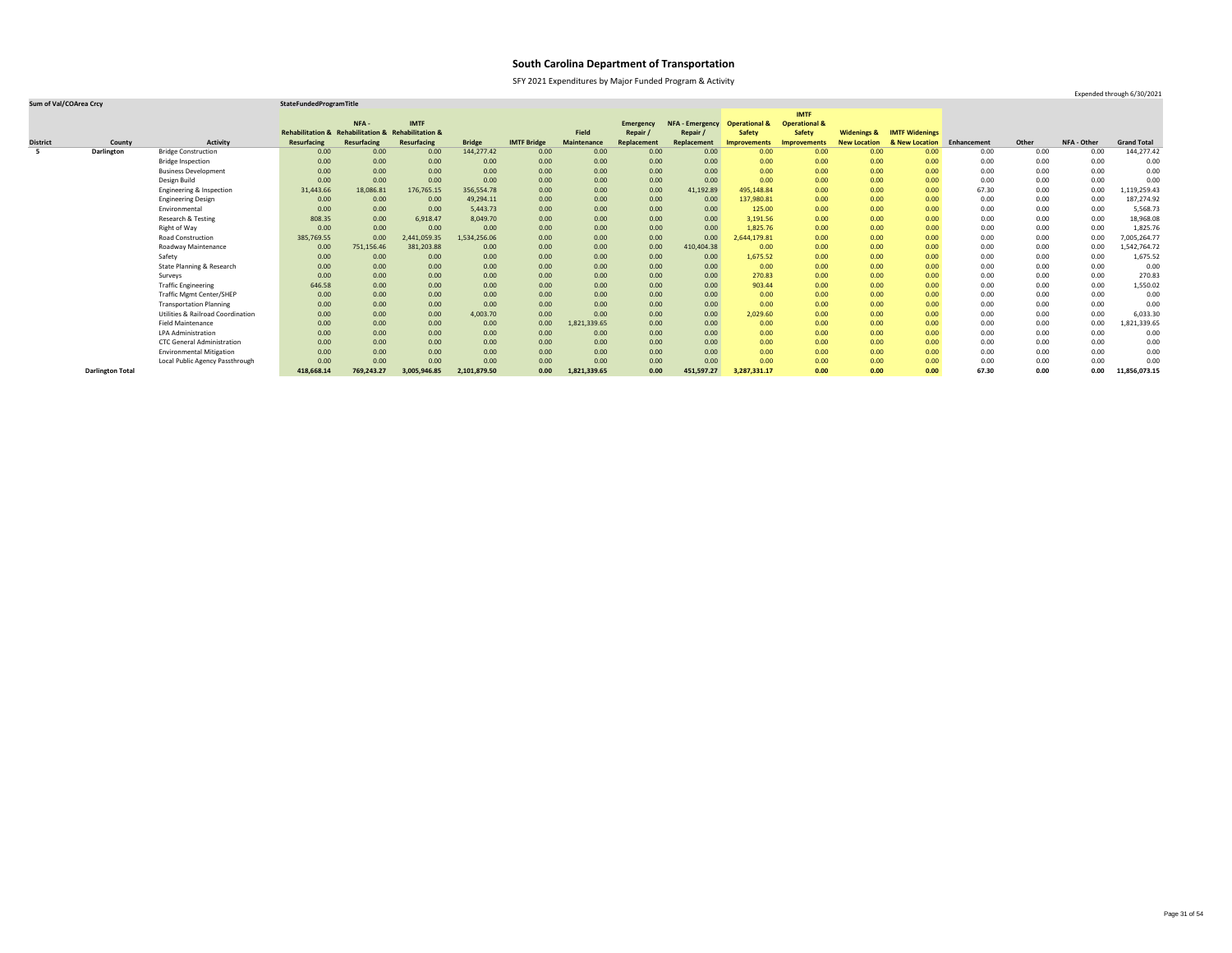SFY 2021 Expenditures by Major Funded Program & Activity

### **Sum of Val/COArea Crcy StateFundedProgramTitle**

|                 |                     |                                              |                                                    |             |                    |               |                    |                    |                  |                        |                          | <b>IMTF</b>              |                        |                       |             |       |             |                    |
|-----------------|---------------------|----------------------------------------------|----------------------------------------------------|-------------|--------------------|---------------|--------------------|--------------------|------------------|------------------------|--------------------------|--------------------------|------------------------|-----------------------|-------------|-------|-------------|--------------------|
|                 |                     |                                              |                                                    | NFA-        | <b>IMTF</b>        |               |                    |                    | <b>Emergency</b> | <b>NFA - Emergency</b> | <b>Operational &amp;</b> | <b>Operational &amp;</b> |                        |                       |             |       |             |                    |
|                 |                     |                                              | Rehabilitation & Rehabilitation & Rehabilitation & |             |                    |               |                    | <b>Field</b>       | Repair /         | Repair                 | <b>Safety</b>            | <b>Safety</b>            | <b>Widenings &amp;</b> | <b>IMTF Widenings</b> |             |       |             |                    |
| <b>District</b> | County              | <b>Activity</b>                              | <b>Resurfacing</b>                                 | Resurfacing | <b>Resurfacing</b> | <b>Bridge</b> | <b>IMTF Bridge</b> | <b>Maintenance</b> | Replacement      | Replacement            | <b>Improvements</b>      | <b>Improvements</b>      | <b>New Location</b>    | & New Location        | Enhancement | Other | NFA - Other | <b>Grand Total</b> |
|                 | <b>Dillon</b>       | <b>Bridge Construction</b>                   | 0.00                                               | 0.00        | 0.00               | 0.00          | 0.00               | 0.00               | 0.00             | 0.00                   | 0.00                     | 0.00                     | 0.00                   | 0.00                  | 0.00        | 0.00  | 0.00        | 0.00               |
|                 |                     | <b>Bridge Inspection</b>                     | 0.00                                               | 0.00        | 0.00               | 0.00          | 0.00               | 0.00               | 0.00             | 0.00                   | 0.00                     | 0.00                     | 0.00                   | 0.00                  | 0.00        | 0.00  | 0.00        | 0.00               |
|                 |                     | <b>Business Development</b>                  | 0.00                                               | 0.00        | 0.00               | 0.00          | 0.00               | 0.00               | 0.00             | 0.00                   | 0.00                     | 0.00                     | 0.00                   | 0.00                  | 0.00        | 0.00  | 0.00        | 0.00               |
|                 |                     | Design Build                                 | 0.00                                               | 0.00        | 0.00               | 0.00          | 0.00               | 0.00               | 0.00             | 0.00                   | 0.00                     | 0.00                     | 0.00                   | 0.00                  | 0.00        | 0.00  | 0.00        | 0.00               |
|                 |                     | Engineering & Inspection                     | 359,237.66                                         | 30,360.42   | 227,768.00         | 17,008.44     | 0.00               | 0.00               | 564.62           | 0.00                   | 125,847.05               | 0.00                     | 0.00                   | 0.00                  | 0.00        | 0.00  | 0.00        | 760,786.19         |
|                 |                     | <b>Engineering Design</b>                    | 407.05                                             | 0.00        | 0.00               | 26,621.93     | 0.00               | 0.00               | 0.00             | 0.00                   | 14,028.94                | 0.00                     | 0.00                   | 0.00                  | 0.00        | 0.00  | 0.00        | 41,057.92          |
|                 |                     | Environmental                                | 0.00                                               | 0.00        | 0.00               | 595.65        | 0.00               | 0.00               | 0.00             | 0.00                   | 125.00                   | 0.00                     | 0.00                   | 0.00                  | 0.00        | 0.00  | 0.00        | 720.65             |
|                 |                     | Research & Testing                           | 1,572.65                                           | 0.00        | 10,565.06          | 0.00          | 0.00               | 0.00               | 0.00             | 0.00                   | 6,338.69                 | 0.00                     | 0.00                   | 0.00                  | 0.00        | 0.00  | 0.00        | 18,476.40          |
|                 |                     | Right of Way                                 | 0.00                                               | 0.00        | 0.00               | 33,332.28     | 0.00               | 0.00               | 0.00             | 0.00                   | 2,506.63                 | 0.00                     | 0.00                   | 0.00                  | 0.00        | 0.00  | 0.00        | 35,838.91          |
|                 |                     | <b>Road Construction</b>                     | 957,905.46                                         | 0.00        | 2,263,402.86       | 262,517.01    | 0.00               | 0.00               | 0.00             | 0.00                   | 767,038.62               | 0.00                     | 0.00                   | 0.00                  | 0.00        | 0.00  | 0.00        | 4,250,863.95       |
|                 |                     | Roadway Maintenance                          | 0.00                                               | 644,991.76  | 718,084.08         | 0.00          | 0.00               | 0.00               | 0.00             | 0.00                   | 0.00                     | 0.00                     | 0.00                   | 0.00                  | 0.00        | 0.00  | 0.00        | 1,363,075.84       |
|                 |                     | Safety                                       | 0.00                                               | 0.00        | 0.00               | 0.00          | 0.00               | 0.00               | 0.00             | 0.00                   | 0.00                     | 0.00                     | 0.00                   | 0.00                  | 0.00        | 0.00  | 0.00        | 0.00               |
|                 |                     | State Planning & Research                    | 0.00                                               | 0.00        | 0.00               | 0.00          | 0.00               | 0.00               | 0.00             | 0.00                   | 0.00                     | 0.00                     | 0.00                   | 0.00                  | 0.00        | 0.00  | 0.00        | 0.00               |
|                 |                     | Surveys                                      | 0.00                                               | 0.00        | 0.00               | 0.00          | 0.00               | 0.00               | 0.00             | 0.00                   | (4,821.30)               | 0.00                     | 0.00                   | 0.00                  | 0.00        | 0.00  | 0.00        | (4,821.30)         |
|                 |                     | <b>Traffic Engineering</b>                   | 0.00                                               | 0.00        | 0.00               | 0.00          | 0.00               | 0.00               | 0.00             | 0.00                   | 0.00                     | 0.00                     | 0.00                   | 0.00                  | 0.00        | 0.00  | 0.00        | 0.00               |
|                 |                     | <b>Traffic Mgmt Center/SHEP</b>              | 0.00                                               | 0.00        | 0.00               | 0.00          | 0.00               | 0.00               | 0.00             | 0.00                   | 0.00                     | 0.00                     | 0.00                   | 0.00                  | 0.00        | 0.00  | 0.00        | 0.00               |
|                 |                     | <b>Transportation Planning</b>               | 0.00                                               | 0.00        | 0.00               | 0.00          | 0.00               | 0.00               | 0.00             | 0.00                   | 0.00                     | 0.00                     | 0.00                   | 0.00                  | 0.00        | 0.00  | 0.00        | 0.00               |
|                 |                     | <b>Utilities &amp; Railroad Coordination</b> | 0.00                                               | 0.00        | 0.00               | 6,595.34      | 0.00               | 0.00               | 0.00             | 0.00                   | 0.00                     | 0.00                     | 0.00                   | 0.00                  | 0.00        | 0.00  | 0.00        | 6,595.34           |
|                 |                     | <b>Field Maintenance</b>                     | 0.00                                               | 0.00        | 0.00               | 0.00          | 0.00               | 1,852,122.82       | 0.00             | 0.00                   | 0.00                     | 0.00                     | 0.00                   | 0.00                  | 0.00        | 0.00  | 0.00        | 1,852,122.82       |
|                 |                     | <b>LPA Administration</b>                    | 0.00                                               | 0.00        | 0.00               | 0.00          | 0.00               | 0.00               | 0.00             | 0.00                   | 0.00                     | 0.00                     | 0.00                   | 0.00                  | 0.00        | 0.00  | 0.00        | 0.00               |
|                 |                     | <b>CTC General Administration</b>            | 0.00                                               | 0.00        | 0.00               | 0.00          | 0.00               | 0.00               | 0.00             | 0.00                   | 0.00                     | 0.00                     | 0.00                   | 0.00                  | 0.00        | 0.00  | 0.00        | 0.00               |
|                 |                     | <b>Environmental Mitigation</b>              | 0.00                                               | 0.00        | 0.00               | 0.00          | 0.00               | 0.00               | 0.00             | 0.00                   | 0.00                     | 0.00                     | 0.00                   | 0.00                  | 0.00        | 0.00  | 0.00        | 0.00               |
|                 |                     | Local Public Agency Passthrough              | 0.00                                               | 0.00        | 0.00               | 0.00          | 0.00               | 0.00               | 0.00             | 0.00                   | 0.00                     | 0.00                     | 0.00                   | 0.00                  | 0.00        | 0.00  | 0.00        | 0.00               |
|                 | <b>Dillon Total</b> |                                              | 1,319,122.82                                       | 675,352.18  | 3,219,820.00       | 346,670.65    | 0.00               | 1,852,122.82       | 564.62           | 0.00                   | 911,063.63               | 0.00                     | 0.00                   | 0.00                  | 0.00        | 0.00  | 0.00        | 8,324,716.72       |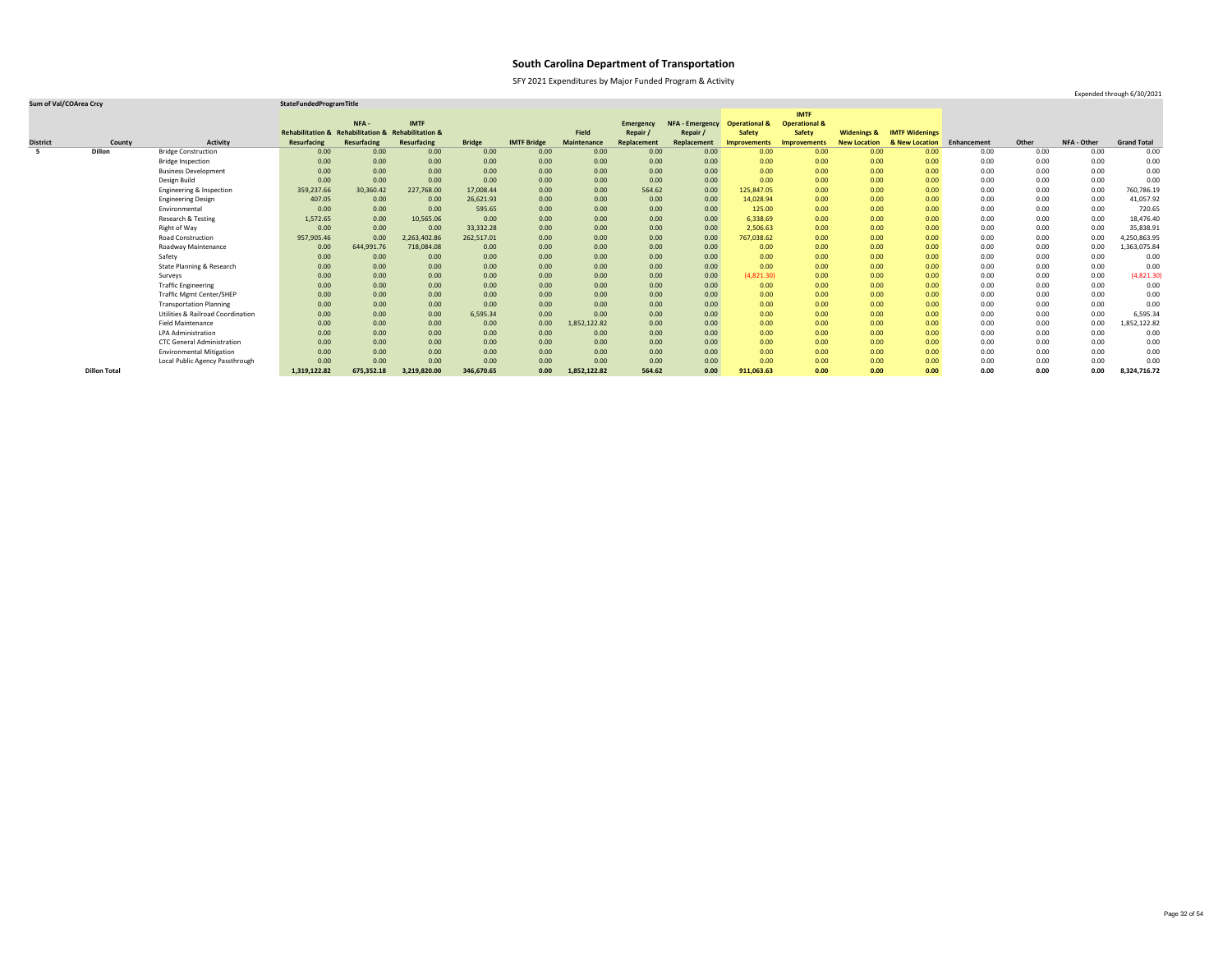SFY 2021 Expenditures by Major Funded Program & Activity

|                 |                       |                                              |                                                    |              |                    |               |                    |                    |                  |                        |                          | <b>IMTF</b>              |                        |                       |             |       |             |                    |
|-----------------|-----------------------|----------------------------------------------|----------------------------------------------------|--------------|--------------------|---------------|--------------------|--------------------|------------------|------------------------|--------------------------|--------------------------|------------------------|-----------------------|-------------|-------|-------------|--------------------|
|                 |                       |                                              |                                                    | NFA-         | <b>IMTF</b>        |               |                    |                    | <b>Emergency</b> | <b>NFA - Emergency</b> | <b>Operational &amp;</b> | <b>Operational &amp;</b> |                        |                       |             |       |             |                    |
|                 |                       |                                              | Rehabilitation & Rehabilitation & Rehabilitation & |              |                    |               |                    | <b>Field</b>       | Repair/          | Repair /               | <b>Safety</b>            | <b>Safety</b>            | <b>Widenings &amp;</b> | <b>IMTF Widenings</b> |             |       |             |                    |
| <b>District</b> | County                | <b>Activity</b>                              | <b>Resurfacing</b>                                 | Resurfacing  | <b>Resurfacing</b> | <b>Bridge</b> | <b>IMTF Bridge</b> | <b>Maintenance</b> | Replacement      | Replacement            | <b>Improvements</b>      | <b>Improvements</b>      | <b>New Location</b>    | & New Location        | Enhancement | Other | NFA - Other | <b>Grand Total</b> |
|                 | <b>Florence</b>       | <b>Bridge Construction</b>                   | 0.00                                               | 0.00         | 0.00               | 1,114,502.91  | 0.00               | 0.00               | 470,771.18       | 0.00                   | 0.00                     | 0.00                     | 0.00                   | 0.00                  | 0.00        | 0.00  | 0.00        | 1,585,274.09       |
|                 |                       | <b>Bridge Inspection</b>                     | 0.00                                               | 0.00         | 0.00               | 0.00          | 0.00               | 0.00               | 0.00             | 0.00                   | 0.00                     | 0.00                     | 0.00                   | 0.00                  | 0.00        | 0.00  | 0.00        | 0.00               |
|                 |                       | <b>Business Development</b>                  | 0.00                                               | 0.00         | 0.00               | 0.00          | 0.00               | 0.00               | 0.00             | 0.00                   | 0.00                     | 0.00                     | 0.00                   | 0.00                  | 0.00        | 0.00  | 0.00        | 0.00               |
|                 |                       | Design Build                                 | 0.00                                               | 0.00         | 0.00               | 0.00          | 0.00               | 0.00               | 0.00             | 0.00                   | 0.00                     | 0.00                     | 0.00                   | 0.00                  | 0.00        | 0.00  | 0.00        | 0.00               |
|                 |                       | Engineering & Inspection                     | 144,001.07                                         | 34,042.11    | 355,874.05         | 156,662.95    | 0.00               | 0.00               | 206.10           | 0.00                   | 981,348.40               | 0.00                     | 811,491.02             | 0.00                  | 0.00        | 0.00  | 0.00        | 2,483,625.70       |
|                 |                       | <b>Engineering Design</b>                    | 0.00                                               | 0.00         | 0.00               | 1,337.59      | 0.00               | 0.00               | 0.00             | 0.00                   | 562.06                   | 0.00                     | 9,220.43               | 0.00                  | 0.00        | 0.00  | 0.00        | 11,120.08          |
|                 |                       | Environmental                                | 0.00                                               | 0.00         | 0.00               | 0.00          | 0.00               | 0.00               | 0.00             | 0.00                   | 0.00                     | 0.00                     | 3,809.08               | 0.00                  | 0.00        | 0.00  | 0.00        | 3,809.08           |
|                 |                       | Research & Testing                           | 1,773.97                                           | 1,814.64     | 16,529.80          | 3,789.02      | 0.00               | 0.00               | 0.00             | 0.00                   | 13,653.38                | 0.00                     | 24,631.01              | 0.00                  | 0.00        | 0.00  | 0.00        | 62,191.82          |
|                 |                       | Right of Way                                 | 0.00                                               | 0.00         | 0.00               | 0.00          | 0.00               | 0.00               | 0.00             | 0.00                   | 0.00                     | 0.00                     | 42,043.58              | 0.00                  | 0.00        | 0.00  | 0.00        | 42,043.58          |
|                 |                       | Road Construction                            | 2,725.60                                           | 0.00         | 10,407,806.31      | 512,486.62    | 0.00               | 0.00               | 0.00             | 0.00                   | 2,552,207.94             | 0.00                     | 1,762,934.19           | 0.00                  | 0.00        | 0.00  | 0.00        | 15,238,160.66      |
|                 |                       | Roadway Maintenance                          | 0.00                                               | 1,544,295.54 | 899,575.92         | 0.00          | 0.00               | 0.00               | 0.00             | 0.00                   | 0.00                     | 0.00                     | 0.00                   | 0.00                  | 0.00        | 0.00  | 0.00        | 2,443,871.46       |
|                 |                       | Safety                                       | 0.00                                               | 0.00         | 0.00               | 0.00          | 0.00               | 0.00               | 0.00             | 0.00                   | 2,095.72                 | 0.00                     | 0.00                   | 0.00                  | 0.00        | 0.00  | 0.00        | 2,095.72           |
|                 |                       | State Planning & Research                    | 0.00                                               | 0.00         | 0.00               | 0.00          | 0.00               | 0.00               | 0.00             | 0.00                   | 0.00                     | 0.00                     | 0.00                   | 0.00                  | 0.00        | 0.00  | 0.00        | 0.00               |
|                 |                       | Surveys                                      | 0.00                                               | 0.00         | 0.00               | 0.00          | 0.00               | 0.00               | 0.00             | 0.00                   | 361.11                   | 0.00                     | 0.00                   | 0.00                  | 0.00        | 0.00  | 0.00        | 361.11             |
|                 |                       | <b>Traffic Engineering</b>                   | 0.00                                               | 0.00         | 0.00               | 0.00          | 0.00               | 0.00               | 0.00             | 0.00                   | 0.00                     | 0.00                     | 843.14                 | 0.00                  | 0.00        | 0.00  | 0.00        | 843.14             |
|                 |                       | <b>Traffic Mgmt Center/SHEP</b>              | 0.00                                               | 0.00         | 0.00               | 0.00          | 0.00               | 0.00               | 0.00             | 0.00                   | 0.00                     | 0.00                     | 0.00                   | 0.00                  | 0.00        | 0.00  | 0.00        | 0.00               |
|                 |                       | <b>Transportation Planning</b>               | 0.00                                               | 0.00         | 0.00               | 0.00          | 0.00               | 0.00               | 0.00             | 0.00                   | 0.00                     | 0.00                     | 0.00                   | 0.00                  | 0.00        | 0.00  | 0.00        | 0.00               |
|                 |                       | <b>Utilities &amp; Railroad Coordination</b> | 0.00                                               | 0.00         | 0.00               | 0.00          | 0.00               | 0.00               | 0.00             | 0.00                   | 0.00                     | 0.00                     | 0.00                   | 0.00                  | 0.00        | 0.00  | 0.00        | 0.00               |
|                 |                       | <b>Field Maintenance</b>                     | 0.00                                               | 0.00         | 0.00               | 0.00          | 0.00               | 4,111,728.08       | 0.00             | 0.00                   | 0.00                     | 0.00                     | 0.00                   | 0.00                  | 0.00        | 0.00  | 0.00        | 4,111,728.08       |
|                 |                       | <b>LPA Administration</b>                    | 0.00                                               | 0.00         | 0.00               | 0.00          | 0.00               | 0.00               | 0.00             | 0.00                   | 0.00                     | 0.00                     | 0.00                   | 0.00                  | 0.00        | 0.00  | 0.00        | 0.00               |
|                 |                       | <b>CTC General Administration</b>            | 0.00                                               | 0.00         | 0.00               | 0.00          | 0.00               | 0.00               | 0.00             | 0.00                   | 0.00                     | 0.00                     | 0.00                   | 0.00                  | 0.00        | 0.00  | 0.00        | 0.00               |
|                 |                       | <b>Environmental Mitigation</b>              | 0.00                                               | 0.00         | 0.00               | 0.00          | 0.00               | 0.00               | 0.00             | 0.00                   | 0.00                     | 0.00                     | 0.00                   | 0.00                  | 0.00        | 0.00  | 0.00        | 0.00               |
|                 |                       | Local Public Agency Passthrough              | 0.00                                               | 0.00         | 0.00               | 0.00          | 0.00               | 0.00               | 0.00             | 0.00                   | 0.00                     | 0.00                     | 0.00                   | 0.00                  | 0.00        | 0.00  | 0.00        | 0.00               |
|                 | <b>Florence Total</b> |                                              | 148,500.64                                         | 1,580,152.29 | 11,679,786.08      | 1,788,779.09  | 0.00               | 4,111,728.08       | 470,977.28       | 0.00                   | 3,550,228.61             | 0.00                     | 2,654,972.45           | 0.00                  | 0.00        | 0.00  | 0.00        | 25,985,124.52      |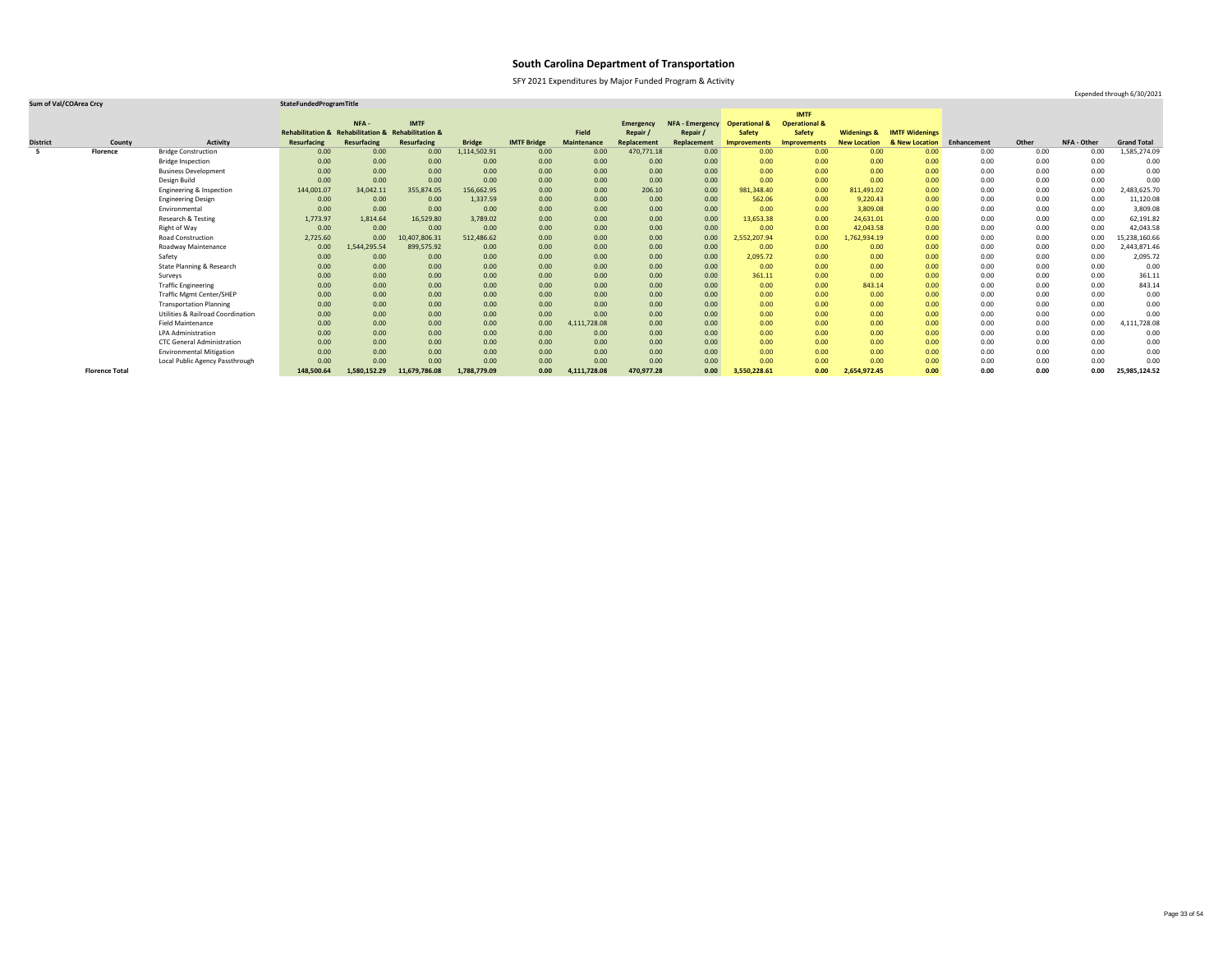SFY 2021 Expenditures by Major Funded Program & Activity

### **Sum of Val/COArea Crcy StateFundedProgramTitle**

|                 |                         |                                              |                                                    |             |              |               |                    |                    |                  |                        |                          | <b>IMTF</b>              |                        |                       |             |           |                    |                    |
|-----------------|-------------------------|----------------------------------------------|----------------------------------------------------|-------------|--------------|---------------|--------------------|--------------------|------------------|------------------------|--------------------------|--------------------------|------------------------|-----------------------|-------------|-----------|--------------------|--------------------|
|                 |                         |                                              |                                                    | NFA-        | <b>IMTF</b>  |               |                    |                    | <b>Emergency</b> | <b>NFA - Emergency</b> | <b>Operational &amp;</b> | <b>Operational &amp;</b> |                        |                       |             |           |                    |                    |
|                 |                         |                                              | Rehabilitation & Rehabilitation & Rehabilitation & |             |              |               |                    | <b>Field</b>       | Repair /         | Repair /               | <b>Safety</b>            | <b>Safety</b>            | <b>Widenings &amp;</b> | <b>IMTF Widenings</b> |             |           |                    |                    |
| <b>District</b> | County                  | <b>Activity</b>                              | <b>Resurfacing</b>                                 | Resurfacing | Resurfacing  | <b>Bridge</b> | <b>IMTF Bridge</b> | <b>Maintenance</b> | Replacement      | Replacement            | <b>Improvements</b>      | Improvements             | <b>New Location</b>    | & New Location        | Enhancement | Other     | <b>NFA - Other</b> | <b>Grand Total</b> |
| -5              | Georgetown              | <b>Bridge Construction</b>                   | 0.00                                               | 0.00        | 0.00         | 2,564,792.98  | 0.00               | 0.00               | 0.00             | 0.00                   | 0.00 <sub>1</sub>        | 0.00                     | 0.00                   | 0.00                  | 0.00        | 0.00      | 0.00               | 2,564,792.98       |
|                 |                         | <b>Bridge Inspection</b>                     | 0.00                                               | 0.00        | 0.00         | 0.00          | 0.00               | 0.00               | 0.00             | 0.00                   | 0.00                     | 0.00                     | 0.00                   | 0.00                  | 0.00        | 0.00      | 0.00               | 0.00               |
|                 |                         | <b>Business Development</b>                  | 0.00                                               | 0.00        | 0.00         | 0.00          | 0.00               | 0.00               | 0.00             | 0.00                   | 0.00                     | 0.00                     | 0.00                   | 0.00                  | 0.00        | 0.00      | 0.00               | 0.00               |
|                 |                         | Design Build                                 | 0.00                                               | 0.00        | 0.00         | 0.00          | 0.00               | 0.00               | 0.00             | 0.00                   | 0.00                     | 0.00                     | 0.00                   | 0.00                  | 0.00        | 0.00      | 0.00               | 0.00               |
|                 |                         | Engineering & Inspection                     | 71,670.79                                          | 19,423.74   | 617,495.83   | 1,014,390.73  | 0.00               | 0.00               | 231.48           | 9,680.82               | 171.52                   | 135,707.94               | 0.00                   | 0.00                  | 0.00        | 0.00      | 0.00               | 1,868,772.85       |
|                 |                         | <b>Engineering Design</b>                    | 0.00                                               | 0.00        | 0.00         | 179,702.23    | 0.00               | 0.00               | 0.00             | 0.00                   | 63,586.24                | 0.00                     | 2,404.44               | 0.00                  | 0.00        | 0.00      | 0.00               | 245,692.91         |
|                 |                         | Environmental                                | 0.00                                               | 0.00        | 0.00         | 1,887.89      | 0.00               | 0.00               | 0.00             | 0.00                   | 0.00                     | 141.00                   | 0.00                   | 0.00                  | 0.00        | 0.00      | 0.00               | 2,028.89           |
|                 |                         | Research & Testing                           | 6,535.08                                           | 238.00      | 24,097.08    | 20,954.59     | 0.00               | 0.00               | 0.00             | 0.00                   | 0.00                     | 9,990.72                 | 0.00                   | 0.00                  | 0.00        | 0.00      | 0.00               | 61,815.47          |
|                 |                         | Right of Way                                 | 0.00                                               | 0.00        | 0.00         | 12,616.24     | 0.00               | 0.00               | 0.00             | 0.00                   | 0.00                     | 0.00                     | 5,540.66               | 0.00                  | 0.00        | 0.00      | 0.00               | 18,156.90          |
|                 |                         | <b>Road Construction</b>                     | (2, 283, 889.94)                                   | 0.00        | 5,744,975.64 | 2,565,726.11  | 0.00               | 0.00               | 73,408.70        | 0.00                   | (8,400.00)               | 2,140,225.19             | 0.00                   | 0.00                  | 0.00        | 0.00      | 0.00               | 8,232,045.70       |
|                 |                         | Roadway Maintenance                          | 0.00                                               | 686,795.85  | 371,786.48   | 0.00          | 0.00               | 0.00               | 0.00             | 72,521.70              | 0.00                     | 0.00                     | 0.00                   | 0.00                  | 0.00        | 0.00      | 0.00               | 1,131,104.03       |
|                 |                         | Safety                                       | 0.00                                               | 0.00        | 0.00         | 0.00          | 0.00               | 0.00               | 0.00             | 0.00                   | 0.00                     | 7,700.63                 | 0.00                   | 0.00                  | 0.00        | 0.00      | 0.00               | 7,700.63           |
|                 |                         | State Planning & Research                    | 0.00                                               | 0.00        | 0.00         | 0.00          | 0.00               | 0.00               | 0.00             | 0.00                   | 0.00                     | 0.00                     | 0.00                   | 0.00                  | 0.00        | 0.00      | 0.00               | 0.00               |
|                 |                         | Surveys                                      | 0.00                                               | 0.00        | 0.00         | 0.00          | 0.00               | 0.00               | 0.00             | 0.00                   | 35,854.20                | 0.00                     | 0.00                   | 0.00                  | 0.00        | 0.00      | 0.00               | 35,854.20          |
|                 |                         | <b>Traffic Engineering</b>                   | 0.00                                               | 0.00        | 0.00         | 0.00          | 0.00               | 0.00               | 0.00             | 0.00                   | 38,915.42                | 0.00                     | 0.00                   | 0.00                  | 0.00        | 0.00      | 0.00               | 38,915.42          |
|                 |                         | <b>Traffic Mgmt Center/SHEP</b>              | 0.00                                               | 0.00        | 0.00         | 0.00          | 0.00               | 0.00               | 0.00             | 0.00                   | 0.00                     | 0.00                     | 0.00                   | 0.00                  | 0.00        | 0.00      | 0.00               | 0.00               |
|                 |                         | <b>Transportation Planning</b>               | 0.00                                               | 0.00        | 0.00         | 0.00          | 0.00               | 0.00               | 0.00             | 0.00                   | 0.00                     | 0.00                     | 0.00                   | 0.00                  | 0.00        | 19,410.05 | 0.00               | 19,410.05          |
|                 |                         | <b>Utilities &amp; Railroad Coordination</b> | 0.00                                               | 0.00        | 0.00         | 0.00          | 0.00               | 0.00               | 0.00             | 0.00                   | 0.00                     | 0.00                     | 0.00                   | 0.00                  | 0.00        | 0.00      | 0.00               | 0.00               |
|                 |                         | <b>Field Maintenance</b>                     | 0.00                                               | 0.00        | 0.00         | 0.00          | 0.00               | 1,818,118.19       | 0.00             | 0.00                   | 0.00                     | 0.00                     | 0.00                   | 0.00                  | 0.00        | 0.00      | 0.00               | 1,818,118.19       |
|                 |                         | <b>LPA Administration</b>                    | 0.00                                               | 0.00        | 0.00         | 0.00          | 0.00               | 0.00               | 0.00             | 0.00                   | 0.00                     | 0.00                     | 0.00                   | 0.00                  | 0.00        | 0.00      | 0.00               | 0.00               |
|                 |                         | <b>CTC General Administration</b>            | 0.00                                               | 0.00        | 0.00         | 0.00          | 0.00               | 0.00               | 0.00             | 0.00                   | 0.00                     | 0.00                     | 0.00                   | 0.00                  | 0.00        | 0.00      | 0.00               | 0.00               |
|                 |                         | <b>Environmental Mitigation</b>              | 0.00                                               | 0.00        | 0.00         | 0.00          | 0.00               | 0.00               | 0.00             | 0.00                   | 0.00                     | 0.00                     | 0.00                   | 0.00                  | 0.00        | 0.00      | 0.00               | 0.00               |
|                 |                         | Local Public Agency Passthrough              | 0.00                                               | 0.00        | 0.00         | 0.00          | 0.00               | 0.00               | 0.00             | 0.00                   | 0.00                     | 0.00                     | 0.00                   | 0.00                  | 0.00        | 0.00      | 0.00               | 0.00               |
|                 | <b>Georgetown Total</b> |                                              | (2,205,684.07)                                     | 706,457.59  | 6,758,355.03 | 6,360,070.77  | 0.00               | 1,818,118.19       | 73,640.18        | 82,202.52              | 130,127.38               | 2,293,765.48             | 7,945.10               | 0.00                  | 0.00        | 19,410.05 | 0.00               | 16,044,408.22      |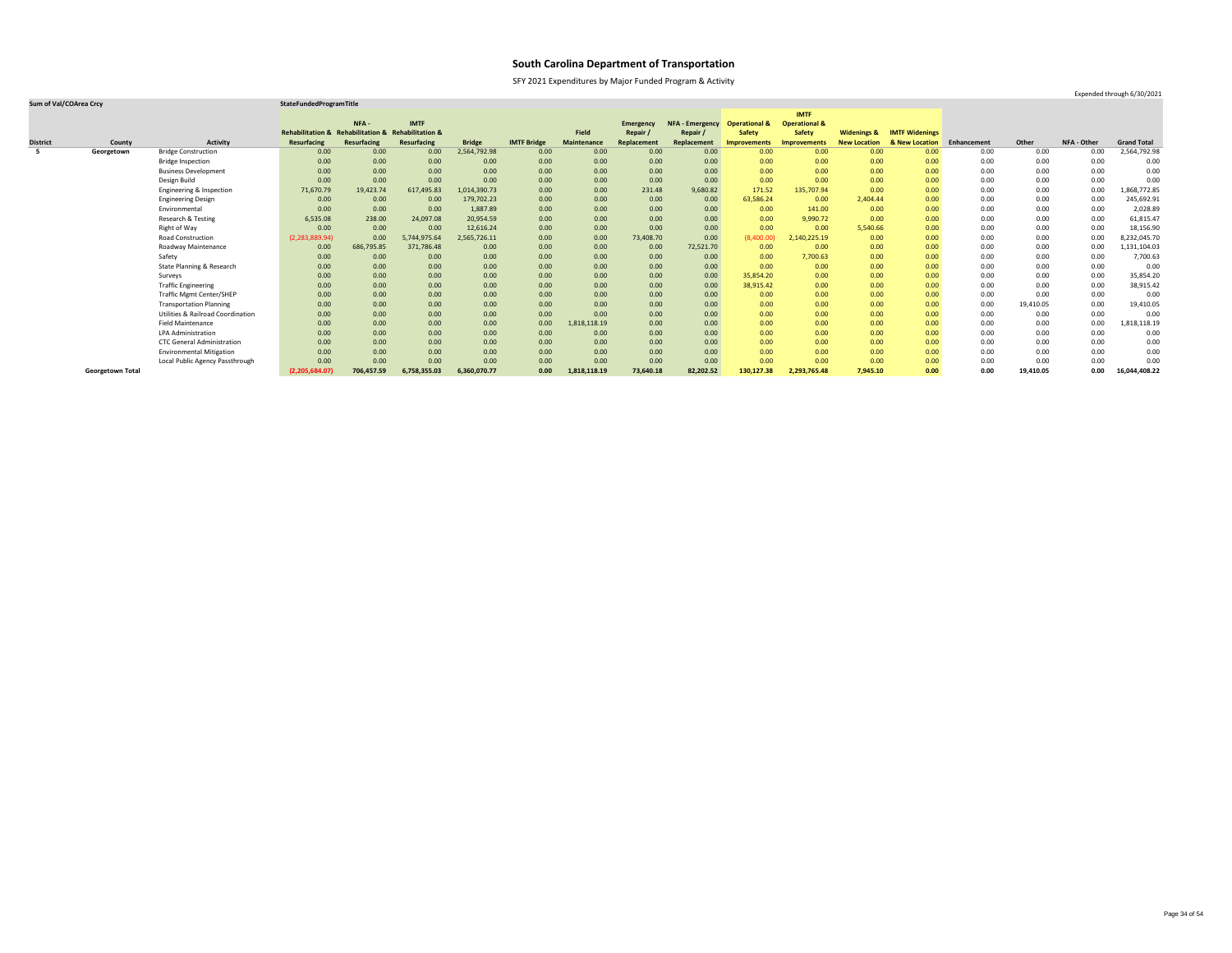SFY 2021 Expenditures by Major Funded Program & Activity

Expended through 6/30/2021

|                 |                    |                                              |                    |                                                    |                    |               |                    |                    |                  |                        |                          | <b>IMTF</b>              |                        |                       |             |          |                    |                    |
|-----------------|--------------------|----------------------------------------------|--------------------|----------------------------------------------------|--------------------|---------------|--------------------|--------------------|------------------|------------------------|--------------------------|--------------------------|------------------------|-----------------------|-------------|----------|--------------------|--------------------|
|                 |                    |                                              |                    | NFA-                                               | <b>IMTF</b>        |               |                    |                    | <b>Emergency</b> | <b>NFA - Emergency</b> | <b>Operational &amp;</b> | <b>Operational &amp;</b> |                        |                       |             |          |                    |                    |
|                 |                    |                                              |                    | Rehabilitation & Rehabilitation & Rehabilitation & |                    |               |                    | Field              | Repair /         | Repair /               | <b>Safety</b>            | <b>Safety</b>            | <b>Widenings &amp;</b> | <b>IMTF Widenings</b> |             |          |                    |                    |
| <b>District</b> | County             | <b>Activity</b>                              | <b>Resurfacing</b> | Resurfacing                                        | <b>Resurfacing</b> | <b>Bridge</b> | <b>IMTF Bridge</b> | <b>Maintenance</b> | Replacement      | Replacement            | <b>Improvements</b>      | <b>Improvements</b>      | <b>New Location</b>    | & New Location        | Enhancement | Other    | <b>NFA - Other</b> | <b>Grand Total</b> |
| 5               | <b>Horry</b>       | <b>Bridge Construction</b>                   | 0.00               | 0.00                                               | 0.00               | 775,629.32    | 0.00               | 0.00               | 0.00             | 0.00                   | (5,092.39)               | 0.00                     | 0.00                   | 0.00                  | 0.00        | $0.00\,$ | 0.00               | 770,536.93         |
|                 |                    | <b>Bridge Inspection</b>                     | 0.00               | 0.00                                               | 0.00               | 0.00          | 0.00               | 0.00               | 0.00             | 0.00                   | 0.00                     | 0.00                     | 0.00                   | 0.00                  | 0.00        | 0.00     | 0.00               | 0.00               |
|                 |                    | <b>Business Development</b>                  | 0.00               | 0.00                                               | 0.00               | 0.00          | 0.00               | 0.00               | 0.00             | 0.00                   | 0.00                     | 0.00                     | 0.00                   | 0.00                  | 0.00        | 0.00     | 0.00               | 0.00               |
|                 |                    | Design Build                                 | 0.00               | 0.00                                               | 0.00               | 0.00          | 0.00               | 0.00               | 0.00             | 0.00                   | 0.00                     | 0.00                     | 0.00                   | 0.00                  | 0.00        | 0.00     | 0.00               | 0.00               |
|                 |                    | Engineering & Inspection                     | 65,675.53          | 6,623.40                                           | 653,165.04         | 62,606.06     | 0.00               | 0.00               | 1,601.52         | 4,792.41               | 870,916.91               | 115,433.66               | 107,864.38             | 0.00                  | 0.00        | 0.00     | 0.00               | 1,888,678.91       |
|                 |                    | <b>Engineering Design</b>                    | 3,166.44           | 0.00                                               | 0.00               | 771,251.42    | 0.00               | 0.00               | 0.00             | 0.00                   | 215,292.66               | 0.00                     | 288,889.87             | 0.00                  | 54,030.83   | 0.00     | 0.00               | 1,332,631.22       |
|                 |                    | Environmental                                | 1,354.30           | 0.00                                               | 0.00               | 3,922.74      | 0.00               | 0.00               | 0.00             | 0.00                   | 20,399.41                | 200.00                   | 1,376.01               | 0.00                  | 1,977.08    | 0.00     | 0.00               | 29,229.54          |
|                 |                    | Research & Testing                           | 4,458.04           | 0.00                                               | 29,274.30          | 500.00        | 0.00               | 0.00               | 0.00             | 0.00                   | 21,779.37                | 26,299.60                | 1,837.18               | 0.00                  | 2,324.08    | 0.00     | 0.00               | 86,472.57          |
|                 |                    | Right of Way                                 | 0.00               | 0.00                                               | 0.00               | 11,846.85     | 0.00               | 0.00               | 0.00             | 0.00                   | 151,866.47               | 0.00                     | 178,802.11             | 0.00                  | 0.00        | 0.00     | 0.00               | 342,515.43         |
|                 |                    | <b>Road Construction</b>                     | 2,515,856.52       | 0.00                                               | 17,266,776.66      | 0.00          | 0.00               | 0.00               | 0.00             | 0.00                   | 4,507,661.65             | 4,923,461.46             | 1,461,810.44           | 0.00                  | 0.00        | 0.00     | 0.00               | 30,675,566.73      |
|                 |                    | Roadway Maintenance                          | 0.00               | 60,840.11                                          | 361,007.62         | 0.00          | 0.00               | 0.00               | 0.00             | 0.00                   | 0.00                     | 0.00                     | 0.00                   | 0.00                  | 0.00        | 0.00     | 0.00               | 421,847.73         |
|                 |                    | Safety                                       | 0.00               | 0.00                                               | 0.00               | 0.00          | 0.00               | 0.00               | 0.00             | 0.00                   | 7,429.03                 | 145,728.70               | 0.00                   | 0.00                  | 0.00        | 0.00     | 0.00               | 153,157.73         |
|                 |                    | State Planning & Research                    | 0.00               | 0.00                                               | 0.00               | 0.00          | 0.00               | 0.00               | 0.00             | 0.00                   | 0.00                     | 0.00                     | 0.00                   | 0.00                  | 0.00        | 0.00     | 0.00               | 0.00               |
|                 |                    | Surveys                                      | 0.00               | 0.00                                               | 0.00               | 0.00          | 0.00               | 0.00               | 0.00             | 0.00                   | 75,173.33                | 0.00                     | 9,576.06               | 0.00                  | 14,452.97   | 0.00     | 0.00               | 99,202.36          |
|                 |                    | <b>Traffic Engineering</b>                   | 0.00               | 0.00                                               | 0.00               | 0.00          | 0.00               | 0.00               | 0.00             | 0.00                   | 60,101.82                | 0.00                     | 15,296.76              | 0.00                  | 0.00        | 0.00     | 0.00               | 75,398.58          |
|                 |                    | <b>Traffic Mgmt Center/SHEP</b>              | 0.00               | 0.00                                               | 0.00               | 0.00          | 0.00               | 0.00               | 0.00             | 0.00                   | 0.00                     | 0.00                     | 0.00                   | 0.00                  | 0.00        | 0.00     | 0.00               | 0.00               |
|                 |                    | <b>Transportation Planning</b>               | 0.00               | 0.00                                               | 0.00               | 0.00          | 0.00               | 0.00               | 0.00             | 0.00                   | 0.00                     | 0.00                     | 0.00                   | 0.00                  | 0.00        | 0.00     | 0.00               | 0.00               |
|                 |                    | <b>Utilities &amp; Railroad Coordination</b> | 0.00               | 0.00                                               | 0.00               | 11,855.01     | 0.00               | 0.00               | 0.00             | 0.00                   | 5,559.32                 | 0.00                     | 0.00                   | 0.00                  | 0.00        | 0.00     | 0.00               | 17,414.33          |
|                 |                    | <b>Field Maintenance</b>                     | 0.00               | 0.00                                               | 0.00               | 0.00          | 0.00               | 3,546,003.98       | 0.00             | 0.00                   | 0.00                     | 0.00                     | 0.00                   | 0.00                  | 0.00        | 0.00     | 0.00               | 3,546,003.98       |
|                 |                    | <b>LPA Administration</b>                    | 0.00               | 0.00                                               | 0.00               | 0.00          | 0.00               | 0.00               | 0.00             | 0.00                   | 0.00                     | 0.00                     | 0.00                   | 0.00                  | 0.00        | 0.00     | 0.00               | 0.00               |
|                 |                    | <b>CTC General Administration</b>            | 0.00               | 0.00                                               | 0.00               | 0.00          | 0.00               | 0.00               | 0.00             | 0.00                   | 0.00                     | 0.00                     | 0.00                   | 0.00                  | 0.00        | 0.00     | 0.00               | 0.00               |
|                 |                    | <b>Environmental Mitigation</b>              | 0.00               | 0.00                                               | 0.00               | 0.00          | 0.00               | 0.00               | 0.00             | 0.00                   | 0.00                     | 0.00                     | 0.00                   | 0.00                  | 0.00        | 0.00     | 0.00               | 0.00               |
|                 |                    | Local Public Agency Passthrough              | 0.00               | 0.00                                               | 0.00               | 0.00          | 0.00               | 0.00               | 0.00             | 0.00                   | 0.00                     | 0.00                     | 0.00                   | 0.00                  | 0.00        | 0.00     | 0.00               | 0.00               |
|                 | <b>Horry Total</b> |                                              | 2,590,510.83       | 67,463.51                                          | 18,310,223.62      | 1,637,611.40  | 0.00               | 3,546,003.98       | 1,601.52         | 4,792.41               | 5,931,087.58             | 5,211,123.42             | 2,065,452.81           | 0.00                  | 72,784.96   | 0.00     | 0.00               | 39,438,656.04      |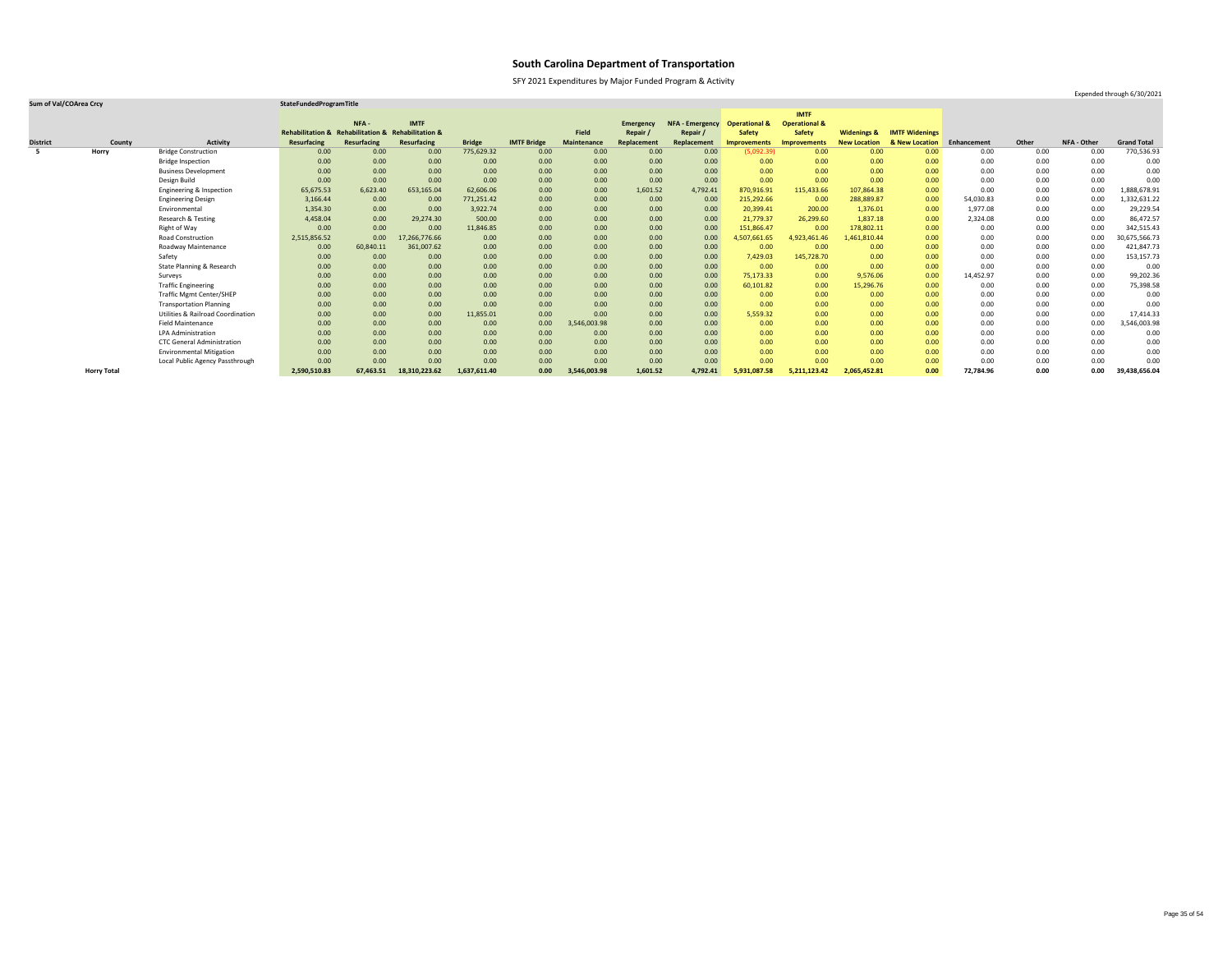SFY 2021 Expenditures by Major Funded Program & Activity

### **Sum of Val/COArea Crcy StateFundedProgramTitle**

|                 |                     |                                              |                                                    |             |                    |               |                    |                    |                  |                        |                          | <b>IMTF</b>              |                        |                       |             |       |             |                    |
|-----------------|---------------------|----------------------------------------------|----------------------------------------------------|-------------|--------------------|---------------|--------------------|--------------------|------------------|------------------------|--------------------------|--------------------------|------------------------|-----------------------|-------------|-------|-------------|--------------------|
|                 |                     |                                              |                                                    | NFA-        | <b>IMTF</b>        |               |                    |                    | <b>Emergency</b> | <b>NFA - Emergency</b> | <b>Operational &amp;</b> | <b>Operational &amp;</b> |                        |                       |             |       |             |                    |
|                 |                     |                                              | Rehabilitation & Rehabilitation & Rehabilitation & |             |                    |               |                    | <b>Field</b>       | Repair           | Repair                 | <b>Safety</b>            | <b>Safety</b>            | <b>Widenings &amp;</b> | <b>IMTF Widenings</b> |             |       |             |                    |
| <b>District</b> | County              | <b>Activity</b>                              | <b>Resurfacing</b>                                 | Resurfacing | <b>Resurfacing</b> | <b>Bridge</b> | <b>IMTF Bridge</b> | <b>Maintenance</b> | Replacement      | Replacement            | <b>Improvements</b>      | Improvements             | <b>New Location</b>    | & New Location        | Enhancement | Other | NFA - Other | <b>Grand Total</b> |
|                 | <b>Marion</b>       | <b>Bridge Construction</b>                   | 0.00                                               | 0.00        | 0.00               | 0.00          | 0.00               | 0.00               | 0.00             | 0.00                   | 0.00                     | 0.00                     | 0.00                   | 0.00                  | 0.00        | 0.00  | 0.00        | 0.00               |
|                 |                     | <b>Bridge Inspection</b>                     | 0.00                                               | 0.00        | 0.00               | 0.00          | 0.00               | 0.00               | 0.00             | 0.00                   | 0.00                     | 0.00                     | 0.00                   | 0.00                  | 0.00        | 0.00  | 0.00        | 0.00               |
|                 |                     | <b>Business Development</b>                  | 0.00                                               | 0.00        | 0.00               | 0.00          | 0.00               | 0.00               | 0.00             | 0.00                   | 0.00                     | 0.00                     | 0.00                   | 0.00 <sub>1</sub>     | 0.00        | 0.00  | 0.00        | 0.00               |
|                 |                     | Design Build                                 | 0.00                                               | 0.00        | 0.00               | 0.00          | 0.00               | 0.00               | 0.00             | 0.00                   | 0.00                     | 0.00                     | 0.00                   | 0.00                  | 0.00        | 0.00  | 0.00        | 0.00               |
|                 |                     | Engineering & Inspection                     | 390.56                                             | 19,961.95   | 213,891.08         | (241.08)      | 0.00               | 0.00               | 0.00             | 0.00                   | 340,833.50               | 0.00                     | 0.00                   | 0.00                  | 0.00        | 0.00  | 0.00        | 574,836.01         |
|                 |                     | <b>Engineering Design</b>                    | 0.00                                               | 0.00        | 0.00               | 77,236.79     | 0.00               | 0.00               | 0.00             | 0.00                   | 1,093.18                 | 0.00                     | 0.00                   | 0.00 <sub>1</sub>     | 0.00        | 0.00  | 0.00        | 78,329.97          |
|                 |                     | Environmental                                | 0.00                                               | 0.00        | 0.00               | 0.00          | 0.00               | 0.00               | 0.00             | 0.00                   | 125.00                   | 0.00                     | 0.00                   | 0.00                  | 0.00        | 0.00  | 0.00        | 125.00             |
|                 |                     | Research & Testing                           | 0.00                                               | 0.00        | 14,635.48          | (601.52)      | 0.00               | 0.00               | 0.00             | 0.00                   | 9,697.87                 | 0.00                     | 0.00                   | 0.00                  | 0.00        | 0.00  | 0.00        | 23,731.83          |
|                 |                     | Right of Way                                 | 0.00                                               | 0.00        | 0.00               | 341.09        | 0.00               | 0.00               | 0.00             | 0.00                   | 27,536.53                | 0.00                     | 0.00                   | 0.00                  | 0.00        | 0.00  | 0.00        | 27,877.62          |
|                 |                     | <b>Road Construction</b>                     | (16,007.11)                                        | 0.00        | 2,824,419.49       | 0.00          | 0.00               | 0.00               | 0.00             | 0.00                   | 3,399,948.14             | 0.00                     | 0.00                   | 0.00                  | 0.00        | 0.00  | 0.00        | 6,208,360.52       |
|                 |                     | <b>Roadway Maintenance</b>                   | 0.00                                               | 29,690.38   | 74,811.29          | 0.00          | 0.00               | 0.00               | 0.00             | 0.00                   | 0.00                     | 0.00                     | 0.00                   | 0.00                  | 0.00        | 0.00  | 0.00        | 104,501.67         |
|                 |                     | Safety                                       | 0.00                                               | 0.00        | 0.00               | 0.00          | 0.00               | 0.00               | 0.00             | 0.00                   | 2,163.74                 | 0.00                     | 0.00                   | 0.00 <sub>1</sub>     | 0.00        | 0.00  | 0.00        | 2,163.74           |
|                 |                     | State Planning & Research                    | 0.00                                               | 0.00        | 0.00               | 0.00          | 0.00               | 0.00               | 0.00             | 0.00                   | 0.00                     | 0.00                     | 0.00                   | 0.00                  | 0.00        | 0.00  | 0.00        | 0.00               |
|                 |                     | Surveys                                      | 0.00                                               | 0.00        | 0.00               | 0.00          | 0.00               | 0.00               | 0.00             | 0.00                   | 3,397.97                 | 0.00                     | 0.00                   | 0.00                  | 0.00        | 0.00  | 0.00        | 3,397.97           |
|                 |                     | <b>Traffic Engineering</b>                   | 0.00                                               | 0.00        | 0.00               | 0.00          | 0.00               | 0.00               | 0.00             | 0.00                   | 580.05                   | 0.00                     | 0.00                   | 0.00 <sub>1</sub>     | 0.00        | 0.00  | 0.00        | 580.05             |
|                 |                     | <b>Traffic Mgmt Center/SHEP</b>              | 0.00                                               | 0.00        | 0.00               | 0.00          | 0.00               | 0.00               | 0.00             | 0.00                   | 0.00                     | 0.00                     | 0.00                   | 0.00                  | 0.00        | 0.00  | 0.00        | 0.00               |
|                 |                     | <b>Transportation Planning</b>               | 0.00                                               | 0.00        | 0.00               | 0.00          | 0.00               | 0.00               | 0.00             | 0.00                   | 0.00                     | 0.00                     | 0.00                   | 0.00                  | 0.00        | 0.00  | 0.00        | 0.00               |
|                 |                     | <b>Utilities &amp; Railroad Coordination</b> | 0.00                                               | 0.00        | 0.00               | 0.00          | 0.00               | 0.00               | 0.00             | 0.00                   | 0.00                     | 0.00                     | 0.00                   | 0.00 <sub>1</sub>     | 0.00        | 0.00  | 0.00        | 0.00               |
|                 |                     | <b>Field Maintenance</b>                     | 0.00                                               | 0.00        | 0.00               | 0.00          | 0.00               | 2,612,370.10       | 0.00             | 0.00                   | 0.00                     | 0.00                     | 0.00                   | 0.00                  | 0.00        | 0.00  | 0.00        | 2,612,370.10       |
|                 |                     | <b>LPA Administration</b>                    | 0.00                                               | 0.00        | 0.00               | 0.00          | 0.00               | 0.00               | 0.00             | 0.00                   | 0.00                     | 0.00                     | 0.00                   | 0.00 <sub>1</sub>     | 0.00        | 0.00  | 0.00        | 0.00               |
|                 |                     | <b>CTC General Administration</b>            | 0.00                                               | 0.00        | 0.00               | 0.00          | 0.00               | 0.00               | 0.00             | 0.00                   | 0.00                     | 0.00                     | 0.00                   | 0.00 <sub>1</sub>     | 0.00        | 0.00  | 0.00        | 0.00               |
|                 |                     | <b>Environmental Mitigation</b>              | 0.00                                               | 0.00        | 0.00               | 0.00          | 0.00               | 0.00               | 0.00             | 0.00                   | 0.00                     | 0.00                     | 0.00                   | 0.00                  | 0.00        | 0.00  | 0.00        | 0.00               |
|                 |                     | Local Public Agency Passthrough              | 0.00                                               | 0.00        | 0.00               | 0.00          | 0.00               | 0.00               | 0.00             | 0.00                   | 0.00                     | 0.00                     | 0.00                   | 0.00                  | 0.00        | 0.00  | 0.00        | 0.00               |
|                 | <b>Marion Total</b> |                                              | (15,616.55)                                        | 49,652.33   | 3,127,757.34       | 76,735.28     | 0.00               | 2,612,370.10       | 0.00             | 0.00                   | 3,785,375.98             | 0.00                     | 0.00                   | 0.00                  | 0.00        | 0.00  | 0.00        | 9,636,274.48       |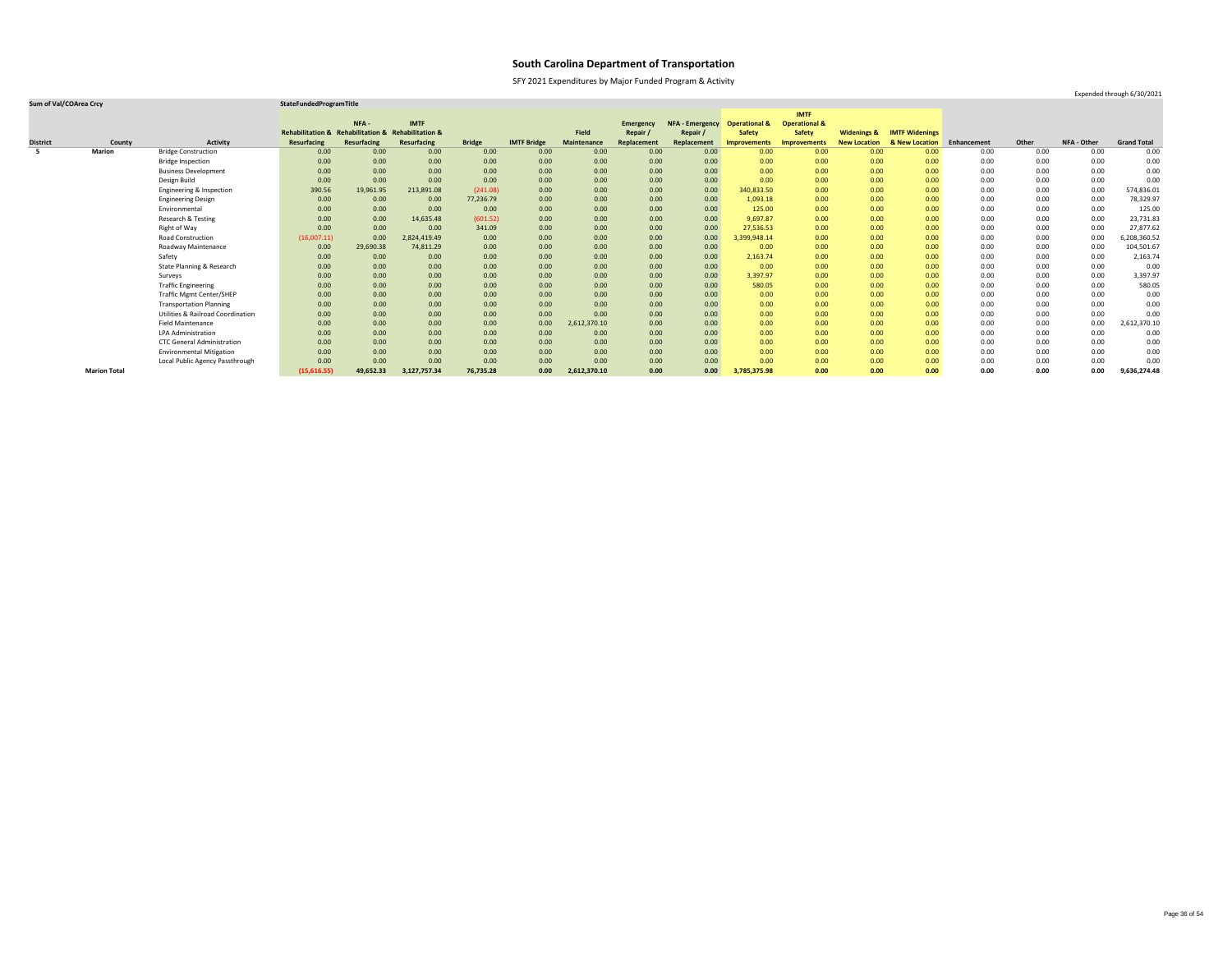SFY 2021 Expenditures by Major Funded Program & Activity

### **Sum of Val/COArea Crcy StateFundedProgramTitle**

|                 |                       |                                              |                                                    |             |              |               |                    |                    |                  |                        |                          | <b>IMTF</b>              |                        |                       |             |       |                    |                    |
|-----------------|-----------------------|----------------------------------------------|----------------------------------------------------|-------------|--------------|---------------|--------------------|--------------------|------------------|------------------------|--------------------------|--------------------------|------------------------|-----------------------|-------------|-------|--------------------|--------------------|
|                 |                       |                                              |                                                    | NFA-        | <b>IMTF</b>  |               |                    |                    | <b>Emergency</b> | <b>NFA - Emergency</b> | <b>Operational &amp;</b> | <b>Operational &amp;</b> |                        |                       |             |       |                    |                    |
|                 |                       |                                              | Rehabilitation & Rehabilitation & Rehabilitation & |             |              |               |                    | <b>Field</b>       | Repair           | Repair /               | <b>Safety</b>            | <b>Safety</b>            | <b>Widenings &amp;</b> | <b>IMTF Widenings</b> |             |       |                    |                    |
| <b>District</b> | County                | <b>Activity</b>                              | <b>Resurfacing</b>                                 | Resurfacing | Resurfacing  | <b>Bridge</b> | <b>IMTF Bridge</b> | <b>Maintenance</b> | Replacement      | Replacement            | <b>Improvements</b>      | <b>Improvements</b>      | <b>New Location</b>    | & New Location        | Enhancement | Other | <b>NFA - Other</b> | <b>Grand Total</b> |
|                 | <b>Marlboro</b>       | <b>Bridge Construction</b>                   | 0.00                                               | 0.00        | 0.00         | 0.00          | 0.00               | 0.00               | 0.00             | 0.00 <sub>1</sub>      | 0.00                     | 0.00                     | 0.00                   | 0.00 <sub>1</sub>     | 0.00        | 0.00  | 0.00               | 0.00               |
|                 |                       | <b>Bridge Inspection</b>                     | 0.00                                               | 0.00        | 0.00         | 0.00          | 0.00               | 0.00               | 0.00             | 0.00                   | 0.00                     | 0.00                     | 0.00                   | 0.00                  | 0.00        | 0.00  | 0.00               | 0.00               |
|                 |                       | <b>Business Development</b>                  | 0.00                                               | 0.00        | 0.00         | 0.00          | 0.00               | 0.00               | 0.00             | 0.00                   | 0.00                     | 0.00                     | 0.00                   | 0.00                  | 0.00        | 0.00  | 0.00               | 0.00               |
|                 |                       | Design Build                                 | 0.00                                               | 0.00        | 0.00         | 0.00          | 0.00               | 0.00               | 490.27           | 0.00                   | 0.00                     | 0.00                     | 0.00                   | 0.00                  | 0.00        | 0.00  | 0.00               | 490.27             |
|                 |                       | Engineering & Inspection                     | 51,087.11                                          | 13,529.14   | 115,598.21   | 0.00          | 0.00               | 0.00               | 532.83           | 0.00                   | 0.00                     | 0.00                     | 0.00                   | 0.00                  | 0.00        | 0.00  | 0.00               | 180,747.29         |
|                 |                       | <b>Engineering Design</b>                    | 402.68                                             | 0.00        | 0.00         | 0.00          | 0.00               | 0.00               | 0.00             | 0.00                   | 0.00                     | 0.00                     | 0.00                   | 0.00                  | 0.00        | 0.00  | 0.00               | 402.68             |
|                 |                       | Environmental                                | 0.00                                               | 0.00        | 0.00         | 0.00          | 0.00               | 0.00               | 0.00             | 0.00                   | 0.00                     | 0.00                     | 0.00                   | 0.00                  | 0.00        | 0.00  | 0.00               | 0.00               |
|                 |                       | Research & Testing                           | 514.31                                             | 0.00        | 1,892.73     | 0.00          | 0.00               | 0.00               | (24.58)          | 0.00                   | 0.00                     | 0.00                     | 0.00                   | 0.00                  | 0.00        | 0.00  | 0.00               | 2,382.46           |
|                 |                       | Right of Way                                 | 0.00                                               | 0.00        | 0.00         | 0.00          | 0.00               | 0.00               | 0.00             | 0.00                   | 250.00                   | 0.00                     | 0.00                   | 0.00                  | 0.00        | 0.00  | 0.00               | 250.00             |
|                 |                       | <b>Road Construction</b>                     | 510,875.00                                         | 0.00        | 1,806,681.73 | 0.00          | 0.00               | 0.00               | 0.00             | 0.00                   | 0.00                     | 0.00                     | 0.00                   | 0.00                  | 0.00        | 0.00  | 0.00               | 2,317,556.73       |
|                 |                       | <b>Roadway Maintenance</b>                   | 0.00                                               | 180,166.41  | 41,845.65    | 0.00          | 0.00               | 0.00               | 0.00             | 0.00                   | 0.00                     | 0.00                     | 0.00                   | 0.00                  | 0.00        | 0.00  | 0.00               | 222,012.06         |
|                 |                       | Safety                                       | 0.00                                               | 0.00        | 0.00         | 0.00          | 0.00               | 0.00               | 0.00             | 0.00                   | 0.00                     | 0.00                     | 0.00                   | 0.00                  | 0.00        | 0.00  | 0.00               | 0.00               |
|                 |                       | State Planning & Research                    | 0.00                                               | 0.00        | 0.00         | 0.00          | 0.00               | 0.00               | 0.00             | 0.00                   | 0.00                     | 0.00                     | 0.00                   | 0.00                  | 0.00        | 0.00  | 0.00               | 0.00               |
|                 |                       | Surveys                                      | 0.00                                               | 0.00        | 0.00         | 0.00          | 0.00               | 0.00               | 0.00             | 0.00                   | 0.00                     | 0.00                     | 0.00                   | 0.00                  | 0.00        | 0.00  | 0.00               | 0.00               |
|                 |                       | <b>Traffic Engineering</b>                   | 0.00                                               | 0.00        | 0.00         | 0.00          | 0.00               | 0.00               | 0.00             | 0.00                   | 50,281.66                | 0.00                     | 0.00                   | 0.00                  | 0.00        | 0.00  | 0.00               | 50,281.66          |
|                 |                       | <b>Traffic Mgmt Center/SHEP</b>              | 0.00                                               | 0.00        | 0.00         | 0.00          | 0.00               | 0.00               | 0.00             | 0.00                   | 0.00                     | 0.00                     | 0.00                   | 0.00                  | 0.00        | 0.00  | 0.00               | 0.00               |
|                 |                       | <b>Transportation Planning</b>               | 0.00                                               | 0.00        | 0.00         | 0.00          | 0.00               | 0.00               | 0.00             | 0.00                   | 0.00                     | 0.00                     | 0.00                   | 0.00                  | 0.00        | 0.00  | 0.00               | 0.00               |
|                 |                       | <b>Utilities &amp; Railroad Coordination</b> | 0.00                                               | 0.00        | 0.00         | 0.00          | 0.00               | 0.00               | 0.00             | 0.00                   | 0.00                     | 0.00                     | 0.00                   | 0.00                  | 0.00        | 0.00  | 0.00               | 0.00               |
|                 |                       | <b>Field Maintenance</b>                     | 0.00                                               | 0.00        | 0.00         | 0.00          | 0.00               | 1,490,016.87       | 0.00             | 0.00                   | 0.00                     | 0.00                     | 0.00                   | 0.00                  | 0.00        | 0.00  | 0.00               | 1,490,016.87       |
|                 |                       | <b>LPA Administration</b>                    | 0.00                                               | 0.00        | 0.00         | 0.00          | 0.00               | 0.00               | 0.00             | 0.00                   | 0.00                     | 0.00                     | 0.00                   | 0.00                  | 0.00        | 0.00  | 0.00               | 0.00               |
|                 |                       | <b>CTC General Administration</b>            | 0.00                                               | 0.00        | 0.00         | 0.00          | 0.00               | 0.00               | 0.00             | 0.00                   | 0.00                     | 0.00                     | 0.00                   | 0.00                  | 0.00        | 0.00  | 0.00               | 0.00               |
|                 |                       | <b>Environmental Mitigation</b>              | 0.00                                               | 0.00        | 0.00         | 0.00          | 0.00               | 0.00               | 0.00             | 0.00                   | 0.00                     | 0.00                     | 0.00                   | 0.00                  | 0.00        | 0.00  | 0.00               | 0.00               |
|                 |                       | Local Public Agency Passthrough              | 0.00                                               | 0.00        | 0.00         | 0.00          | 0.00               | 0.00               | 0.00             | 0.00                   | 0.00                     | 0.00                     | 0.00                   | 0.00                  | 0.00        | 0.00  | 0.00               | 0.00               |
|                 | <b>Marlboro Total</b> |                                              | 562,879.10                                         | 193,695.55  | 1,966,018.32 | 0.00          | 0.00               | 1,490,016.87       | 998.52           | 0.00                   | 50,531.66                | 0.00                     | 0.00                   | 0.00                  | 0.00        | 0.00  | 0.00               | 4,264,140.02       |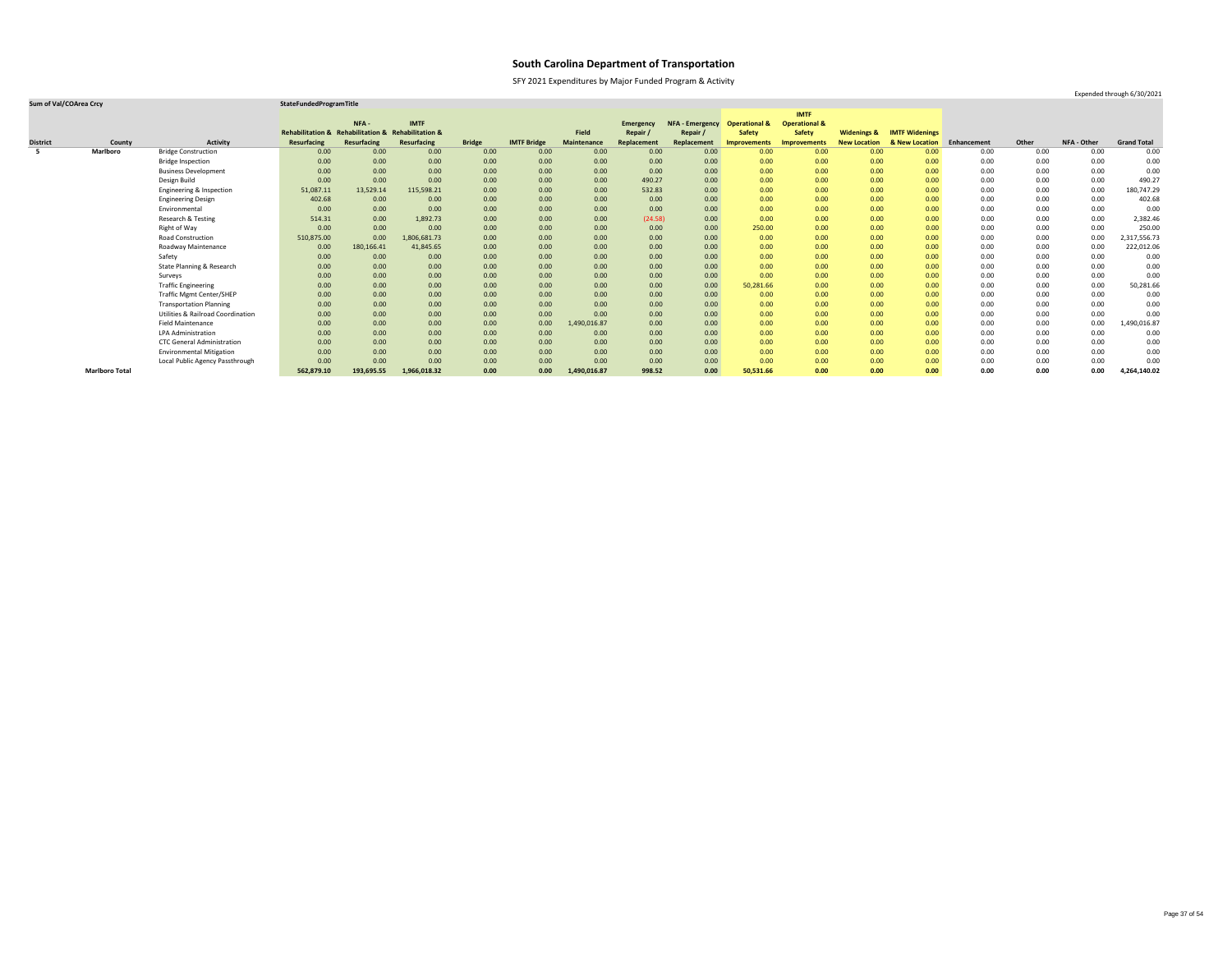SFY 2021 Expenditures by Major Funded Program & Activity

### **Sum of Val/COArea Crcy StateFundedProgramTitle**

|                 |                           |                                              |                                                    |                    |                    |               |                    |                    |                  |                        |                          | <b>IMTF</b>              |                        |                       |             |       |             |                    |
|-----------------|---------------------------|----------------------------------------------|----------------------------------------------------|--------------------|--------------------|---------------|--------------------|--------------------|------------------|------------------------|--------------------------|--------------------------|------------------------|-----------------------|-------------|-------|-------------|--------------------|
|                 |                           |                                              |                                                    | NFA-               | <b>IMTF</b>        |               |                    |                    | <b>Emergency</b> | <b>NFA - Emergency</b> | <b>Operational &amp;</b> | <b>Operational &amp;</b> |                        |                       |             |       |             |                    |
|                 |                           |                                              | Rehabilitation & Rehabilitation & Rehabilitation & |                    |                    |               |                    | <b>Field</b>       | Repair           | Repair /               | <b>Safety</b>            | <b>Safety</b>            | <b>Widenings &amp;</b> | <b>IMTF Widenings</b> |             |       |             |                    |
| <b>District</b> | County                    | <b>Activity</b>                              | <b>Resurfacing</b>                                 | <b>Resurfacing</b> | <b>Resurfacing</b> | <b>Bridge</b> | <b>IMTF Bridge</b> | <b>Maintenance</b> | Replacement      | Replacement            | <b>Improvements</b>      | <b>Improvements</b>      | <b>New Location</b>    | & New Location        | Enhancement | Other | NFA - Other | <b>Grand Total</b> |
| - 5             | Williamsburg              | <b>Bridge Construction</b>                   | 0.00                                               | 0.00               | 0.00               | 0.00          | 0.00               | 0.00               | 0.00             | 0.00                   | 0.00                     | 0.00                     | 0.00                   | 0.00 <sub>1</sub>     | 0.00        | 0.00  | 0.00        | 0.00               |
|                 |                           | <b>Bridge Inspection</b>                     | 0.00                                               | 0.00               | 0.00               | 0.00          | 0.00               | 0.00               | 0.00             | 0.00 <sub>1</sub>      | 0.00                     | 0.00                     | 0.00                   | 0.00                  | 0.00        | 0.00  | 0.00        | 0.00               |
|                 |                           | <b>Business Development</b>                  | 0.00                                               | 0.00               | 0.00               | 0.00          | 0.00               | 0.00               | 0.00             | 0.00                   | 0.00                     | 0.00                     | 0.00                   | 0.00                  | 0.00        | 0.00  | 0.00        | 0.00               |
|                 |                           | Design Build                                 | 0.00                                               | 0.00               | 0.00               | 0.00          | 0.00               | 0.00               | 0.00             | 0.00 <sub>1</sub>      | 0.00                     | 0.00                     | 0.00                   | 0.00                  | 0.00        | 0.00  | 0.00        | 0.00               |
|                 |                           | Engineering & Inspection                     | 200.57                                             | 39,204.47          | 156,823.50         | 0.00          | 0.00               | 0.00               | 0.00             | 0.00                   | 0.00                     | 0.00                     | 0.00                   | 0.00                  | 0.00        | 0.00  | 0.00        | 196,228.54         |
|                 |                           | <b>Engineering Design</b>                    | 0.00                                               | 0.00               | 0.00               | 74,893.89     | 0.00               | 0.00               | 0.00             | 0.00                   | 6,349.23                 | 0.00                     | 161,317.88             | 0.00                  | 0.00        | 0.00  | 0.00        | 242,561.00         |
|                 |                           | Environmental                                | 0.00                                               | 0.00               | 0.00               | 3,875.00      | 0.00               | 0.00               | 0.00             | 0.00                   | 902.48                   | 0.00                     | 556.52                 | 0.00                  | 0.00        | 0.00  | 0.00        | 5,334.00           |
|                 |                           | Research & Testing                           | (999.00)                                           | 60.00              | 2,278.89           | 0.00          | 0.00               | 0.00               | 0.00             | 0.00                   | 0.00                     | 0.00                     | 0.00                   | 0.00                  | 0.00        | 0.00  | 0.00        | 1,339.89           |
|                 |                           | Right of Way                                 | 0.00                                               | 0.00               | 0.00               | 26,932.31     | 0.00               | 0.00               | 0.00             | 0.00                   | 251.46                   | 0.00                     | 0.00                   | 0.00                  | 0.00        | 0.00  | 0.00        | 27,183.77          |
|                 |                           | <b>Road Construction</b>                     | 0.00                                               | 0.00               | 5,416,633.10       | 0.00          | 0.00               | 0.00               | 0.00             | 0.00                   | 0.00                     | 0.00                     | 0.00                   | 0.00                  | 0.00        | 0.00  | 0.00        | 5,416,633.10       |
|                 |                           | Roadway Maintenance                          | 0.00                                               | 1,756,351.18       | 794,830.44         | 0.00          | 0.00               | 0.00               | 0.00             | 0.00                   | 0.00                     | 0.00                     | 0.00                   | 0.00                  | 0.00        | 0.00  | 0.00        | 2,551,181.62       |
|                 |                           | Safety                                       | 0.00                                               | 0.00               | 0.00               | 0.00          | 0.00               | 0.00               | 0.00             | 0.00                   | 0.00                     | 0.00                     | 0.00                   | 0.00                  | 0.00        | 0.00  | 0.00        | 0.00               |
|                 |                           | State Planning & Research                    | 0.00                                               | 0.00               | 0.00               | 0.00          | 0.00               | 0.00               | 0.00             | 0.00                   | 0.00                     | 0.00                     | 0.00                   | 0.00                  | 0.00        | 0.00  | 0.00        | 0.00               |
|                 |                           | Surveys                                      | 0.00                                               | 0.00               | 0.00               | 474.93        | 0.00               | 0.00               | 0.00             | 0.00                   | 7,160.53                 | 0.00                     | 0.00                   | 0.00                  | 0.00        | 0.00  | 0.00        | 7,635.46           |
|                 |                           | <b>Traffic Engineering</b>                   | 0.00                                               | 0.00               | 0.00               | 0.00          | 0.00               | 0.00               | 0.00             | 0.00                   | 173,562.97               | 0.00                     | 834.71                 | 0.00                  | 0.00        | 0.00  | 0.00        | 174,397.68         |
|                 |                           | <b>Traffic Mgmt Center/SHEP</b>              | 0.00                                               | 0.00               | 0.00               | 0.00          | 0.00               | 0.00               | 0.00             | 0.00                   | 0.00                     | 0.00                     | 0.00                   | 0.00                  | 0.00        | 0.00  | 0.00        | 0.00               |
|                 |                           | <b>Transportation Planning</b>               | 0.00                                               | 0.00               | 0.00               | 0.00          | 0.00               | 0.00               | 0.00             | 0.00                   | 0.00                     | 0.00                     | 0.00                   | 0.00                  | 0.00        | 0.00  | 0.00        | 0.00               |
|                 |                           | <b>Utilities &amp; Railroad Coordination</b> | 0.00                                               | 0.00               | 0.00               | 0.00          | 0.00               | 0.00               | 0.00             | 0.00                   | 0.00                     | 0.00                     | 0.00                   | 0.00                  | 0.00        | 0.00  | 0.00        | 0.00               |
|                 |                           | <b>Field Maintenance</b>                     | 0.00                                               | 0.00               | 0.00               | 0.00          | 0.00               | 2,624,788.92       | 0.00             | 0.00                   | 0.00                     | 0.00                     | 0.00                   | 0.00                  | 0.00        | 0.00  | 0.00        | 2,624,788.92       |
|                 |                           | <b>LPA Administration</b>                    | 0.00                                               | 0.00               | 0.00               | 0.00          | 0.00               | 0.00               | 0.00             | 0.00                   | 0.00                     | 0.00                     | 0.00                   | 0.00                  | 0.00        | 0.00  | 0.00        | 0.00               |
|                 |                           | <b>CTC General Administration</b>            | 0.00                                               | 0.00               | 0.00               | 0.00          | 0.00               | 0.00               | 0.00             | 0.00                   | 0.00                     | 0.00                     | 0.00                   | 0.00                  | 0.00        | 0.00  | 0.00        | 0.00               |
|                 |                           | <b>Environmental Mitigation</b>              | 0.00                                               | 0.00               | 0.00               | 0.00          | 0.00               | 0.00               | 0.00             | 0.00                   | 0.00                     | 0.00                     | 0.00                   | 0.00                  | 0.00        | 0.00  | 0.00        | 0.00               |
|                 |                           | Local Public Agency Passthrough              | 0.00                                               | 0.00               | 0.00               | 0.00          | 0.00               | 0.00               | 0.00             | 0.00                   | 0.00                     | 0.00                     | 0.00                   | 0.00                  | 0.00        | 0.00  | 0.00        | 0.00               |
|                 | <b>Williamsburg Total</b> |                                              | (798.43)                                           | 1,795,615.65       | 6,370,565.93       | 106,176.13    | 0.00               | 2,624,788.92       | 0.00             | 0.00                   | 188,226.67               | 0.00                     | 162,709.11             | 0.00                  | 0.00        | 0.00  | 0.00        | 11,247,283.98      |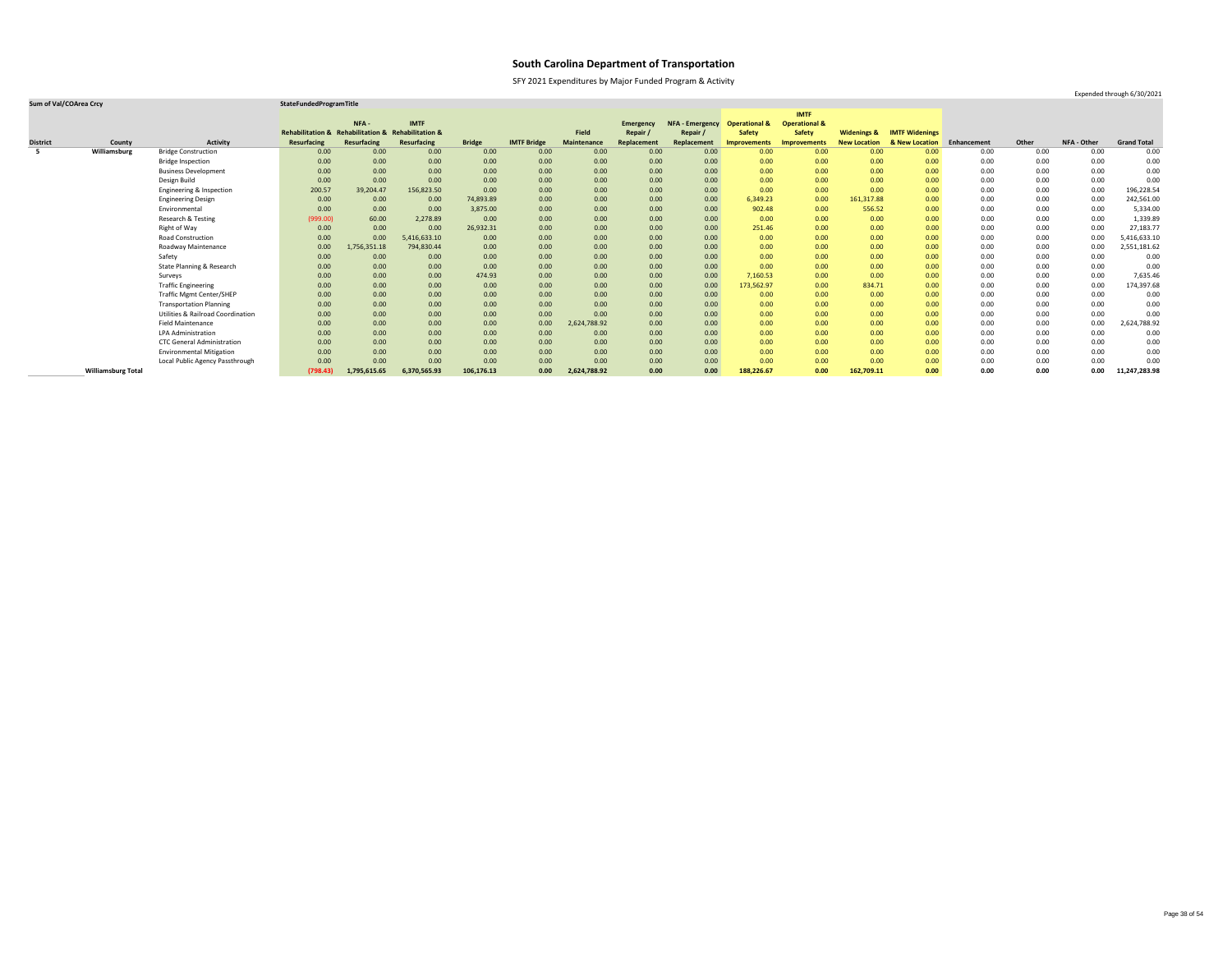SFY 2021 Expenditures by Major Funded Program & Activity

### **Sum of Val/COArea Crcy StateFundedProgramTitle**

|                 |                       |                                              |                             |                                   |              |               |                    |                    |                  |                        |                          | <b>IMTF</b>              |                        |                       |             |       |             |                    |
|-----------------|-----------------------|----------------------------------------------|-----------------------------|-----------------------------------|--------------|---------------|--------------------|--------------------|------------------|------------------------|--------------------------|--------------------------|------------------------|-----------------------|-------------|-------|-------------|--------------------|
|                 |                       |                                              |                             | NFA -                             | <b>IMTF</b>  |               |                    |                    | <b>Emergency</b> | <b>NFA - Emergency</b> | <b>Operational &amp;</b> | <b>Operational &amp;</b> |                        |                       |             |       |             |                    |
|                 |                       |                                              | <b>Rehabilitation &amp;</b> | Rehabilitation & Rehabilitation & |              |               |                    | <b>Field</b>       | Repair           | Repair /               | <b>Safety</b>            | <b>Safety</b>            | <b>Widenings &amp;</b> | <b>IMTF Widenings</b> |             |       |             |                    |
| <b>District</b> | County                | <b>Activity</b>                              | <b>Resurfacing</b>          | Resurfacing                       | Resurfacing  | <b>Bridge</b> | <b>IMTF Bridge</b> | <b>Maintenance</b> | Replacement      | Replacement            | Improvements             | <b>Improvements</b>      | <b>New Location</b>    | & New Location        | Enhancement | Other | NFA - Other | <b>Grand Total</b> |
| -6              | <b>Beaufort</b>       | <b>Bridge Construction</b>                   | 0.00                        | 0.00                              | 0.00         | 15,388,234.33 | 0.00               | 0.00               | 0.00             | 0.00                   | 0.00                     | 0.00                     | 0.00                   | 0.00 <sub>1</sub>     | 0.00        | 0.00  | 0.00        | 15,388,234.33      |
|                 |                       | <b>Bridge Inspection</b>                     | 0.00                        | 0.00                              | 0.00         | 0.00          | 0.00               | 0.00               | 0.00             | 0.00                   | 0.00                     | 0.00                     | 0.00                   | 0.00 <sub>1</sub>     | 0.00        | 0.00  | 0.00        | 0.00               |
|                 |                       | <b>Business Development</b>                  | 0.00                        | 0.00                              | 0.00         | 0.00          | 0.00               | 0.00               | 0.00             | 0.00                   | 0.00                     | 0.00                     | 0.00                   | 0.00 <sub>1</sub>     | 0.00        | 0.00  | 0.00        | 0.00               |
|                 |                       | Design Build                                 | 63,017.34                   | 0.00                              | 0.00         | 0.00          | 0.00               | 0.00               | 0.00             | 0.00                   | 0.00                     | 0.00                     | 0.00                   | 0.00                  | 0.00        | 0.00  | 0.00        | 63,017.34          |
|                 |                       | Engineering & Inspection                     | 8,128.41                    | 66,276.35                         | 321,822.20   | 1,773,357.14  | 0.00               | 0.00               | 0.00             | 0.00                   | 43,977.19                | 0.00                     | 0.00                   | 0.00                  | 302.01      | 0.00  | 0.00        | 2,213,863.30       |
|                 |                       | <b>Engineering Design</b>                    | 4,200.56                    | 0.00                              | 0.00         | 1,367,429.92  | 0.00               | 0.00               | 0.00             | 0.00                   | 451.68                   | 0.00                     | 0.00                   | 0.00                  | 400.33      | 0.00  | 0.00        | 1,372,482.49       |
|                 |                       | Environmental                                | 270.43                      | 0.00                              | 0.00         | 23,981.27     | 0.00               | 0.00               | 0.00             | 0.00                   | 257.50                   | 0.00                     | 0.00                   | 0.00 <sub>1</sub>     | 591.60      | 0.00  | 0.00        | 25,100.80          |
|                 |                       | <b>Research &amp; Testing</b>                | 0.00                        | 947.10                            | 4,280.45     | 5,651.15      | 0.00               | 0.00               | 0.00             | 0.00                   | 1,359.35                 | 0.00                     | 0.00                   | 0.00                  | 0.00        | 0.00  | 0.00        | 12,238.05          |
|                 |                       | Right of Way                                 | 0.00                        | 0.00                              | 0.00         | 370.48        | 0.00               | 0.00               | 0.00             | 0.00                   | 248,749.75               | 0.00                     | 0.00                   | 0.00                  | 1,520.58    | 0.00  | 0.00        | 250,640.81         |
|                 |                       | <b>Road Construction</b>                     | 0.00                        | 0.00                              | 4,731,489.44 | 5,494,900.00  | 0.00               | 0.00               | 0.00             | 0.00                   | 538,054.88               | 0.00                     | 276,250.42             | 0.00                  | 0.00        | 0.00  | 0.00        | L,040,694.74       |
|                 |                       | Roadway Maintenance                          | 0.00                        | 462,039.45                        | 854,904.75   | 0.00          | 0.00               | 0.00               | 0.00             | 0.00                   | 0.00                     | 0.00                     | 0.00                   | 0.00                  | 0.00        | 0.00  | 0.00        | 1,316,944.20       |
|                 |                       | Safety                                       | 0.00                        | 0.00                              | 0.00         | 0.00          | 0.00               | 0.00               | 0.00             | 0.00                   | 54,052.76                | 0.00                     | 0.00                   | 0.00 <sub>1</sub>     | 0.00        | 0.00  | 0.00        | 54,052.76          |
|                 |                       | State Planning & Research                    | 0.00                        | 0.00                              | 0.00         | 0.00          | 0.00               | 0.00               | 0.00             | 0.00                   | 0.00                     | 0.00                     | 0.00                   | 0.00                  | 0.00        | 0.00  | 0.00        | 0.00               |
|                 |                       | Surveys                                      | 116,884.69                  | 0.00                              | 0.00         | 0.00          | 0.00               | 0.00               | 0.00             | 0.00                   | 543.82                   | 0.00                     | 0.00                   | 0.00                  | 3,942.48    | 0.00  | 0.00        | 121,370.99         |
|                 |                       | <b>Traffic Engineering</b>                   | 495.96                      | 0.00                              | 0.00         | 898.91        | 0.00               | 0.00               | 0.00             | 0.00                   | 0.00                     | 0.00                     | 0.00                   | 0.00 <sub>1</sub>     | 0.00        | 0.00  | 12,518.16   | 13,913.03          |
|                 |                       | <b>Traffic Mgmt Center/SHEP</b>              | 0.00                        | 0.00                              | 0.00         | 0.00          | 0.00               | 0.00               | 0.00             | 0.00                   | 0.00                     | 0.00                     | 0.00                   | 0.00 <sub>1</sub>     | 0.00        | 0.00  | 0.00        | 0.00               |
|                 |                       | <b>Transportation Planning</b>               | 0.00                        | 0.00                              | 0.00         | 0.00          | 0.00               | 0.00               | 0.00             | 0.00                   | 0.00                     | 0.00                     | 0.00                   | 0.00 <sub>1</sub>     | 0.00        | 0.00  | 0.00        | 0.00               |
|                 |                       | <b>Utilities &amp; Railroad Coordination</b> | 0.00                        | 0.00                              | 0.00         | 0.00          | 0.00               | 0.00               | 0.00             | 0.00                   | 0.00                     | 0.00                     | 0.00                   | 0.00 <sub>1</sub>     | 0.00        | 0.00  | 0.00        | 0.00               |
|                 |                       | <b>Field Maintenance</b>                     | 0.00                        | 0.00                              | 0.00         | 0.00          | 0.00               | 1,882,027.70       | 0.00             | 0.00                   | 0.00                     | 0.00                     | 0.00                   | 0.00 <sub>1</sub>     | 0.00        | 0.00  | 0.00        | 1,882,027.70       |
|                 |                       | <b>LPA Administration</b>                    | 0.00                        | 0.00                              | 0.00         | 0.00          | 0.00               | 0.00               | 0.00             | 0.00                   | 0.00                     | 0.00                     | 0.00                   | 0.00                  | 0.00        | 0.00  | 0.00        | 0.00               |
|                 |                       | <b>CTC General Administration</b>            | 0.00                        | 0.00                              | 0.00         | 0.00          | 0.00               | 0.00               | 0.00             | 0.00                   | 0.00                     | 0.00                     | 0.00                   | 0.00 <sub>1</sub>     | 0.00        | 0.00  | 0.00        | 0.00               |
|                 |                       | <b>Environmental Mitigation</b>              | 0.00                        | 0.00                              | 0.00         | 0.00          | 0.00               | 0.00               | 0.00             | 0.00                   | 0.00                     | 0.00                     | 0.00                   | 0.00                  | 0.00        | 0.00  | 0.00        | 0.00               |
|                 |                       | Local Public Agency Passthrough              | 0.00                        | 0.00                              | 0.00         | 0.00          | 0.00               | 0.00               | 0.00             | 0.00                   | 0.00                     | 0.00                     | 0.00                   | 0.00                  | 0.00        | 0.00  | 0.00        | 0.00               |
|                 | <b>Beaufort Total</b> |                                              | 192,997.39                  | 529,262.90                        | 5,912,496.84 | 24,054,823.20 | 0.00               | 1,882,027.70       | 0.00             | 0.00                   | 887,446.93               | 0.00                     | 276,250.42             | 0.00                  | 6,757.00    | 0.00  | 12,518.16   | 33,754,580.54      |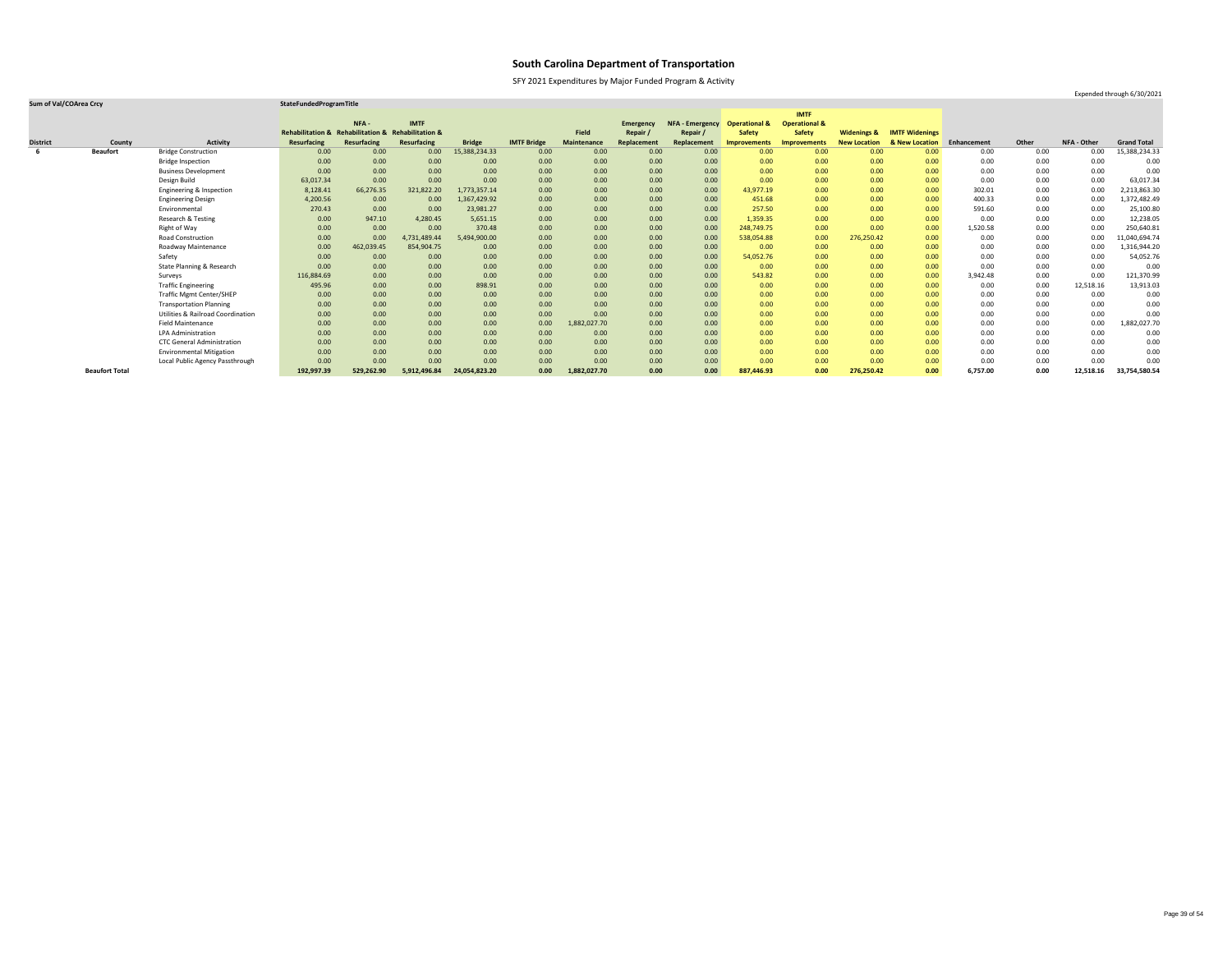SFY 2021 Expenditures by Major Funded Program & Activity

### **Sum of Val/COArea Crcy StateFundedProgramTitle**

|                 |                       |                                              |                                                    |             |              |               |                    |                    |                  |                        |                          | <b>IMTF</b>              |                        |                       |             |       |             |                    |
|-----------------|-----------------------|----------------------------------------------|----------------------------------------------------|-------------|--------------|---------------|--------------------|--------------------|------------------|------------------------|--------------------------|--------------------------|------------------------|-----------------------|-------------|-------|-------------|--------------------|
|                 |                       |                                              |                                                    | NFA-        | <b>IMTF</b>  |               |                    |                    | <b>Emergency</b> | <b>NFA - Emergency</b> | <b>Operational &amp;</b> | <b>Operational &amp;</b> |                        |                       |             |       |             |                    |
|                 |                       |                                              | Rehabilitation & Rehabilitation & Rehabilitation & |             |              |               |                    | <b>Field</b>       | Repair           | Repair                 | <b>Safety</b>            | <b>Safety</b>            | <b>Widenings &amp;</b> | <b>IMTF Widenings</b> |             |       |             |                    |
| <b>District</b> | County                | <b>Activity</b>                              | <b>Resurfacing</b>                                 | Resurfacing | Resurfacing  | <b>Bridge</b> | <b>IMTF Bridge</b> | <b>Maintenance</b> | Replacement      | Replacement            | <b>Improvements</b>      | <b>Improvements</b>      | <b>New Location</b>    | & New Location        | Enhancement | Other | NFA - Other | <b>Grand Total</b> |
|                 | <b>Berkeley</b>       | <b>Bridge Construction</b>                   | 0.00                                               | 0.00        | 0.00         | 8,055.00      | 0.00               | 0.00               | 0.00             | 0.00                   | 1,337,309.95             | 0.00                     | 0.00                   | 0.00                  | 0.00        | 0.00  | 0.00        | 1,345,364.95       |
|                 |                       | <b>Bridge Inspection</b>                     | 0.00                                               | 0.00        | 0.00         | 0.00          | 0.00               | 0.00               | 0.00             | 0.00                   | 0.00                     | 0.00                     | 0.00                   | 0.00                  | 0.00        | 0.00  | 0.00        | 0.00               |
|                 |                       | <b>Business Development</b>                  | 0.00                                               | 0.00        | 0.00         | 0.00          | 0.00               | 0.00               | 0.00             | 0.00                   | 0.00                     | 0.00                     | 0.00                   | 0.00                  | 0.00        | 0.00  | 0.00        | 0.00               |
|                 |                       | Design Build                                 | 0.00                                               | 0.00        | 0.00         | 0.00          | 0.00               | 0.00               | 0.00             | 0.00                   | 0.00                     | 0.00                     | (4.30)                 | 0.00                  | 0.00        | 0.00  | 0.00        | (4.30)             |
|                 |                       | Engineering & Inspection                     | 1,074.38                                           | 26,860.40   | 144,695.92   | 7,613.38      | 0.00               | 0.00               | 0.00             | 0.00                   | 2,516,000.56             | 0.00                     | 251,876.25             | 0.00                  | 0.00        | 0.00  | 0.00        | 2,948,120.89       |
|                 |                       | <b>Engineering Design</b>                    | 6,623.01                                           | 0.00        | 0.00         | 1,800.64      | 0.00               | 0.00               | 0.00             | 0.00                   | 108,498.71               | 0.00                     | 2,088,167.10           | 0.00                  | 141,846.27  | 0.00  | 0.00        | 2,346,935.73       |
|                 |                       | Environmental                                | 0.00                                               | 0.00        | 0.00         | 0.00          | 0.00               | 0.00               | 0.00             | 0.00                   | 120.01                   | 697.00                   | 1,390.70               | 0.00                  | 0.00        | 0.00  | 0.00        | 2,207.71           |
|                 |                       | Research & Testing                           | 0.00                                               | 2,492.14    | 2,999.15     | 0.00          | 0.00               | 0.00               | 0.00             | 0.00                   | 71,012.30                | 0.00                     | 1,546.47               | 0.00                  | 0.00        | 0.00  | 0.00        | 78,050.06          |
|                 |                       | Right of Way                                 | 0.00                                               | 0.00        | 0.00         | 10,015.68     | 0.00               | 0.00               | 0.00             | 0.00                   | 36,589.08                | 0.00                     | 3,198,708.13           | 0.00                  | 35,357.65   | 0.00  | 0.00        | 3,280,670.54       |
|                 |                       | <b>Road Construction</b>                     | 0.00                                               | 0.00        | 3,767,850.95 | 87,231.46     | 0.00               | 0.00               | 0.00             | 0.00                   | 9,689,906.58             | 0.00                     | 3,735,863.36           | 0.00                  | 0.00        | 0.00  | 0.00        | 27,280,852.35      |
|                 |                       | Roadway Maintenance                          | 0.00                                               | 750,699.54  | 326,294.89   | 0.00          | 0.00               | 0.00               | 0.00             | 0.00                   | 0.00                     | 0.00                     | 0.00                   | 0.00                  | 0.00        | 0.00  | 0.00        | 1,076,994.43       |
|                 |                       | Safety                                       | 0.00                                               | 0.00        | 0.00         | 0.00          | 0.00               | 0.00               | 0.00             | 0.00                   | 166,174.89               | 477,109.35               | 5,946.09               | 0.00                  | 0.00        | 0.00  | 0.00        | 649,230.33         |
|                 |                       | State Planning & Research                    | 0.00                                               | 0.00        | 0.00         | 0.00          | 0.00               | 0.00               | 0.00             | 0.00                   | 0.00                     | 0.00                     | 0.00                   | 0.00                  | 0.00        | 0.00  | 0.00        | 0.00               |
|                 |                       | Surveys                                      | 0.00                                               | 0.00        | 0.00         | 7,191.67      | 0.00               | 0.00               | 0.00             | 0.00                   | 19,298.43                | 0.00                     | 5,766.68               | 0.00                  | 12,641.97   | 0.00  | 0.00        | 44,898.75          |
|                 |                       | <b>Traffic Engineering</b>                   | 0.00                                               | 0.00        | 0.00         | 0.00          | 0.00               | 0.00               | 0.00             | 0.00                   | 26,117.59                | 0.00                     | 3,304.59               | 0.00                  | 0.00        | 0.00  | 0.00        | 29,422.18          |
|                 |                       | <b>Traffic Mgmt Center/SHEP</b>              | 0.00                                               | 0.00        | 0.00         | 0.00          | 0.00               | 0.00               | 0.00             | 0.00                   | 0.00                     | 0.00                     | 0.00                   | 0.00                  | 0.00        | 0.00  | 0.00        | 0.00               |
|                 |                       | <b>Transportation Planning</b>               | 0.00                                               | 0.00        | 0.00         | 0.00          | 0.00               | 0.00               | 0.00             | 0.00                   | 0.00                     | 0.00                     | 0.00                   | 0.00                  | 0.00        | 0.00  | 0.00        | 0.00               |
|                 |                       | <b>Utilities &amp; Railroad Coordination</b> | 0.00                                               | 0.00        | 0.00         | 0.00          | 0.00               | 0.00               | 0.00             | 0.00                   | 0.00                     | 0.00                     | 0.00                   | 0.00                  | 0.00        | 0.00  | 0.00        | 0.00               |
|                 |                       | <b>Field Maintenance</b>                     | 0.00                                               | 0.00        | 0.00         | 0.00          | 0.00               | 2,991,826.15       | 0.00             | 0.00                   | 0.00                     | 0.00                     | 0.00                   | 0.00                  | 0.00        | 0.00  | 0.00        | 2,991,826.15       |
|                 |                       | LPA Administration                           | 0.00                                               | 0.00        | 0.00         | 0.00          | 0.00               | 0.00               | 0.00             | 0.00                   | 0.00                     | 0.00                     | 0.00                   | 0.00                  | 0.00        | 0.00  | 0.00        | 0.00               |
|                 |                       | <b>CTC General Administration</b>            | 0.00                                               | 0.00        | 0.00         | 0.00          | 0.00               | 0.00               | 0.00             | 0.00                   | 0.00                     | 0.00                     | 0.00                   | 0.00                  | 0.00        | 0.00  | 0.00        | 0.00               |
|                 |                       | <b>Environmental Mitigation</b>              | 0.00                                               | 0.00        | 0.00         | 0.00          | 0.00               | 0.00               | 0.00             | 0.00                   | 115,182.00               | 0.00                     | 0.00                   | 0.00                  | 0.00        | 0.00  | 0.00        | 115,182.00         |
|                 |                       | Local Public Agency Passthrough              | 0.00                                               | 0.00        | 0.00         | 0.00          | 0.00               | 0.00               | 0.00             | 0.00                   | 0.00                     | 0.00                     | 0.00                   | 0.00                  | 0.00        | 0.00  | 0.00        | 0.00               |
|                 | <b>Berkeley Total</b> |                                              | 7,697.39                                           | 780,052.08  | 4,241,840.91 | 121,907.83    | 0.00               | 2,991,826.15       | 0.00             | 0.00                   | 24,086,210.10            | 477,806.35               | 9,292,565.07           | 0.00                  | 189,845.89  | 0.00  | 0.00        | 42,189,751.77      |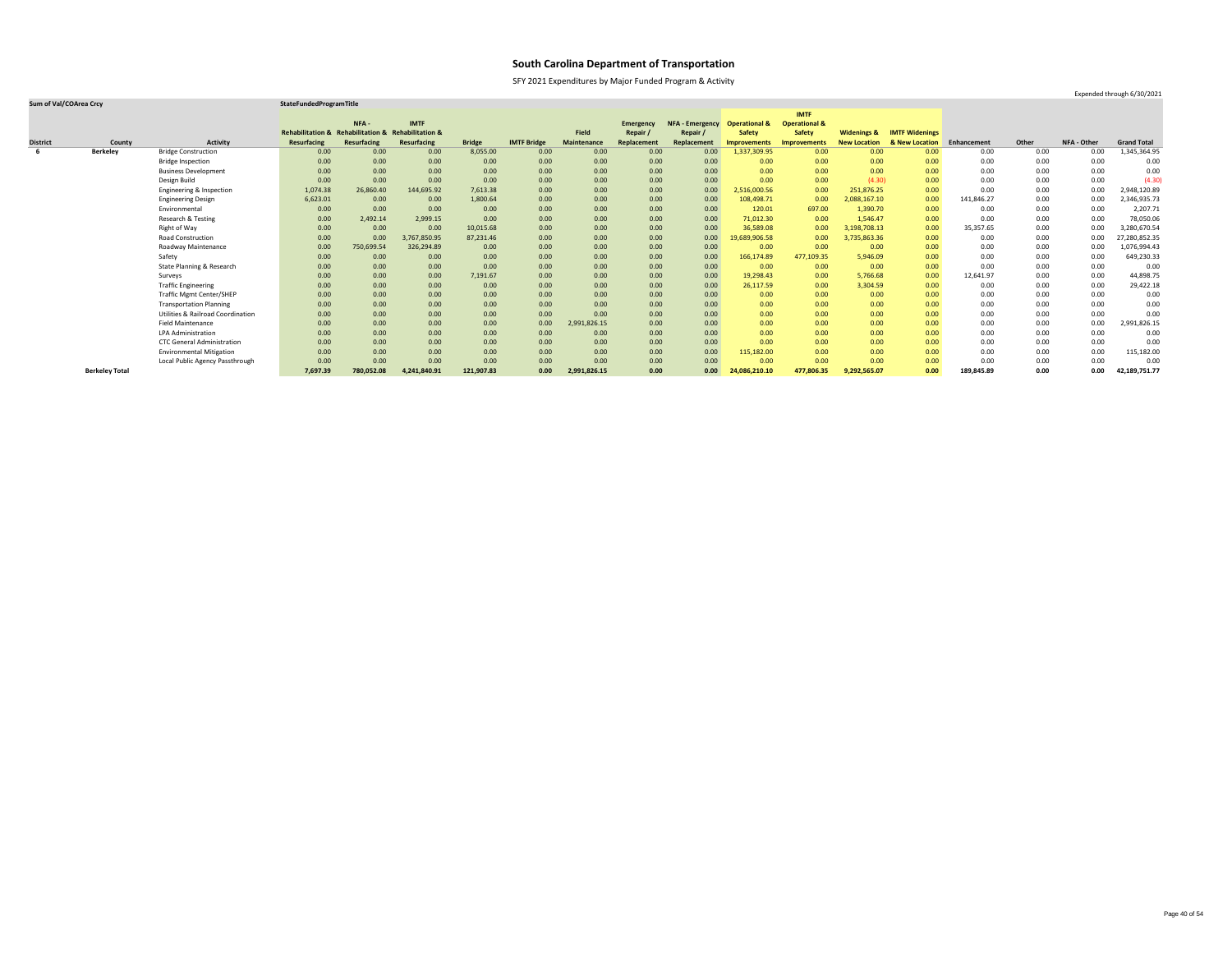SFY 2021 Expenditures by Major Funded Program & Activity

### **Sum of Val/COArea Crcy StateFundedProgramTitle**

|                 |                         |                                              |                                                    |             |              |               |                    |                    |                  |                        |                          | <b>IMTF</b>              |                        |                       |             |       |             |                    |
|-----------------|-------------------------|----------------------------------------------|----------------------------------------------------|-------------|--------------|---------------|--------------------|--------------------|------------------|------------------------|--------------------------|--------------------------|------------------------|-----------------------|-------------|-------|-------------|--------------------|
|                 |                         |                                              |                                                    | NFA-        | <b>IMTF</b>  |               |                    |                    | <b>Emergency</b> | <b>NFA - Emergency</b> | <b>Operational &amp;</b> | <b>Operational &amp;</b> |                        |                       |             |       |             |                    |
|                 |                         |                                              | Rehabilitation & Rehabilitation & Rehabilitation & |             |              |               |                    | <b>Field</b>       | Repair           | Repair /               | <b>Safety</b>            | <b>Safety</b>            | <b>Widenings &amp;</b> | <b>IMTF Widenings</b> |             |       |             |                    |
| <b>District</b> | County                  | <b>Activity</b>                              | <b>Resurfacing</b>                                 | Resurfacing | Resurfacing  | <b>Bridge</b> | <b>IMTF Bridge</b> | <b>Maintenance</b> | Replacement      | Replacement            | <b>Improvements</b>      | <b>Improvements</b>      | <b>New Location</b>    | & New Location        | Enhancement | Other | NFA - Other | <b>Grand Total</b> |
|                 | Charleston              | <b>Bridge Construction</b>                   | 0.00                                               | 0.00        | 0.00         | 5,496,839.11  | 0.00               | 0.00               | 0.00             | 0.00                   | 66,270.96                | 0.00                     | 0.00                   | 0.00                  | 0.00        | 0.00  | 0.00        | 5,563,110.07       |
|                 |                         | <b>Bridge Inspection</b>                     | 0.00                                               | 0.00        | 0.00         | 0.00          | 0.00               | 0.00               | 0.00             | 0.00                   | 0.00 <sub>1</sub>        | 0.00                     | 0.00                   | 0.00                  | 0.00        | 0.00  | 0.00        | 0.00               |
|                 |                         | <b>Business Development</b>                  | 0.00                                               | 0.00        | 0.00         | 0.00          | 0.00               | 0.00               | 0.00             | 0.00                   | 0.00                     | 0.00                     | 0.00                   | 0.00                  | 0.00        | 0.00  | 0.00        | 0.00               |
|                 |                         | Design Build                                 | 0.00                                               | 0.00        | 0.00         | 0.00          | 0.00               | 0.00               | 0.00             | 0.00                   | 39,519.41                | 0.00                     | 523,741.11             | 0.00                  | 0.00        | 0.00  | 0.00        | 563,260.52         |
|                 |                         | Engineering & Inspection                     | 218,578.24                                         | 17,363.10   | 79,666.30    | 583,127.32    | 73.71              | 0.00               | 51,393.61        | 0.00                   | 9,311.02                 | 166,201.91               | 0.00                   | 0.00                  | 82,010.49   | 0.00  | 0.00        | 1,207,725.70       |
|                 |                         | <b>Engineering Design</b>                    | 1,095.08                                           | 0.00        | 12,731.56    | 69,144.09     | 0.00               | 0.00               | 0.00             | 0.00                   | 6,198,581.27             | 0.00                     | 33,481.73              | 0.00                  | 6,868.89    | 0.00  | 0.00        | 6,321,902.62       |
|                 |                         | Environmental                                | 0.00                                               | 0.00        | 403.37       | 735.40        | 0.00               | 0.00               | 0.00             | 0.00                   | 46,707.61                | 0.00                     | 37,945.38              | 0.00                  | 0.00        | 0.00  | 0.00        | 85,791.76          |
|                 |                         | Research & Testing                           | 15,833.73                                          | 0.00        | 3,402.44     | 5,933.84      | 0.00               | 0.00               | 0.00             | 0.00                   | 716.00                   | 2,799.00                 | 0.00                   | 0.00                  | 0.00        | 0.00  | 0.00        | 28,685.01          |
|                 |                         | Right of Way                                 | 0.00                                               | 0.00        | 0.00         | 23,956.58     | 0.00               | 0.00               | 0.00             | 0.00                   | 78,841.64                | 0.00                     | 17,280.95              | 0.00                  | 0.00        | 0.00  | 0.00        | 120,079.17         |
|                 |                         | <b>Road Construction</b>                     | 135,444.81                                         | 0.00        | 1,394,791.43 | 2,757,103.72  | 0.00               | 0.00               | 0.00             | 0.00                   | ,356,086.18              | 7,133,150.05             | 0.00                   | 0.00                  | 0.00        | 0.00  | 0.00        | 12,776,576.19      |
|                 |                         | Roadway Maintenance                          | 0.00                                               | 121,177.88  | 61,296.46    | 0.00          | 0.00               | 0.00               | 0.00             | 0.00                   | 0.00                     | 0.00                     | 0.00                   | 0.00                  | 0.00        | 0.00  | 0.00        | 182,474.34         |
|                 |                         | Safety                                       | 0.00                                               | 0.00        | 0.00         | 0.00          | 0.00               | 0.00               | 0.00             | 0.00                   | 37,593.06                | 0.00                     | 0.00                   | 0.00                  | 0.00        | 0.00  | 0.00        | 37,593.06          |
|                 |                         | State Planning & Research                    | 0.00                                               | 0.00        | 0.00         | 0.00          | 0.00               | 0.00               | 0.00             | 0.00                   | 0.00                     | 0.00                     | 0.00                   | 0.00                  | 0.00        | 0.00  | 0.00        | 0.00               |
|                 |                         | Surveys                                      | 0.00                                               | 0.00        | 30,273.17    | 646.09        | 0.00               | 0.00               | 0.00             | 0.00                   | (0.00)                   | 0.00                     | 0.00                   | 0.00                  | 0.00        | 0.00  | 0.00        | 30,919.26          |
|                 |                         | <b>Traffic Engineering</b>                   | 0.00                                               | 0.00        | 0.00         | 0.00          | 0.00               | 0.00               | 0.00             | 0.00                   | 177,978.06               | 0.00                     | 1,251.18               | 0.00                  | 112,597.24  | 0.00  | 0.00        | 291,826.48         |
|                 |                         | <b>Traffic Mgmt Center/SHEP</b>              | 0.00                                               | 0.00        | 0.00         | 0.00          | 0.00               | 0.00               | 0.00             | 0.00                   | 0.00                     | 0.00                     | 0.00                   | 0.00                  | 0.00        | 0.00  | 0.00        | 0.00               |
|                 |                         | <b>Transportation Planning</b>               | 0.00                                               | 0.00        | 0.00         | 0.00          | 0.00               | 0.00               | 0.00             | 0.00                   | 0.00                     | 0.00                     | 0.00                   | 0.00                  | 0.00        | 0.00  | 0.00        | 0.00               |
|                 |                         | <b>Utilities &amp; Railroad Coordination</b> | 0.00                                               | 0.00        | 0.00         | 0.00          | 0.00               | 0.00               | 0.00             | 0.00                   | 0.00                     | 0.00                     | 0.00                   | 0.00                  | 0.00        | 0.00  | 0.00        | 0.00               |
|                 |                         | <b>Field Maintenance</b>                     | 0.00                                               | 0.00        | 0.00         | 0.00          | 0.00               | 5,342,131.73       | 0.00             | 0.00                   | 0.00                     | 0.00                     | 0.00                   | 0.00                  | 0.00        | 0.00  | 0.00        | 5,342,131.73       |
|                 |                         | LPA Administration                           | 0.00                                               | 0.00        | 0.00         | 0.00          | 0.00               | 0.00               | 0.00             | 0.00                   | 0.00                     | 0.00                     | 0.00                   | 0.00                  | 4,985.58    | 0.00  | 0.00        | 4,985.58           |
|                 |                         | <b>CTC General Administration</b>            | 0.00                                               | 0.00        | 0.00         | 0.00          | 0.00               | 0.00               | 0.00             | 0.00                   | 0.00                     | 0.00                     | 0.00                   | 0.00                  | 0.00        | 0.00  | 0.00        | 0.00               |
|                 |                         | <b>Environmental Mitigation</b>              | 0.00                                               | 0.00        | 0.00         | 0.00          | 0.00               | 0.00               | 0.00             | 0.00                   | 0.00                     | 0.00                     | 0.00                   | 0.00                  | 0.00        | 0.00  | 0.00        | 0.00               |
|                 |                         | Local Public Agency Passthrough              | 0.00                                               | 0.00        | 0.00         | 0.00          | 0.00               | 0.00               | 0.00             | 0.00                   | 0.00                     | 0.00                     | 0.00                   | 0.00                  | 0.00        | 0.00  | 0.00        | 0.00               |
|                 | <b>Charleston Total</b> |                                              | 370,951.86                                         | 138,540.98  | 1,582,564.73 | 8,937,486.15  | 73.71              | 5,342,131.73       | 51,393.61        | 0.00                   | 8,011,605.21             | 7,302,150.96             | 613,700.35             | 0.00                  | 206,462.20  | 0.00  | 0.00        | 32,557,061.49      |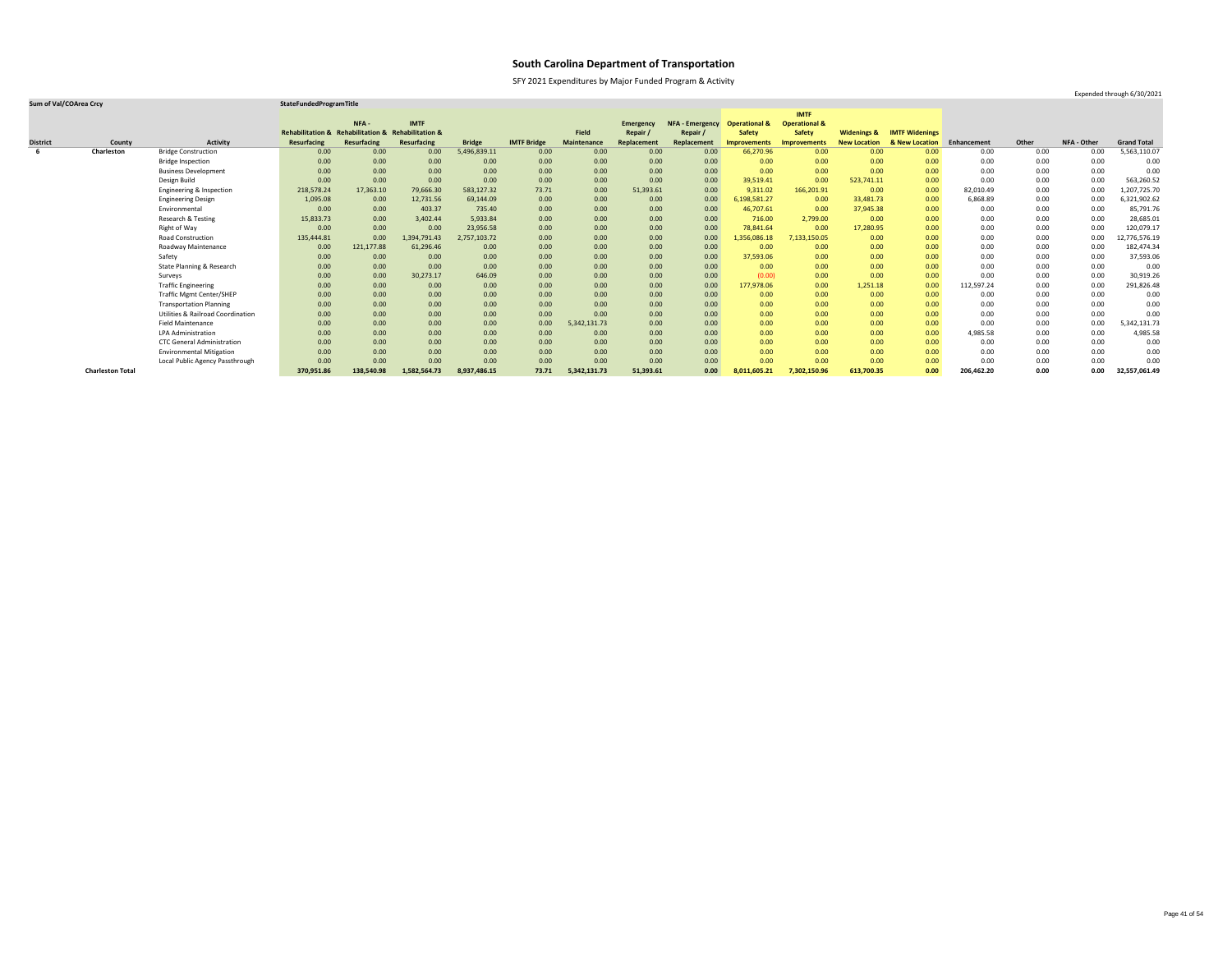SFY 2021 Expenditures by Major Funded Program & Activity

### **Sum of Val/COArea Crcy StateFundedProgramTitle**

|                 |                       |                                              |                                                    |              |              |               |                    |              |                  |                        |                          | <b>IMTF</b>              |                        |                       |             |          |             |                    |
|-----------------|-----------------------|----------------------------------------------|----------------------------------------------------|--------------|--------------|---------------|--------------------|--------------|------------------|------------------------|--------------------------|--------------------------|------------------------|-----------------------|-------------|----------|-------------|--------------------|
|                 |                       |                                              |                                                    | NFA -        | <b>IMTF</b>  |               |                    |              | <b>Emergency</b> | <b>NFA - Emergency</b> | <b>Operational &amp;</b> | <b>Operational &amp;</b> |                        |                       |             |          |             |                    |
|                 |                       |                                              | Rehabilitation & Rehabilitation & Rehabilitation & |              |              |               |                    | <b>Field</b> | Repair           | Repair /               | <b>Safety</b>            | <b>Safety</b>            | <b>Widenings &amp;</b> | <b>IMTF Widenings</b> |             |          |             |                    |
| <b>District</b> | County                | <b>Activity</b>                              | <b>Resurfacing</b>                                 | Resurfacing  | Resurfacing  | <b>Bridge</b> | <b>IMTF Bridge</b> | Maintenance  | Replacement      | Replacement            | <b>Improvements</b>      | <b>Improvements</b>      | <b>New Location</b>    | & New Location        | Enhancement | Other    | NFA - Other | <b>Grand Total</b> |
| -6              | Colleton              | <b>Bridge Construction</b>                   | 0.00                                               | 0.00         | 0.00         | 265,769.91    | 0.00               | 0.00         | 0.00             | 0.00                   | 0.00 <sub>1</sub>        | 0.00                     | 0.00                   | 0.00                  | 0.00        | 0.00     | 0.00        | 265,769.91         |
|                 |                       | <b>Bridge Inspection</b>                     | 0.00                                               | 0.00         | 0.00         | 0.00          | 0.00               | 0.00         | 0.00             | 0.00                   | 0.00                     | 0.00                     | 0.00                   | 0.00                  | 0.00        | 0.00     | 0.00        | 0.00               |
|                 |                       | <b>Business Development</b>                  | 0.00                                               | 0.00         | 0.00         | 0.00          | 0.00               | 0.00         | 0.00             | 0.00                   | 0.00                     | 0.00                     | 0.00                   | 0.00                  | 0.00        | 0.00     | 0.00        | 0.00               |
|                 |                       | Design Build                                 | 0.00                                               | 0.00         | 0.00         | 0.00          | 0.00               | 0.00         | 0.00             | 0.00                   | 0.00                     | 0.00                     | 0.00                   | 0.00                  | 0.00        | 0.00     | 0.00        | 0.00               |
|                 |                       | Engineering & Inspection                     | 95,475.30                                          | 40,521.53    | 160,247.44   | 381,079.17    | 0.00               | 0.00         | 0.00             | 0.00                   | 251,739.75               | 2,959.80                 | 0.00                   | 0.00                  | 0.00        | 0.00     | 0.00        | 932,022.99         |
|                 |                       | <b>Engineering Design</b>                    | 59,457.07                                          | 0.00         | 0.00         | 79,707.75     | 108,257.37         | 0.00         | 0.00             | 0.00                   | 23,636.85                | 0.00                     | 0.00                   | 0.00                  | 0.00        | 0.00     | 0.00        | 271,059.04         |
|                 |                       | Environmental                                | 38,251.74                                          | 0.00         | 0.00         | 4,983.17      | 4,983.17           | 0.00         | 0.00             | 0.00                   | 2,990.00                 | 553.93                   | 0.00                   | 0.00                  | 0.00        | 0.00     | 0.00        | 51,762.01          |
|                 |                       | <b>Research &amp; Testing</b>                | 28,876.50                                          | 3,749.46     | 5,808.14     | 12,995.35     | 0.00               | 0.00         | 0.00             | 0.00                   | 763.36                   | 763.35                   | 0.00                   | 0.00                  | 0.00        | 0.00     | 0.00        | 52,956.16          |
|                 |                       | Right of Way                                 | 0.00                                               | 0.00         | 0.00         | 436.80        | 2,625.96           | 0.00         | 0.00             | 0.00                   | 48,989.16                | 0.00                     | 0.00                   | 0.00                  | 0.00        | 0.00     | 0.00        | 52,051.92          |
|                 |                       | <b>Road Construction</b>                     | 381,082.37                                         | 0.00         | 5,832,058.99 | 1,834,427.22  | 0.00               | 0.00         | 0.00             | 0.00                   | 800,000.00               | 0.00                     | 0.00                   | 0.00                  | 26,039.95   | 0.00     | 0.00        | 8,873,608.53       |
|                 |                       | <b>Roadway Maintenance</b>                   | 0.00                                               | 1,278,977.44 | 511,031.47   | 0.00          | 0.00               | 0.00         | 0.00             | 0.00                   | 0.00                     | 0.00                     | 0.00                   | 0.00                  | 0.00        | $0.00\,$ | 0.00        | 1,790,008.91       |
|                 |                       | Safety                                       | 0.00                                               | 0.00         | 0.00         | 0.00          | 0.00               | 0.00         | 0.00             | 0.00                   | 22,805.20                | 493,138.39               | 0.00                   | 0.00                  | 0.00        | 0.00     | 0.00        | 515,943.59         |
|                 |                       | State Planning & Research                    | 0.00                                               | 0.00         | 0.00         | 0.00          | 0.00               | 0.00         | 0.00             | 0.00                   | 0.00                     | 0.00                     | 0.00                   | 0.00                  | 0.00        | 0.00     | 0.00        | 0.00               |
|                 |                       | Surveys                                      | 0.00                                               | 0.00         | 0.00         | 0.00          | 60.19              | 0.00         | 0.00             | 0.00                   | 2,721.54                 | 0.00                     | 0.00                   | 0.00                  | 0.00        | $0.00\,$ | 0.00        | 2,781.73           |
|                 |                       | <b>Traffic Engineering</b>                   | 0.00                                               | 0.00         | 0.00         | 201.04        | 0.00               | 0.00         | 0.00             | 0.00                   | 8,674.07                 | 0.00                     | 0.00                   | 0.00                  | 0.00        | 0.00     | 0.00        | 8,875.11           |
|                 |                       | <b>Traffic Mgmt Center/SHEP</b>              | 0.00                                               | 0.00         | 0.00         | 0.00          | 0.00               | 0.00         | 0.00             | 0.00                   | 0.00                     | 0.00                     | 0.00                   | 0.00                  | 0.00        | 0.00     | 0.00        | 0.00               |
|                 |                       | <b>Transportation Planning</b>               | 0.00                                               | 0.00         | 0.00         | 0.00          | 0.00               | 0.00         | 0.00             | 0.00                   | 0.00                     | 0.00                     | 0.00                   | 0.00                  | 0.00        | 0.00     | 0.00        | 0.00               |
|                 |                       | <b>Utilities &amp; Railroad Coordination</b> | 0.00                                               | 0.00         | 0.00         | 0.00          | 0.00               | 0.00         | 0.00             | 0.00                   | 0.00                     | 0.00                     | 0.00                   | 0.00                  | 0.00        | 0.00     | 0.00        | 0.00               |
|                 |                       | <b>Field Maintenance</b>                     | 0.00                                               | 0.00         | 0.00         | 0.00          | 0.00               | 2,893,913.98 | 0.00             | 0.00                   | 0.00                     | 0.00                     | 0.00                   | 0.00                  | 0.00        | 0.00     | 0.00        | 2,893,913.98       |
|                 |                       | <b>LPA Administration</b>                    | 0.00                                               | 0.00         | 0.00         | 0.00          | 0.00               | 0.00         | 0.00             | 0.00                   | 0.00                     | 0.00                     | 0.00                   | 0.00                  | 0.00        | 0.00     | 0.00        | 0.00               |
|                 |                       | <b>CTC General Administration</b>            | 0.00                                               | 0.00         | 0.00         | 0.00          | 0.00               | 0.00         | 0.00             | 0.00                   | 0.00                     | 0.00                     | 0.00                   | 0.00                  | 0.00        | 0.00     | 0.00        | 0.00               |
|                 |                       | <b>Environmental Mitigation</b>              | 0.00                                               | 0.00         | 0.00         | 0.00          | 0.00               | 0.00         | 0.00             | 0.00                   | 0.00                     | 0.00                     | 0.00                   | 0.00                  | 0.00        | 0.00     | 0.00        | 0.00               |
|                 |                       | Local Public Agency Passthrough              | 0.00                                               | 0.00         | 0.00         | 0.00          | 0.00               | 0.00         | 0.00             | 0.00                   | 0.00                     | 0.00                     | 0.00                   | 0.00                  | 0.00        | 0.00     | 0.00        | 0.00               |
|                 | <b>Colleton Total</b> |                                              | 603,142.98                                         | 1,323,248.43 | 6,509,146.04 | 2,579,600.41  | 115,926.69         | 2,893,913.98 | 0.00             | 0.00                   | 1,162,319.93             | 497,415.47               | 0.00                   | 0.00                  | 26,039.95   | 0.00     | 0.00        | 15,710,753.88      |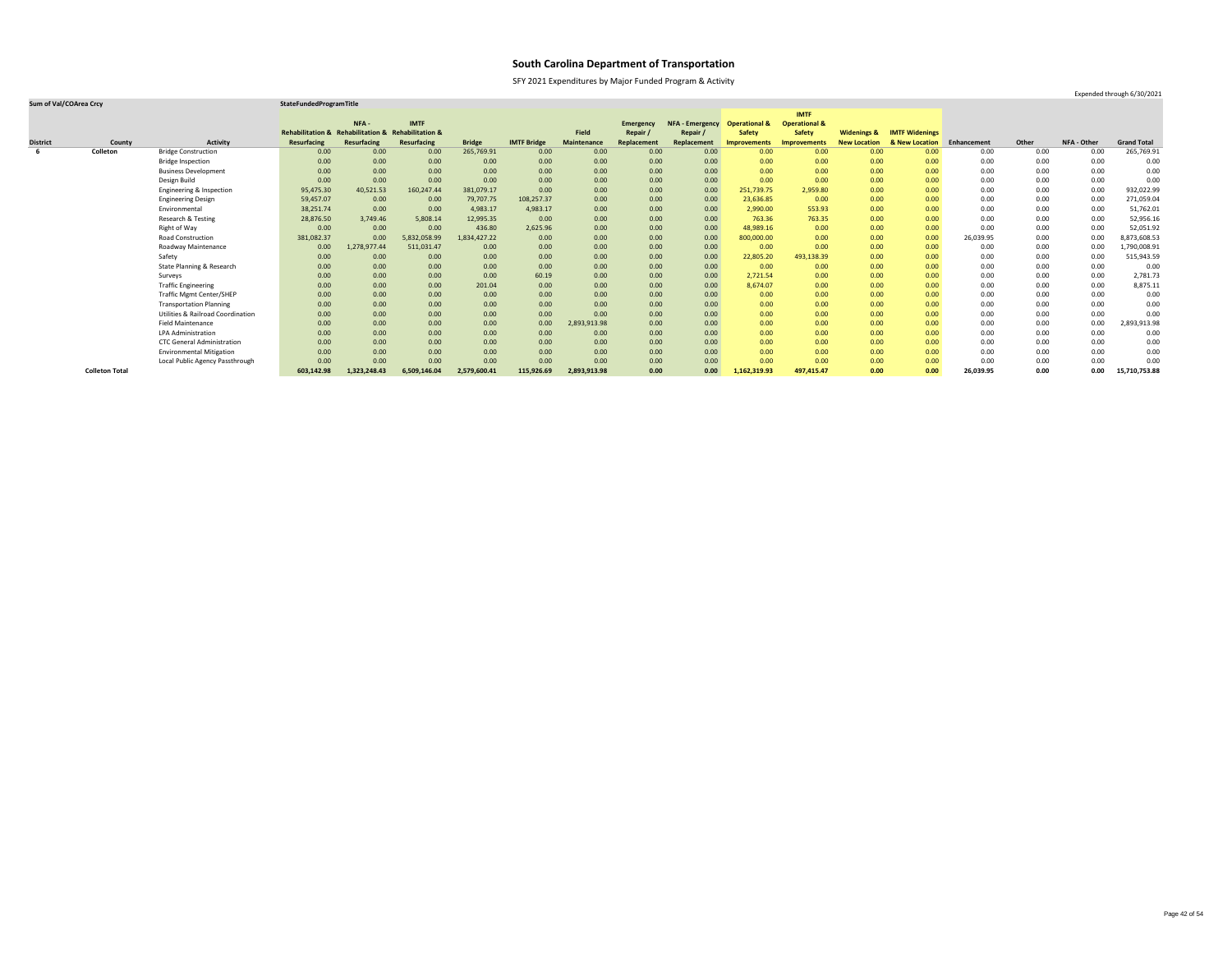SFY 2021 Expenditures by Major Funded Program & Activity

### **Sum of Val/COArea Crcy StateFundedProgramTitle**

|                 |                         |                                              |                                                    |               |                    |               |                    |                    |                  |                        |                          | <b>IMTF</b>              |                        |                       |             |          |                    |                    |
|-----------------|-------------------------|----------------------------------------------|----------------------------------------------------|---------------|--------------------|---------------|--------------------|--------------------|------------------|------------------------|--------------------------|--------------------------|------------------------|-----------------------|-------------|----------|--------------------|--------------------|
|                 |                         |                                              |                                                    | NFA-          | <b>IMTF</b>        |               |                    |                    | <b>Emergency</b> | <b>NFA - Emergency</b> | <b>Operational &amp;</b> | <b>Operational &amp;</b> |                        |                       |             |          |                    |                    |
|                 |                         |                                              | Rehabilitation & Rehabilitation & Rehabilitation & |               |                    |               |                    | <b>Field</b>       | Repair           | Repair /               | <b>Safety</b>            | <b>Safety</b>            | <b>Widenings &amp;</b> | <b>IMTF Widenings</b> |             |          |                    |                    |
| <b>District</b> | County                  | <b>Activity</b>                              | <b>Resurfacing</b>                                 | Resurfacing   | <b>Resurfacing</b> | <b>Bridge</b> | <b>IMTF Bridge</b> | <b>Maintenance</b> | Replacement      | Replacement            | Improvements             | <b>Improvements</b>      | <b>New Location</b>    | & New Location        | Enhancement | Other    | <b>NFA - Other</b> | <b>Grand Total</b> |
|                 | <b>Dorchester</b>       | <b>Bridge Construction</b>                   | 0.00                                               | 0.00          | 0.00               | 10,480.00     | 0.00               | 0.00               | 0.00             | 0.00                   | 0.00                     | 0.00                     | 0.00                   | 0.00                  | 0.00        | 0.00     | 0.00               | 10,480.00          |
|                 |                         | <b>Bridge Inspection</b>                     | 0.00                                               | 0.00          | 0.00               | 0.00          | 0.00               | 0.00               | 0.00             | 0.00                   | 0.00                     | 0.00                     | 0.00                   | 0.00                  | 0.00        | 0.00     | 0.00               | 0.00               |
|                 |                         | <b>Business Development</b>                  | 0.00                                               | 0.00          | 0.00               | 0.00          | 0.00               | 0.00               | 0.00             | 0.00                   | 0.00                     | 0.00                     | 0.00                   | 0.00                  | 0.00        | 0.00     | 0.00               | 0.00               |
|                 |                         | Design Build                                 | 0.00                                               | 0.00          | 0.00               | 0.00          | 0.00               | 0.00               | 0.00             | 0.00                   | 0.00                     | 0.00                     | 0.00                   | 0.00                  | 0.00        | 0.00     | 0.00               | 0.00               |
|                 |                         | Engineering & Inspection                     | 91,520.22                                          | (60, 651.66)  | 67,753.18          | 39,667.67     | 0.00               | 0.00               | 0.00             | 0.00                   | 772,427.03               | 147,531.27               | 0.00                   | 0.00                  | 66,102.25   | 0.00     | 0.00               | 1,124,349.96       |
|                 |                         | <b>Engineering Design</b>                    | 5,098.01                                           | 0.00          | 0.00               | 51,435.05     | 0.00               | 0.00               | 0.00             | 0.00                   | 83.41                    | 0.00                     | 474,121.76             | 0.00                  | 86,283.51   | 3,186.87 | 0.00               | 620,208.61         |
|                 |                         | Environmental                                | 708.67                                             | 0.00          | 0.00               | 7,101.17      | 0.00               | 0.00               | 0.00             | 0.00                   | 60.44                    | 732.82                   | 15,051.12              | 0.00                  | 150.41      | 0.00     | 0.00               | 23,804.63          |
|                 |                         | Research & Testing                           | 0.00                                               | (4,829.87)    | 18,748.41          | 435.25        | 0.00               | 0.00               | 0.00             | 0.00                   | 24,168.72                | 5,558.87                 | 0.00                   | 0.00                  | 0.00        | $0.00\,$ | 0.00               | 44,081.38          |
|                 |                         | Right of Way                                 | 56.54                                              | 0.00          | 0.00               | 29,083.35     | 0.00               | 0.00               | 0.00             | 0.00                   | 807,246.32               | 0.00                     | 2,072,030.44           | 0.00                  | 0.00        | 0.00     | 0.00               | 2,908,416.65       |
|                 |                         | <b>Road Construction</b>                     | 497,603.64                                         | 0.00          | 2,572,723.91       | 0.00          | 0.00               | 0.00               | 0.00             | 0.00                   | 4,122,262.46             | 4,390,242.44             | 0.00                   | 0.00                  | 405,229.88  | 0.00     | 0.00               | 1,988,062.33       |
|                 |                         | Roadway Maintenance                          | 0.00                                               | (148, 899.28) | 403,279.61         | 0.00          | 0.00               | 0.00               | 0.00             | 0.00                   | 0.00                     | 0.00                     | 0.00                   | 0.00                  | 0.00        | 0.00     | 0.00               | 254,380.33         |
|                 |                         | Safety                                       | 0.00                                               | 0.00          | 0.00               | 0.00          | 0.00               | 0.00               | 0.00             | 0.00                   | 33,885.37                | 293,052.69               | 0.00                   | 0.00                  | 0.00        | 0.00     | 0.00               | 326,938.06         |
|                 |                         | State Planning & Research                    | 0.00                                               | 0.00          | 0.00               | 0.00          | 0.00               | 0.00               | 0.00             | 0.00                   | 0.00                     | 0.00                     | 0.00                   | 0.00                  | 0.00        | 0.00     | 0.00               | 0.00               |
|                 |                         | Surveys                                      | 0.00                                               | 0.00          | 0.00               | 639.06        | 0.00               | 0.00               | 0.00             | 0.00                   | 0.00                     | 0.00                     | 0.00                   | 0.00                  | 0.00        | 0.00     | 0.00               | 639.06             |
|                 |                         | <b>Traffic Engineering</b>                   | 0.00                                               | 0.00          | 0.00               | 160.84        | 0.00               | 0.00               | 0.00             | 0.00                   | 23,496.85                | 0.00                     | 229.95                 | 0.00                  | 0.00        | 473.64   | 0.00               | 24,361.28          |
|                 |                         | <b>Traffic Mgmt Center/SHEP</b>              | 0.00                                               | 0.00          | 0.00               | 0.00          | 0.00               | 0.00               | 0.00             | 0.00                   | 0.00                     | 0.00                     | 0.00                   | 0.00                  | 0.00        | 0.00     | 0.00               | 0.00               |
|                 |                         | <b>Transportation Planning</b>               | 0.00                                               | 0.00          | 0.00               | 0.00          | 0.00               | 0.00               | 0.00             | 0.00                   | 0.00                     | 0.00                     | 0.00                   | 0.00                  | 0.00        | 0.00     | 0.00               | 0.00               |
|                 |                         | <b>Utilities &amp; Railroad Coordination</b> | 0.00                                               | 0.00          | 0.00               | 0.00          | 0.00               | 0.00               | 0.00             | 0.00                   | 0.00                     | 0.00                     | 0.00                   | 0.00                  | 0.00        | 0.00     | 0.00               | 0.00               |
|                 |                         | <b>Field Maintenance</b>                     | 0.00                                               | 0.00          | 0.00               | 0.00          | 0.00               | 1,898,346.34       | 0.00             | 0.00                   | 0.00                     | 0.00                     | 0.00                   | 0.00                  | 0.00        | 0.00     | 0.00               | 1,898,346.34       |
|                 |                         | <b>LPA Administration</b>                    | 0.00                                               | 0.00          | 0.00               | 0.00          | 0.00               | 0.00               | 0.00             | 0.00                   | 0.00                     | 0.00                     | 0.00                   | 0.00                  | 21,517.98   | 0.00     | 0.00               | 21,517.98          |
|                 |                         | <b>CTC General Administration</b>            | 0.00                                               | 0.00          | 0.00               | 0.00          | 0.00               | 0.00               | 0.00             | 0.00                   | 0.00                     | 0.00                     | 0.00                   | 0.00                  | 0.00        | 0.00     | 0.00               | 0.00               |
|                 |                         | <b>Environmental Mitigation</b>              | 0.00                                               | 0.00          | 0.00               | 0.00          | 0.00               | 0.00               | 0.00             | 0.00                   | 0.00                     | 0.00                     | 174,714.75             | 0.00                  | 0.00        | 0.00     | 0.00               | 174,714.75         |
|                 |                         | Local Public Agency Passthrough              | 0.00                                               | 0.00          | 0.00               | 0.00          | 0.00               | 0.00               | 0.00             | 0.00                   | 798,838.36               | 0.00                     | 0.00                   | 0.00                  | 0.00        | 0.00     | 0.00               | 798,838.36         |
|                 | <b>Dorchester Total</b> |                                              | 594,987.08                                         | (214, 380.81) | 3,062,505.11       | 139,002.39    | 0.00               | 1,898,346.34       | 0.00             | 0.00                   | 6,582,468.96             | 4,837,118.09             | 2,736,148.02           | 0.00                  | 579,284.03  | 3,660.51 | 0.00               | 20,219,139.72      |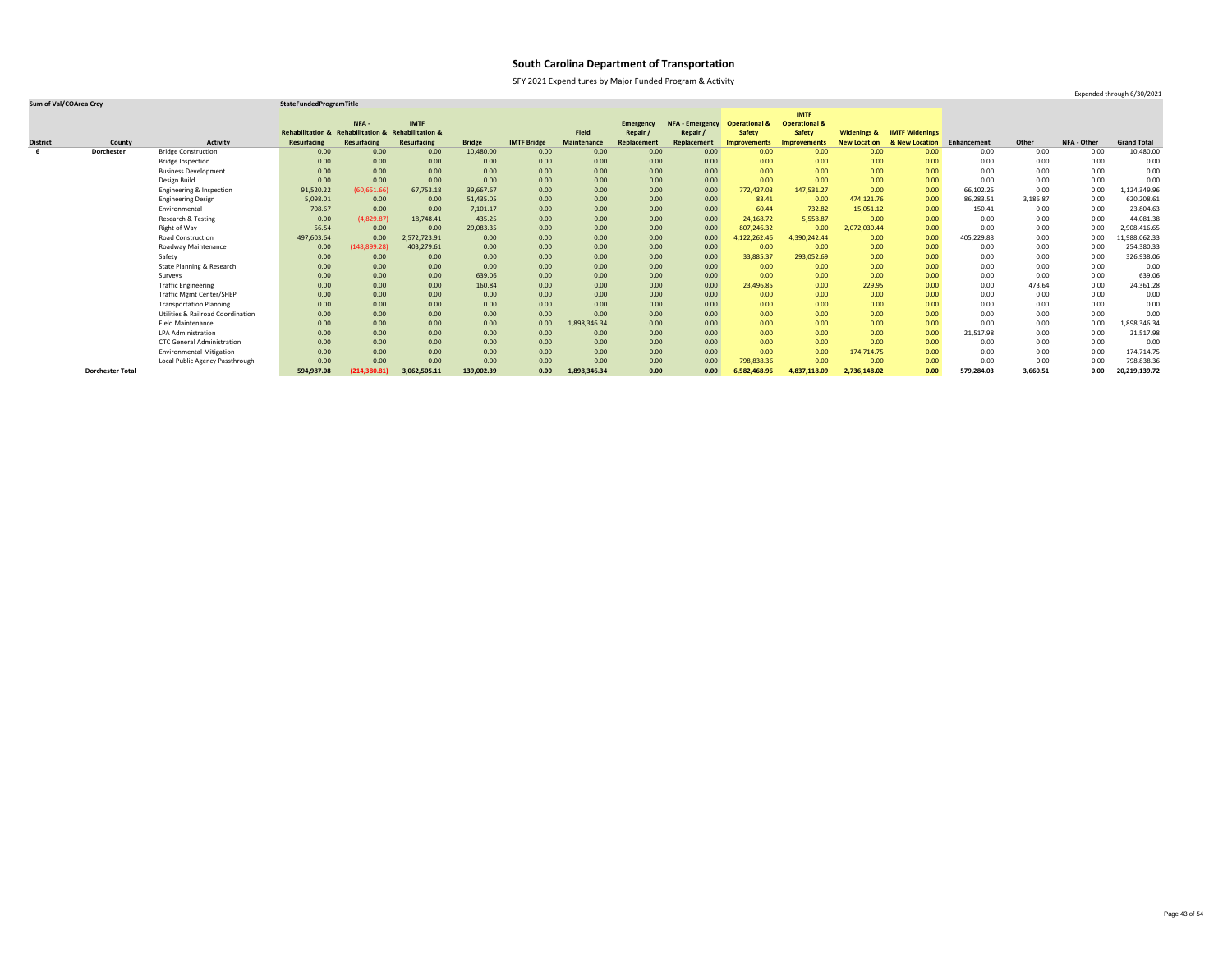SFY 2021 Expenditures by Major Funded Program & Activity

### **Sum of Val/COArea Crcy StateFundedProgramTitle**

|                 |                     |                                              |                                                    |             |              |               |                    |                    |                  |                        |                          | <b>IMTF</b>              |                        |                       |             |       |             |                    |
|-----------------|---------------------|----------------------------------------------|----------------------------------------------------|-------------|--------------|---------------|--------------------|--------------------|------------------|------------------------|--------------------------|--------------------------|------------------------|-----------------------|-------------|-------|-------------|--------------------|
|                 |                     |                                              |                                                    | NFA-        | <b>IMTF</b>  |               |                    |                    | <b>Emergency</b> | <b>NFA - Emergency</b> | <b>Operational &amp;</b> | <b>Operational &amp;</b> |                        |                       |             |       |             |                    |
|                 |                     |                                              | Rehabilitation & Rehabilitation & Rehabilitation & |             |              |               |                    | <b>Field</b>       | Repair /         | Repair                 | <b>Safety</b>            | <b>Safety</b>            | <b>Widenings &amp;</b> | <b>IMTF Widenings</b> |             |       |             |                    |
| <b>District</b> | County              | <b>Activity</b>                              | <b>Resurfacing</b>                                 | Resurfacing | Resurfacing  | <b>Bridge</b> | <b>IMTF Bridge</b> | <b>Maintenance</b> | Replacement      | Replacement            | Improvements             | <b>Improvements</b>      | <b>New Location</b>    | & New Location        | Enhancement | Other | NFA - Other | <b>Grand Total</b> |
|                 | Jasper              | <b>Bridge Construction</b>                   | 0.00                                               | 0.00        | 0.00         | 0.00          | 0.00               | 0.00               | 0.00             | 0.00                   | 0.00                     | 0.00                     | 0.00                   | 0.00 <sub>1</sub>     | 0.00        | 0.00  | 0.00        | 0.00               |
|                 |                     | <b>Bridge Inspection</b>                     | 0.00                                               | 0.00        | 0.00         | 0.00          | 0.00               | 0.00               | 0.00             | 0.00                   | 0.00                     | 0.00                     | 0.00                   | 0.00 <sub>1</sub>     | 0.00        | 0.00  | 0.00        | 0.00               |
|                 |                     | <b>Business Development</b>                  | 0.00                                               | 0.00        | 0.00         | 0.00          | 0.00               | 0.00               | 0.00             | 0.00                   | 0.00                     | 0.00                     | 0.00                   | 0.00                  | 0.00        | 0.00  | 0.00        | 0.00               |
|                 |                     | Design Build                                 | 0.00                                               | 0.00        | 0.00         | 0.00          | 0.00               | 0.00               | 0.00             | 0.00                   | 0.00                     | 0.00                     | 0.00                   | 0.00                  | 0.00        | 0.00  | 0.00        | 0.00               |
|                 |                     | Engineering & Inspection                     | 881,537.65                                         | 44,315.03   | 130,363.82   | 0.00          | 0.00               | 0.00               | 0.00             | 0.00                   | 0.00                     | 0.00                     | 42,213.51              | 0.00                  | 0.00        | 0.00  | 0.00        | 1,098,430.01       |
|                 |                     | <b>Engineering Design</b>                    | 12,805.93                                          | 0.00        | 0.00         | 0.00          | 532,959.04         | 0.00               | 0.00             | 0.00                   | 121,645.25               | 0.00                     | 54,202.68              | 0.00                  | 0.00        | 0.00  | 0.00        | 721,612.90         |
|                 |                     | Environmental                                | 0.00                                               | 0.00        | 0.00         | 0.00          | 1,079.69           | 0.00               | 0.00             | 0.00                   | 429.95                   | 6,535.46                 | 3,723.10               | 0.00                  | 0.00        | 0.00  | 0.00        | 11,768.20          |
|                 |                     | Research & Testing                           | 54,217.91                                          | (4,626.36)  | 23,326.73    | 0.00          | 0.00               | 0.00               | 0.00             | 0.00                   | 0.00                     | 0.00                     | 4,457.53               | 0.00                  | 0.00        | 0.00  | 0.00        | 77,375.81          |
|                 |                     | Right of Way                                 | 0.00                                               | 0.00        | 0.00         | 0.00          | 0.00               | 0.00               | 0.00             | 0.00                   | 92.52                    | 0.00                     | 78,208.87              | 0.00                  | 0.00        | 0.00  | 0.00        | 78,301.39          |
|                 |                     | Road Construction                            | 12,827,701.28                                      | 0.00        | 1,278,331.97 | 0.00          | 0.00               | 0.00               | 0.00             | 0.00                   | 0.00                     | 85.25                    | 6,221,092.64           | 0.00                  | 0.00        | 0.00  | 0.00        | 20,327,211.14      |
|                 |                     | Roadway Maintenance                          | 0.00                                               | 755,547.22  | 941,122.03   | 0.00          | 0.00               | 0.00               | 0.00             | 0.00                   | 0.00                     | 0.00                     | 0.00                   | 0.00                  | 0.00        | 0.00  | 0.00        | 1,696,669.25       |
|                 |                     | Safety                                       | 0.00                                               | 0.00        | 0.00         | 0.00          | 0.00               | 0.00               | 0.00             | 0.00                   | 0.00                     | 418,716.60               | 0.00                   | 0.00                  | 0.00        | 0.00  | 0.00        | 418,716.60         |
|                 |                     | State Planning & Research                    | 0.00                                               | 0.00        | 0.00         | 0.00          | 0.00               | 0.00               | 0.00             | 0.00                   | 0.00                     | 0.00                     | 1,301.14               | 0.00                  | 0.00        | 0.00  | 0.00        | 1,301.14           |
|                 |                     | Surveys                                      | 0.00                                               | 0.00        | 0.00         | 0.00          | 0.00               | 0.00               | 0.00             | 0.00                   | 0.00                     | 0.00                     | 52,987.91              | 0.00                  | 0.00        | 0.00  | 0.00        | 52,987.91          |
|                 |                     | <b>Traffic Engineering</b>                   | 0.00                                               | 0.00        | 0.00         | 0.00          | 357.66             | 0.00               | 0.00             | 0.00                   | 258.98                   | 0.00                     | 0.00                   | 0.00                  | 0.00        | 0.00  | 0.00        | 616.64             |
|                 |                     | <b>Traffic Mgmt Center/SHEP</b>              | 0.00                                               | 0.00        | 0.00         | 0.00          | 0.00               | 0.00               | 0.00             | 0.00                   | 0.00                     | 0.00                     | 0.00                   | 0.00                  | 0.00        | 0.00  | 0.00        | 0.00               |
|                 |                     | <b>Transportation Planning</b>               | 0.00                                               | 0.00        | 0.00         | 0.00          | 0.00               | 0.00               | 0.00             | 0.00                   | 0.00                     | 0.00                     | 7,376.71               | 0.00                  | 0.00        | 0.00  | 0.00        | 7,376.71           |
|                 |                     | <b>Utilities &amp; Railroad Coordination</b> | 0.00                                               | 0.00        | 0.00         | 0.00          | 0.00               | 0.00               | 0.00             | 0.00                   | 0.00                     | 0.00                     | 0.00                   | 0.00                  | 0.00        | 0.00  | 0.00        | 0.00               |
|                 |                     | <b>Field Maintenance</b>                     | 0.00                                               | 0.00        | 0.00         | 0.00          | 0.00               | 1,640,434.16       | 0.00             | 0.00                   | 0.00                     | 0.00                     | 0.00                   | 0.00                  | 0.00        | 0.00  | 0.00        | 1,640,434.16       |
|                 |                     | <b>LPA Administration</b>                    | 0.00                                               | 0.00        | 0.00         | 0.00          | 0.00               | 0.00               | 0.00             | 0.00                   | 0.00                     | 0.00                     | 0.00                   | 0.00                  | 0.00        | 0.00  | 0.00        | 0.00               |
|                 |                     | <b>CTC General Administration</b>            | 0.00                                               | 0.00        | 0.00         | 0.00          | 0.00               | 0.00               | 0.00             | 0.00                   | 0.00                     | 0.00                     | 0.00                   | 0.00                  | 0.00        | 0.00  | 0.00        | 0.00               |
|                 |                     | <b>Environmental Mitigation</b>              | 0.00                                               | 0.00        | 0.00         | 0.00          | 0.00               | 0.00               | 0.00             | 0.00                   | 0.00                     | 0.00                     | 0.00                   | 0.00                  | 0.00        | 0.00  | 0.00        | 0.00               |
|                 |                     | Local Public Agency Passthrough              | 0.00                                               | 0.00        | 0.00         | 0.00          | 0.00               | 0.00               | 0.00             | 0.00                   | 0.00                     | 0.00                     | 0.00                   | 0.00                  | 0.00        | 0.00  | 0.00        | 0.00               |
|                 | <b>Jasper Total</b> |                                              | 13,776,262.77                                      | 795,235.89  | 2,373,144.55 | 0.00          | 534,396.39         | 1,640,434.16       | 0.00             | 0.00                   | 122,426.70               | 425,337.31               | 6,465,564.09           | 0.00                  | 0.00        | 0.00  | 0.00        | 26,132,801.86      |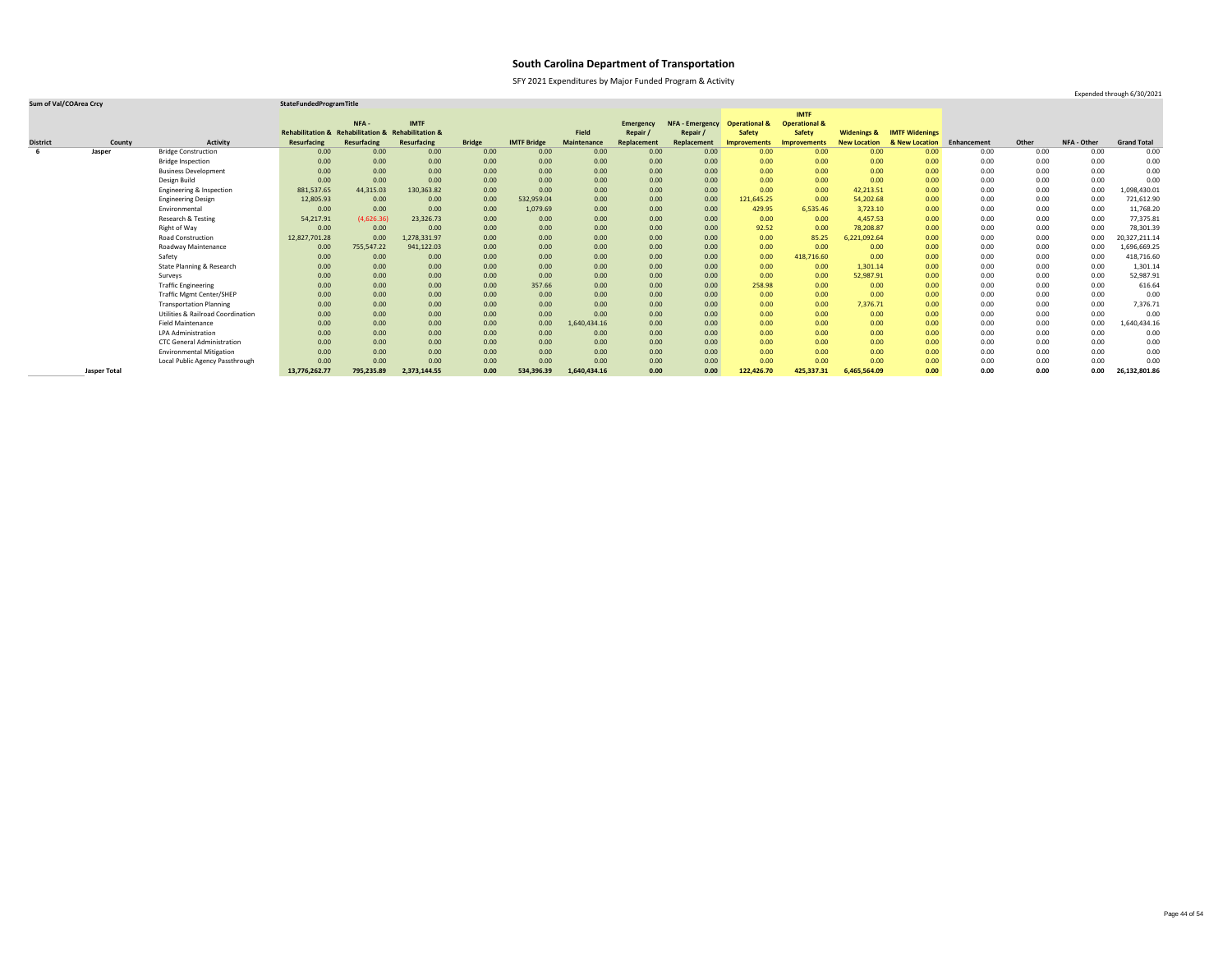SFY 2021 Expenditures by Major Funded Program & Activity

### **Sum of Val/COArea Crcy StateFundedProgramTitle**

|                         |                    |                                              |                    |                                                    |               |               |                    |                    |                  |                        |                          | <b>IMTF</b>              |                        |                       |             |            |             |                    |
|-------------------------|--------------------|----------------------------------------------|--------------------|----------------------------------------------------|---------------|---------------|--------------------|--------------------|------------------|------------------------|--------------------------|--------------------------|------------------------|-----------------------|-------------|------------|-------------|--------------------|
|                         |                    |                                              |                    | NFA -                                              | <b>IMTF</b>   |               |                    |                    | <b>Emergency</b> | <b>NFA - Emergency</b> | <b>Operational &amp;</b> | <b>Operational &amp;</b> |                        |                       |             |            |             |                    |
|                         |                    |                                              |                    | Rehabilitation & Rehabilitation & Rehabilitation & |               |               |                    | <b>Field</b>       | Repair           | Repair /               | <b>Safety</b>            | <b>Safety</b>            | <b>Widenings &amp;</b> | <b>IMTF Widenings</b> |             |            |             |                    |
| <b>District</b>         | County             | <b>Activity</b>                              | <b>Resurfacing</b> | Resurfacing                                        | Resurfacing   | <b>Bridge</b> | <b>IMTF Bridge</b> | <b>Maintenance</b> | Replacement      | Replacement            | <b>Improvements</b>      | <b>Improvements</b>      | <b>New Location</b>    | & New Location        | Enhancement | Other      | NFA - Other | <b>Grand Total</b> |
| $\overline{\mathbf{z}}$ | Aiken              | <b>Bridge Construction</b>                   | 0.00               | 0.00                                               | 0.00          | 3,739,740.01  | 0.00               | 0.00               | 0.00             | 0.00                   | 95,647.72                | 0.00                     | 0.00                   | 0.00 <sub>1</sub>     | 0.00        | 0.00       | 0.00        | 3,835,387.73       |
|                         |                    | <b>Bridge Inspection</b>                     | 0.00               | 0.00                                               | 0.00          | 0.00          | 0.00               | 0.00               | 0.00             | 0.00                   | 0.00                     | 0.00                     | 0.00                   | 0.00                  | 0.00        | 0.00       | 0.00        | 0.00               |
|                         |                    | <b>Business Development</b>                  | 0.00               | 0.00                                               | 0.00          | 0.00          | 0.00               | 0.00               | 0.00             | 0.00                   | 0.00                     | 0.00                     | 0.00                   | 0.00                  | 0.00        | 0.00       | 0.00        | 0.00               |
|                         |                    | Design Build                                 | 0.00               | 0.00                                               | 0.00          | 52,866.77     | 0.00               | 0.00               | 0.00             | 0.00                   | 0.00                     | 0.00                     | 17,965.04              | 0.00                  | 0.00        | 0.00       | 0.00        | 70,831.81          |
|                         |                    | Engineering & Inspection                     | 60,889.76          | 118,052.01                                         | 502,620.36    | 404,773.12    | 0.00               | 0.00               | 0.00             | 0.00                   | 325,694.34               | 0.00                     | 52,462.35              | 0.00                  | 5,033.98    | 0.00       | 1,475.58    | 1,471,001.50       |
|                         |                    | <b>Engineering Design</b>                    | 4,112.46           | 0.00                                               | 0.00          | 2,145,030.71  | 15,251.13          | 0.00               | 0.00             | 0.00                   | 118,799.40               | 0.00                     | 118,612.34             | 0.00                  | 0.00        | 0.00       | 0.00        | 2,401,806.04       |
|                         |                    | Environmental                                | 1,482.11           | 0.00                                               | 0.00          | 13,835.25     | 542.58             | 0.00               | 0.00             | 0.00                   | 13,696.22                | 0.00                     | 243,225.26             | 0.00                  | 0.00        | 0.00       | 0.00        | 272,781.42         |
|                         |                    | <b>Research &amp; Testing</b>                | 9,239.36           | 417.00                                             | 19,287.79     | 11,059.67     | 0.00               | 0.00               | 0.00             | 0.00                   | 4,069.17                 | 0.00                     | 504.35                 | 0.00                  | 0.00        | 0.00       | 0.00        | 44,577.34          |
|                         |                    | Right of Way                                 | 0.00               | 0.00                                               | 0.00          | 275,525.36    | 0.00               | 0.00               | 0.00             | 0.00                   | 512,090.06               | 0.00                     | 617,510.16             | 0.00                  | 0.00        | 0.00       | 0.00        | 1,405,125.58       |
|                         |                    | <b>Road Construction</b>                     | 1,549,488.66       | 0.00 <sub>1</sub>                                  | 2,090,763.78  | 613,208.82    | 0.00               | 0.00               | 0.00             | 0.00 <sub>1</sub>      | 1,101,120.45             | 0.00                     | 2,496,969.48           | 0.00 <sub>1</sub>     | 0.00        | 0.00       | 0.00        | 17,851,551.19      |
|                         |                    | Roadway Maintenance                          | 0.00               | 1,502,844.97                                       | 1,114,166.97  | 0.00          | 0.00               | 0.00               | 0.00             | 0.00                   | 0.00                     | 0.00                     | 0.00                   | 0.00                  | 0.00        | 0.00       | 35,763.06   | 2,652,775.00       |
|                         |                    | Safety                                       | 0.00               | 0.00                                               | 0.00          | 0.00          | 0.00               | 0.00               | 0.00             | 0.00                   | 8,253.21                 | 3,137.93                 | 0.00                   | 0.00 <sub>1</sub>     | 0.00        | 0.00       | 0.00        | 11,391.14          |
|                         |                    | <b>State Planning &amp; Research</b>         | 0.00               | 0.00                                               | 0.00          | 0.00          | 0.00               | 0.00               | 0.00             | 0.00                   | 0.00                     | 0.00                     | 0.00                   | 0.00                  | 0.00        | 41,820.93  | 0.00        | 41,820.93          |
|                         |                    | Surveys                                      | 8,404.06           | 0.00                                               | 0.00          | 59,046.31     | 0.00               | 0.00               | 0.00             | 0.00                   | 17,790.98                | 0.00                     | 30.89                  | 0.00                  | 0.00        | 0.00       | 0.00        | 85,272.24          |
|                         |                    | <b>Traffic Engineering</b>                   | 0.00               | 0.00                                               | 0.00          | 2,397.83      | 285.88             | 0.00               | 0.00             | 0.00                   | 5,336.84                 | 0.00                     | 3,433.93               | 0.00 <sub>1</sub>     | 0.00        | 0.00       | 0.00        | 11,454.48          |
|                         |                    | <b>Traffic Mgmt Center/SHEP</b>              | 0.00               | 0.00                                               | 0.00          | 0.00          | 0.00               | 0.00               | 0.00             | 0.00                   | 0.00                     | 0.00                     | 0.00                   | 0.00                  | 0.00        | 0.00       | 0.00        | 0.00               |
|                         |                    | <b>Transportation Planning</b>               | 0.00               | 0.00                                               | 0.00          | 0.00          | 0.00               | 0.00               | 0.00             | 0.00                   | 0.00                     | 0.00                     | 0.00                   | 0.00                  | 0.00        | 149,738.64 | 0.00        | 149,738.64         |
|                         |                    | <b>Utilities &amp; Railroad Coordination</b> | 0.00               | 0.00                                               | 0.00          | 0.00          | 0.00               | 0.00               | 0.00             | 0.00                   | 0.00                     | 0.00                     | 0.00                   | 0.00 <sub>1</sub>     | 0.00        | 0.00       | 0.00        | 0.00               |
|                         |                    | <b>Field Maintenance</b>                     | 0.00               | 0.00                                               | 0.00          | 0.00          | 0.00               | 3,485,957.99       | 0.00             | 0.00                   | 0.00                     | 0.00                     | 0.00                   | 0.00 <sub>1</sub>     | 0.00        | 0.00       | 0.00        | 3,485,957.99       |
|                         |                    | <b>LPA Administration</b>                    | 0.00               | 0.00                                               | 0.00          | 0.00          | 0.00               | 0.00               | 0.00             | 0.00                   | 0.00                     | 0.00                     | 0.00                   | 0.00                  | 0.00        | 0.00       | 0.00        | 0.00               |
|                         |                    | <b>CTC General Administration</b>            | 0.00               | 0.00                                               | 0.00          | 0.00          | 0.00               | 0.00               | 0.00             | 0.00                   | 0.00                     | 0.00                     | 0.00                   | 0.00                  | 0.00        | 0.00       | 0.00        | 0.00               |
|                         |                    | <b>Environmental Mitigation</b>              | 0.00               | 0.00                                               | 0.00          | 0.00          | 0.00               | 0.00               | 0.00             | 0.00                   | 0.00                     | 0.00                     | 5,490.01               | 0.00                  | 0.00        | 0.00       | 0.00        | 5,490.01           |
|                         |                    | Local Public Agency Passthrough              | 0.00               | 0.00                                               | 0.00          | 0.00          | 0.00               | 0.00               | 0.00             | 0.00                   | 0.00                     | 0.00                     | 0.00                   | 0.00                  | 0.00        | 0.00       | 0.00        | 0.00               |
|                         | <b>Aiken Total</b> |                                              | 1,633,616.41       | 1,621,313.98                                       | 13,726,838.90 | 7,317,483.85  | 16,079.59          | 3,485,957.99       | 0.00             | 0.00                   | 2,202,498.39             | 3,137.93                 | 3,556,203.81           | 0.00                  | 5,033.98    | 191,559.57 | 37,238.64   | 33,796,963.04      |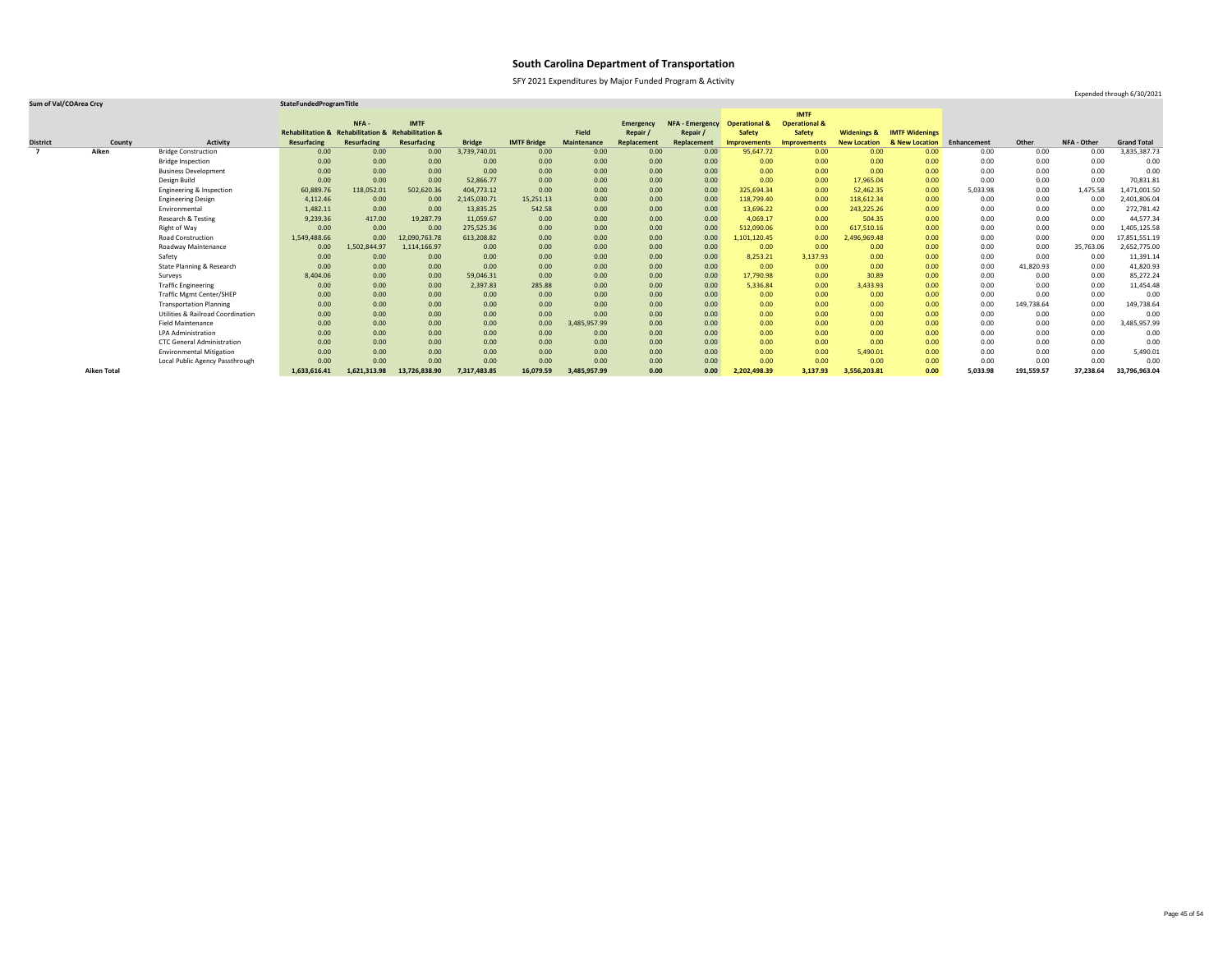SFY 2021 Expenditures by Major Funded Program & Activity

Expended through 6/30/2021

|                 |                        |                                              |                             |                                   |             |               |                    |                    |                  |                        |                          | <b>IMTF</b>              |                        |                       |             |          |             |                    |
|-----------------|------------------------|----------------------------------------------|-----------------------------|-----------------------------------|-------------|---------------|--------------------|--------------------|------------------|------------------------|--------------------------|--------------------------|------------------------|-----------------------|-------------|----------|-------------|--------------------|
|                 |                        |                                              |                             | NFA -                             | <b>IMTF</b> |               |                    |                    | <b>Emergency</b> | <b>NFA - Emergency</b> | <b>Operational &amp;</b> | <b>Operational &amp;</b> |                        |                       |             |          |             |                    |
|                 |                        |                                              | <b>Rehabilitation &amp;</b> | Rehabilitation & Rehabilitation & |             |               |                    | <b>Field</b>       | Repair           | Repair                 | <b>Safety</b>            | <b>Safety</b>            | <b>Widenings &amp;</b> | <b>IMTF Widenings</b> |             |          |             |                    |
| <b>District</b> | County                 | <b>Activity</b>                              | <b>Resurfacing</b>          | Resurfacing                       | Resurfacing | <b>Bridge</b> | <b>IMTF Bridge</b> | <b>Maintenance</b> | Replacement      | Replacement            | Improvements             | <b>Improvements</b>      | <b>New Location</b>    | & New Location        | Enhancement | Other    | NFA - Other | <b>Grand Total</b> |
| $\overline{7}$  | <b>Allendale</b>       | <b>Bridge Construction</b>                   | 0.00                        | 0.00                              | 0.00        | 0.00          | 0.00               | 0.00               | 0.00             | 0.00                   | 0.00                     | 0.00                     | 0.00                   | 0.00                  | 0.00        | 0.00     | 0.00        | 0.00               |
|                 |                        | <b>Bridge Inspection</b>                     | 0.00                        | 0.00                              | 0.00        | 0.00          | 0.00               | 0.00               | 0.00             | 0.00                   | 0.00                     | 0.00                     | 0.00                   | 0.00                  | 0.00        | $0.00\,$ | 0.00        | 0.00               |
|                 |                        | <b>Business Development</b>                  | 0.00                        | 0.00                              | 0.00        | 0.00          | 0.00               | 0.00               | 0.00             | 0.00                   | 0.00                     | 0.00                     | 0.00                   | 0.00                  | 0.00        | 0.00     | 0.00        | 0.00               |
|                 |                        | Design Build                                 | 0.00                        | 0.00                              | 0.00        | 0.00          | 0.00               | 0.00               | 0.00             | 0.00                   | 0.00                     | 0.00                     | 0.00                   | 0.00                  | 0.00        | 0.00     | 0.00        | 0.00               |
|                 |                        | Engineering & Inspection                     | 2,487.48                    | 40,947.55                         | 30,933.34   | 0.00          | 0.00               | 0.00               | 0.00             | 0.00                   | 331,026.16               | 0.00                     | 0.00                   | 0.00                  | 34,197.34   | 803.24   | 0.00        | 440,395.11         |
|                 |                        | <b>Engineering Design</b>                    | 18,184.29                   | 0.00                              | 0.00        | 74,767.03     | 0.00               | 0.00               | 0.00             | 0.00                   | 68,724.51                | 0.00                     | 0.00                   | 0.00                  | 0.00        | 0.00     | 0.00        | 161,675.83         |
|                 |                        | Environmental                                | 119.38                      | 0.00                              | 0.00        | 0.00          | 0.00               | 0.00               | 0.00             | 0.00                   | 78.51                    | 0.00                     | 0.00                   | 0.00                  | 0.00        | 0.00     | 0.00        | 197.89             |
|                 |                        | Research & Testing                           | 0.00                        | 0.00                              | 0.00        | 0.00          | 0.00               | 0.00               | 0.00             | 0.00                   | 0.00                     | 0.00                     | 0.00                   | 0.00                  | 0.00        | 0.00     | 0.00        | 0.00               |
|                 |                        | Right of Way                                 | 0.00                        | 0.00                              | 0.00        | 0.00          | 0.00               | 0.00               | 0.00             | 0.00                   | 11,627.00                | 0.00                     | 0.00                   | 0.00 <sub>1</sub>     | 0.00        | 0.00     | 0.00        | 11,627.00          |
|                 |                        | <b>Road Construction</b>                     | 0.00                        | 0.00                              | 219,949.43  | 0.00          | 0.00               | 0.00               | 0.00             | 0.00                   | 1,473,834.69             | 0.00                     | 0.00                   | 0.00                  | 10,614.14   | 0.00     | 0.00        | 1,704,398.26       |
|                 |                        | Roadway Maintenance                          | 0.00                        | 144,880.39                        | 144,243.43  | 0.00          | 0.00               | 0.00               | 0.00             | 0.00                   | 0.00                     | 0.00                     | 0.00                   | 0.00                  | 0.00        | 0.00     | 0.00        | 289,123.82         |
|                 |                        | Safety                                       | 0.00                        | 0.00                              | 0.00        | 0.00          | 0.00               | 0.00               | 0.00             | 0.00                   | 0.00                     | 0.00                     | 0.00                   | 0.00                  | 0.00        | 0.00     | 0.00        | 0.00               |
|                 |                        | State Planning & Research                    | 0.00                        | 0.00                              | 0.00        | 0.00          | 0.00               | 0.00               | 0.00             | 0.00                   | 0.00                     | 0.00                     | 0.00                   | 0.00                  | 0.00        | $0.00\,$ | 0.00        | 0.00               |
|                 |                        | Surveys                                      | 0.00                        | 0.00                              | 0.00        | 8,998.78      | 0.00               | 0.00               | 0.00             | 0.00                   | 0.00                     | 0.00                     | 0.00                   | 0.00                  | 0.00        | 0.00     | 0.00        | 8,998.78           |
|                 |                        | <b>Traffic Engineering</b>                   | 0.00                        | 0.00                              | 0.00        | 0.00          | 0.00               | 0.00               | 0.00             | 0.00                   | 231,686.45               | 0.00                     | 0.00                   | 0.00 <sub>1</sub>     | 0.00        | 0.00     | 0.00        | 231,686.45         |
|                 |                        | <b>Traffic Mgmt Center/SHEP</b>              | 0.00                        | 0.00                              | 0.00        | 0.00          | 0.00               | 0.00               | 0.00             | 0.00                   | 0.00                     | 0.00                     | 0.00                   | 0.00                  | 0.00        | 0.00     | 0.00        | 0.00               |
|                 |                        | <b>Transportation Planning</b>               | 0.00                        | 0.00                              | 0.00        | 0.00          | 0.00               | 0.00               | 0.00             | 0.00                   | 0.00                     | 0.00                     | 0.00                   | 0.00                  | 0.00        | 0.00     | 0.00        | 0.00               |
|                 |                        | <b>Utilities &amp; Railroad Coordination</b> | 0.00                        | 0.00                              | 0.00        | 0.00          | 0.00               | 0.00               | 0.00             | 0.00                   | 0.00                     | 0.00                     | 0.00                   | 0.00                  | 0.00        | 0.00     | 0.00        | 0.00               |
|                 |                        | <b>Field Maintenance</b>                     | 0.00                        | 0.00                              | 0.00        | 0.00          | 0.00               | 634,867.16         | 0.00             | 0.00                   | 0.00                     | 0.00                     | 0.00                   | 0.00                  | 0.00        | 0.00     | 0.00        | 634,867.16         |
|                 |                        | <b>LPA Administration</b>                    | 0.00                        | 0.00                              | 0.00        | 0.00          | 0.00               | 0.00               | 0.00             | 0.00                   | 0.00                     | 0.00                     | 0.00                   | 0.00                  | 0.00        | 0.00     | 0.00        | 0.00               |
|                 |                        | <b>CTC General Administration</b>            | 0.00                        | 0.00                              | 0.00        | 0.00          | 0.00               | 0.00               | 0.00             | 0.00                   | 0.00                     | 0.00                     | 0.00                   | 0.00 <sub>1</sub>     | 0.00        | 0.00     | 0.00        | 0.00               |
|                 |                        | <b>Environmental Mitigation</b>              | 0.00                        | 0.00                              | 0.00        | 0.00          | 0.00               | 0.00               | 0.00             | 0.00                   | 0.00                     | 0.00                     | 0.00                   | 0.00                  | 0.00        | 0.00     | 0.00        | 0.00               |
|                 |                        | Local Public Agency Passthrough              | 0.00                        | 0.00                              | 0.00        | 0.00          | 0.00               | 0.00               | 0.00             | 0.00                   | 0.00                     | 0.00                     | 0.00                   | 0.00                  | 0.00        | 0.00     | 0.00        | 0.00               |
|                 | <b>Allendale Total</b> |                                              | 20,791.15                   | 185,827.94                        | 395,126.20  | 83,765.81     | 0.00               | 634,867.16         | 0.00             | 0.00                   | 2,116,977.32             | 0.00                     | 0.00                   | 0.00                  | 44,811.48   | 803.24   | 0.00        | 3,482,970.30       |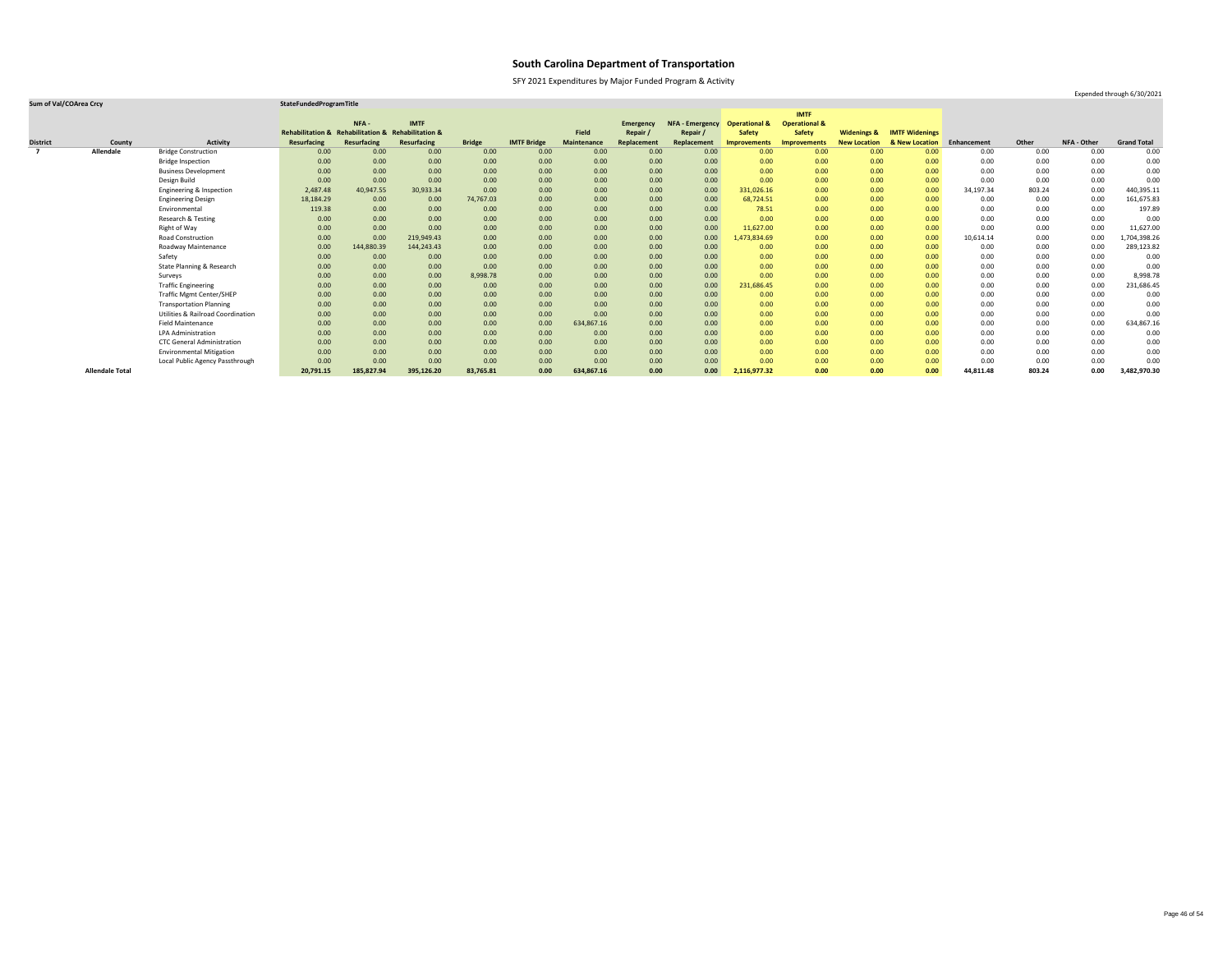SFY 2021 Expenditures by Major Funded Program & Activity

### **Sum of Val/COArea Crcy StateFundedProgramTitle**

|                 |                      |                                              |                             |                                   |              |               |                    |                    |                  |                   |                          | <b>IMTF</b>              |                        |                       |             |       |                    |                    |
|-----------------|----------------------|----------------------------------------------|-----------------------------|-----------------------------------|--------------|---------------|--------------------|--------------------|------------------|-------------------|--------------------------|--------------------------|------------------------|-----------------------|-------------|-------|--------------------|--------------------|
|                 |                      |                                              |                             | NFA -                             | <b>IMTF</b>  |               |                    |                    | <b>Emergency</b> | NFA - Emergency   | <b>Operational &amp;</b> | <b>Operational &amp;</b> |                        |                       |             |       |                    |                    |
|                 |                      |                                              | <b>Rehabilitation &amp;</b> | Rehabilitation & Rehabilitation & |              |               |                    | <b>Field</b>       | Repair           | Repair /          | <b>Safety</b>            | <b>Safety</b>            | <b>Widenings &amp;</b> | <b>IMTF Widenings</b> |             |       |                    |                    |
| <b>District</b> | County               | <b>Activity</b>                              | <b>Resurfacing</b>          | Resurfacing                       | Resurfacing  | <b>Bridge</b> | <b>IMTF Bridge</b> | <b>Maintenance</b> | Replacement      | Replacement       | <b>Improvements</b>      | <b>Improvements</b>      | <b>New Location</b>    | & New Location        | Enhancement | Other | <b>NFA - Other</b> | <b>Grand Total</b> |
| $\overline{7}$  | <b>Bamberg</b>       | <b>Bridge Construction</b>                   | 0.00                        | 0.00                              | 0.00         | 0.00          | 0.00               | 0.00               | 0.00             | 0.00              | 0.00                     | 0.00                     | 0.00                   | 0.00 <sub>1</sub>     | 0.00        | 0.00  | 0.00               | 0.00               |
|                 |                      | <b>Bridge Inspection</b>                     | 0.00                        | 0.00                              | 0.00         | 0.00          | 0.00               | 0.00               | 0.00             | 0.00              | 0.00                     | 0.00                     | 0.00                   | 0.00 <sub>1</sub>     | 0.00        | 0.00  | 0.00               | 0.00               |
|                 |                      | <b>Business Development</b>                  | 0.00                        | 0.00                              | 0.00         | 0.00          | 0.00               | 0.00               | 0.00             | 0.00              | 0.00                     | 0.00                     | 0.00                   | 0.00                  | 0.00        | 0.00  | 0.00               | 0.00               |
|                 |                      | Design Build                                 | 0.00                        | 0.00                              | 0.00         | 0.00          | 0.00               | 0.00               | 0.00             | 0.00              | 0.00                     | 0.00                     | 0.00                   | 0.00                  | 0.00        | 0.00  | 0.00               | 0.00               |
|                 |                      | Engineering & Inspection                     | 44,643.22                   | 41,194.34                         | 102,611.85   | 10,008.18     | 0.00               | 0.00               | 0.00             | 0.00              | 0.00                     | 0.00                     | 0.00                   | 0.00                  | 132,862.14  | 0.00  | 0.00               | 331,319.73         |
|                 |                      | <b>Engineering Design</b>                    | 0.00                        | 0.00                              | 0.00         | 553,173.78    | 0.00               | 0.00               | 0.00             | 0.00              | 0.00                     | 0.00                     | 0.00                   | 0.00                  | 5,590.72    | 0.00  | 0.00               | 558,764.50         |
|                 |                      | Environmental                                | 0.00                        | 0.00                              | 0.00         | 4,174.58      | 0.00               | 0.00               | 0.00             | 0.00              | 0.00                     | 0.00                     | 0.00                   | 0.00                  | 0.00        | 0.00  | 0.00               | 4,174.58           |
|                 |                      | Research & Testing                           | 89.73                       | 0.00                              | 2,072.66     | 0.00          | 0.00               | 0.00               | 0.00             | 0.00              | 0.00                     | 0.00                     | 0.00                   | 0.00                  | 3,217.00    | 0.00  | 0.00               | 5,379.39           |
|                 |                      | Right of Way                                 | 0.00                        | 0.00                              | 0.00         | 60,918.67     | 0.00               | 0.00               | 0.00             | 0.00              | 0.00                     | 0.00                     | 0.00                   | 0.00                  | 5,025.00    | 0.00  | 0.00               | 65,943.67          |
|                 |                      | <b>Road Construction</b>                     | 0.00                        | 0.00                              | 1,802,618.08 | 245.12        | 0.00               | 0.00               | 0.00             | 0.00              | 1,556,790.45             | 0.00                     | 0.00                   | 0.00                  | 13,538.16   | 0.00  | 0.00               | 3,373,191.81       |
|                 |                      | <b>Roadway Maintenance</b>                   | 0.00                        | 429,978.46                        | 38,838.13    | 0.00          | 0.00               | 0.00               | 0.00             | 0.00              | 0.00                     | 0.00                     | 0.00                   | 0.00                  | 0.00        | 0.00  | 0.00               | 468,816.59         |
|                 |                      | Safety                                       | 0.00                        | 0.00                              | 0.00         | 0.00          | 0.00               | 0.00               | 0.00             | 0.00              | 0.00                     | 0.00                     | 0.00                   | 0.00                  | 0.00        | 0.00  | 0.00               | 0.00               |
|                 |                      | <b>State Planning &amp; Research</b>         | 0.00                        | 0.00                              | 0.00         | 0.00          | 0.00               | 0.00               | 0.00             | 0.00 <sub>1</sub> | 0.00                     | 0.00                     | 0.00                   | 0.00                  | 0.00        | 0.00  | 0.00               | 0.00               |
|                 |                      | Surveys                                      | 0.00                        | 0.00                              | 0.00         | 0.00          | 0.00               | 0.00               | 0.00             | 0.00              | 0.00                     | 0.00                     | 0.00                   | 0.00                  | 0.00        | 0.00  | 0.00               | 0.00               |
|                 |                      | <b>Traffic Engineering</b>                   | 0.00                        | 0.00                              | 0.00         | 885.43        | 0.00               | 0.00               | 0.00             | 0.00              | 0.00                     | 0.00                     | 0.00                   | 0.00                  | 0.00        | 0.00  | 0.00               | 885.43             |
|                 |                      | <b>Traffic Mgmt Center/SHEP</b>              | 0.00                        | 0.00                              | 0.00         | 0.00          | 0.00               | 0.00               | 0.00             | 0.00              | 0.00                     | 0.00                     | 0.00                   | 0.00                  | 0.00        | 0.00  | 0.00               | 0.00               |
|                 |                      | <b>Transportation Planning</b>               | 0.00                        | 0.00                              | 0.00         | 0.00          | 0.00               | 0.00               | 0.00             | 0.00              | 0.00                     | 0.00                     | 0.00                   | 0.00                  | 0.00        | 0.00  | 0.00               | 0.00               |
|                 |                      | <b>Utilities &amp; Railroad Coordination</b> | 0.00                        | 0.00                              | 0.00         | 0.00          | 0.00               | 0.00               | 0.00             | 0.00              | 0.00                     | 0.00                     | 0.00                   | 0.00                  | 0.00        | 0.00  | 0.00               | 0.00               |
|                 |                      | <b>Field Maintenance</b>                     | 0.00                        | 0.00                              | 0.00         | 0.00          | 0.00               | 1,466,948.61       | 0.00             | 0.00              | 0.00                     | 0.00                     | 0.00                   | 0.00                  | 0.00        | 0.00  | 0.00               | L,466,948.61       |
|                 |                      | <b>LPA Administration</b>                    | 0.00                        | 0.00                              | 0.00         | 0.00          | 0.00               | 0.00               | 0.00             | 0.00              | 0.00                     | 0.00                     | 0.00                   | 0.00                  | 0.00        | 0.00  | 0.00               | 0.00               |
|                 |                      | <b>CTC General Administration</b>            | 0.00                        | 0.00                              | 0.00         | 0.00          | 0.00               | 0.00               | 0.00             | 0.00              | 0.00                     | 0.00                     | 0.00                   | 0.00                  | 0.00        | 0.00  | 0.00               | 0.00               |
|                 |                      | <b>Environmental Mitigation</b>              | 0.00                        | 0.00                              | 0.00         | 0.00          | 0.00               | 0.00               | 0.00             | 0.00              | 0.00                     | 0.00                     | 0.00                   | 0.00                  | 0.00        | 0.00  | 0.00               | 0.00               |
|                 |                      | Local Public Agency Passthrough              | 0.00                        | 0.00                              | 0.00         | 0.00          | 0.00               | 0.00               | 0.00             | 0.00              | 0.00                     | 0.00                     | 0.00                   | 0.00                  | 0.00        | 0.00  | 0.00               | 0.00               |
|                 | <b>Bamberg Total</b> |                                              | 44,732.95                   | 471,172.80                        | 1,946,140.72 | 629,405.76    | 0.00               | 1,466,948.61       | 0.00             | 0.00              | 1,556,790.45             | 0.00                     | 0.00                   | 0.00                  | 160,233.02  | 0.00  | 0.00               | 6,275,424.31       |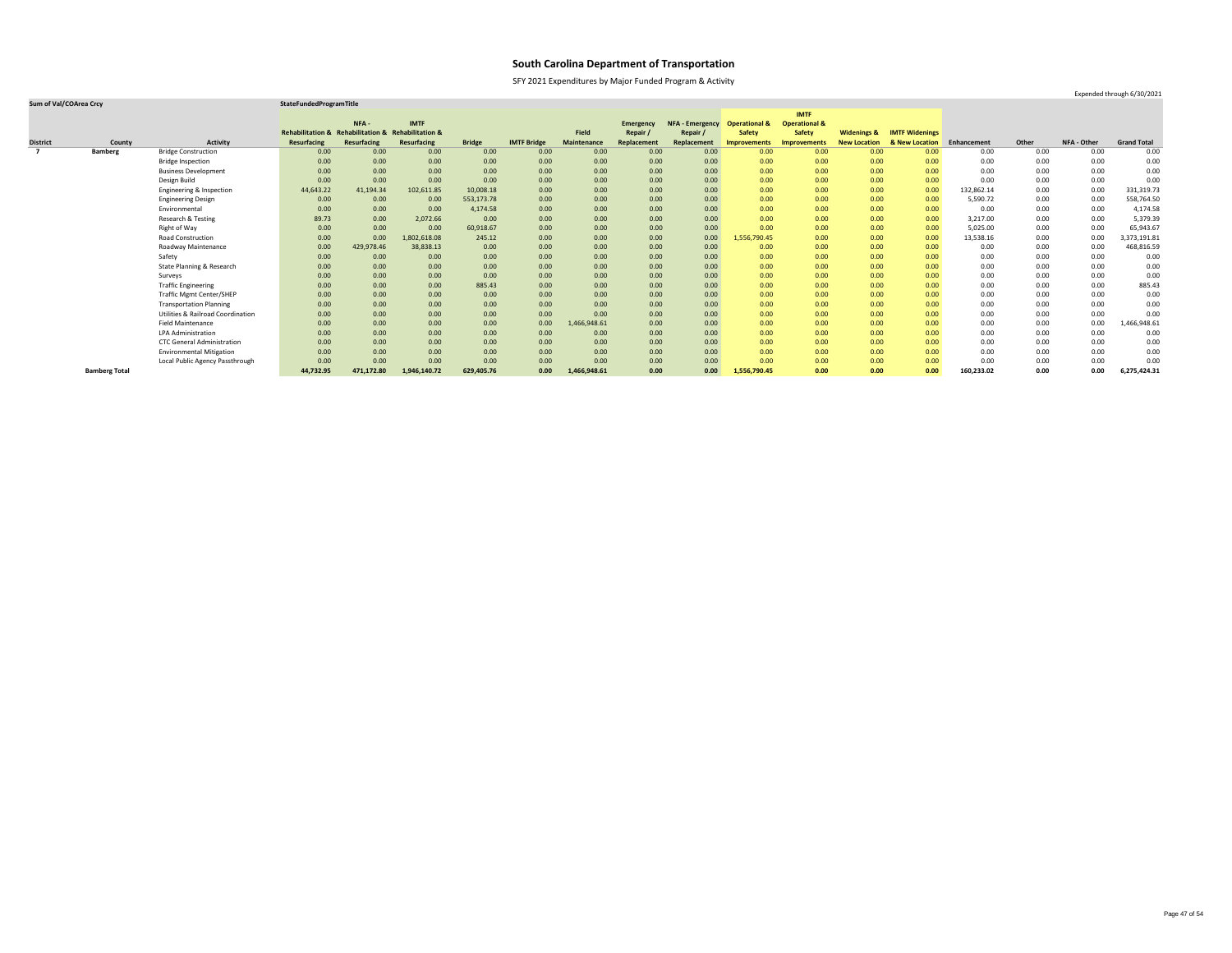SFY 2021 Expenditures by Major Funded Program & Activity

### **Sum of Val/COArea Crcy StateFundedProgramTitle**

|                 |                       |                                              |                             |                                   |              |               |                    |                    |                  |                        |                          | <b>IMTF</b>              |                        |                       |             |       |                    |                    |
|-----------------|-----------------------|----------------------------------------------|-----------------------------|-----------------------------------|--------------|---------------|--------------------|--------------------|------------------|------------------------|--------------------------|--------------------------|------------------------|-----------------------|-------------|-------|--------------------|--------------------|
|                 |                       |                                              |                             | NFA -                             | <b>IMTF</b>  |               |                    |                    | <b>Emergency</b> | <b>NFA - Emergency</b> | <b>Operational &amp;</b> | <b>Operational &amp;</b> |                        |                       |             |       |                    |                    |
|                 |                       |                                              | <b>Rehabilitation &amp;</b> | Rehabilitation & Rehabilitation & |              |               |                    | <b>Field</b>       | Repair           | Repair /               | <b>Safety</b>            | <b>Safety</b>            | <b>Widenings &amp;</b> | <b>IMTF Widenings</b> |             |       |                    |                    |
| <b>District</b> | County                | <b>Activity</b>                              | <b>Resurfacing</b>          | <b>Resurfacing</b>                | Resurfacing  | <b>Bridge</b> | <b>IMTF Bridge</b> | <b>Maintenance</b> | Replacement      | Replacement            | Improvements             | <b>Improvements</b>      | <b>New Location</b>    | & New Location        | Enhancement | Other | <b>NFA - Other</b> | <b>Grand Total</b> |
|                 | <b>Barnwell</b>       | <b>Bridge Construction</b>                   | 0.00                        | 0.00                              | 0.00         | 0.00          | 0.00               | 0.00               | 0.00             | 0.00 <sub>1</sub>      | 0.00                     | 0.00                     | 0.00                   | 0.00 <sub>1</sub>     | 0.00        | 0.00  | 0.00               | 0.00               |
|                 |                       | <b>Bridge Inspection</b>                     | 0.00                        | 0.00                              | 0.00         | 0.00          | 0.00               | 0.00               | 0.00             | 0.00                   | 0.00                     | 0.00                     | 0.00                   | 0.00 <sub>1</sub>     | 0.00        | 0.00  | 0.00               | 0.00               |
|                 |                       | <b>Business Development</b>                  | 0.00                        | 0.00                              | 0.00         | 0.00          | 0.00               | 0.00               | 0.00             | 0.00                   | 0.00                     | 0.00                     | 0.00                   | 0.00 <sub>1</sub>     | 0.00        | 0.00  | 0.00               | 0.00               |
|                 |                       | Design Build                                 | 0.00                        | 0.00                              | 0.00         | 0.00          | 0.00               | 0.00               | 0.00             | 0.00                   | 0.00                     | 0.00                     | 0.00                   | 0.00                  | 0.00        | 0.00  | 0.00               | 0.00               |
|                 |                       | Engineering & Inspection                     | 37,337.51                   | 35,414.52                         | 109,207.03   | 0.00          | 0.00               | 0.00               | 0.00             | 0.00                   | 186,832.52               | 0.00                     | 0.00                   | 0.00                  | 0.00        | 0.00  | 0.00               | 368,791.58         |
|                 |                       | <b>Engineering Design</b>                    | 0.00                        | 0.00                              | 0.00         | 0.00          | 0.00               | 0.00               | 0.00             | 0.00                   | 214,897.92               | 0.00                     | 0.00                   | 0.00                  | 0.00        | 0.00  | 0.00               | 214,897.92         |
|                 |                       | Environmental                                | 0.00                        | 0.00                              | 0.00         | 0.00          | 0.00               | 0.00               | 0.00             | 0.00                   | 0.00                     | 0.00                     | 0.00                   | 0.00                  | 0.00        | 0.00  | 0.00               | 0.00               |
|                 |                       | Research & Testing                           | (625.13)                    | 937.66                            | 13,145.12    | 0.00          | 0.00               | 0.00               | 0.00             | 0.00                   | 8,757.00                 | 0.00                     | 0.00                   | 0.00                  | 0.00        | 0.00  | 0.00               | 22,214.65          |
|                 |                       | Right of Way                                 | 0.00                        | 0.00                              | 0.00         | 0.00          | 0.00               | 0.00               | 0.00             | 0.00                   | 67.84                    | 0.00                     | 0.00                   | 0.00                  | 0.00        | 0.00  | 0.00               | 67.84              |
|                 |                       | <b>Road Construction</b>                     | 0.00                        | 0.00                              | 1,389,050.06 | 0.00          | 0.00               | 0.00               | 0.00             | 0.00                   | 1,040,724.12             | 0.00                     | 0.00                   | 0.00                  | 0.00        | 0.00  | 0.00               | 2,429,774.18       |
|                 |                       | <b>Roadway Maintenance</b>                   | 0.00                        | 441,035.45                        | 1,718.55     | 0.00          | 0.00               | 0.00               | 0.00             | 0.00                   | 0.00                     | 0.00                     | 0.00                   | 0.00                  | 0.00        | 0.00  | 0.00               | 442,754.00         |
|                 |                       | Safety                                       | 0.00                        | 0.00                              | 0.00         | 0.00          | 0.00               | 0.00               | 0.00             | 0.00                   | 0.00                     | 0.00                     | 0.00                   | 0.00                  | 0.00        | 0.00  | 0.00               | 0.00               |
|                 |                       | <b>State Planning &amp; Research</b>         | 0.00                        | 0.00                              | 0.00         | 0.00          | 0.00               | 0.00               | 0.00             | 0.00                   | 0.00                     | 0.00                     | 0.00                   | 0.00                  | 0.00        | 0.00  | 0.00               | 0.00               |
|                 |                       | Surveys                                      | 0.00                        | 0.00                              | 0.00         | 0.00          | 0.00               | 0.00               | 0.00             | 0.00                   | 58,660.64                | 0.00                     | 0.00                   | 0.00                  | 0.00        | 0.00  | 0.00               | 58,660.64          |
|                 |                       | <b>Traffic Engineering</b>                   | 0.00                        | 0.00                              | 0.00         | 0.00          | 0.00               | 0.00               | 0.00             | 0.00                   | 0.00                     | 0.00                     | 0.00                   | 0.00                  | 0.00        | 0.00  | 0.00               | 0.00               |
|                 |                       | <b>Traffic Mgmt Center/SHEP</b>              | 0.00                        | 0.00                              | 0.00         | 0.00          | 0.00               | 0.00               | 0.00             | 0.00                   | 0.00                     | 0.00                     | 0.00                   | 0.00                  | 0.00        | 0.00  | 0.00               | 0.00               |
|                 |                       | <b>Transportation Planning</b>               | 0.00                        | 0.00                              | 0.00         | 0.00          | 0.00               | 0.00               | 0.00             | 0.00                   | 0.00                     | 0.00                     | 0.00                   | 0.00                  | 0.00        | 0.00  | 0.00               | 0.00               |
|                 |                       | <b>Utilities &amp; Railroad Coordination</b> | 0.00                        | 0.00                              | 0.00         | 0.00          | 0.00               | 0.00               | 0.00             | 0.00                   | 0.00                     | 0.00                     | 0.00                   | 0.00                  | 0.00        | 0.00  | 0.00               | 0.00               |
|                 |                       | <b>Field Maintenance</b>                     | 0.00                        | 0.00                              | 0.00         | 0.00          | 0.00               | 1,353,752.95       | 0.00             | 0.00                   | 0.00                     | 0.00                     | 0.00                   | 0.00                  | 0.00        | 0.00  | 0.00               | 1,353,752.95       |
|                 |                       | <b>LPA Administration</b>                    | 0.00                        | 0.00                              | 0.00         | 0.00          | 0.00               | 0.00               | 0.00             | 0.00                   | 0.00                     | 0.00                     | 0.00                   | 0.00                  | 0.00        | 0.00  | 0.00               | 0.00               |
|                 |                       | <b>CTC General Administration</b>            | 0.00                        | 0.00                              | 0.00         | 0.00          | 0.00               | 0.00               | 0.00             | 0.00                   | 0.00                     | 0.00                     | 0.00                   | 0.00                  | 0.00        | 0.00  | 0.00               | 0.00               |
|                 |                       | <b>Environmental Mitigation</b>              | 0.00                        | 0.00                              | 0.00         | 0.00          | 0.00               | 0.00               | 0.00             | 0.00                   | 0.00                     | 0.00                     | 0.00                   | 0.00                  | 0.00        | 0.00  | 0.00               | 0.00               |
|                 |                       | Local Public Agency Passthrough              | 0.00                        | 0.00                              | 0.00         | 0.00          | 0.00               | 0.00               | 0.00             | 0.00                   | 0.00                     | 0.00                     | 0.00                   | 0.00                  | 0.00        | 0.00  | 0.00               | 0.00               |
|                 | <b>Barnwell Total</b> |                                              | 36,712.38                   | 477,387.63                        | 1,513,120.76 | 0.00          | 0.00               | 1,353,752.95       | 0.00             | 0.00                   | 1,509,940.04             | 0.00                     | 0.00                   | 0.00                  | 0.00        | 0.00  | 0.00               | 4,890,913.76       |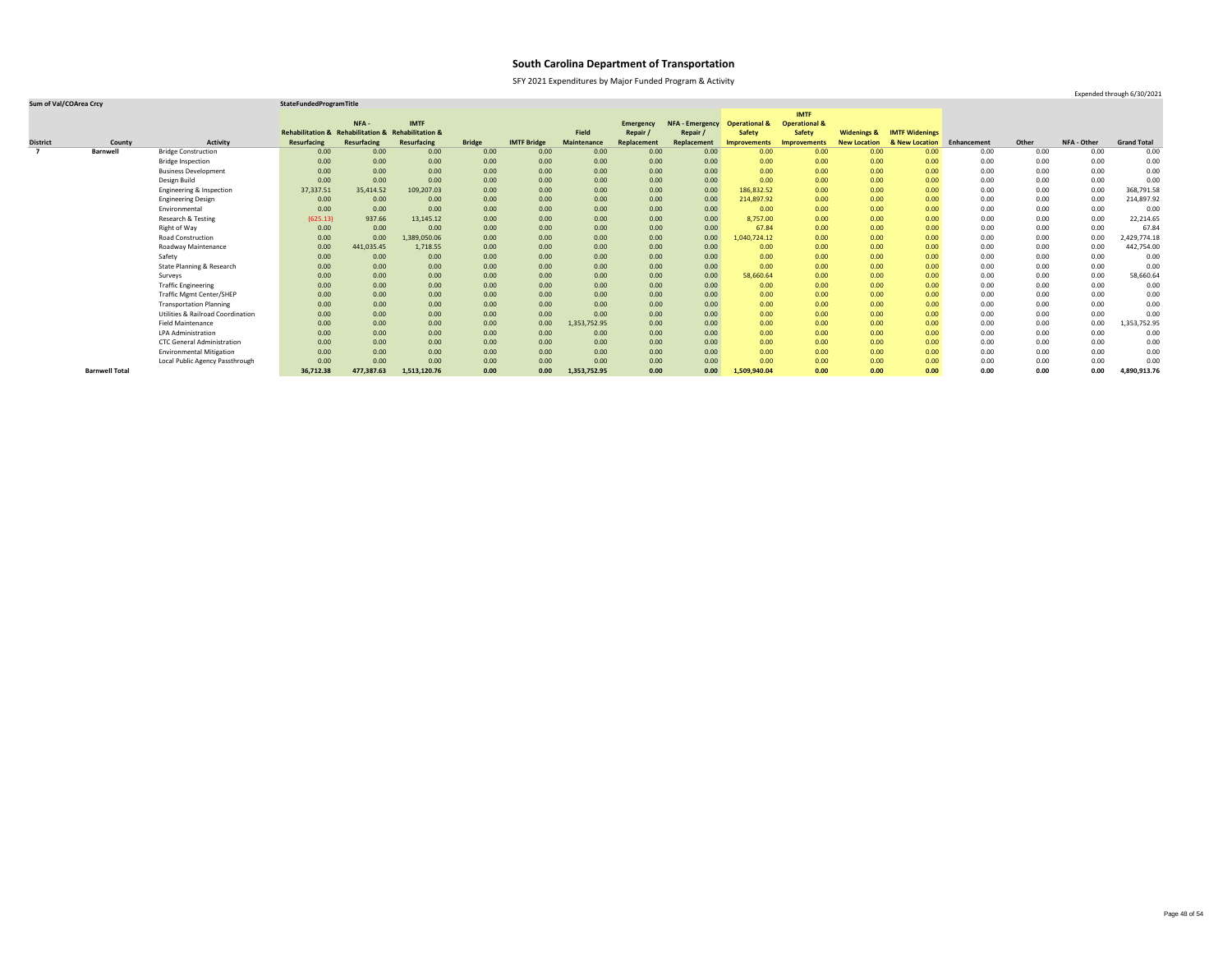SFY 2021 Expenditures by Major Funded Program & Activity

### **Sum of Val/COArea Crcy StateFundedProgramTitle**

|                 |                      |                                              |                                                    |                   |              |               |                    |                    |                  |                        |                          | <b>IMTF</b>              |                        |                       |             |       |                    |                    |
|-----------------|----------------------|----------------------------------------------|----------------------------------------------------|-------------------|--------------|---------------|--------------------|--------------------|------------------|------------------------|--------------------------|--------------------------|------------------------|-----------------------|-------------|-------|--------------------|--------------------|
|                 |                      |                                              |                                                    | NFA -             | <b>IMTF</b>  |               |                    |                    | <b>Emergency</b> | <b>NFA - Emergency</b> | <b>Operational &amp;</b> | <b>Operational &amp;</b> |                        |                       |             |       |                    |                    |
|                 |                      |                                              | Rehabilitation & Rehabilitation & Rehabilitation & |                   |              |               |                    | <b>Field</b>       | Repair           | Repair /               | <b>Safety</b>            | <b>Safety</b>            | <b>Widenings &amp;</b> | <b>IMTF Widenings</b> |             |       |                    |                    |
| <b>District</b> | County               | <b>Activity</b>                              | <b>Resurfacing</b>                                 | Resurfacing       | Resurfacing  | <b>Bridge</b> | <b>IMTF Bridge</b> | <b>Maintenance</b> | Replacement      | Replacement            | <b>Improvements</b>      | <b>Improvements</b>      | <b>New Location</b>    | & New Location        | Enhancement | Other | <b>NFA - Other</b> | <b>Grand Total</b> |
| $\overline{7}$  | Calhoun              | <b>Bridge Construction</b>                   | 0.00                                               | 0.00              | 0.00         | 0.00          | 0.00               | 0.00               | 0.00             | 0.00                   | 0.00                     | 0.00                     | 0.00                   | 0.00                  | 0.00        | 0.00  | 0.00               | 0.00               |
|                 |                      | <b>Bridge Inspection</b>                     | 0.00                                               | 0.00              | 0.00         | 0.00          | 0.00               | 0.00               | 0.00             | 0.00                   | 0.00                     | 0.00                     | 0.00                   | 0.00                  | 0.00        | 0.00  | 0.00               | 0.00               |
|                 |                      | <b>Business Development</b>                  | 0.00                                               | 0.00              | 0.00         | 0.00          | 0.00               | 0.00               | 0.00             | 0.00                   | 0.00                     | 0.00                     | 0.00                   | 0.00                  | 0.00        | 0.00  | 0.00               | 0.00               |
|                 |                      | Design Build                                 | 0.00                                               | 0.00              | 0.00         | 0.00          | 0.00               | 0.00               | 0.00             | 0.00                   | 0.00                     | 0.00                     | 0.00                   | 0.00                  | 0.00        | 0.00  | 0.00               | 0.00               |
|                 |                      | Engineering & Inspection                     | 26,617.12                                          | 33,009.46         | 66,148.18    | 0.00          | 0.00               | 0.00               | 0.00             | 38,561.82              | 830.76                   | 0.00                     | 0.00                   | 0.00                  | 0.00        | 0.00  | 0.00               | 165,167.34         |
|                 |                      | <b>Engineering Design</b>                    | 0.00                                               | 0.00              | 0.00         | 0.00          | 0.00               | 0.00               | 0.00             | 0.00                   | 0.00                     | 0.00                     | 0.00                   | 0.00                  | 0.00        | 0.00  | 0.00               | 0.00               |
|                 |                      | Environmental                                | 0.00                                               | 0.00 <sub>1</sub> | 0.00         | 0.00          | 0.00               | 0.00               | 0.00             | 0.00                   | 0.00                     | 0.00                     | 0.00                   | 0.00                  | 0.00        | 0.00  | 0.00               | 0.00               |
|                 |                      | Research & Testing                           | 417.00                                             | 0.00              | 5,716.51     | 0.00          | 0.00               | 0.00               | 0.00             | 0.00                   | 0.00                     | 0.00                     | 0.00                   | 0.00                  | 0.00        | 0.00  | 0.00               | 6,133.51           |
|                 |                      | Right of Way                                 | 0.00                                               | 0.00              | 0.00         | 0.00          | 0.00               | 0.00               | 0.00             | 0.00                   | 0.00                     | 0.00                     | 0.00                   | 0.00                  | 0.00        | 0.00  | 0.00               | 0.00               |
|                 |                      | <b>Road Construction</b>                     | 1,424,804.15                                       | 0.00              | 3,096,425.63 | 0.00          | 0.00               | 0.00               | 0.00             | 0.00                   | 0.00                     | 0.00                     | 0.00                   | 0.00                  | 0.00        | 0.00  | 0.00               | 4,521,229.78       |
|                 |                      | Roadway Maintenance                          | 0.00                                               | 645,293.89        | 198,483.68   | 0.00          | 0.00               | 0.00               | 0.00             | (38, 561.82)           | 0.00                     | 0.00                     | 0.00                   | 0.00                  | 0.00        | 0.00  | 0.00               | 805,215.75         |
|                 |                      | Safety                                       | 0.00                                               | 0.00              | 0.00         | 0.00          | 0.00               | 0.00               | 0.00             | 0.00                   | 0.00                     | 0.00                     | 0.00                   | 0.00                  | 0.00        | 0.00  | 0.00               | 0.00               |
|                 |                      | State Planning & Research                    | 0.00                                               | 0.00              | 0.00         | 0.00          | 0.00               | 0.00               | 0.00             | 0.00                   | 0.00                     | 0.00                     | 0.00                   | 0.00                  | 0.00        | 0.00  | 0.00               | 0.00               |
|                 |                      | Surveys                                      | 0.00                                               | 0.00              | 0.00         | 0.00          | 0.00               | 0.00               | 0.00             | 0.00                   | 0.00                     | 0.00                     | 0.00                   | 0.00                  | 0.00        | 0.00  | 0.00               | 0.00               |
|                 |                      | <b>Traffic Engineering</b>                   | 0.00                                               | 0.00              | 0.00         | 0.00          | 0.00               | 0.00               | 0.00             | 0.00                   | 336,431.38               | 0.00                     | 0.00                   | 0.00                  | 0.00        | 0.00  | 0.00               | 336,431.38         |
|                 |                      | <b>Traffic Mgmt Center/SHEP</b>              | 0.00                                               | 0.00              | 0.00         | 0.00          | 0.00               | 0.00               | 0.00             | 0.00                   | 0.00                     | 0.00                     | 0.00                   | 0.00                  | 0.00        | 0.00  | 0.00               | 0.00               |
|                 |                      | <b>Transportation Planning</b>               | 0.00                                               | 0.00              | 0.00         | 0.00          | 0.00               | 0.00               | 0.00             | 0.00                   | 0.00                     | 0.00                     | 0.00                   | 0.00                  | 0.00        | 0.00  | 0.00               | 0.00               |
|                 |                      | <b>Utilities &amp; Railroad Coordination</b> | 0.00                                               | 0.00 <sub>1</sub> | 0.00         | 0.00          | 0.00               | 0.00               | 0.00             | 0.00                   | 0.00                     | 0.00                     | 0.00                   | 0.00                  | 0.00        | 0.00  | 0.00               | 0.00               |
|                 |                      | <b>Field Maintenance</b>                     | 0.00                                               | 0.00              | 0.00         | 0.00          | 0.00               | 1,375,503.62       | 0.00             | 0.00                   | 0.00                     | 0.00                     | 0.00                   | 0.00                  | 0.00        | 0.00  | 0.00               | 1,375,503.62       |
|                 |                      | <b>LPA Administration</b>                    | 0.00                                               | 0.00 <sub>1</sub> | 0.00         | 0.00          | 0.00               | 0.00               | 0.00             | 0.00                   | 0.00                     | 0.00                     | 0.00                   | 0.00                  | 0.00        | 0.00  | 0.00               | 0.00               |
|                 |                      | <b>CTC General Administration</b>            | 0.00                                               | 0.00              | 0.00         | 0.00          | 0.00               | 0.00               | 0.00             | 0.00                   | 0.00                     | 0.00                     | 0.00                   | 0.00                  | 0.00        | 0.00  | 0.00               | 0.00               |
|                 |                      | <b>Environmental Mitigation</b>              | 0.00                                               | 0.00              | 0.00         | 0.00          | 0.00               | 0.00               | 0.00             | 0.00                   | 0.00                     | 0.00                     | 0.00                   | 0.00                  | 0.00        | 0.00  | 0.00               | 0.00               |
|                 |                      | Local Public Agency Passthrough              | 0.00                                               | 0.00              | 0.00         | 0.00          | 0.00               | 0.00               | 0.00             | 0.00                   | 0.00                     | 0.00                     | 0.00                   | 0.00                  | 0.00        | 0.00  | 0.00               | 0.00               |
|                 | <b>Calhoun Total</b> |                                              | 1,451,838.27                                       | 678,303.35        | 3,366,774.00 | 0.00          | 0.00               | 1,375,503.62       | 0.00             | 0.00                   | 337,262.14               | 0.00                     | 0.00                   | 0.00                  | 0.00        | 0.00  | 0.00               | 7,209,681.38       |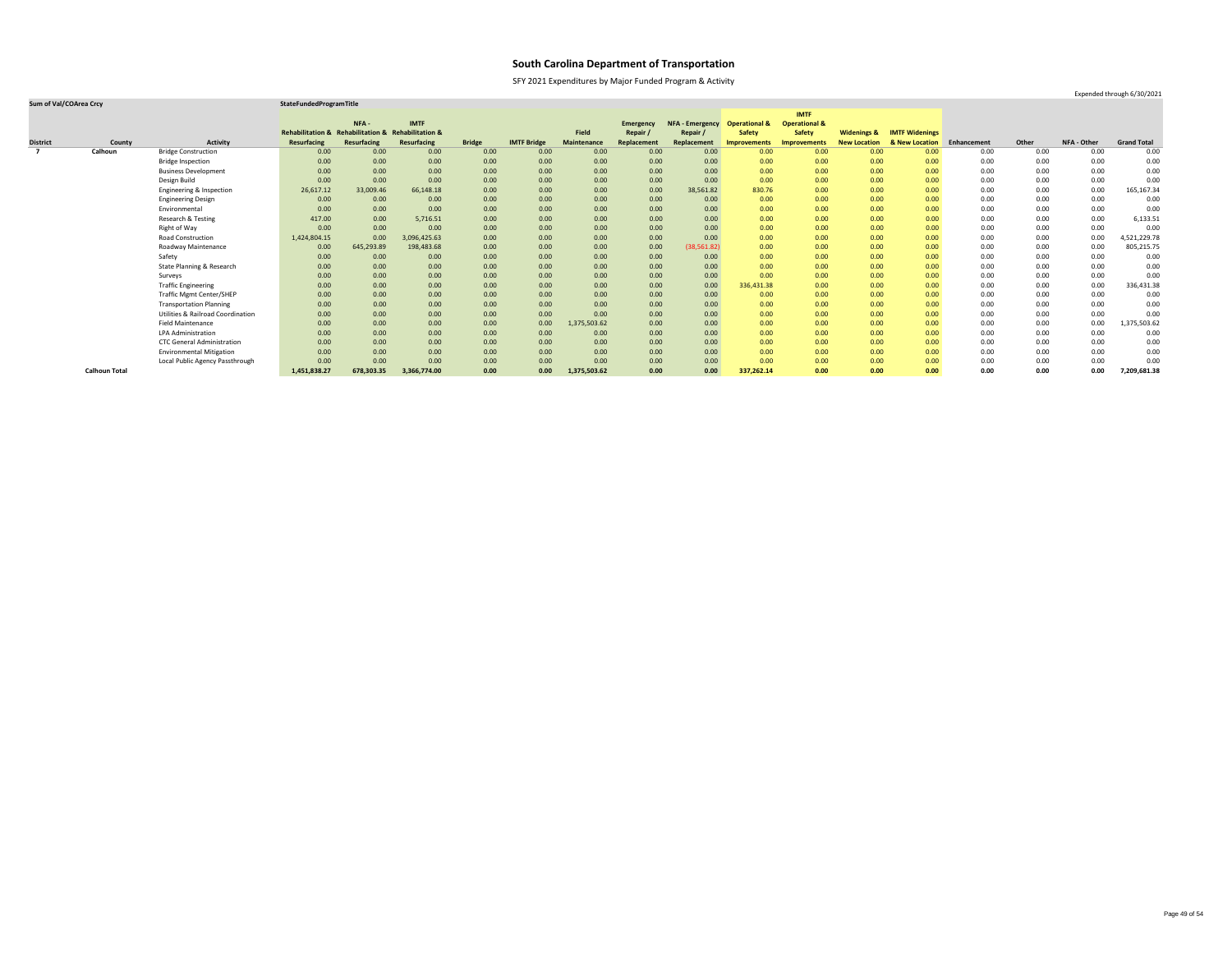SFY 2021 Expenditures by Major Funded Program & Activity

|                 |                        |                                              |                                                    |                    |                    |               |                    |                    |                  |                        |                          | <b>IMTF</b>              |                        |                       |             |       |                    |                    |
|-----------------|------------------------|----------------------------------------------|----------------------------------------------------|--------------------|--------------------|---------------|--------------------|--------------------|------------------|------------------------|--------------------------|--------------------------|------------------------|-----------------------|-------------|-------|--------------------|--------------------|
|                 |                        |                                              |                                                    | NFA-               | <b>IMTF</b>        |               |                    |                    | <b>Emergency</b> | <b>NFA - Emergency</b> | <b>Operational &amp;</b> | <b>Operational &amp;</b> |                        |                       |             |       |                    |                    |
|                 |                        |                                              | Rehabilitation & Rehabilitation & Rehabilitation & |                    |                    |               |                    | <b>Field</b>       | Repair           | Repair                 | <b>Safety</b>            | <b>Safety</b>            | <b>Widenings &amp;</b> | <b>IMTF Widenings</b> |             |       |                    |                    |
| <b>District</b> | County                 | <b>Activity</b>                              | <b>Resurfacing</b>                                 | <b>Resurfacing</b> | <b>Resurfacing</b> | <b>Bridge</b> | <b>IMTF Bridge</b> | <b>Maintenance</b> | Replacement      | Replacement            | <b>Improvements</b>      | <b>Improvements</b>      | <b>New Location</b>    | & New Location        | Enhancement | Other | <b>NFA - Other</b> | <b>Grand Total</b> |
| $\overline{ }$  | Clarendon              | <b>Bridge Construction</b>                   | 0.00                                               | 0.00               | 0.00               | 1,186,115.91  | 0.00               | 0.00               | 0.00             | 0.00                   | 0.00                     | 0.00                     | 0.00                   | 0.00                  | 0.00        | 0.00  | 0.00               | 1,186,115.91       |
|                 |                        | <b>Bridge Inspection</b>                     | 0.00                                               | 0.00               | 0.00               | 0.00          | 0.00               | 0.00               | 0.00             | 0.00                   | 0.00                     | 0.00                     | 0.00                   | 0.00                  | 0.00        | 0.00  | 0.00               | 0.00               |
|                 |                        | <b>Business Development</b>                  | 0.00                                               | 0.00               | 0.00               | 0.00          | 0.00               | 0.00               | 0.00             | 0.00                   | 0.00                     | 0.00                     | 0.00                   | 0.00                  | 0.00        | 0.00  | 0.00               | 0.00               |
|                 |                        | Design Build                                 | 0.00                                               | 0.00               | 0.00               | 0.00          | 0.00               | 0.00               | 0.00             | 0.00                   | 0.00                     | 0.00                     | 0.00                   | 0.00                  | 0.00        | 0.00  | 0.00               | 0.00               |
|                 |                        | Engineering & Inspection                     | 0.00                                               | 6,027.72           | 124,395.71         | 264,883.35    | 0.00               | 0.00               | 0.00             | 196,689.37             | 0.00                     | 0.00                     | 0.00                   | 0.00                  | 0.00        | 0.00  | 0.00               | 591,996.15         |
|                 |                        | <b>Engineering Design</b>                    | 0.00                                               | 0.00               | 0.00               | 1,651.09      | 0.00               | 0.00               | 0.00             | 0.00                   | 0.00                     | 0.00                     | 0.00                   | 0.00                  | 0.00        | 0.00  | 0.00               | 1,651.09           |
|                 |                        | Environmental                                | 0.00                                               | 0.00               | 0.00               | 0.00          | 0.00               | 0.00               | 0.00             | 0.00                   | 0.00                     | 0.00                     | 0.00                   | 0.00                  | 0.00        | 0.00  | 0.00               | 0.00               |
|                 |                        | Research & Testing                           | 0.00                                               | 484.49             | (58, 713.55)       | 2,480.45      | 0.00               | 0.00               | 0.00             | 8,997.00               | 0.00                     | 0.00                     | 0.00                   | 0.00                  | 0.00        | 0.00  | 0.00               | (46, 751.61)       |
|                 |                        | Right of Way                                 | 0.00                                               | 0.00               | 0.00               | 0.00          | 0.00               | 0.00               | 0.00             | 0.00                   | 0.00                     | 0.00                     | 0.00                   | 0.00                  | 0.00        | 0.00  | 0.00               | 0.00               |
|                 |                        | Road Construction                            | 0.00                                               | 0.00               | 2,020,678.77       | 963,750.31    | 0.00               | 0.00               | 0.00             | 0.00                   | 0.00                     | 0.00                     | 0.00                   | 0.00                  | 0.00        | 0.00  | 0.00               | 2,984,429.08       |
|                 |                        | Roadway Maintenance                          | 0.00                                               | 796,203.88         | 249,450.92         | 0.00          | 0.00               | 0.00               | 0.00             | 692,465.37             | 0.00                     | 0.00                     | 0.00                   | 0.00                  | 0.00        | 0.00  | 0.00               | 1,738,120.17       |
|                 |                        | Safety                                       | 0.00                                               | 0.00               | 0.00               | 0.00          | 0.00               | 0.00               | 0.00             | 0.00                   | 0.00                     | 0.00                     | 0.00                   | 0.00                  | 0.00        | 0.00  | 0.00               | 0.00               |
|                 |                        | State Planning & Research                    | 0.00                                               | 0.00               | 0.00               | 0.00          | 0.00               | 0.00               | 0.00             | 0.00                   | 0.00                     | 0.00                     | 0.00                   | 0.00                  | 0.00        | 0.00  | 0.00               | 0.00               |
|                 |                        | Surveys                                      | 0.00                                               | 0.00               | 0.00               | 12,851.43     | 0.00               | 0.00               | 0.00             | 0.00                   | 0.00                     | 0.00                     | 0.00                   | 0.00                  | 0.00        | 0.00  | 0.00               | 12,851.43          |
|                 |                        | <b>Traffic Engineering</b>                   | 0.00                                               | 0.00               | 0.00               | 0.00          | 0.00               | 0.00               | 0.00             | 0.00                   | 0.00                     | 0.00                     | 0.00                   | 0.00                  | 0.00        | 0.00  | 0.00               | 0.00               |
|                 |                        | <b>Traffic Mgmt Center/SHEP</b>              | 0.00                                               | 0.00               | 0.00               | 0.00          | 0.00               | 0.00               | 0.00             | 0.00                   | 0.00                     | 0.00                     | 0.00                   | 0.00                  | 0.00        | 0.00  | 0.00               | 0.00               |
|                 |                        | <b>Transportation Planning</b>               | 0.00                                               | 0.00               | 0.00               | 0.00          | 0.00               | 0.00               | 0.00             | 0.00                   | 0.00                     | 0.00                     | 0.00                   | 0.00                  | 0.00        | 0.00  | 0.00               | 0.00               |
|                 |                        | <b>Utilities &amp; Railroad Coordination</b> | 0.00                                               | 0.00               | 0.00               | 0.00          | 0.00               | 0.00               | 0.00             | 0.00                   | 0.00                     | 0.00                     | 0.00                   | 0.00                  | 0.00        | 0.00  | 0.00               | 0.00               |
|                 |                        | <b>Field Maintenance</b>                     | 0.00                                               | 0.00               | 0.00               | 0.00          | 0.00               | 2,300,371.55       | 0.00             | 0.00                   | 0.00                     | 0.00                     | 0.00                   | 0.00                  | 0.00        | 0.00  | 0.00               | 2,300,371.55       |
|                 |                        | <b>LPA Administration</b>                    | 0.00                                               | 0.00               | 0.00               | 0.00          | 0.00               | 0.00               | 0.00             | 0.00                   | 0.00                     | 0.00                     | 0.00                   | 0.00                  | 0.00        | 0.00  | 0.00               | 0.00               |
|                 |                        | <b>CTC General Administration</b>            | 0.00                                               | 0.00               | 0.00               | 0.00          | 0.00               | 0.00               | 0.00             | 0.00                   | 0.00                     | 0.00                     | 0.00                   | 0.00                  | 0.00        | 0.00  | 0.00               | 0.00               |
|                 |                        | <b>Environmental Mitigation</b>              | 0.00                                               | 0.00               | 0.00               | 0.00          | 0.00               | 0.00               | 0.00             | 0.00                   | 0.00                     | 0.00                     | 0.00                   | 0.00                  | 0.00        | 0.00  | 0.00               | 0.00               |
|                 |                        | Local Public Agency Passthrough              | 0.00                                               | 0.00               | 0.00               | 0.00          | 0.00               | 0.00               | 0.00             | 0.00                   | 0.00                     | 0.00                     | 0.00                   | 0.00                  | 0.00        | 0.00  | 0.00               | 0.00               |
|                 | <b>Clarendon Total</b> |                                              | 0.00                                               | 802,716.09         | 2,335,811.85       | 2,431,732.54  | 0.00               | 2,300,371.55       | 0.00             | 898,151.74             | 0.00                     | 0.00                     | 0.00                   | 0.00                  | 0.00        | 0.00  | 0.00               | 8,768,783.77       |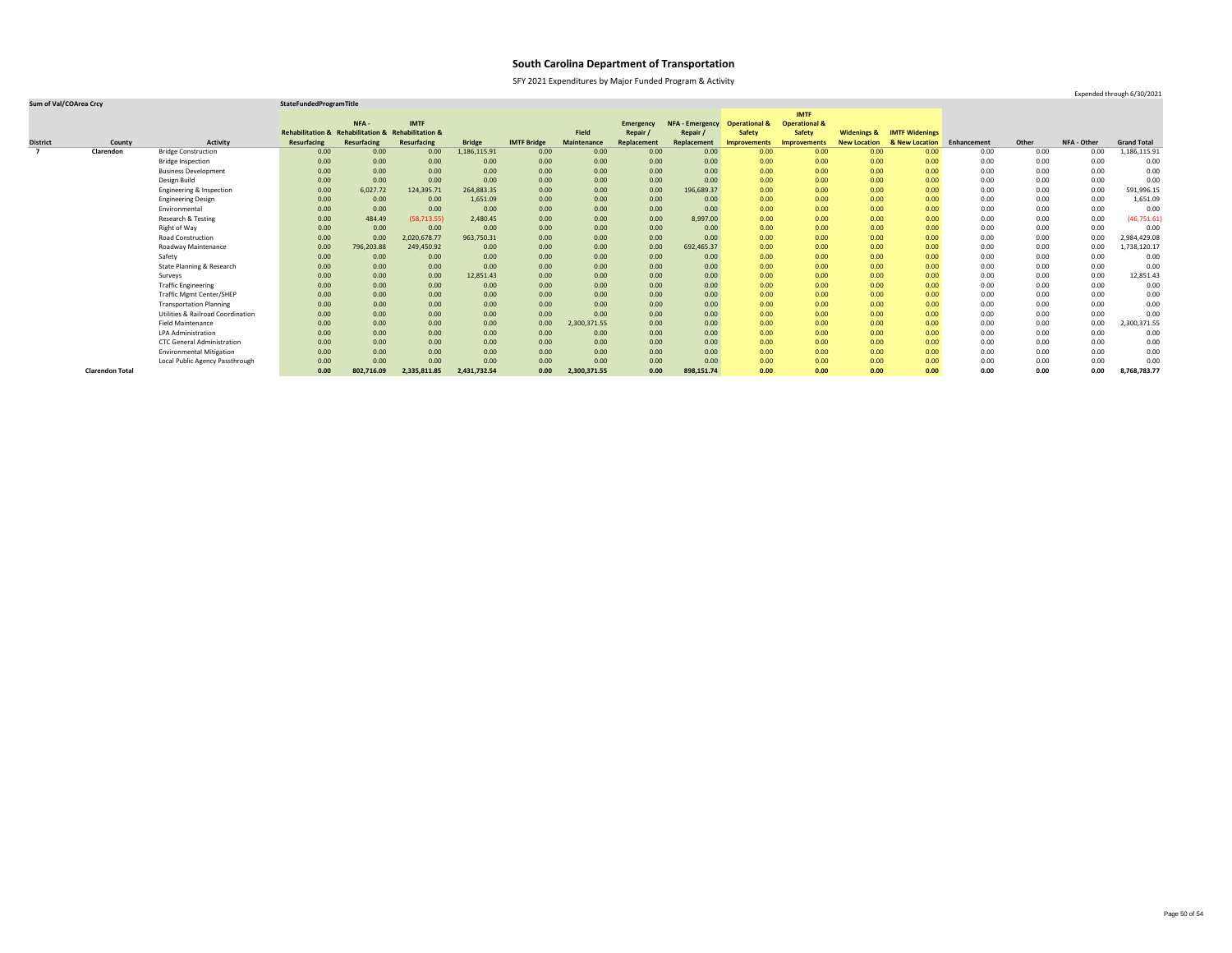SFY 2021 Expenditures by Major Funded Program & Activity

Expended through 6/30/2021

|                 |                      |                                              |                                                    |                   |             |               |                    |                    |                  |                        |                          | <b>IMTF</b>              |                        |                       |             |       |             |                    |
|-----------------|----------------------|----------------------------------------------|----------------------------------------------------|-------------------|-------------|---------------|--------------------|--------------------|------------------|------------------------|--------------------------|--------------------------|------------------------|-----------------------|-------------|-------|-------------|--------------------|
|                 |                      |                                              |                                                    | NFA -             | <b>IMTF</b> |               |                    |                    | <b>Emergency</b> | <b>NFA - Emergency</b> | <b>Operational &amp;</b> | <b>Operational &amp;</b> |                        |                       |             |       |             |                    |
|                 |                      |                                              | Rehabilitation & Rehabilitation & Rehabilitation & |                   |             |               |                    | Field              | Repair /         | Repair /               | <b>Safety</b>            | <b>Safety</b>            | <b>Widenings &amp;</b> | <b>IMTF Widenings</b> |             |       |             |                    |
| <b>District</b> | County               | <b>Activity</b>                              | <b>Resurfacing</b>                                 | Resurfacing       | Resurfacing | <b>Bridge</b> | <b>IMTF Bridge</b> | <b>Maintenance</b> | Replacement      | Replacement            | Improvements             | <b>Improvements</b>      | <b>New Location</b>    | & New Location        | Enhancement | Other | NFA - Other | <b>Grand Total</b> |
| $\overline{z}$  | Hampton              | <b>Bridge Construction</b>                   | 0.00                                               | 0.00              | 0.00        | 0.00          | 0.00               | 0.00               | 0.00             | 0.00                   | 0.00                     | 0.00                     | 0.00                   | 0.00                  | 0.00        | 0.00  | 0.00        | 0.00               |
|                 |                      | <b>Bridge Inspection</b>                     | 0.00                                               | 0.00              | 0.00        | 0.00          | 0.00               | 0.00               | 0.00             | 0.00                   | 0.00                     | 0.00                     | 0.00                   | 0.00                  | 0.00        | 0.00  | 0.00        | 0.00               |
|                 |                      | <b>Business Development</b>                  | 0.00                                               | 0.00              | 0.00        | 0.00          | 0.00               | 0.00               | 0.00             | 0.00                   | 0.00                     | 0.00                     | 0.00                   | 0.00                  | 0.00        | 0.00  | 0.00        | 0.00               |
|                 |                      | Design Build                                 | 0.00                                               | 0.00              | 0.00        | 0.00          | 0.00               | 0.00               | 0.00             | 0.00                   | 0.00                     | 0.00                     | 0.00                   | 0.00                  | 0.00        | 0.00  | 0.00        | 0.00               |
|                 |                      | Engineering & Inspection                     | 80,619.72                                          | 41,878.21         | 41,152.25   | 0.00          | 0.00               | 0.00               | 0.00             | 0.00                   | 0.00                     | 0.00                     | 0.00                   | 0.00                  | 0.00        | 0.00  | 0.00        | 163,650.18         |
|                 |                      | <b>Engineering Design</b>                    | 0.00                                               | 0.00              | 0.00        | 163,470.05    | 0.00               | 0.00               | 0.00             | 0.00                   | 0.00                     | 0.00                     | 0.00                   | 0.00                  | 27,780.77   | 0.00  | 0.00        | 191,250.82         |
|                 |                      | Environmental                                | 0.00                                               | 0.00              | 0.00        | 1,242.67      | 0.00               | 0.00               | 0.00             | 0.00                   | 0.00                     | 0.00                     | 0.00                   | 0.00                  | 4,425.95    | 0.00  | 0.00        | 5,668.62           |
|                 |                      | Research & Testing                           | 0.00                                               | 0.00 <sub>1</sub> | 706.99      | 0.00          | 0.00               | 0.00               | 0.00             | 0.00                   | 0.00                     | 0.00                     | 0.00                   | 0.00                  | 0.00        | 0.00  | 0.00        | 706.99             |
|                 |                      | Right of Way                                 | 0.00                                               | 0.00 <sub>1</sub> | 0.00        | 15,599.67     | 0.00               | 0.00               | 0.00             | 0.00                   | 0.00                     | 0.00                     | 3,028.42               | 0.00                  | 3,818.17    | 0.00  | 0.00        | 22,446.26          |
|                 |                      | <b>Road Construction</b>                     | 710,046.40                                         | 0.00              | 586,342.39  | 0.00          | 0.00               | 0.00               | 0.00             | 0.00                   | 0.00                     | 0.00                     | 145,807.39             | 0.00                  | 0.00        | 0.00  | 0.00        | L,442,196.18       |
|                 |                      | Roadway Maintenance                          | 0.00                                               | 240,398.02        | 149,093.52  | 0.00          | 0.00               | 0.00               | 0.00             | 0.00                   | 0.00                     | 0.00                     | 0.00                   | 0.00                  | 0.00        | 0.00  | 0.00        | 389,491.54         |
|                 |                      | Safety                                       | 0.00                                               | 0.00              | 0.00        | 0.00          | 0.00               | 0.00               | 0.00             | 0.00                   | 0.00                     | 0.00                     | 0.00                   | 0.00                  | 0.00        | 0.00  | 0.00        | 0.00               |
|                 |                      | <b>State Planning &amp; Research</b>         | 0.00                                               | 0.00              | 0.00        | 0.00          | 0.00               | 0.00               | 0.00             | 0.00                   | 0.00                     | 0.00                     | 0.00                   | 0.00                  | 0.00        | 0.00  | 0.00        | 0.00               |
|                 |                      | Surveys                                      | 0.00                                               | 0.00              | 0.00        | 14,718.06     | 0.00               | 0.00               | 0.00             | 0.00                   | 0.00                     | 0.00                     | 0.00                   | 0.00                  | 11,882.70   | 0.00  | 0.00        | 26,600.76          |
|                 |                      | <b>Traffic Engineering</b>                   | 0.00                                               | 0.00              | 0.00        | 0.00          | 0.00               | 0.00               | 0.00             | 0.00                   | 1,215.28                 | 0.00                     | 0.00                   | 0.00                  | 0.00        | 0.00  | 0.00        | 1,215.28           |
|                 |                      | <b>Traffic Mgmt Center/SHEP</b>              | 0.00                                               | 0.00              | 0.00        | 0.00          | 0.00               | 0.00               | 0.00             | 0.00                   | 0.00                     | 0.00                     | 0.00                   | 0.00                  | 0.00        | 0.00  | 0.00        | 0.00               |
|                 |                      | <b>Transportation Planning</b>               | 0.00                                               | 0.00 <sub>1</sub> | 0.00        | 0.00          | 0.00               | 0.00               | 0.00             | 0.00                   | 0.00                     | 0.00                     | 0.00                   | 0.00                  | 0.00        | 0.00  | 0.00        | 0.00               |
|                 |                      | <b>Utilities &amp; Railroad Coordination</b> | 0.00                                               | 0.00              | 0.00        | 0.00          | 0.00               | 0.00               | 0.00             | 0.00                   | 0.00                     | 0.00                     | 0.00                   | 0.00                  | 0.00        | 0.00  | 0.00        | 0.00               |
|                 |                      | <b>Field Maintenance</b>                     | 0.00                                               | 0.00              | 0.00        | 0.00          | 0.00               | 1,572,786.55       | 0.00             | 0.00                   | 0.00                     | 0.00                     | 0.00                   | 0.00                  | 0.00        | 0.00  | 0.00        | 1,572,786.55       |
|                 |                      | LPA Administration                           | 0.00                                               | 0.00              | 0.00        | 0.00          | 0.00               | 0.00               | 0.00             | 0.00                   | 0.00                     | 0.00                     | 0.00                   | 0.00                  | 0.00        | 0.00  | 0.00        | 0.00               |
|                 |                      | <b>CTC General Administration</b>            | 0.00                                               | 0.00              | 0.00        | 0.00          | 0.00               | 0.00               | 0.00             | 0.00                   | 0.00                     | 0.00                     | 0.00                   | 0.00                  | 0.00        | 0.00  | 0.00        | 0.00               |
|                 |                      | <b>Environmental Mitigation</b>              | 0.00                                               | 0.00              | 0.00        | 0.00          | 0.00               | 0.00               | 0.00             | 0.00                   | 0.00                     | 0.00                     | 0.00                   | 0.00                  | 0.00        | 0.00  | 0.00        | 0.00               |
|                 |                      | Local Public Agency Passthrough              | 0.00                                               | 0.00              | 0.00        | 0.00          | 0.00               | 0.00               | 0.00             | 0.00                   | 0.00                     | 0.00                     | 0.00                   | 0.00                  | 0.00        | 0.00  | 0.00        | 0.00               |
|                 | <b>Hampton Total</b> |                                              | 790,666.12                                         | 282,276.23        | 777,295.15  | 195,030.45    | 0.00               | 1,572,786.55       | 0.00             | 0.00                   | 1,215.28                 | 0.00                     | 148,835.81             | 0.00                  | 47,907.59   | 0.00  | 0.00        | 3,816,013.18       |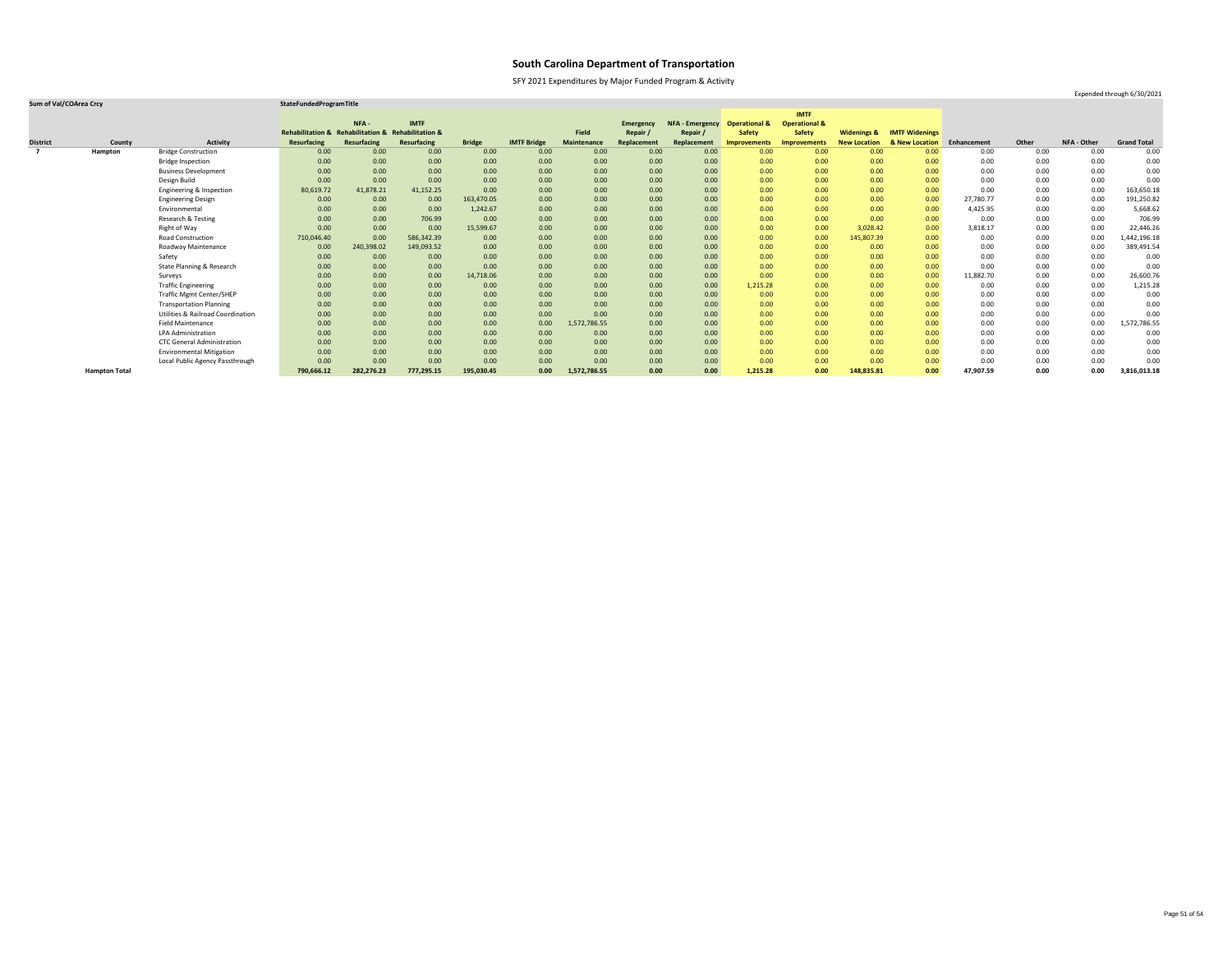SFY 2021 Expenditures by Major Funded Program & Activity

### **Sum of Val/COArea Crcy StateFundedProgramTitle**

|                         |                         |                                              |                                                    |             |                    |               |                    |                    |                  |                        |                          | <b>IMTF</b>              |                        |                       |             |       |                    |                    |
|-------------------------|-------------------------|----------------------------------------------|----------------------------------------------------|-------------|--------------------|---------------|--------------------|--------------------|------------------|------------------------|--------------------------|--------------------------|------------------------|-----------------------|-------------|-------|--------------------|--------------------|
|                         |                         |                                              |                                                    | NFA-        | <b>IMTF</b>        |               |                    |                    | <b>Emergency</b> | <b>NFA - Emergency</b> | <b>Operational &amp;</b> | <b>Operational &amp;</b> |                        |                       |             |       |                    |                    |
|                         |                         |                                              | Rehabilitation & Rehabilitation & Rehabilitation & |             |                    |               |                    | <b>Field</b>       | Repair /         | Repair                 | <b>Safety</b>            | <b>Safety</b>            | <b>Widenings &amp;</b> | <b>IMTF Widenings</b> |             |       |                    |                    |
| <b>District</b>         | County                  | <b>Activity</b>                              | <b>Resurfacing</b>                                 | Resurfacing | <b>Resurfacing</b> | <b>Bridge</b> | <b>IMTF Bridge</b> | <b>Maintenance</b> | Replacement      | Replacement            | <b>Improvements</b>      | <b>Improvements</b>      | <b>New Location</b>    | & New Location        | Enhancement | Other | <b>NFA - Other</b> | <b>Grand Total</b> |
| $\overline{\mathbf{z}}$ | <b>Holly Hill</b>       | <b>Bridge Construction</b>                   | 0.00                                               | 0.00        | 0.00               | 0.00          | 0.00               | 0.00               | 0.00             | 0.00                   | 0.00                     | 0.00                     | 0.00                   | 0.00                  | 0.00        | 0.00  | 0.00               | 0.00               |
|                         |                         | <b>Bridge Inspection</b>                     | 0.00                                               | 0.00        | 0.00               | 0.00          | 0.00               | 0.00               | 0.00             | 0.00                   | 0.00                     | 0.00                     | 0.00                   | 0.00                  | 0.00        | 0.00  | 0.00               | 0.00               |
|                         |                         | <b>Business Development</b>                  | 0.00                                               | 0.00        | 0.00               | 0.00          | 0.00               | 0.00               | 0.00             | 0.00                   | 0.00                     | 0.00                     | 0.00                   | 0.00                  | 0.00        | 0.00  | 0.00               | 0.00               |
|                         |                         | Design Build                                 | 0.00                                               | 0.00        | 0.00               | 0.00          | 0.00               | 0.00               | 0.00             | 0.00                   | 0.00                     | 0.00                     | 0.00                   | 0.00                  | 0.00        | 0.00  | 0.00               | 0.00               |
|                         |                         | Engineering & Inspection                     | 0.00                                               | 0.00        | 0.00               | 0.00          | 0.00               | 0.00               | 0.00             | 0.00                   | 0.00                     | 0.00                     | 0.00                   | 0.00                  | 0.00        | 0.00  | 0.00               | 0.00               |
|                         |                         | <b>Engineering Design</b>                    | 0.00                                               | 0.00        | 0.00               | 0.00          | 0.00               | 0.00               | 0.00             | 0.00                   | 0.00                     | 0.00                     | 0.00                   | 0.00                  | 0.00        | 0.00  | 0.00               | 0.00               |
|                         |                         | Environmental                                | 0.00                                               | 0.00        | 0.00               | 0.00          | 0.00               | 0.00               | 0.00             | 0.00                   | 0.00                     | 0.00                     | 0.00                   | 0.00                  | 0.00        | 0.00  | 0.00               | 0.00               |
|                         |                         | Research & Testing                           | 0.00                                               | 0.00        | 0.00               | 0.00          | 0.00               | 0.00               | 0.00             | 0.00                   | 0.00                     | 0.00                     | 0.00                   | 0.00                  | 0.00        | 0.00  | 0.00               | 0.00               |
|                         |                         | Right of Way                                 | 0.00                                               | 0.00        | 0.00               | 0.00          | 0.00               | 0.00               | 0.00             | 0.00                   | 0.00                     | 0.00                     | 0.00                   | 0.00                  | 0.00        | 0.00  | 0.00               | 0.00               |
|                         |                         | <b>Road Construction</b>                     | 0.00                                               | 0.00        | 0.00               | 0.00          | 0.00               | 0.00               | 0.00             | 0.00                   | 0.00                     | 0.00                     | 0.00                   | 0.00                  | 0.00        | 0.00  | 0.00               | 0.00               |
|                         |                         | <b>Roadway Maintenance</b>                   | 0.00                                               | 0.00        | 0.00               | 0.00          | 0.00               | 0.00               | 0.00             | 0.00                   | 0.00                     | 0.00                     | 0.00                   | 0.00                  | 0.00        | 0.00  | 0.00               | 0.00               |
|                         |                         | Safety                                       | 0.00                                               | 0.00        | 0.00               | 0.00          | 0.00               | 0.00               | 0.00             | 0.00                   | 0.00                     | 0.00                     | 0.00                   | 0.00                  | 0.00        | 0.00  | 0.00               | 0.00               |
|                         |                         | State Planning & Research                    | 0.00                                               | 0.00        | 0.00               | 0.00          | 0.00               | 0.00               | 0.00             | 0.00                   | 0.00                     | 0.00                     | 0.00                   | 0.00                  | 0.00        | 0.00  | 0.00               | 0.00               |
|                         |                         | Surveys                                      | 0.00                                               | 0.00        | 0.00               | 0.00          | 0.00               | 0.00               | 0.00             | 0.00                   | 0.00                     | 0.00                     | 0.00                   | 0.00                  | 0.00        | 0.00  | 0.00               | 0.00               |
|                         |                         | <b>Traffic Engineering</b>                   | 0.00                                               | 0.00        | 0.00               | 0.00          | 0.00               | 0.00               | 0.00             | 0.00                   | 0.00                     | 0.00                     | 0.00                   | 0.00                  | 0.00        | 0.00  | 0.00               | 0.00               |
|                         |                         | <b>Traffic Mgmt Center/SHEP</b>              | 0.00                                               | 0.00        | 0.00               | 0.00          | 0.00               | 0.00               | 0.00             | 0.00                   | 0.00                     | 0.00                     | 0.00                   | 0.00                  | 0.00        | 0.00  | 0.00               | 0.00               |
|                         |                         | <b>Transportation Planning</b>               | 0.00                                               | 0.00        | 0.00               | 0.00          | 0.00               | 0.00               | 0.00             | 0.00                   | 0.00                     | 0.00                     | 0.00                   | 0.00                  | 0.00        | 0.00  | 0.00               | 0.00               |
|                         |                         | <b>Utilities &amp; Railroad Coordination</b> | 0.00                                               | 0.00        | 0.00               | 0.00          | 0.00               | 0.00               | 0.00             | 0.00                   | 0.00                     | 0.00                     | 0.00                   | 0.00                  | 0.00        | 0.00  | 0.00               | 0.00               |
|                         |                         | <b>Field Maintenance</b>                     | 0.00                                               | 0.00        | 0.00               | 0.00          | 0.00               | 1,365,657.91       | 0.00             | 0.00                   | 0.00                     | 0.00                     | 0.00                   | 0.00                  | 0.00        | 0.00  | 0.00               | 1,365,657.91       |
|                         |                         | <b>LPA Administration</b>                    | 0.00                                               | 0.00        | 0.00               | 0.00          | 0.00               | 0.00               | 0.00             | 0.00                   | 0.00                     | 0.00                     | 0.00                   | 0.00                  | 0.00        | 0.00  | 0.00               | 0.00               |
|                         |                         | <b>CTC General Administration</b>            | 0.00                                               | 0.00        | 0.00               | 0.00          | 0.00               | 0.00               | 0.00             | 0.00                   | 0.00                     | 0.00                     | 0.00                   | 0.00                  | 0.00        | 0.00  | 0.00               | 0.00               |
|                         |                         | <b>Environmental Mitigation</b>              | 0.00                                               | 0.00        | 0.00               | 0.00          | 0.00               | 0.00               | 0.00             | 0.00                   | 0.00                     | 0.00                     | 0.00                   | 0.00                  | 0.00        | 0.00  | 0.00               | 0.00               |
|                         |                         | Local Public Agency Passthrough              | 0.00                                               | 0.00        | 0.00               | 0.00          | 0.00               | 0.00               | 0.00             | 0.00                   | 0.00                     | 0.00                     | 0.00                   | 0.00                  | 0.00        | 0.00  | 0.00               | 0.00               |
|                         | <b>Holly Hill Total</b> |                                              | 0.00                                               | 0.00        | 0.00               | 0.00          | 0.00               | 1,365,657.91       | 0.00             | 0.00                   | 0.00                     | 0.00                     | 0.00                   | 0.00                  | 0.00        | 0.00  | 0.00               | 1,365,657.91       |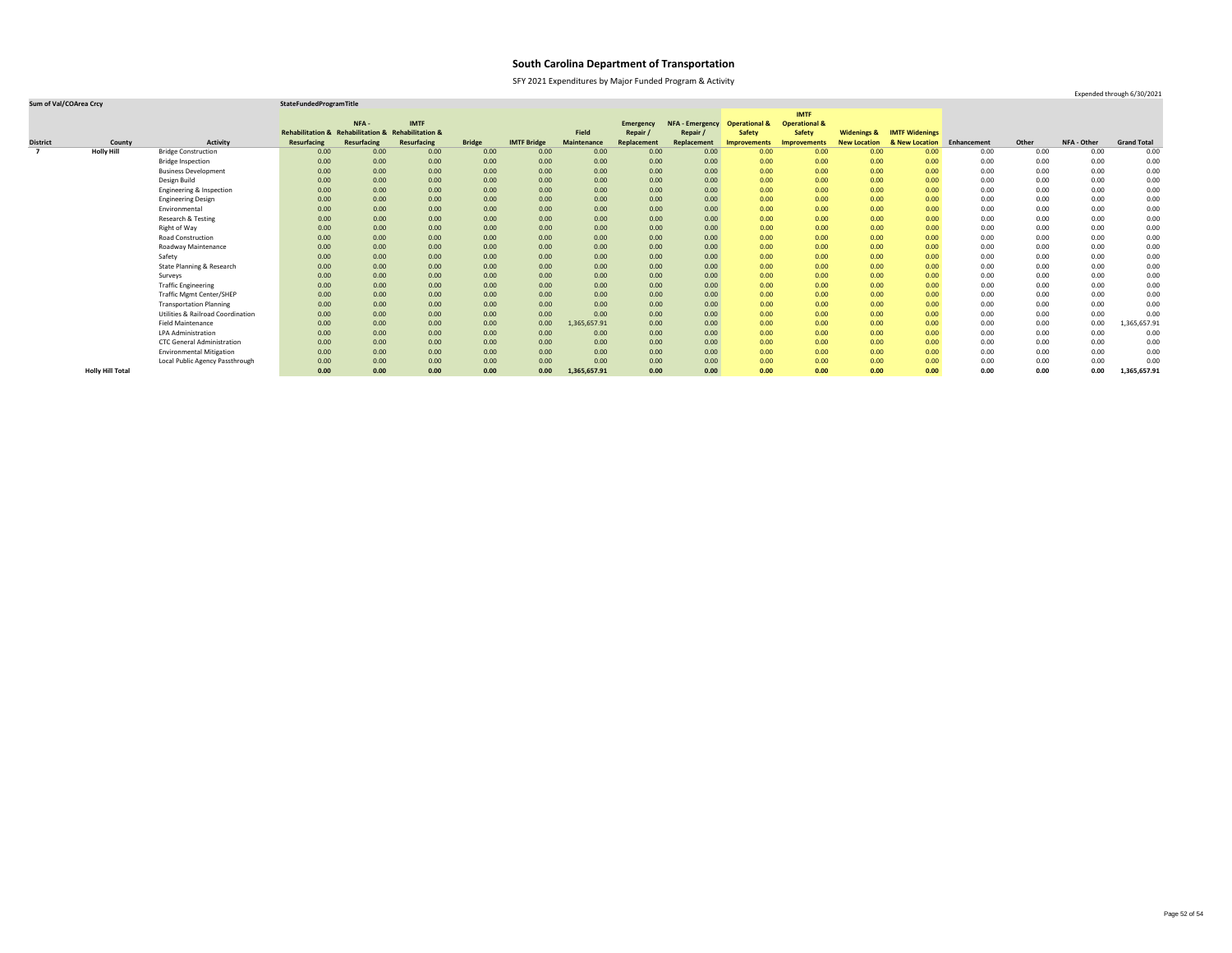SFY 2021 Expenditures by Major Funded Program & Activity

### **Sum of Val/COArea Crcy StateFundedProgramTitle**

|                 |                         |                                              |                                                    |             |              |               |                    |                    |                  |                        |                          | <b>IMTF</b>              |                        |                       |             |       |                    |                    |
|-----------------|-------------------------|----------------------------------------------|----------------------------------------------------|-------------|--------------|---------------|--------------------|--------------------|------------------|------------------------|--------------------------|--------------------------|------------------------|-----------------------|-------------|-------|--------------------|--------------------|
|                 |                         |                                              |                                                    | NFA-        | <b>IMTF</b>  |               |                    |                    | <b>Emergency</b> | <b>NFA - Emergency</b> | <b>Operational &amp;</b> | <b>Operational &amp;</b> |                        |                       |             |       |                    |                    |
|                 |                         |                                              | Rehabilitation & Rehabilitation & Rehabilitation & |             |              |               |                    | <b>Field</b>       | Repair /         | Repair                 | Safety                   | <b>Safety</b>            | <b>Widenings &amp;</b> | <b>IMTF Widenings</b> |             |       |                    |                    |
| <b>District</b> | County                  | <b>Activity</b>                              | <b>Resurfacing</b>                                 | Resurfacing | Resurfacing  | <b>Bridge</b> | <b>IMTF Bridge</b> | <b>Maintenance</b> | Replacement      | Replacement            | <b>Improvements</b>      | Improvements             | <b>New Location</b>    | & New Location        | Enhancement | Other | <b>NFA - Other</b> | <b>Grand Total</b> |
|                 | Orangeburg              | <b>Bridge Construction</b>                   | 0.00                                               | 0.00        | 0.00         | 0.00          | 0.00               | 0.00               | (879, 305.85)    | 0.00                   | 3,000.00                 | 0.00                     | 0.00                   | 0.00                  | 0.00        | 0.00  | 0.00               | (876, 305.85)      |
|                 |                         | <b>Bridge Inspection</b>                     | 0.00                                               | 0.00        | 0.00         | 0.00          | 0.00               | 0.00               | 0.00             | 0.00                   | 0.00                     | 0.00                     | 0.00                   | 0.00                  | 0.00        | 0.00  | 0.00               | 0.00               |
|                 |                         | <b>Business Development</b>                  | 0.00                                               | 0.00        | 0.00         | 0.00          | 0.00               | 0.00               | 0.00             | 0.00                   | 0.00                     | 0.00                     | 0.00                   | 0.00                  | 0.00        | 0.00  | 0.00               | 0.00               |
|                 |                         | Design Build                                 | 0.00                                               | 0.00        | 0.00         | 0.00          | 0.00               | 0.00               | 0.00             | 0.00                   | 0.00                     | 0.00                     | 0.00                   | 0.00                  | 0.00        | 0.00  | 0.00               | 0.00               |
|                 |                         | Engineering & Inspection                     | 205,728.44                                         | 75,738.20   | 137,309.04   | 0.00          | 0.00               | 0.00               | (624, 674.22)    | 0.00                   | 104,970.20               | 40,907.38                | 0.00                   | 0.00                  | 4,770.98    | 0.00  | 0.00               | (55, 249.98)       |
|                 |                         | <b>Engineering Design</b>                    | 1,198.42                                           | 0.00        | 0.00         | 629,837.00    | 0.00               | 0.00               | 0.00             | 0.00                   | 419,273.40               | 0.00                     | 9,200.86               | 0.00                  | 12,599.98   | 0.00  | 0.00               | 1,072,109.66       |
|                 |                         | Environmental                                | 0.00                                               | 0.00        | 0.00         | 4,864.71      | 0.00               | 0.00               | 0.00             | 0.00                   | 15,257.50                | 0.00                     | 0.00                   | 0.00                  | 250.00      | 0.00  | 0.00               | 20,372.21          |
|                 |                         | Research & Testing                           | 34,852.53                                          | 0.00        | 4,877.93     | 0.00          | 0.00               | 0.00               | (30, 743.37)     | 0.00                   | 1,146.98                 | 119.23                   | 0.00                   | 0.00                  | 0.00        | 0.00  | 0.00               | 10,253.30          |
|                 |                         | Right of Way                                 | 0.00                                               | 0.00        | 0.00         | 6,983.48      | 0.00               | 0.00               | 0.00             | 0.00                   | 147,748.93               | 0.00                     | 0.00                   | 0.00                  | 10,485.90   | 0.00  | 0.00               | 165,218.31         |
|                 |                         | Road Construction                            | 6,125,648.02                                       | 0.00        | 4,904,204.92 | 0.00          | 0.00               | 0.00               | (4, 341, 131.64) | 0.00                   | 1,743,886.68             | 776,752.59               | 0.00                   | 0.00                  | 6,352.00    | 0.00  | 0.00               | 9,215,712.57       |
|                 |                         | Roadway Maintenance                          | 0.00                                               | 918,777.55  | 487,123.50   | 0.00          | 0.00               | 0.00               | 0.00             | 0.00                   | 0.00                     | 0.00                     | 0.00                   | 0.00                  | 0.00        | 0.00  | 0.00               | 1,405,901.05       |
|                 |                         | Safety                                       | 0.00                                               | 0.00        | 0.00         | 0.00          | 0.00               | 0.00               | 0.00             | 0.00                   | 4,524.73                 | 0.00                     | 0.00                   | 0.00                  | 0.00        | 0.00  | 0.00               | 4,524.73           |
|                 |                         | <b>State Planning &amp; Research</b>         | 0.00                                               | 0.00        | 0.00         | 0.00          | 0.00               | 0.00               | 0.00             | 0.00                   | 0.00                     | 0.00                     | 0.00                   | 0.00                  | 0.00        | 0.00  | 0.00               | 0.00               |
|                 |                         | Surveys                                      | 0.00                                               | 0.00        | 0.00         | 9,314.17      | 0.00               | 0.00               | 0.00             | 0.00                   | 9,682.07                 | 0.00                     | 115,523.48             | 0.00                  | 0.00        | 0.00  | 0.00               | 134,519.72         |
|                 |                         | <b>Traffic Engineering</b>                   | 0.00                                               | 0.00        | 0.00         | 222.42        | 0.00               | 0.00               | 0.00             | 0.00                   | 40,705.38                | 0.00                     | 0.00                   | 0.00                  | 878.87      | 0.00  | 0.00               | 41,806.67          |
|                 |                         | <b>Traffic Mgmt Center/SHEP</b>              | 0.00                                               | 0.00        | 0.00         | 0.00          | 0.00               | 0.00               | 0.00             | 0.00                   | 0.00                     | 0.00                     | 0.00                   | 0.00                  | 0.00        | 0.00  | 0.00               | 0.00               |
|                 |                         | <b>Transportation Planning</b>               | 0.00                                               | 0.00        | 0.00         | 0.00          | 0.00               | 0.00               | 0.00             | 0.00                   | 0.00                     | 0.00                     | 0.00                   | 0.00                  | 0.00        | 0.00  | 0.00               | 0.00               |
|                 |                         | <b>Utilities &amp; Railroad Coordination</b> | 0.00                                               | 0.00        | 0.00         | 0.00          | 0.00               | 0.00               | 0.00             | 0.00                   | 0.00                     | 0.00                     | 0.00                   | 0.00                  | 0.00        | 0.00  | 0.00               | 0.00               |
|                 |                         | <b>Field Maintenance</b>                     | 0.00                                               | 0.00        | 0.00         | 0.00          | 0.00               | 2,823,765.76       | 0.00             | 0.00                   | 0.00                     | 0.00                     | 0.00                   | 0.00                  | 0.00        | 0.00  | 0.00               | 2,823,765.76       |
|                 |                         | <b>LPA Administration</b>                    | 0.00                                               | 0.00        | 0.00         | 0.00          | 0.00               | 0.00               | 0.00             | 0.00                   | 0.00                     | 0.00                     | 0.00                   | 0.00                  | 0.00        | 0.00  | 0.00               | 0.00               |
|                 |                         | <b>CTC General Administration</b>            | 0.00                                               | 0.00        | 0.00         | 0.00          | 0.00               | 0.00               | 0.00             | 0.00                   | 0.00                     | 0.00                     | 0.00                   | 0.00                  | 0.00        | 0.00  | 0.00               | 0.00               |
|                 |                         | <b>Environmental Mitigation</b>              | 0.00                                               | 0.00        | 0.00         | 0.00          | 0.00               | 0.00               | 0.00             | 0.00                   | 0.00                     | 0.00                     | 0.00                   | 0.00                  | 0.00        | 0.00  | 0.00               | 0.00               |
|                 |                         | Local Public Agency Passthrough              | 0.00                                               | 0.00        | 0.00         | 0.00          | 0.00               | 0.00               | 0.00             | 0.00                   | 0.00                     | 0.00                     | 0.00                   | 0.00                  | 0.00        | 0.00  | 0.00               | 0.00               |
|                 | <b>Orangeburg Total</b> |                                              | 6,367,427.41                                       | 994,515.75  | 5,533,515.39 | 651,221.78    | 0.00               | 2,823,765.76       | (5,875,855.08)   | 0.00                   | 2,490,195.87             | 817,779.20               | 124,724.34             | 0.00                  | 35,337.73   | 0.00  | 0.00               | 13,962,628.15      |